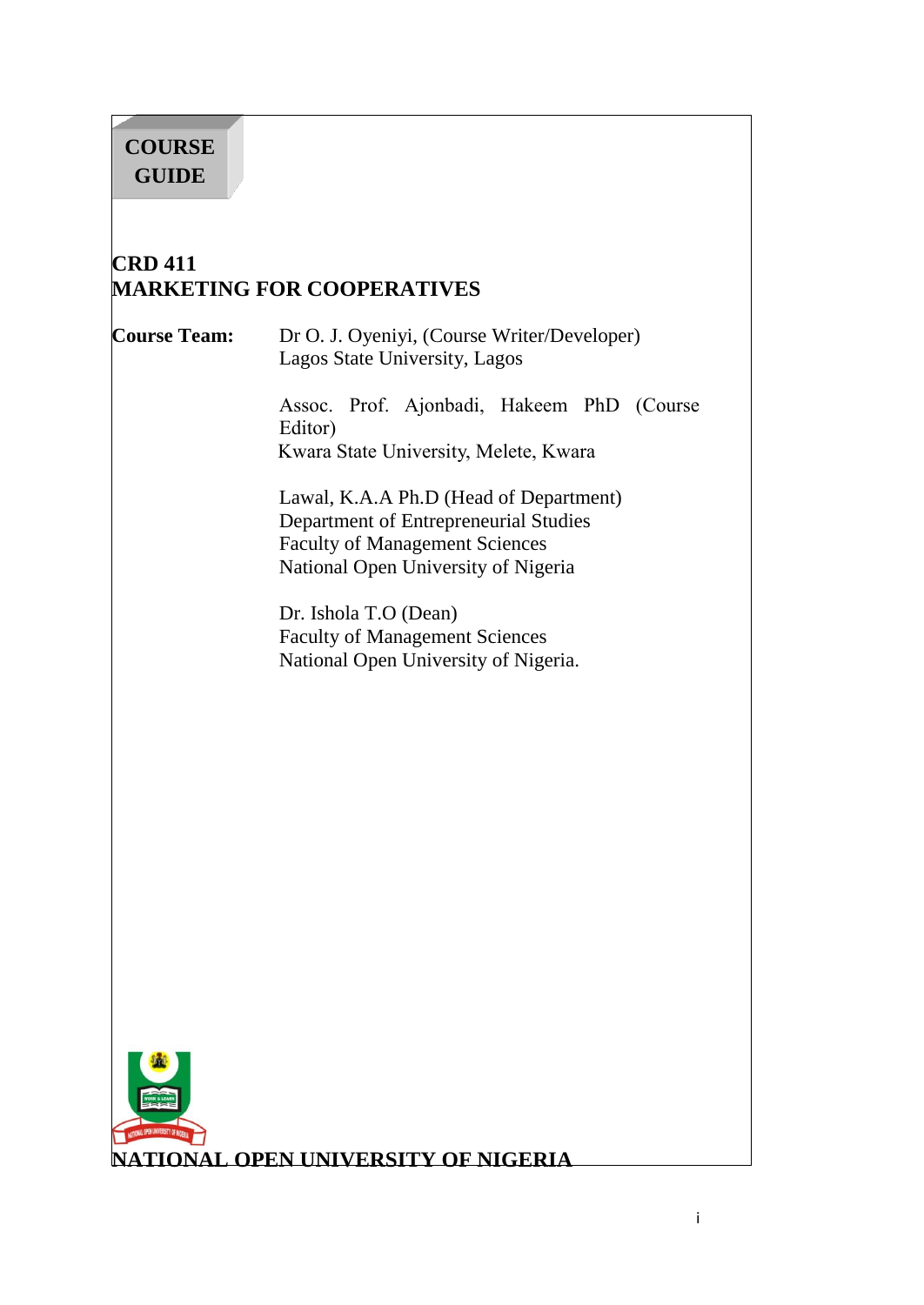National Open University of Nigeria **Headquarters** University Village Plot 91, Cadastral Zone, Nnamdi Azikiwe Expressway Jabi, Abuja.

### **Lagos Office**

14/16 Ahmadu Bello Way Victoria Island Lagos. e-mail: [centralinfo@nou.edu.ng](mailto:centralinfo@nou.edu.ng) URL: [www.nou.edu.ng](http://www.nou.edu.ng/)

National Open University of Nigeria

First Printed

ISBN:

All Rights Reserved

Printed by ………………

For: National Open University of Nigeria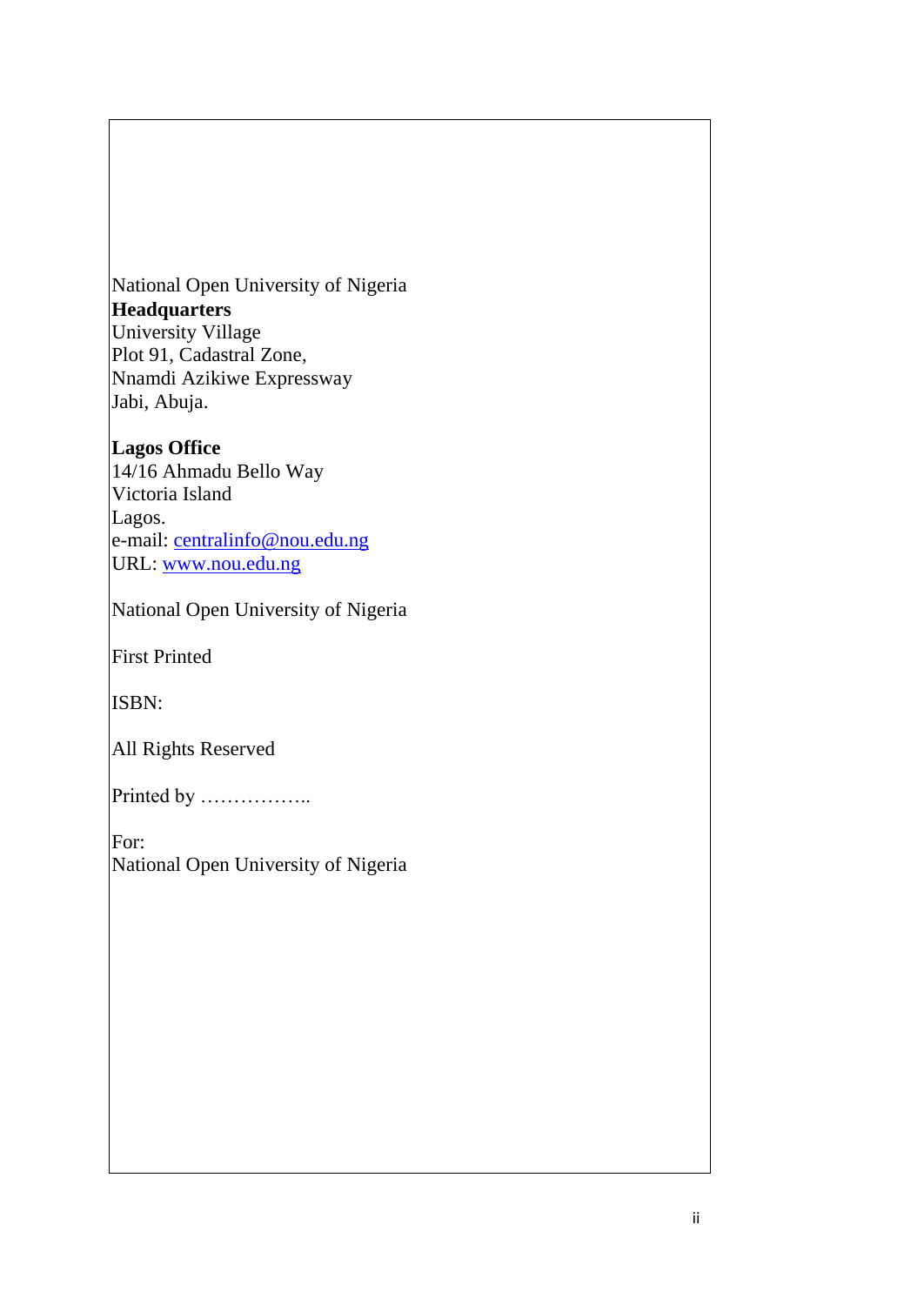# **CONTENTS**

# **PAGE**

| 1V             |
|----------------|
| 1V             |
| 1V             |
| 1V             |
| v              |
|                |
| $\mathbf{V}$   |
| V <sub>1</sub> |
| V <sub>1</sub> |
| V <sub>1</sub> |
| V11            |
| V11            |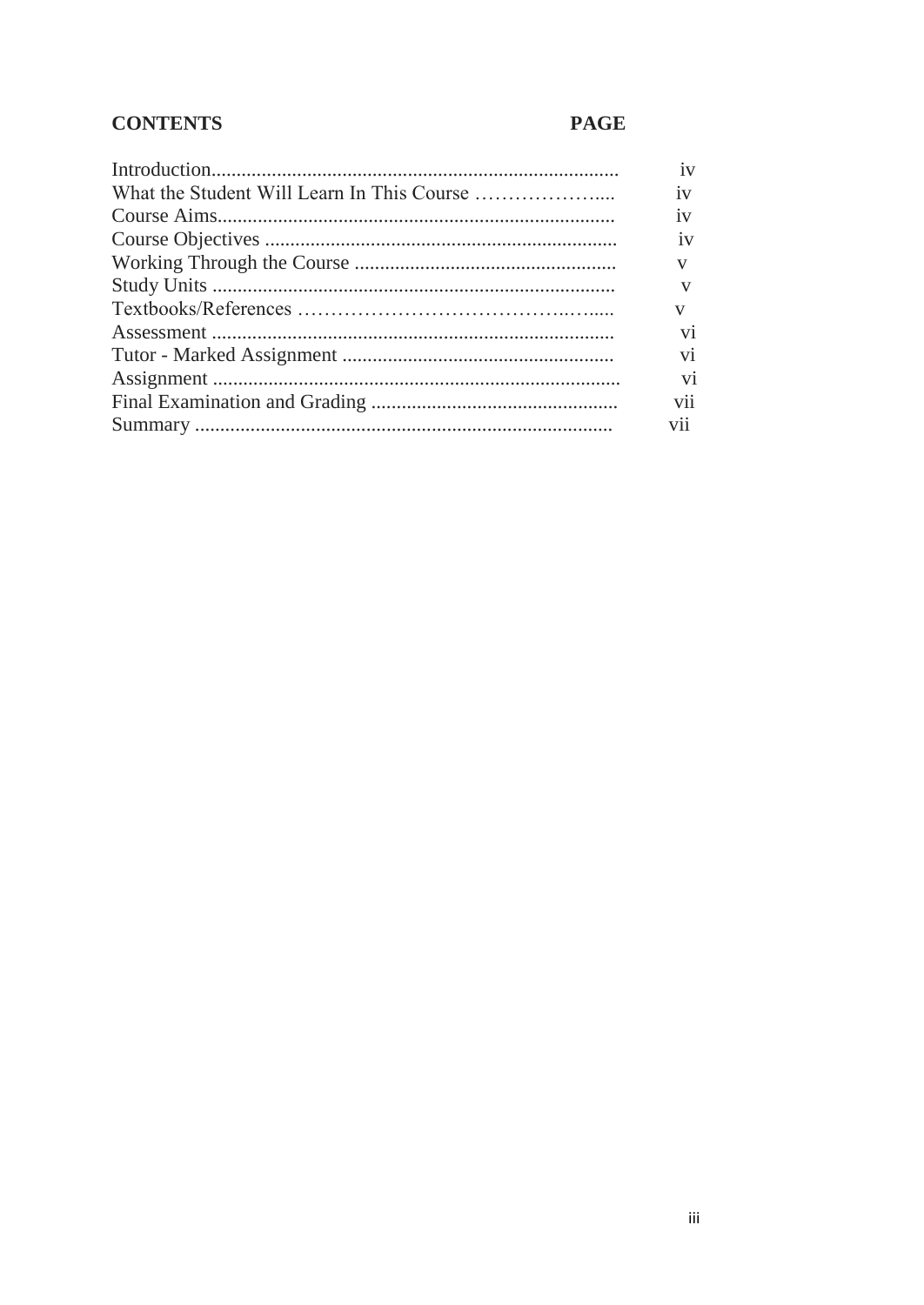# **MAIN CONTENT**

# **MODULE 1**

| Unit 1 |  | Concept of Marketing and Marketing Functions |  |
|--------|--|----------------------------------------------|--|
|        |  |                                              |  |

- Unit 2 Function-Exchange and Physical Functions
- Unit 3 Facilitating Functions
- Unit 4 Various Areas of Cooperative Marketing with Special Reference to Members' Products
- 
- Unit 5 Cooperative Organisation

# **MODULE 2**

| Unit 1 | Roles and Problems of Agricultural |
|--------|------------------------------------|
|        | Development                        |
| Unit 2 | Marketing of Agricultural Products |

- Unit 3 Marketing Boards
- Unit 4 Marketing of Non-agricultural Goods
- Unit 5 Pricing

# **MODULE 3**

| Unit 1 | <b>Pricing Policies</b> |
|--------|-------------------------|
|--------|-------------------------|

- Unit 2 Transportation
- Unit 3 Method of Mode selection
- Unit 4 Calculating Members Bonus
- Unit 5 Problems of Cooperative Marketing: Transportation, Storage, Finance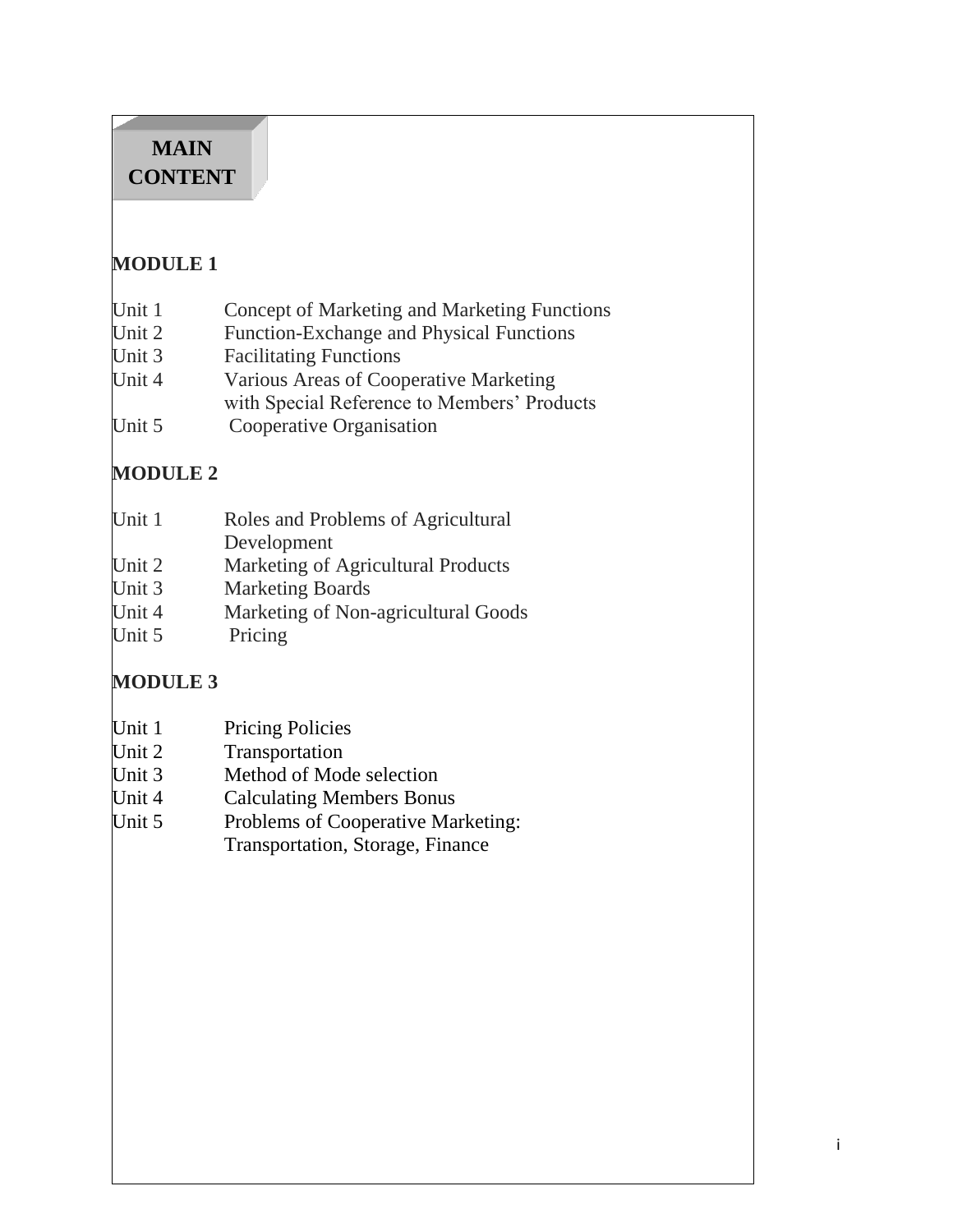# **INTRODUCTION**

This course guide is designed to help you have an adequate understanding of the nature of Marketing for Cooperatives and concept of marketing for cooperatives with detail insight in totality. This is relevant in effective techniques in marketing vis-a-vis cooperative activities. The course guide should always be handy with you at all times. Your success in the course depends largely on your constant references and understanding of the guide.

The time table scheduling your activities in the course such as studying the course, writing and submission of assignments, allocation of continuous assessment scores, final examination and other relevant information are contained in this course guide. All have been carefully packaged to enable you achieve the aims and objectives of this course.

# **COURSE OBJECTIVES**

At the end of this course, you should be able to:

- have an in-depth knowledge of the structure and content of the course concept of marketing and marketing functions
- explain marketing function-exchange and cooperative functions as one of the requirements leading to the award of b sc in cooperative and rural development.
- apply the knowledge of cooperative marketing in the administration and management of co-operative societies in relation to members' group decision making.

# **COURSE AIMS**

The course primarily aims at equipping you with an in-depth knowledge of Marketing in Cooperative society in relation to the nature of members, groups, the laws of their development and their interrelations with other groups and larger institutions.

The specific objectives of this course are to:

- i. Explain the Concept of Marketing and Marketing Functions
- ii. Explain Marketing Function-Exchange and Physical Functions
- iii. Facilitating Functions
- iv. Various Areas of Cooperative Marketing with Special Reference to Members" **Products**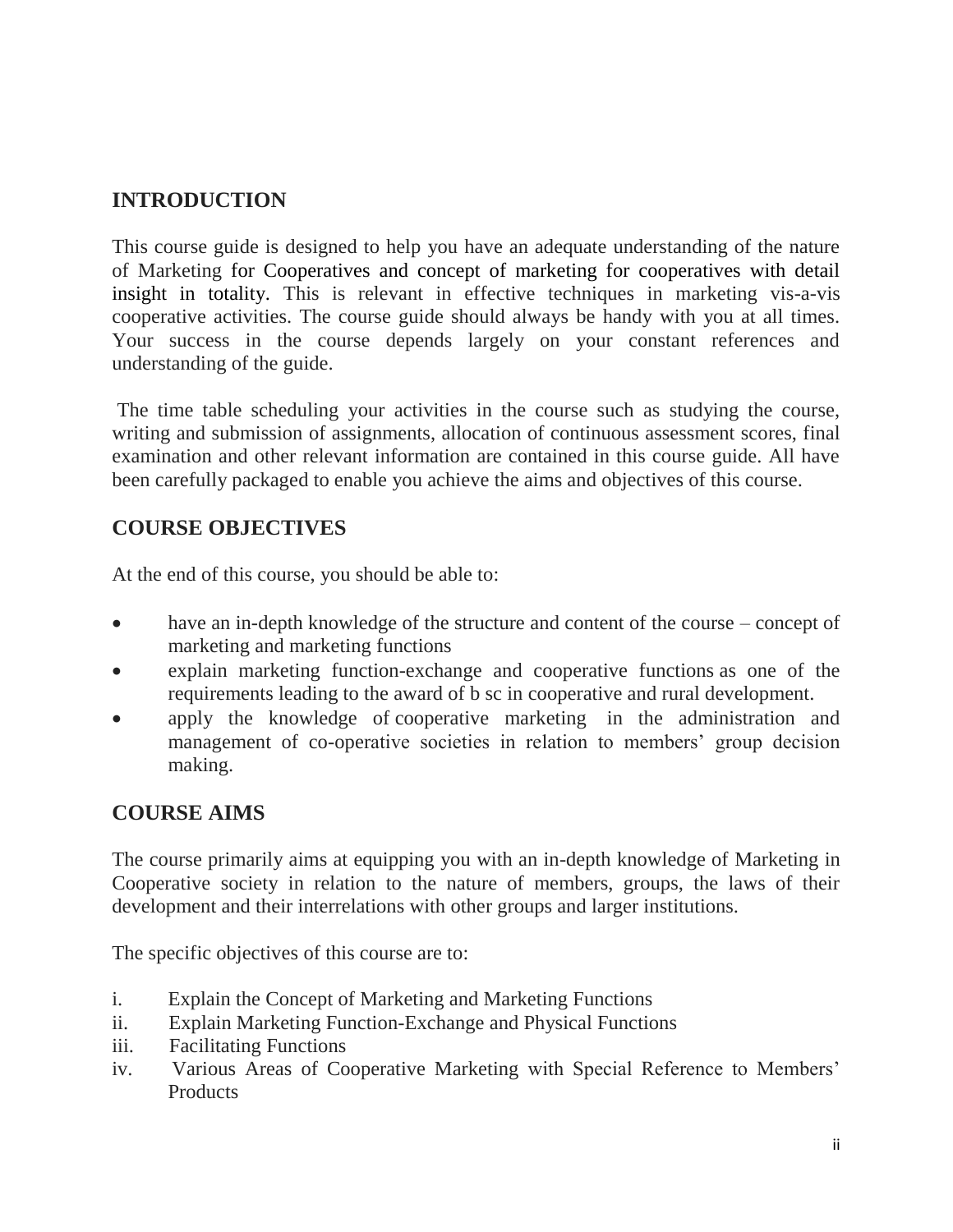- v. Cooperative Organisation
- vi. Roles and Problems of Agricultural Development
- vii. Marketing of Agricultural Products
- viii. Marketing Boards
- ix. Marketing of Non-agricultural Goods
- x. Pricing
- xi. Policies Transportation
- xii Method of Mode selection
- xiii Calculating Members Bonus
- xiii Problems of Cooperative Marketing: Transportation, Storage, finance

### **COURSE MATERIALS**

The course materials that will guide you to successfully complete this course are:

- i. Course guide
- ii. Study units
- iii. Assignment file
- iv. Relevant textbooks

# **STUDY UNITS**

The study units are fifteen in number organized in modules as follows:

### **Module 1**

| Unit 1    | Concept of Marketing and Marketing Functions                     |
|-----------|------------------------------------------------------------------|
| Unit 2    | <b>Function-Exchange and Physical Functions</b>                  |
| Unit 3    | <b>Facilitating Functions</b>                                    |
| Unit 4    | Various Areas of Cooperative Marketing with Special Reference to |
|           | Members' Products                                                |
| $T T$ $T$ |                                                                  |

Unit 5 Cooperative Organisation

### **Module 2**

- Unit 1 Roles and Problems of Agricultural Development
- Unit 2 Marketing of Agricultural Products
- Unit 3 Marketing Boards
- Unit 4 Marketing of Non-agricultural Goods
- Unit 5 Pricing

### **Module 3**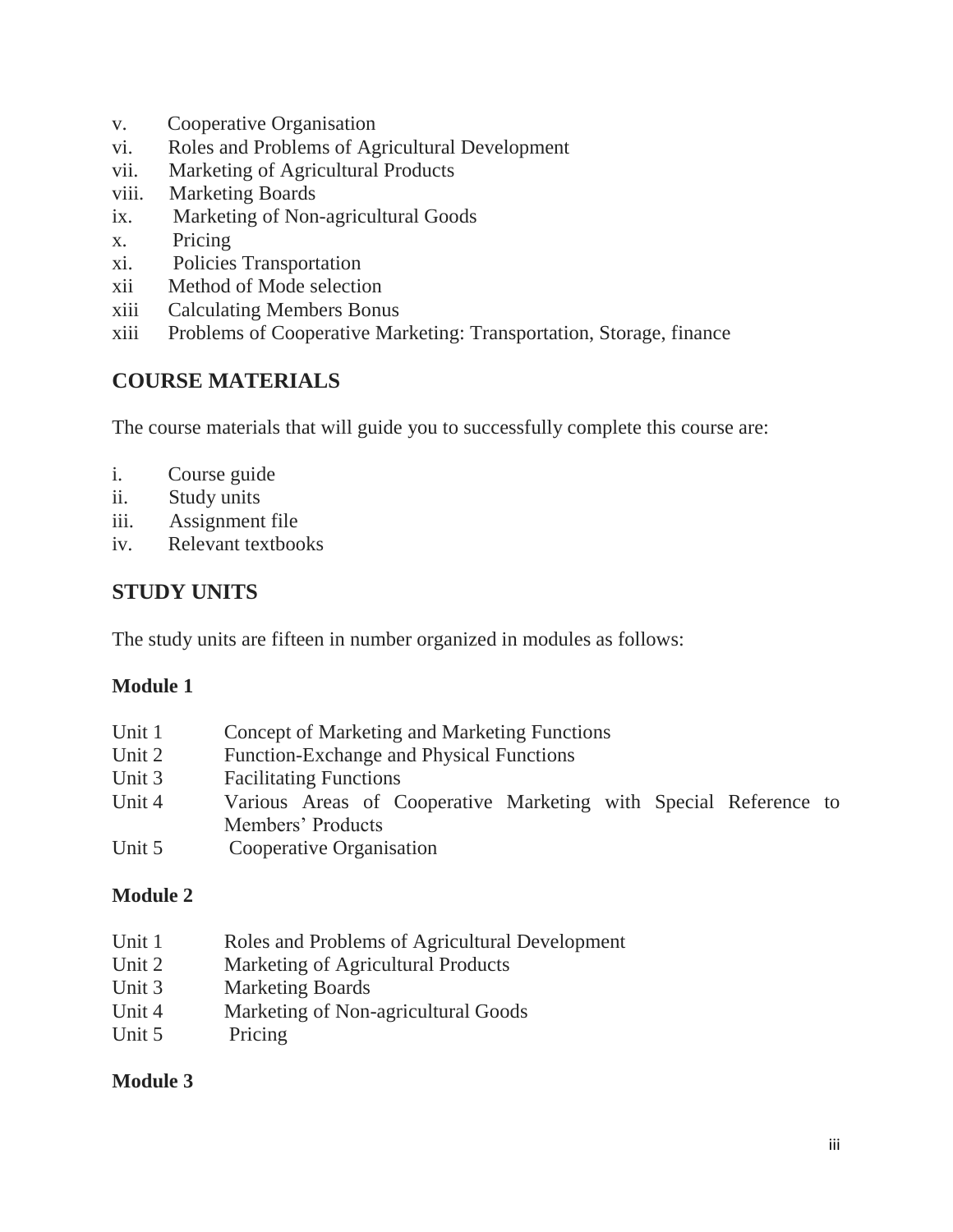- Unit 1 Pricing Policies
- Unit 2 Transportation
- Unit 3 Method of Mode selection
- Unit 4 Calculating Members Bonus
- Unit 5 Problems of Cooperative Marketing: Transportation, Storage, Finance

You should note that each of the units under each module as shown has self-assessment exercises and assignments which will be scored by the Course Tutor. Practice the exercises seriously and assess yourself if you adequately understand the content and objectives of each unit. This will prepare you for a good performance in the Teacher Marked Assignments (TMA) and final examinations.

References of all the information provided in this course are provided for further readings if required. This will broaden your idea of the content of the course.

### **TEXTBOOKS AND REFERENCES**

Appraising Mangers Performance, <http://www.rurdev.usda.gov/rbs/pub/rr136.pdf>

Basic Training methodology-Materials for Training of Cooperative Trainers, Trainers Manual, ILO, [www.coopnetaldia.org](http://www.coopnetaldia.org/)

Cooperative Management,

<http://www.rurdev.usda.gov/rbs/pub/cir4/cir4.htm>

Cooperative Management and Administration, ILO/COOP, ISBN 92-2-106319, 1988.

Henry, Hagen (1998) Framework for Cooperative Legislation, ILO,

- Kulandaiswamy, V (2002) Text Book of Cooperative Management, Arudra Academy, Coimbatore,
- Lawal, K.A.A (2013) Cooperative development in Europe, America and Africa in Oluyombo O.O. Cooperative And Microfinance Revolution, Lagos, Soma Prints Limited
- Lawal, K.A.A and Oludimu, O.L. (201l) *Management Principles, Practices and Focus.* Ibadan, Asogun Books.
- Lawal, K.A.A. (2012): *Nigeria and International Cooperative*: Course Material on COP 216, noun course Web.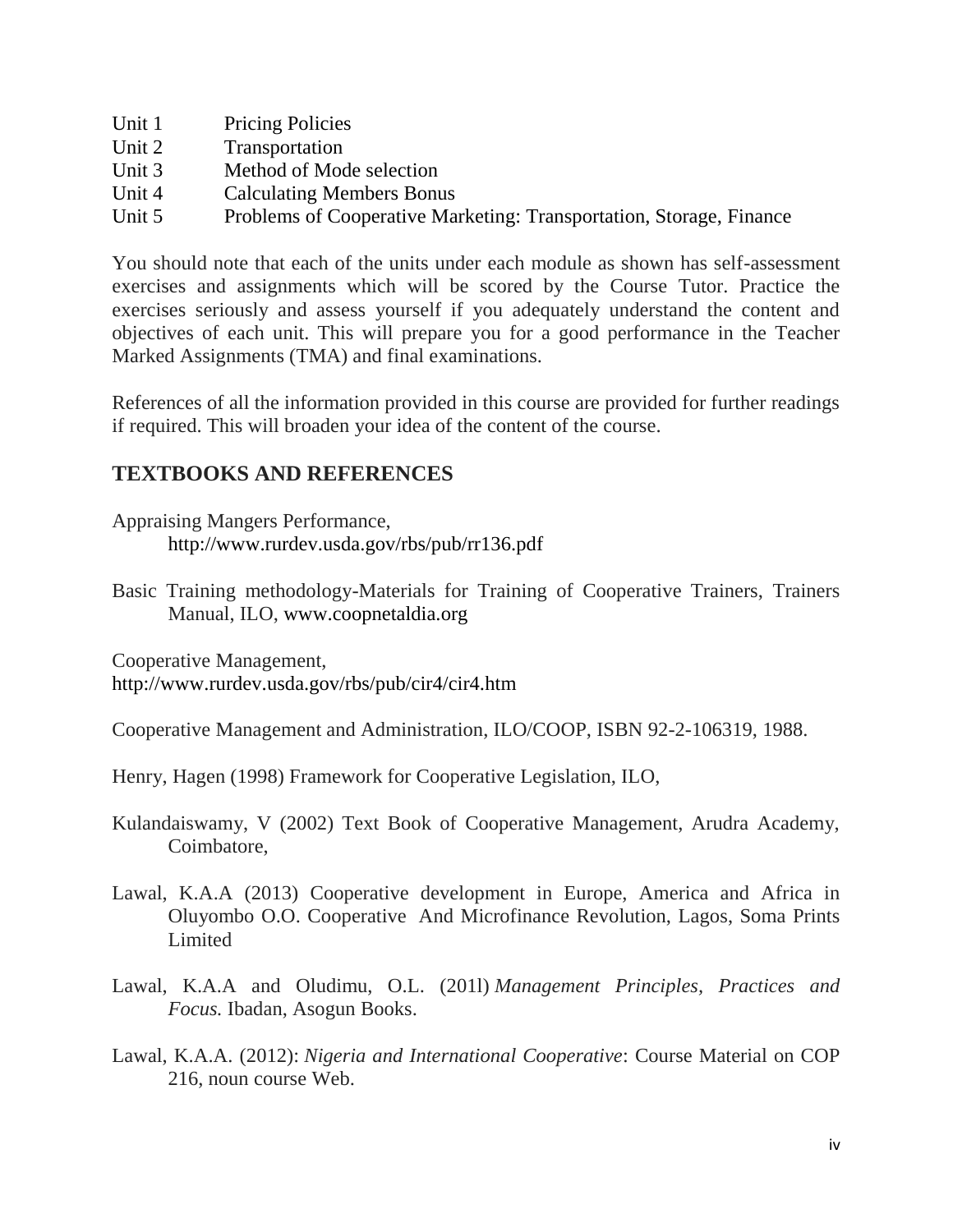- Lawal, K.A.A., (2007) *Analysis of managers' roles on performances of cooperative societies in Ojo Local Government Area of Lagos State Nigeria*. In partial fulfilment for the award of M.Sc in Co-operative Business Management
- Promoting Cooperatives-A guide to ILO Recommendation 193, [http://www.co](http://www.co-op.ac.uk/downloads/Promoting%20Co-operatives.pdf)[op.ac.uk/downloads/Promoting%20Co-operatives.pdf](http://www.co-op.ac.uk/downloads/Promoting%20Co-operatives.pdf)
- Roy, P.E. (2001) *Cooperative: Development, Principles and Management*: 4<sup>th</sup> Edition, USA, Interstate Printers and Publishers.
- Sharma,G.K (1997) Cooperative Laws in Asia and the Pacific, COOP TIMES, New Delhi, 1997.
- [http://ilo.law.cornell.edu/public/english/employment/ent/coop/laws/E](http://ilo.law.cornell.edu/public/english/employment/ent/coop/laws/)thiopian Commercial Code 1960.

| Assignment        | <b>Marks</b>                               |
|-------------------|--------------------------------------------|
| Assignment 1-5    | Five assignments. Select the best four and |
|                   | around 12.52 each, $12.5x4 = 50\%$         |
| Final examination | 50% of the overall course marks            |
| Total             | 100% of course marks                       |

#### **ASSIGNMENT AND MARKING SCHEME**

#### **COURSE OVERVIEW**

| Jn1 | Title of work | Weeks activity  | Assessment |
|-----|---------------|-----------------|------------|
|     | Course guide  |                 |            |
|     |               | <b>MODIIE</b> 1 |            |

|                | NNDULLI                                       |               |              |
|----------------|-----------------------------------------------|---------------|--------------|
|                | Concept of Marketing and Marketing 2          |               |              |
|                | <b>Functions</b>                              |               |              |
| $\overline{2}$ | Function-Exchange and Physical Functions      | 2             | Assignment 1 |
| $\overline{3}$ | <b>Facilitating Functions</b>                 | $\mathcal{D}$ |              |
| $\overline{4}$ | Various Areas of Cooperative Marketing with 2 |               |              |
|                | Special Reference to Members' Products        |               |              |
|                | Cooperative Organisation                      |               | Assignment 2 |

#### **MODULE 2**

|                | Roles and Problems of Agricultural 2 |              |
|----------------|--------------------------------------|--------------|
|                | Development                          |              |
|                | Marketing of Agricultural Products   | Assignment 1 |
| $\overline{3}$ | <b>Marketing Boards</b>              |              |
|                | Marketing of Non-agricultural Goods  |              |
|                | Pricing                              | Assignment 2 |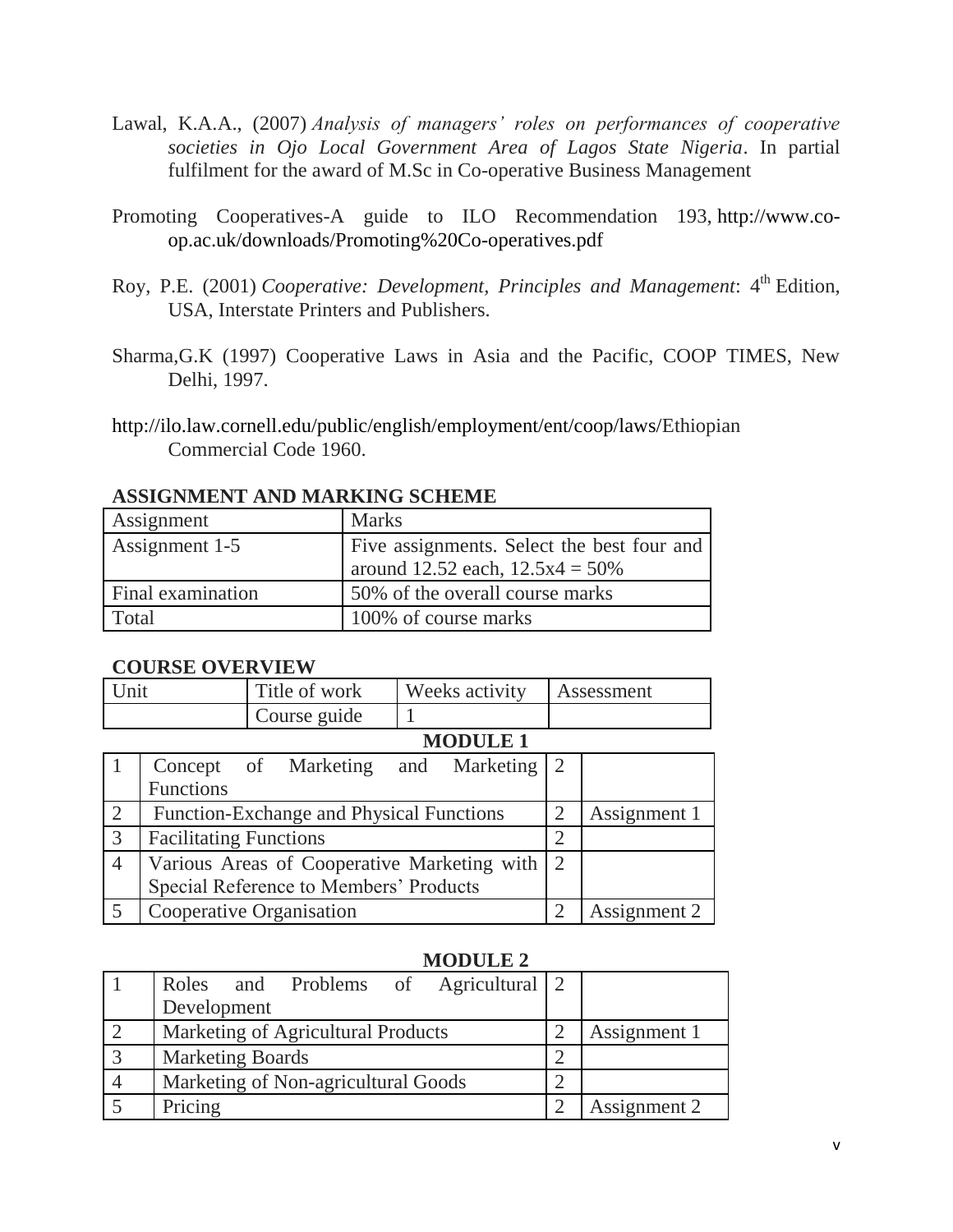#### **MODULE 3**

|    | <b>Pricing Policies</b>          |    |             |            |              |  |
|----|----------------------------------|----|-------------|------------|--------------|--|
|    | Transportation                   |    |             |            |              |  |
| 3. | Method of Mode selection         |    |             |            | Assignment 3 |  |
| 4. | <b>Calculating Members Bonus</b> |    |             |            |              |  |
|    | Problems                         | of | Cooperative | Marketing: | 2            |  |
|    | Transportation, storage, finance |    |             |            |              |  |

The above table gives an overview of the course Cooperative for Marketing– the units, the numbers of weeks devoted to each unit and the assignments to be written by you.

### **HOW TO GET THE MOST FROM THIS COURSE**

In the National Open University of Nigeria (NOUN), there is no lecturer physically present unlike the Conventional University. It counts on your maturity and initiatives. Your drive is the force that propels you and you are the major determinant on when and how to complete the B.Sc Programme in Co-operative Studies successfully.

You should regard the reading of the study materials as if you are listening to lectures. Indeed you are listening to the lecturer indirectly.

### **CONTENTS PAGE**

### **MODULE 1**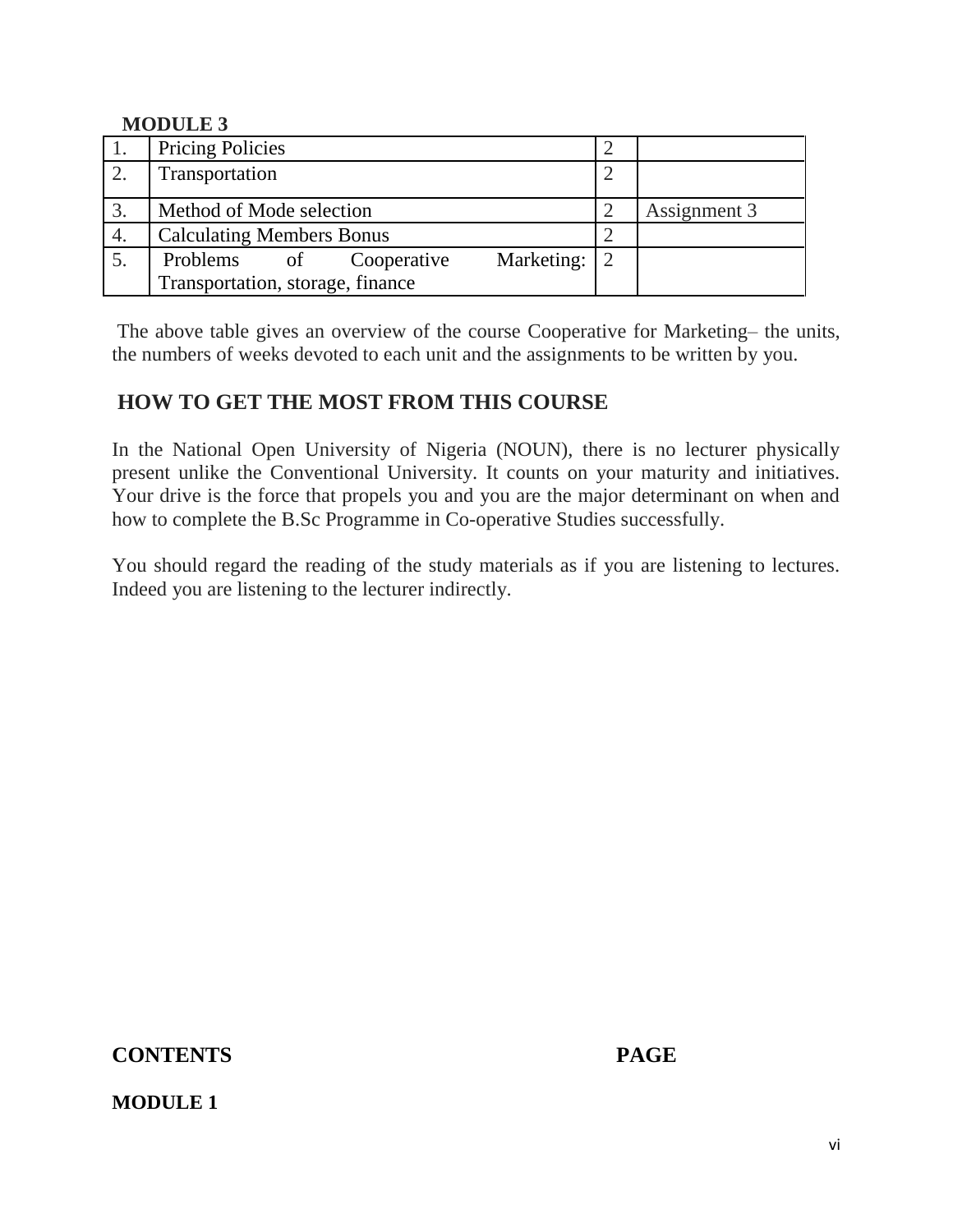| Unit 1 | Concept of Marketing and Marketing          |
|--------|---------------------------------------------|
|        | <b>Functions</b>                            |
| Unit 2 | Marketing Function-Exchange and Physical    |
|        | <b>Functions</b>                            |
| Unit 3 | <b>Facilitating Functions</b>               |
| Unit 4 | Various Areas of Cooperative Marketing      |
|        | with Special Reference to Members' Products |
| Unit 5 | Cooperative Organisation                    |
|        |                                             |

# **MODULE 2**

| Roles and Problems of Agricultural  |
|-------------------------------------|
| Development                         |
| Marketing of Agricultural Products  |
| <b>Marketing Boards</b>             |
| Marketing of Non-agricultural Goods |
| Pricing                             |
|                                     |

### **MODULE 3**

| Unit 1 | <b>Pricing Policies</b> |
|--------|-------------------------|
|        |                         |

- Unit 2 Transportation<br>Unit 3 Method of Moc
- Method of Mode selection
- Unit 4 Calculating Members Bonus
- Unit 5 Problems of Cooperative Marketing:

# Transportation, Storage, Finance

## **MODULE 1**

# **UNIT 1 CONCEPT OF MARKETING AND MARKETING FUNCTIONS**

### **CONTENTS**

1.0 Introduction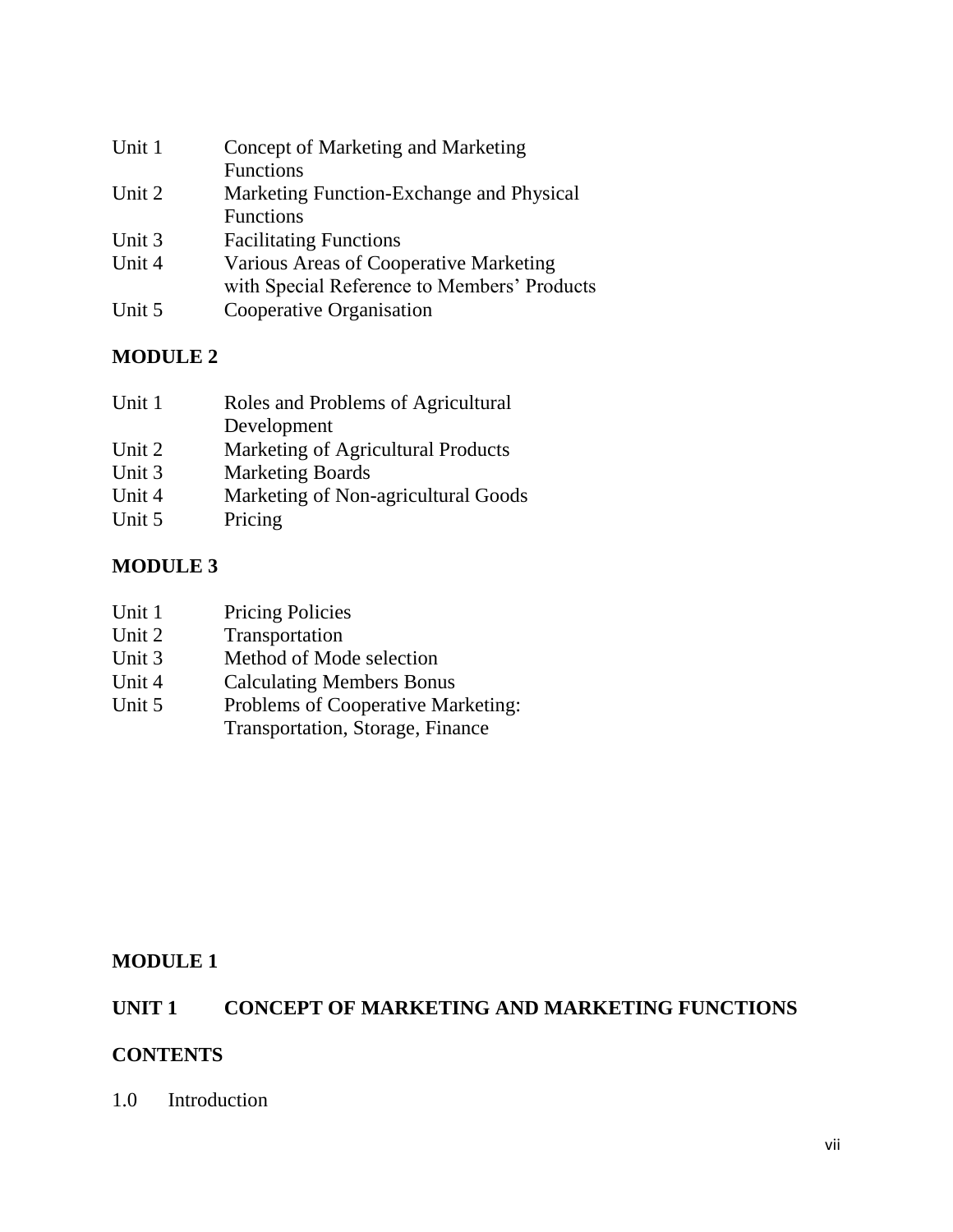- 2.0 Objectives
- 3.0 Main Content
	- 3.1 Definitions
	- 3.2 Basic Concepts of Marketing
	- 3.3 Importance of Marketing
- 4.0 Conclusion
- 5.0 Summary
- 6.0 Tutor Marked Assignment
- 7.0 References/Further Readings

### **1.0 INTRODUCTION**

Marketing is a business strategy that deals essentially with communication with the public. Businesses are set up to make profit and add values; this cannot be done in isolation of the consuming public. Marketing principles, philosophies, and strategies are used by virtually all organisations that have products and services and the publics to deal with. That is by implication marketing is used by profit and non-profit organisations. .Marketing practices had evolved over time and its development and practices could be linked directly to the level of economic development. However, the first step to the successful practice of marketing is the identification of needs of the consumers.

Cooperative societies developed out of the effects of industrial revolution of the  $18<sup>th</sup>$  and 19<sup>th</sup> centuries. One of the basic features of the industrial revolution era was poor wages to the workers. Without access to capital and poor salary structures workers were forced to come together to find common grounds to solve their financial problems. One such effort is the establishment of cooperative societies. Cooperatives societies are formed by people of similar background who come together to solve common problems and protect common interest. Cooperative societies deal with members and public as such make use of marketing strategies to meet needs of members and enhance the growth of the organization.

### **2.0 OBJECTIVES**

At the end of this unit, you should be able to:

- define marketing
- explain the basic concepts of marketing
- discuss the importance of marketing

### **3.0 MAIN CONTENT**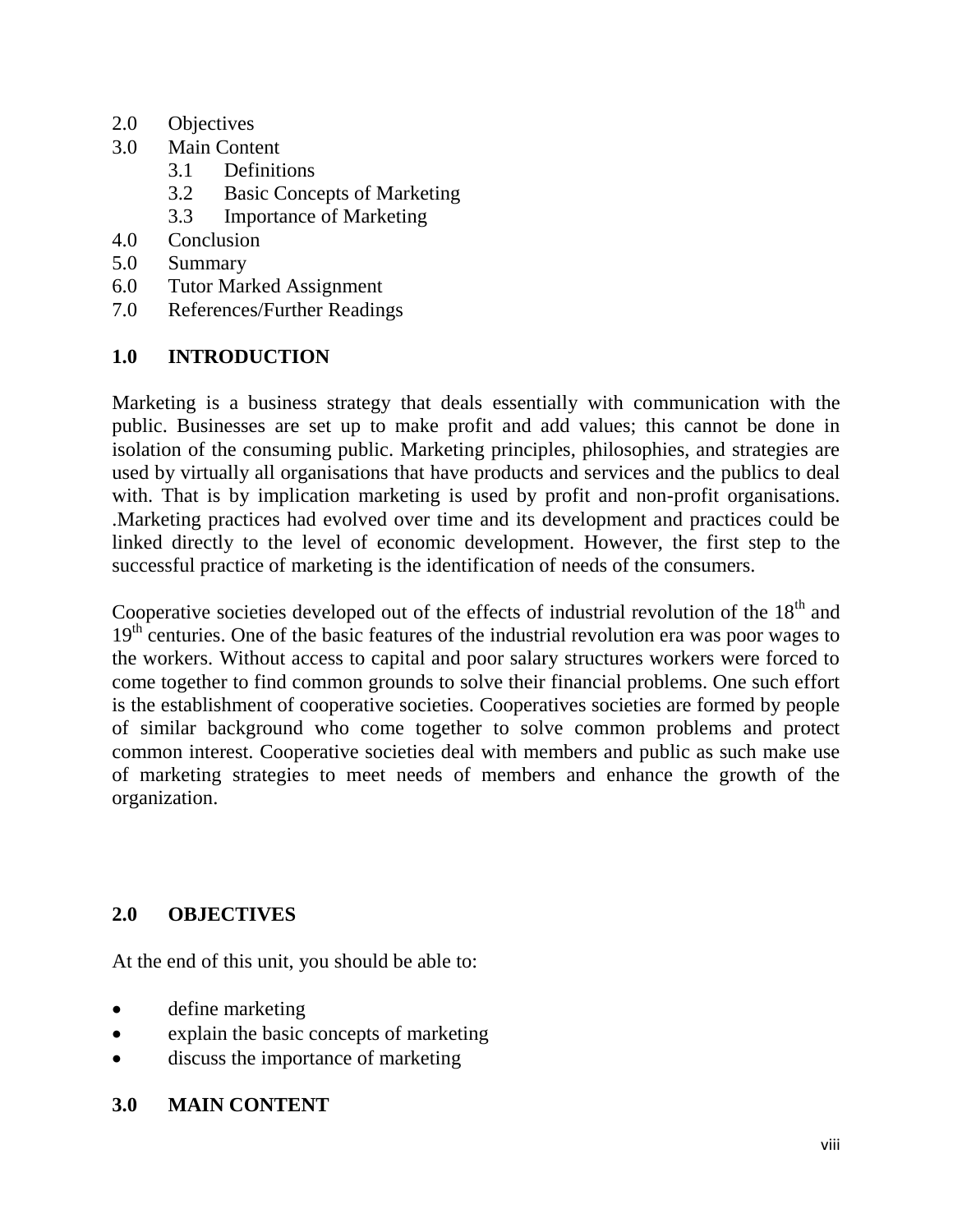### **3.1 Definitions of Marketing**

Marketing is as old as man in its crude concept and in its modern practice and application. In error of understanding of what marketing is, on daily basis is confused with advertising or selling. These are all aspects of marketing practice; they are not the same thing as marketing.The everyday understanding of marketing attempts to limit or reduce the scope and application of marketing principles and strategies. Marketing activities and functions are based on two fundamental pillars: satisfaction of consumers" needs and building enduring long-lasting relationship with the customers. Marketing usually attract negative reactions from the public, this is due largely to perception. A number of people view marketing as a profession that persuade others to buy what they don"t want or like or about cheating people. A marketer must think of himself as both a frontline staff and customer relation manager. This is necessary because customers must think of getting value for money.Without a satisfied customer there is no business.

In general term, marketing is both social and managerial process by which the needs of individuals and organizations are met through an organization creation and exchanging of value/offering with the customers. In other words, marketing involves meeting the specific needs of the customers with want satisfying attributes that will allow the organization to make profit. Armstrong and Kotler (2008) defined marketingas management process by whichcompanies create value for customers and build strong customer relationships in order to capture value from customers in return. The aim of marketing as adiscipline and profession is to ensure that customers will conduct exchanges with the marketer's organization. Therefore, marketing is defined by UK Chartered Institute of Marketing as *the management process which identifies, anticipates, andsupplies customer requirements efficiently and profitably.*This definition is criticized for three reasons (a) because it identifies profit as the outcome and reward for marketing efforts. Marketing approaches and strategies are used by nonprofit organization without profit motive. However, the nonprofit organizations have rewards for the use of marketing strategies that are not expressed in terms of profit; (b) it ignores the social context role of marketing and (c) refused to recognized the role of consumers in the total marketing efforts. American Marketing Association defined *Marketing is the process of planning and executing the conception, pricing,promotion and distribution of ideas, goods and services to create exchangeand satisfy individual and organizational objectives.* This definition also suffered similar criticism as those of UK Institute of Marketing. Despite the criticism, there are salient points that can be drawn from the two definitions. These are that marketing:

- a. Is a management process that requires adequate planning and commitment of resources;
- b. Involves identification and satisfaction of consumers' wants effectively;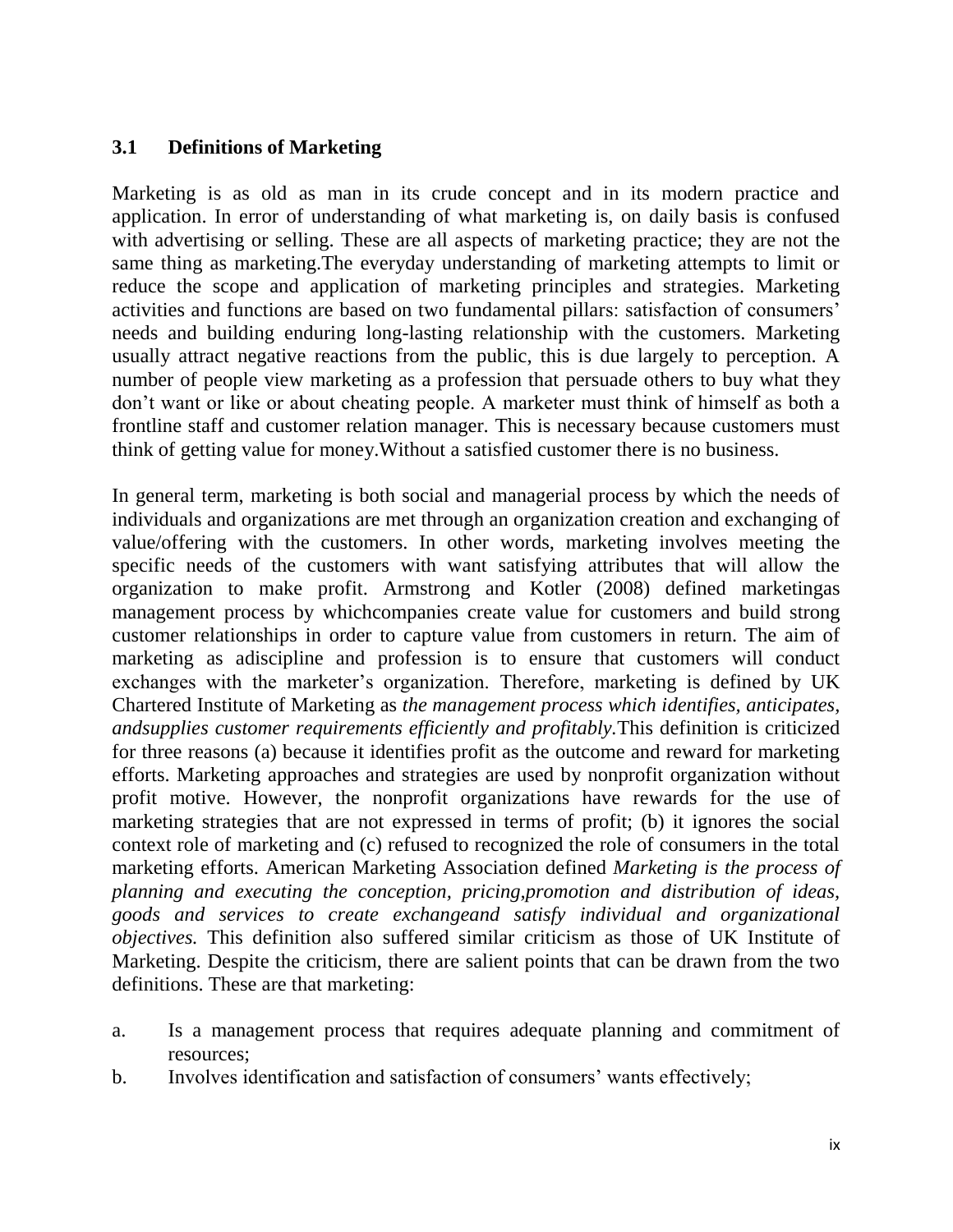- c. Requires development of appropriate marketing strategies to deliver want satisfying attributes;
- d. Involves creation of exchange between customers and the organization; and

### **3.2 Basic Concepts Relating to Marketing**

**Needs:** Parties to an exchange must have needs or wants that must be met in the exchange process. Need is a state of deprivation or lack. For example, man that is hungry will have a need for food. He is in a state of deprivation. Human needs come in different forms: physiological needs (food, shelter); security\safety needs; social needs (belongingness, acceptance) and ego needs. Consumers that are in need will search for goods and services that satisfy or fill their needs. Marketers in turn through their organizations produce goods and services that will meet these needs and making such available. Exchange process actually starts from existence of needs and ability of the organization to meet those needs.

**Wants:** Needs usually give rise to wants. Wants are the forms a need will take for it to be satisfied. The man who is hungry (that is have a need) will need food (want) as specific item that will satisfy his need. A homeless man is in a state of deprivation of accommodation. To satisfy his state of lack he will need of accommodation. His want will be the form of accommodation he desires to meet his specific need. The forms of accommodation could be a hut, a room accommodation, "self-contained" a flat etc. Whatever type of accommodation that he takes to satisfy his need becomes his want. Wants-satisfying products will be bought only by consumers who are willing and have the ability to pay. A core variable in the exchange function is demand.

**Demand:** This is the willing and ability of a consumer to purchase a given product at a particular prevailing price and time. When a consumer seeks to buy a product that will satisfy his want he creates demand. There are different states of demand that marketers must be conversant with in order to maximize opportunity of the market. These are:

- **a. Negative Demand:** A market situation in which the customers dislike the product, and actively avoided it.
- **b. No Demand:**A market situation in which the consumers either are aware of the existence of the product, particularly new product, or when the demand for the product is extremely low.
- **c. Latent Demand**: A demand situation the existing products fail to completely satisfy current needs. Or a situation where no product current satisfies existing needs.
- **d. Declining Demand:** A demand situation where the demand for a product is declining partly because of change in attitude, tastes, fashion or culture. This can also be as result of existence of superior substitutes in the market.
- **e. Irregular Demand**: This is a demand situation in which the demand fluctuates between high sales and low sales. This is common with seasonal products.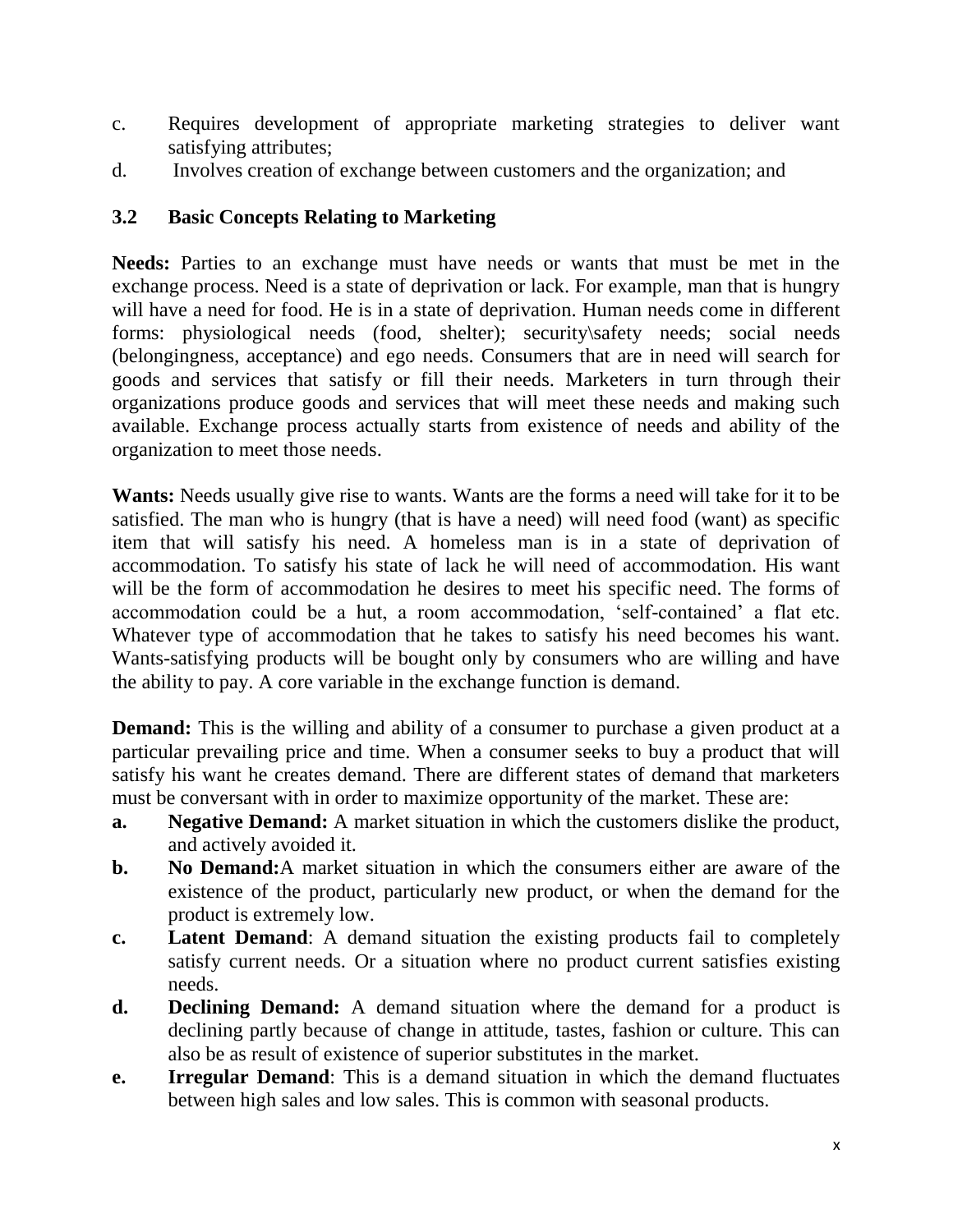- **f. Full Demand:** This is a period of maximum possible sales, when sales is at its peak
- **g. Overfull Demand:** This is when demand is greater than supply. This demand situation attracts a lot of competitors and forces the consumers to seek for alternative products.
- **h. Unwholesome demand**: A market situation in which the products available or produced for consumption are regarded as harmful. Notwithstanding, consumers are still buying or willing to buy those harmful products.

**Exchange**: It is giving something of value in return for other things of value. Marketing will not be complete until consumers are willing to pay for goods that will satisfy their wants. Exchange must satisfy certain conditions for it to be complete. These are:

- a. There must be at least of two parties to the exchange.
- b. Both parties to the exchange must transact voluntarily and willingly without anyone being coarse into the exchange
- c. Each party must bring something of value to the exchange
- d. Objects of exchange may or may not be commensurate.

**Goods and Services:** The objects of value which is at the center of the exchange process could be money, goods, services, organization, people or ideas. Needs are satisfied with goods and services with money as the means of exchange. A good or product is anything that satisfies wants. Goods are tangible physical objects or items that can be held, felt, seen e.g. food, car, house e.t.c. services are intangible wants satisfying attributes which cannot be held, felt or seen. Purchase of services does not confer ownership of anything on the buyer; it only provides access to the enjoyment or benefit of the service for example, transportation, banking, and holidaying. It is impossible to offer products for sale without accompanying services and vice versa. The sale of car is accompanied by maintenance and guarantee which are services. Restaurant business is essential service but cannot be offered without accompanying physical goods the food, tables and chairs. The idea of a product therefore could be goods, services, ideas, persons or places, experiences, events, properties, organizational and information.

**Market:** Market is related to demand. Market consists of all current and potential buyers of a product or service. Buyers could be individuals or group (consumer market) or organizations (industrial market) who have needs to be met and are willing and able to pay for the satisfaction of their needs. Market in this context should not be confused with other meanings of the word. In other contexts, market could be a geographical location where buyers and sellers transact trading activities. It could also be said to be buyers and sellers of a particular product operating in a particular industry e.g. foreign exchange market or produce market or labor market. To a marketer, market is interaction that exists between buyers and sellers.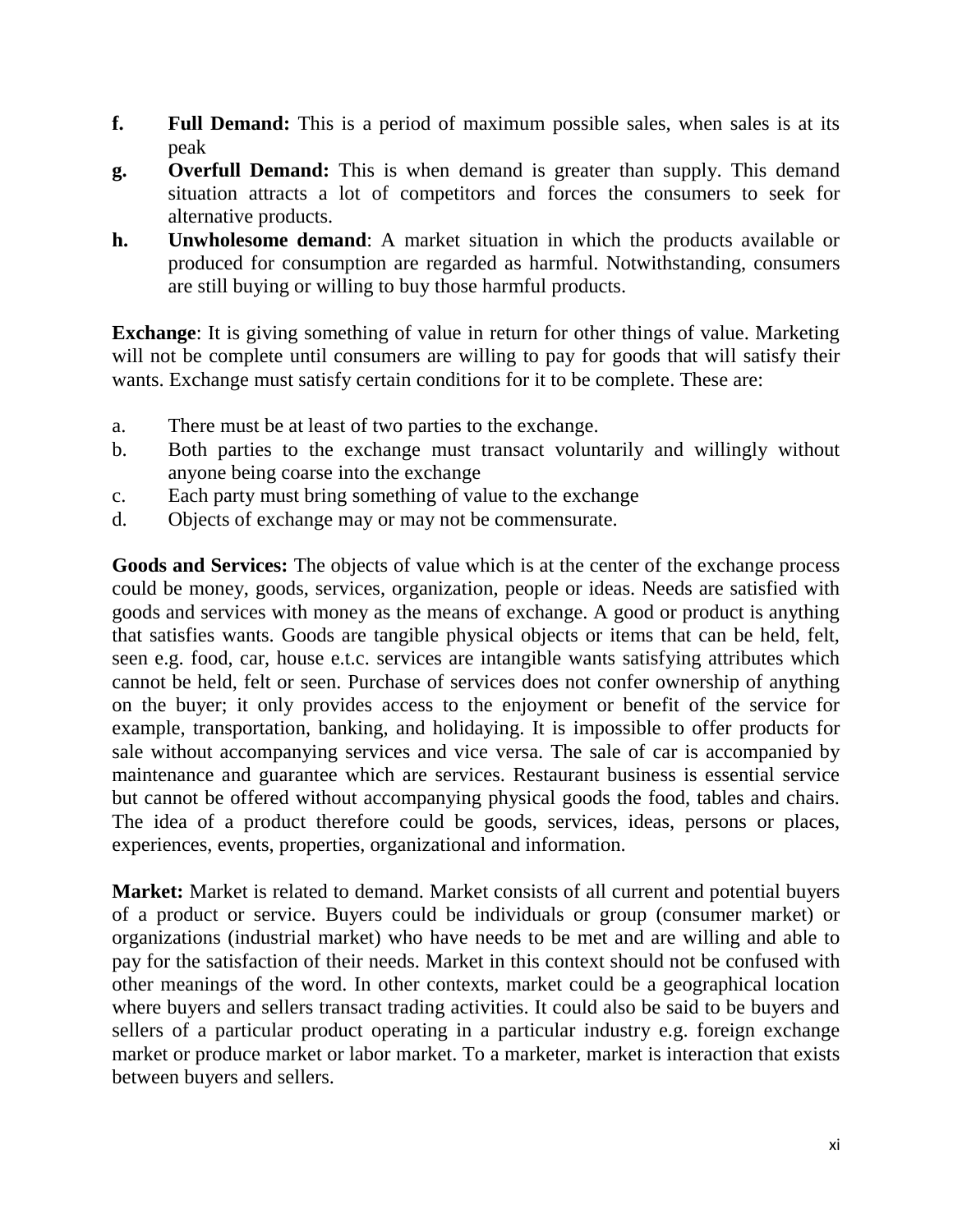### **3.3 Importance of Marketing**

The importance of marketing can be felt in all areas of individual and national lives. Some of these benefits are taken for granted because they are part of our daily life. Let us examine some of this importance:

### **1. To the Consumers**

- a. Marketing helps consumers to meet their needs. Remember we define marketing as a process of identification and anticipating consumers' needs. The marketer must be able to meet the expressed and latent needs of the consumers.
- b. Marketing makes goods makes goods and services that satisfy such needs. Goods and services are not only made available to satisfy consumers' needs, they are priced, distributed and promoted in such a way as to ensure efficient satisfaction of needs.
- c. Marketing makes consumers better informed. Marketing activities especially promotion are designed to inform and persuade consumers. Marketing interaction with consumers at times places at the disposal of consumers' information that may help them appreciate the product and make informed decisions. Consumers are informed on the distribution channels and processes on where the products are available and in what firms.
- d. Marketing helps the consumers to be aware of their rights.
- e. Improves level of standard of living of the consumers. Marketing efforts make available to the consumer variety of goods that are priced competitively.
- f. Marketing makes consumers to be conscious of what to buy, where to buy and how to buy and make available goods and services that consumers could not have had access to without marketing efforts.
- g. Consumers" interest can also be aroused in terms of career development in marketing. Marketing offers a large number of career opportunities for individuals. A marketer"s knowledge is broadened because of the multi-disciplinary approach to marketing activities. A career in marketing exposes the consumer or a number of interesting areas, places, people and events. It also provides a career development path that can cumulate at the apex office in any organization.

### **2. To the Organization**

Marketing activities are at the core of all organizational efforts. This is so because the social and economic reason for the existence of the organization is the satisfaction of the consumers. This is the center of marketing activities which must be embraced by all other functional areas.

a. Every other units and departments in the organizations are important but it is marketing activities that generate revenue and profit directly.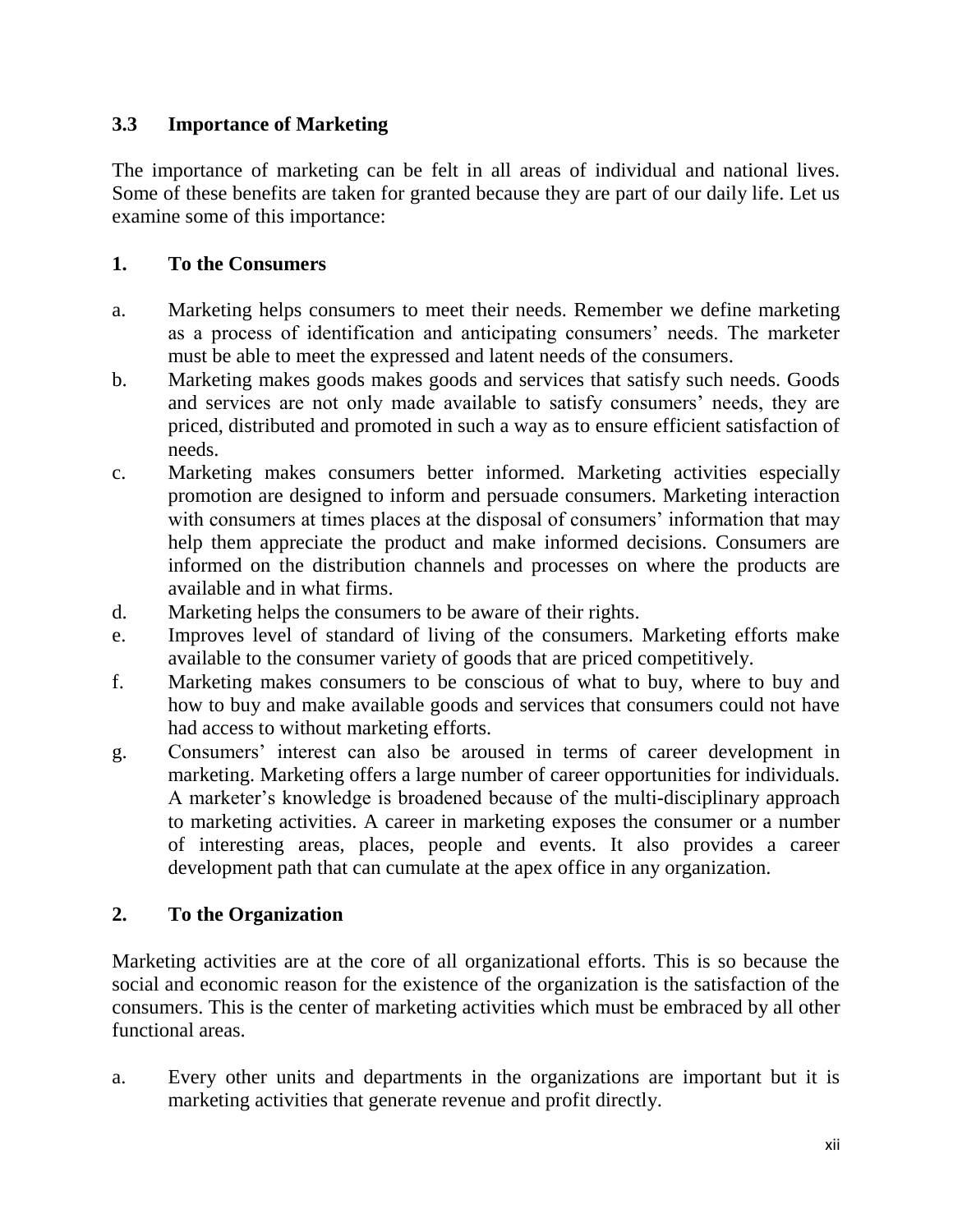- b. Marketing activities help the organization to identify its competitive advantages. In a dynamic, complex and highly competitive environment the importance of marketing cannot be overemphasized.
- c. This is because marketing helps the organization to identify consumers' needs, produce the product, price, distribute and promote in such a way to enhance consumers" satisfaction. This is done bearing in mind the actions of the competitors.
- d. Available resources are scarce and have alternative uses. Marketing helps the organization to utilize available resources optimally and ensure adequate returns on investment through profitable sales.
- e. Nonprofit organizations have come to realize the importance of marketing in reaching target audience. Marketing becomes readily made tool in dealing with target audience and reach donor organizations.

### **3. To the National Economy**

- a. The relative high standard of living experience in the late  $20<sup>th</sup>$  and early  $21<sup>st</sup>$ century can be attributed to aggressive marketing during those periods. This is made possible through mass marketing, efficient distribution, mass production which reduces cost and mass customization of products to the specific individual needs and tastes.
- b. In developing countries like Nigeria, marketing helps to make available large variety of goods not produced in the country but high demand. Total marketing activities provide a large number of employment opportunities either directly or indirectly. Employment can be generated through retailing, wholesaling, transportation, warehousing and communication activities. There are a number of people that are employed directly in marketing departments of manufacturing, agricultural, mining and service industries and advertising agencies.
- c. One important function of marketing is the creation of utility. That is creating satisfaction to the consumers of the product. There are a number of utilities that marketing helps to create:
	- Form utility: The making of goods available in the form desired by the consumers. For example the breaking of 50kg bag of detergent to smaller packs that consumers can afford creates form utility. Marketers help the organization in making designs on style, size, color and packaging of the product.
	- Place utility: This is the satisfaction derived by the consumers when the product is available in desired location or made easily accessible. Channel and physical distribution can help to achieve this.
	- Time utility: Delivery of a product or service to the consumer at the right time the product is desired provides time utility (satisfaction). This is when weekend and night opening of shops become very helpful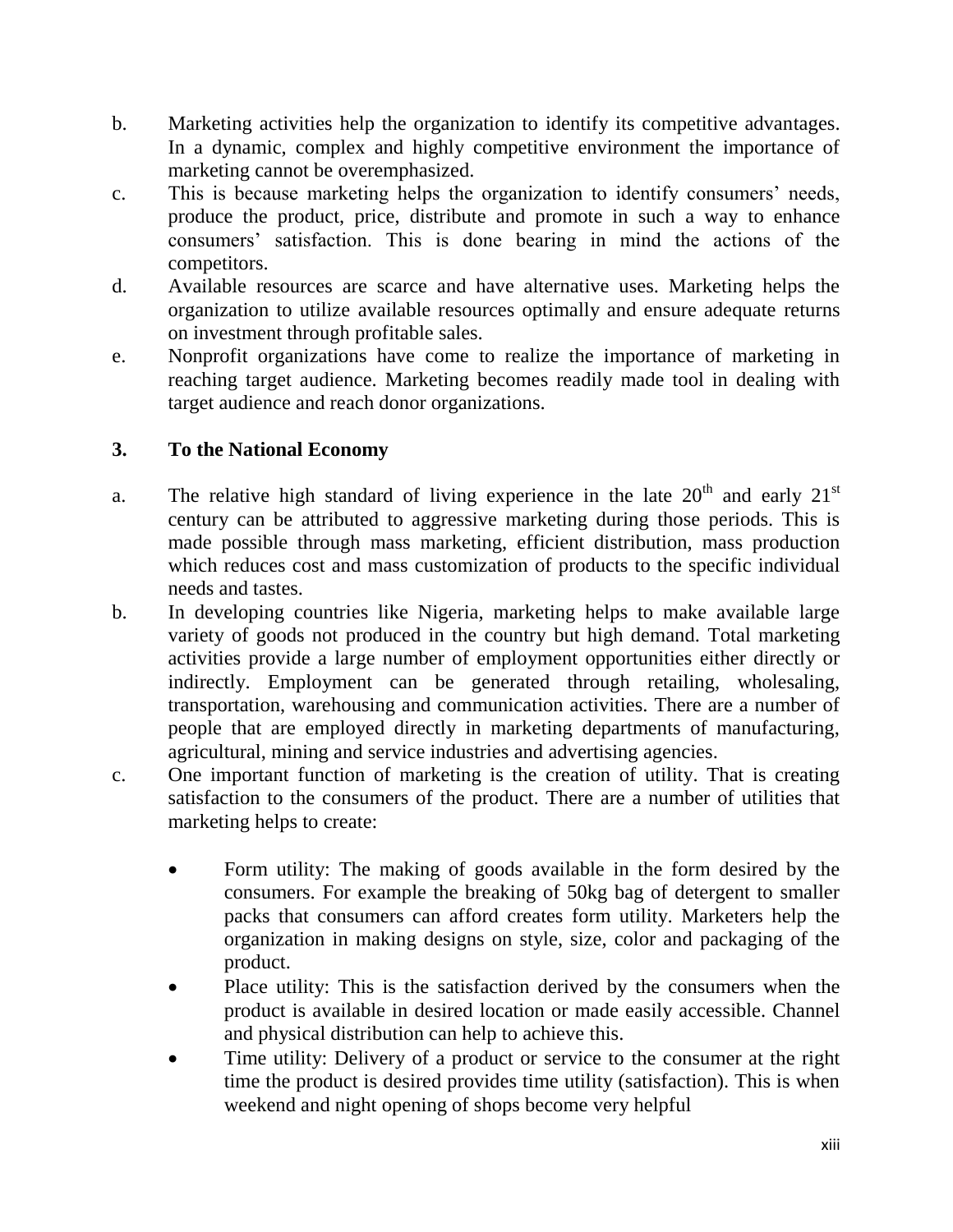Possession utility: This is when ownership of goods is transferred or access to the equipment or the service is made possible. The satisfaction of owning an item (ownership) is performed through marketing function.

### **4. To the International Market**

- a. A large number of markets have been opened up and accessible through globalization. Aggressive marketing now enhances total world production not only for domestic markets but new markets abroad.
- b. Aside from increased production, production efficiency has been enhanced through new technology and competition.
- c. Regional agreements and trade agreements have also reduced economic barriers and liberalizing trade between members or signatories to such agreements.
- d. National resources in form of finite resource (natural and mineral resources) and other resources are optimally utilized. This is because alternate uses of these resources have been found to satisfy needs. More importantly, alternate sources of resources are continually being searched for.

### **4.0 CONCLUSION**

Marketing is applied by all organizations (profit and nonprofit) to identify, anticipate and satisfy consumers' wants at a profit. There are some basic concepts that underscore marketing practices. These are needs, wants, demand, exchange, goods and services and markets. Needs are state of deprivations which is identified by and organization and on which basis goods and services are developed. There are various categories of demand that must be understood if the organization wants to meet the specific needs of the consumers. The importance of marketing can be felt by individual consumers, the organization, the nation and on the international markets.

### **5.0 SUMMARY**

This unit served as an introduction to understanding what marketing is and the underlining basic concepts that guide its practices. You have been introduced to what marketing is, the concepts of needs, wants, demand and goods and services.

### **6.0 TUTOR MARKED ASSIGNMENT**

- 1. What is Marketing?.
- 2. Explain the basic concepts of marketing
- 3. Describe in details the importance of marketing,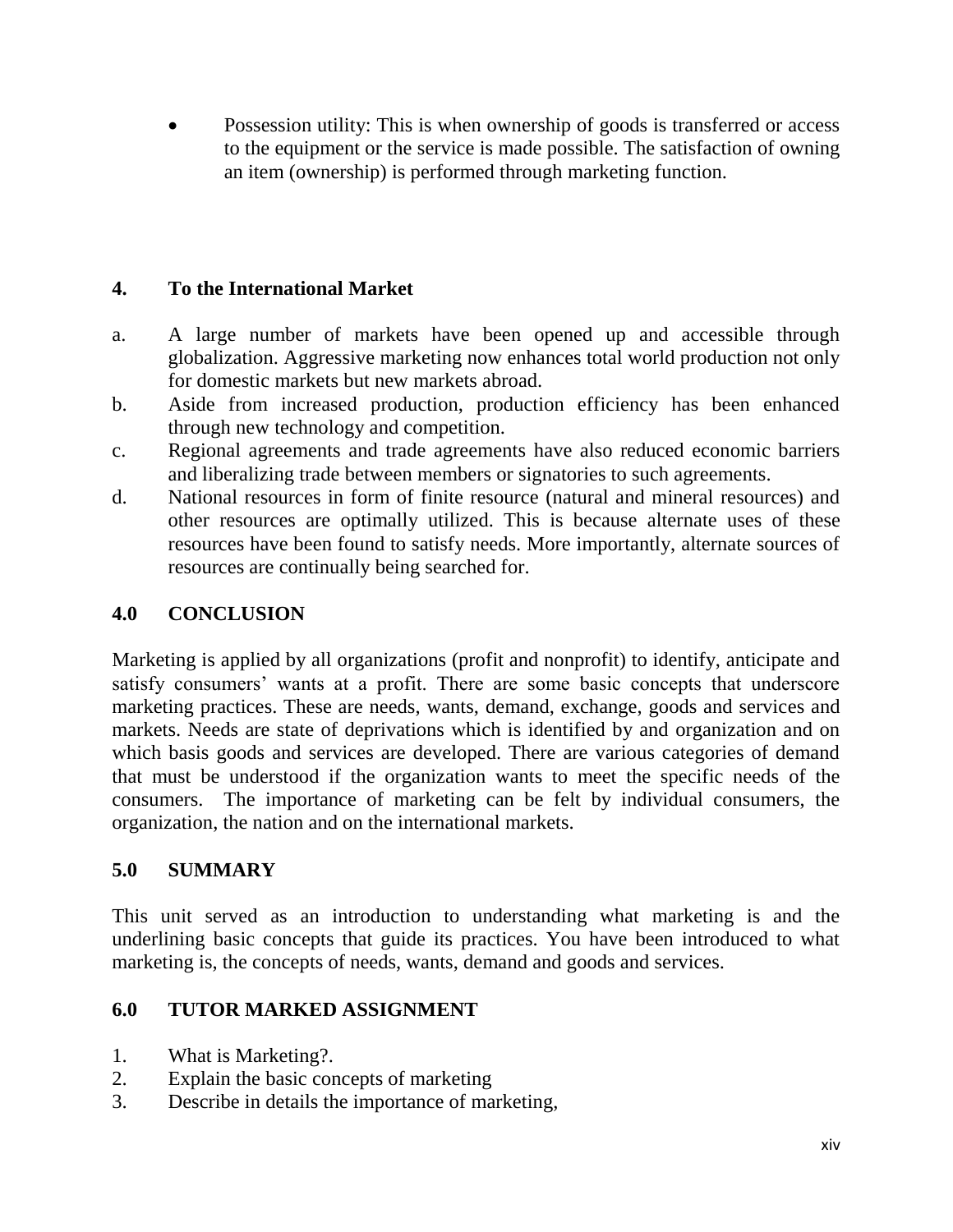# **7.0 REFERENCES/FURTHER READINGS**

Kotler, Philip & Keller, L. Kevin (2012).Marketing Management, (14Ed.). Pearson Education Limited

Oyeniyi, O. J. (2009). Marketing: Issues and Strategies, Lagos: Pumark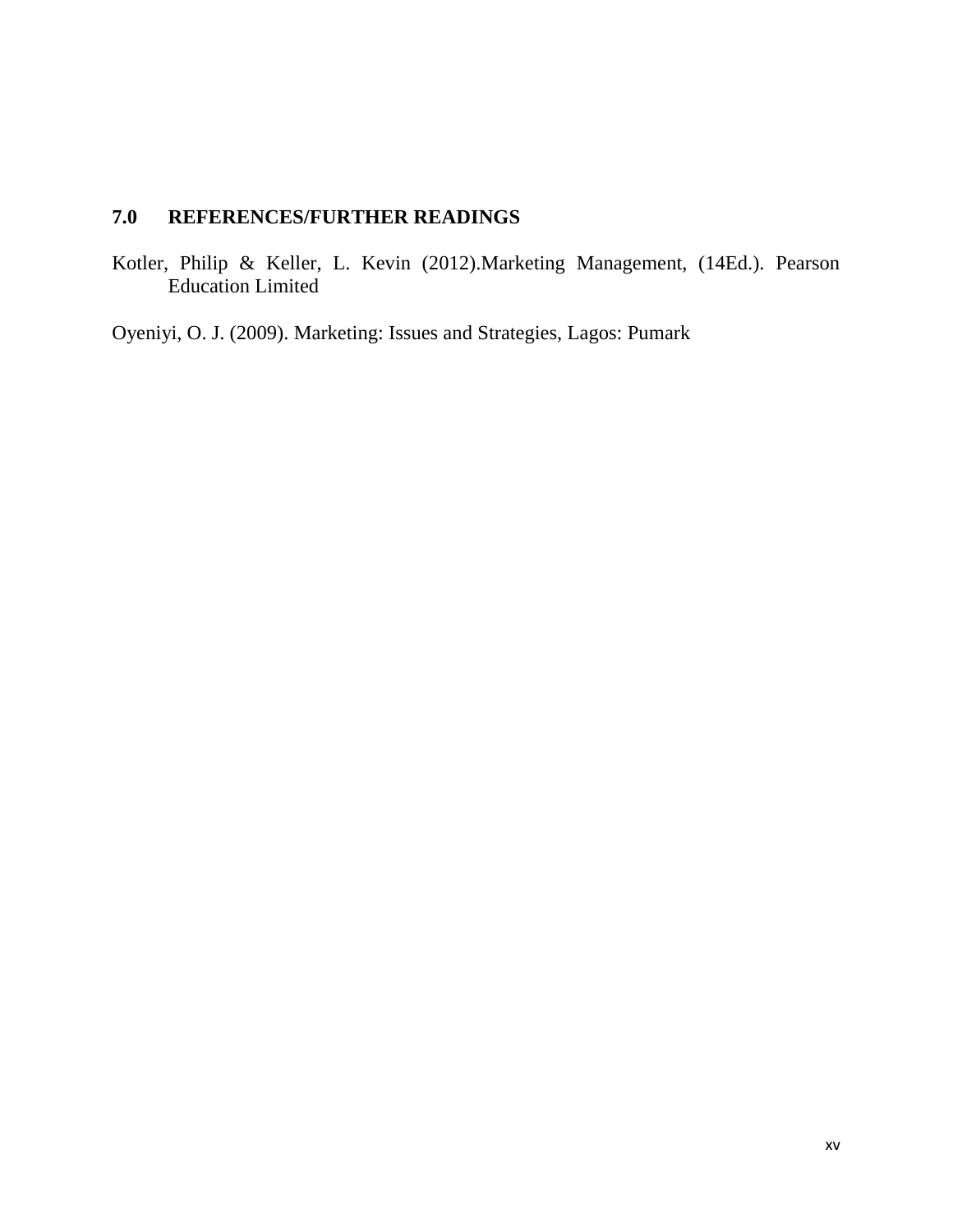## **UNIT 2 MARKETING FUNCTIONS: EXCHANGE AND PHYSICAL FUNCTIONS**

### **CONTENTS**

- 1.0 Introduction
- 2.0 Objectives
- 3.0 Main Content
	- 3.1 Exchange Functions: Buying, Assembling and Selling
	- 3.2 Physical Functions: Storage, Transportation, and Processing Economy
- 4.0 Conclusion
- 5.0 Summary
- 6.0 Tutor Marked Assignment
- 7.0 References/Further Readings

### **1.0 INTRODUCTION**

In the previous unit we define marketing as a management process that identifies, anticipates and satisfies consumers wants at a profit. These activities could only be achieved with the performance of some functions by the organization. Parts of the basic concepts we discuss earlier was the concepts of demand and exchange. When needs are identified and such needs had been translated to goods and services, both buyers and sellers must meet or interact to conduct the exchange function. It is the exchange function that enables the consumers" needs to be met and the company desire for profit to be achieved. In this unit, we will start our discussion of the marketing functions with the exchange and physical functions.

### **2.0 OBJECTIVES**

At the end of the lesson, you should able to:

- identify the various marketing functions of an organization
- explain the buying, assembling and selling functions of the organization
- explain the storage, transportation and processing functions.

#### **3.0 MAIN CONTENT**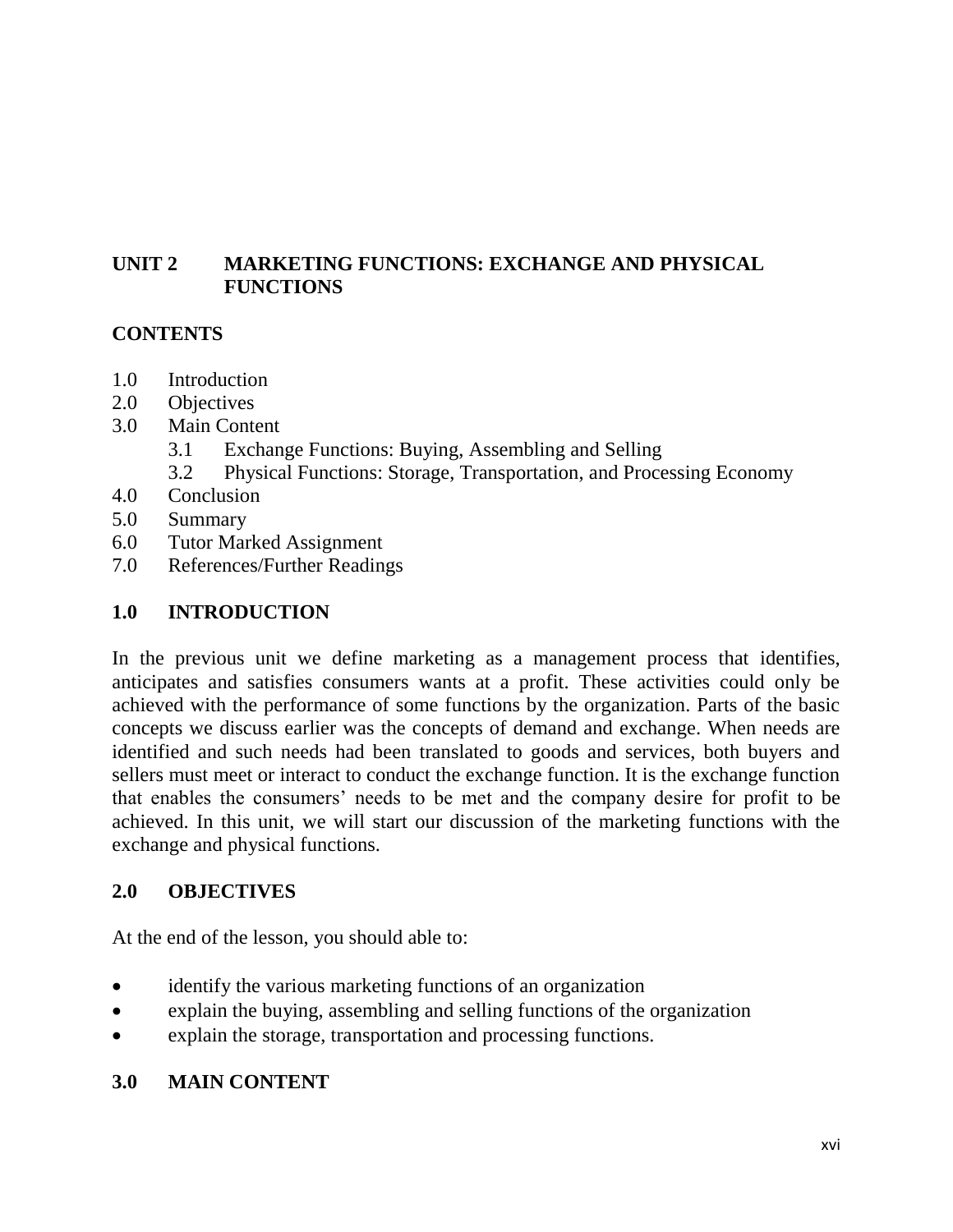### **3.1 Marketing Functions**

Marketing functions are activities within the marketing functional areas that are to be performed in order to deliver effective value offering. These functions are divided into three: The exchange functions, physical function and facilities functions.

### **3.2 Exchange Functions**

The functions to be performed under the exchange functions are divided into two. These are buying and selling functions

### **3.3 Buying and Assembling**

In a narrow sense, purchasing can be defined as the act of buying. Broadly, purchasing denotes the act of buying, learning the needs, identifying and selecting the suppliers, negotiating for the right price, terms and conditions, issuing order, follow up on purchasing order and ensuring proper delivery. Strictly speaking buying is used to connote purchase of items for personal and household use only, while purchasing connotes buying of items for commercial use or to further production. The two terms are sometimes used interchangeably and convey the same meaning. The marketing concept holds that the needs of the customer are of paramount importance. A producer can said to have adopted a market orientation when production is purposely planned to meet specific demands or market opportunities. Thus a contract farmer who wishes to meet the needs of a food sorghum-based malted drinks will only purchase improved sorghum seed. He/she will avoid any inputs or purchases that likely to adversely affect the storage and/or processing properties of the sorghum. He will continually seek new and better inputs which will add further value to his/her product in the eyes of the consumer. In making his/her buying decisions his underlying consideration will be the effect upon the attractiveness of his/her output to the markets he/she is seeking to serve.

The buyer's motive is the opportunity to maintain or even increase profits and not necessarily to provide, for example, the best quality. Improving quality inevitably increases the associated costs. In some cases the market is insensitive to improvements in quality, beyond some threshold level, does not earn a premium price. The types of purchase (buying) depend on who is buying and for what purpose. Retailer and wholesaler purchases are based on the needs of the consumers; producers buy raw materials and other inputs in order to satisfy their production requirements.

Assembling is the marketing function that involves buying of several components or items and fit them together to satisfy a need. The complexity of assembling function is affected by who is involved and the desired end results. Assembling can be done by the retailer and wholesaler in their warehouse or store where components or various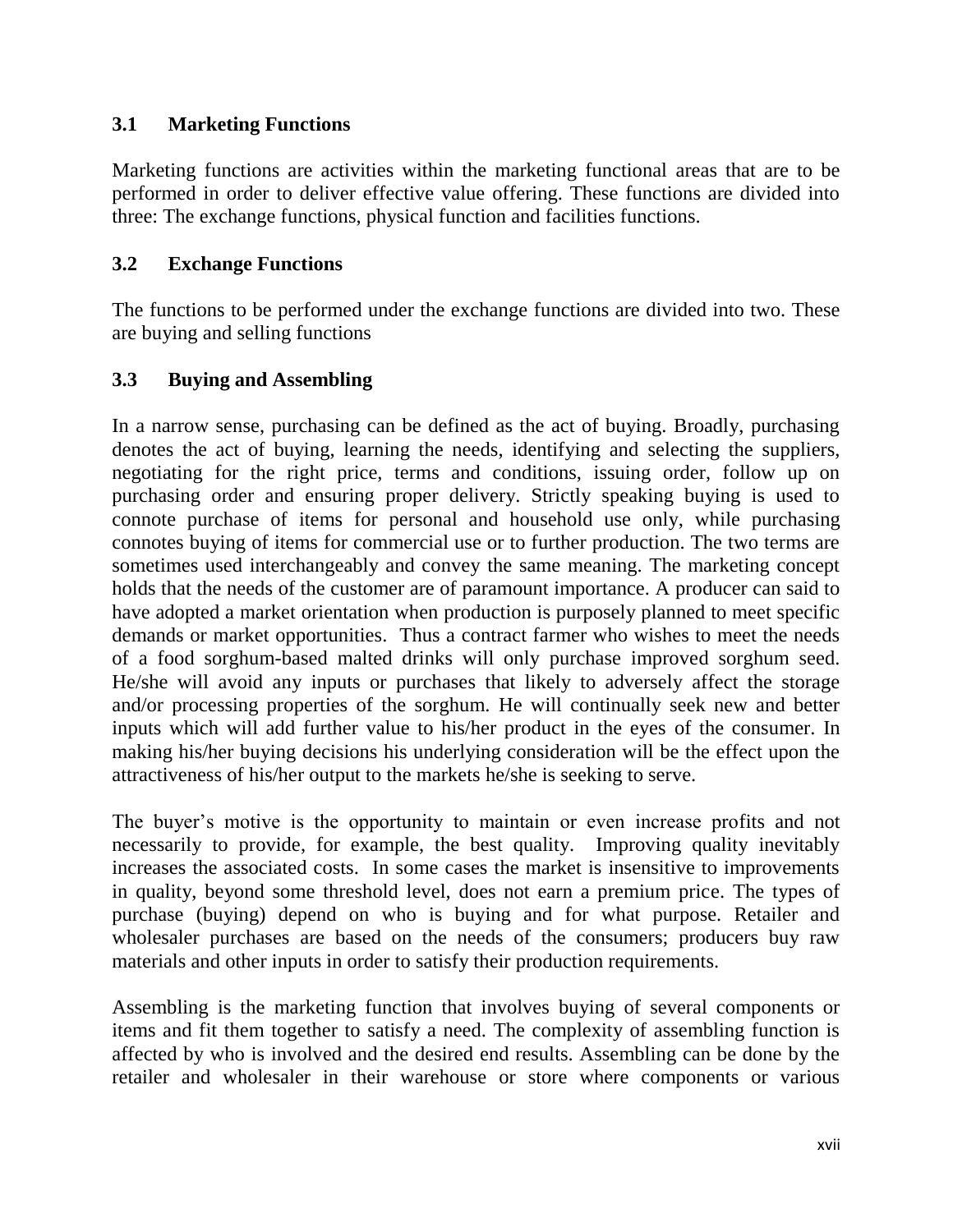individual items are fit together or repacked to get a product. It is commonly done on the assemble line, where machines are used to fit together individual items to get a product.

# **3.3.1 Selling**

Among the nine functions of marketing, this is probably the one which people find least difficult in associating with marketing. Indeed to many the terms marketing and selling are synonymous. Simply defined selling (sometimes referred to as salesmanship) is a marketing function of making a sale. This simple definition does not show the complexities involved in the act of selling. The importance of selling to an organization can be understood when it is realized that the only link some organizations has with the customers is through selling and that the sale force as an important front line staff of the organization. More importantly, is that one of the major sources of revenue for most firms is through the effectiveness of the sale force.

Kotler (1988) suggests that "most firms practice the selling concept when they have over capacity. Their immediate aim is to sell what they can make rather than to make what they can sell" there is no denying "high pressure selling" is practical, where the interest of the consumer are far from foremost in the mind of the seller. This is not marketing. Enterprises adopt the marketing philosophy as a result of becoming aware that their own long term objectives can only be realized by consistently providing customer satisfaction. Whereas selling might create a consumer, marketing is about creating a customer. The difference is that marketing is about establishing and maintaining long term relationships with customers.

Selling is part of marketing in the same way that promotion, advertising and merchandising are components, or sub-components of the marketing mix. These all directed towards persuasion and are collectively known as marketing communications; one of the four elements of the marketing mix.

### **3.3.2 Physical Functions of Marketing**

Physical functions include storage, transportation and processing.

# **3.3.3 Storage**

In most cases, it is always difficult to predict demand of ahead. More importantly, goods are also produced ahead of demand. The link between these seemingly contradiction is that, producers will wants consumers" needs to be met as at when due. An inherent characteristic of agricultural production is that it is seasonal while demand is generally continuous throughout the year. This will necessitate the need for storage (or warehouse) of goods. Storage of goods in excess during the period of surplus will as far as possible, ensure uninterrupted access to goods by the consumers throughout the year. A farmer is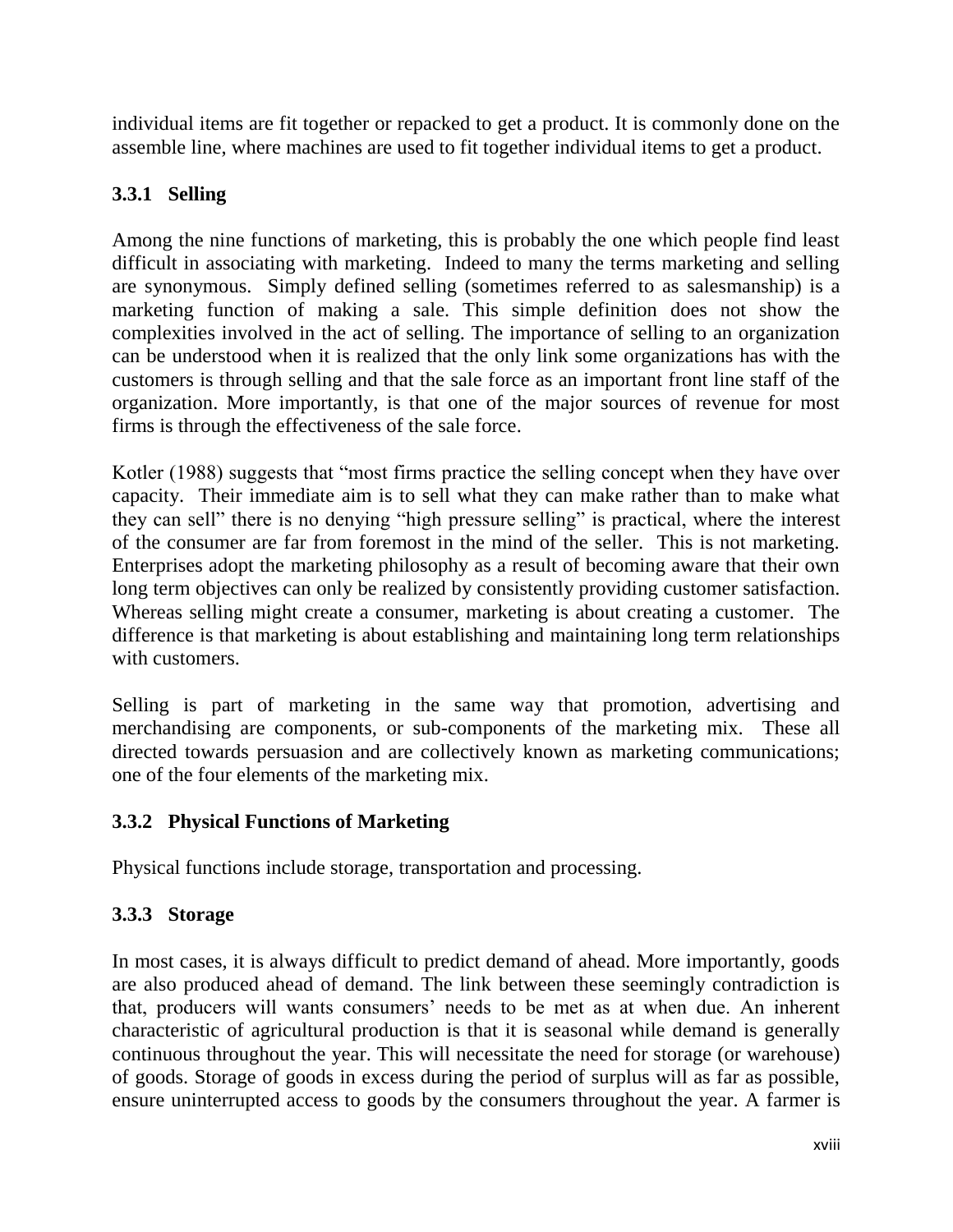dealing with a biological product; he does not enjoy the same flexibility as his manufacturing counterpart in being able to adjust the timing of supply to match demand. It would be an exaggeration to suggest that manufacturer can turn production on and off to meet demand –they too have their constraints-but they have more alternatives than does the agricultural producer. A manufacturer can, for example, work overtime, subcontract work, and over a longer time horizon, the manufacturer can increase or decrease productive capacity to match the strength of demand.

In agriculture, and especially in developing countries like Nigeria, supply often exceeds demand in the immediate post-harvest period. The glut reduces producer prices and wastage rates can be extremely high. For much of the reminder of the period before the next harvest, the product can be in short supply with traders and consumers having to pay premium prices to secure whatever scarce supplies are to be had. The storage function is used to balance supply with demand.

A farmer, merchant, co-operative, marketing board or retailer who stores a product provides a marketing service. That service costs money and there are risks in the form of wastage and slumps in market demand, prices, so the provider of storage is entitled to a reward in the form of profit.

### **3.3.3 Transportation**

Transportation systems involve movements of goods, liquid and gaseous substances between origins and destinations using vehicles and equipment such as trucks, tractors, trailers, crews, pallets, containers, cars, pipelines and trains. Transportation plays major role and importance in the logistics management because of its considerable cost implications. A transportation system involves designing, arrangement, setting up, and scheduling of freight-transportation orders during a given and limited time period. The role of transportation includes:

- a. Affecting logistics costs and cost of goods sold.
- b. Transportation is essential for moving any shipment in a logistic system such as raw materials from sources to manufacturer, semi-finished products between plants, and final goods to retailers and customers.
- c. Transportation affects the quality of customer services.
- d. It affects lead times, delays, and whole transportation costs.
- e. Increases the level of efficiency, reliability, safety, and reactivity in their service systems
- f. Adequate performance of this function requires consideration of alternative routes and types of transportation, with a view to achieving timeliness, maintaining produce quality and minimizing shipping costs.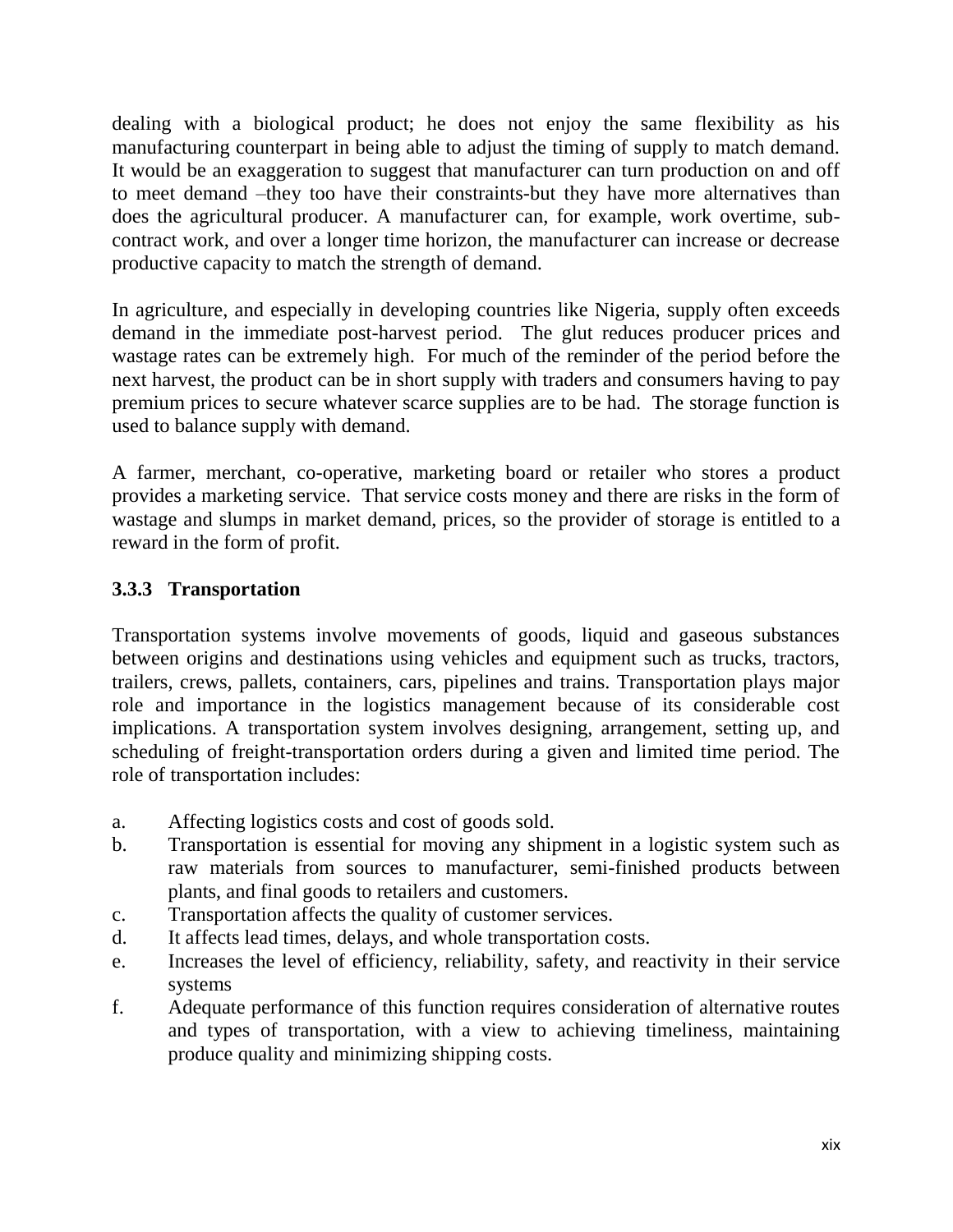Effective transport management is critical to efficient marketing. Whether operating a single vehicle or a fleet of vehicles, transportation has to be carefully managed, including cost monitoring-operations on different road types, fuel and lubrication consumption and scheduled and remedial maintenance and repair. Skillful management of all aspect of vehicle operations can also make a substantial contribution to efficient marketing especially with respect to optimum routing, scheduling and loading and off-loading, maximization of shift hours available, maintaining the vehicle fleet at an optimum size, taking account of time constraints on delivery, and collection times and judicious management of vehicle replacement and depreciation. Transport managers also have to weigh the advantages and disadvantages of owning, hiring or leasing transport. Depending on the nature of the products, the producers have a choice to make among several alternative means of transportation. These include road, rail, water, air, pipeline and containerization.

### **3.4 Processing**

Most products are not in a form suitable for direct delivery to the consumer when they are first produced. It is not in all cases that the original forms of the products needs to be changed or its composition or components altered. In actual facts in whatever form a product is produced it has customers and perhaps intended use. However, there are several instances, where it will be necessary to change the original form of the product by size, composition, addition of other items etc. It is for this very reason that processing is regarded as a marketing function. The form changing activity is one that adds value to the product. Changing green coffee beans into roasted beans, cassava into gari or livestock feed, full fruit bunches into palm oil or sugar cane into sugar increases the value of the product because the converted product has greater utility to the buyer. How the form of produce is to be changed and the methods to be used in bringing about such changes are marketing decisions based on the needs of the consumers.

All the physical functions (storage, transportation and processing) add values to a product. Storage function provides time utility, transportation functions provides place and time utility to the product and consumers, while processing provides form utility to the product. All these functions are value added functions, which helps to increase the satisfaction of the consumers.

# **4.0 CONCLUSION**

Marketing functions that help the organization to achieve set objectives must be performed efficiently and effectively. Buying, assembling and selling functions are related to the concept of exchange. These three functions constitute exchange. To enhance exchange the physical function of storage, transportation and processing must be performed. Goods are produced ahead and in anticipation of demand and should be kept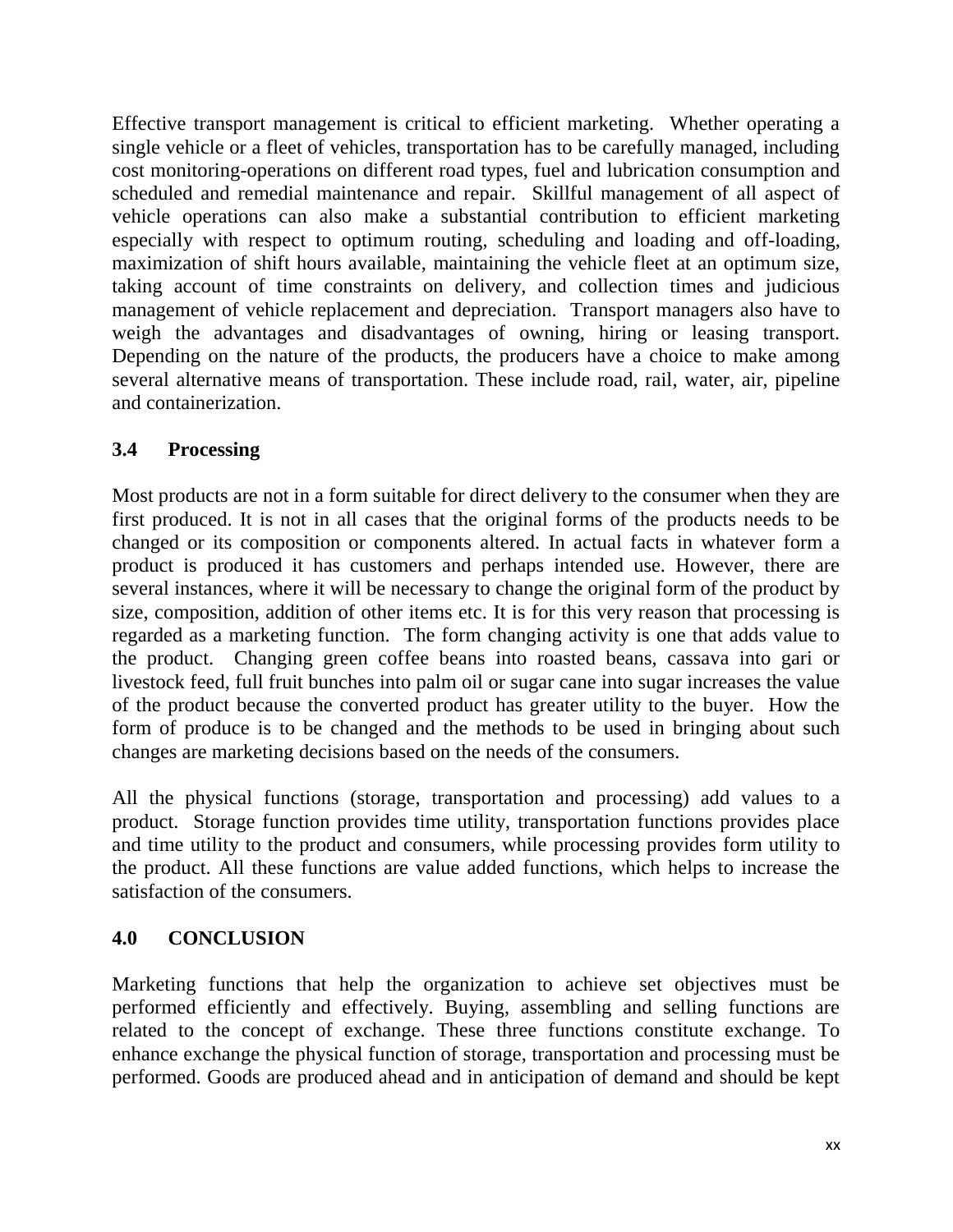(stored) for safe keeping. The distance between the points of production and consumption can only be closed by transportation that helps to convey goods from place to place.

# **5.0 SUMMARY**

In this lesson we learnt about the marketing functions that relate to exchange (buying, assembling and selling) and physical functions that relate to movement of goods from point of production to points of consumption; storage of goods until there are demand for them and the marketing function of processing of stocks. In the next unit we will continue our discussion of the marketing functions relating to facilitating of exchange

# **6.0 TUTOR MARKED ASSIGNMENT**

- 1. Explain the relationship among the following: buying, assembling and selling.
- 2. Describe the concept storage and transportation as a marketing function.
- 3. Explain the main features of PROCESSING

# **7.0 REFERENCES/FURTHER READING**

Aigbiremolen, M. O. and Aigbiremolen, C. E. (2004).*Marketing Banking Services in Nigeria.* Lagos: The CIBN Press Ltd, Nigeria.

Baker M. J. (1985). *Marketing: An Introductory Text.* London: Macmillan Publishers Ltd.

Ewah, S. (2007).*Foundation of Marketing Principles and Practice.* Ogoja: Pafelly Printers and Publishers Nigeria. Reprint Edition.

Oyeniyi, O. (2009). Marketing: Issues and Strategies, Lagos: Pumark. **UNIT 3 FACILITATING FUNCTIONS OF MARKETING** 

# **CONTENTS**

- 1.0 Introduction
- 2.0 Learning Objectives
- 3.0 Content
	- 3.1 Standardization and Grading
	- 3.2 Financing
	- 3.3 Risk Bearing
	- 3.4 Marketing Intelligence
- 4.0 Conclusion
- 5.0 Summary
- 6.0 Tutor Marked Assignments
- 7.0 References/Further Readings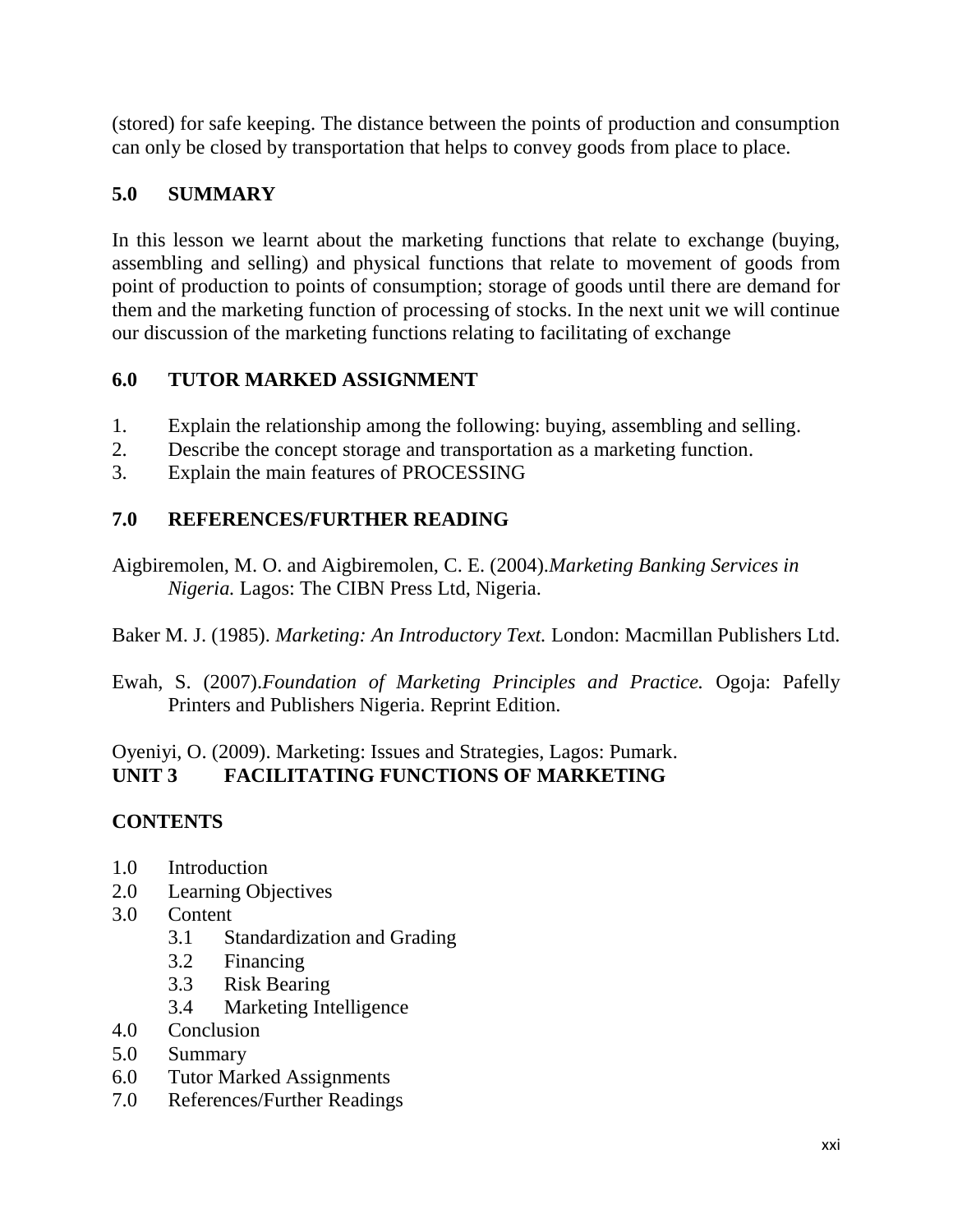## **1.0 INTRODUCTION**

In modern economy, a lot of interwoven and interrelated activities are required to perform tasks. Marketing tasks also required interrelated activities to achieve organizational objectives. In the last unit, we discussed activities that constitute marketing functions; we will continue with our discussion by discussing the other marketing functions of financing, risk bearing and marketing intelligence. Most of the functions of marketing involve some elements of risk to be undertaking by the organization. More importantly, all the activities must be financed. It is important that the risk to be borne will be such that could be managed and which will not have life threaten effects on the business. These functions are perform with ease particularly when the organization has access to adequate information. Marketing intelligence is a systematic process of gathering of information on and about the markets in other to make informed decision.

### **2.0 OBJECTIVES**

At the end of the lesson you should be able to

- define and explain the concepts of standardization and grading in marketing
- explain risk bearing as a marketing function
- explain what is marketing intelligence

### **3.0 MAIN CONTENT**

### **3.1 Introduction**

The facilitating functions include product standardization, financing, risk bearing and market intelligence. Note that facilitating functions are those activities which enable the exchange process to take place.

### **3.2 Standardization and Grading**

Standardization means establishment of certain standards and specifications for products based on intrinsic physical attributes of a product. The process may involve quantity of the product in terms of weight or size or the quality in terms of colour, shape, appearance, material, taste, sweetness. Standards could be set by government or its agencies or by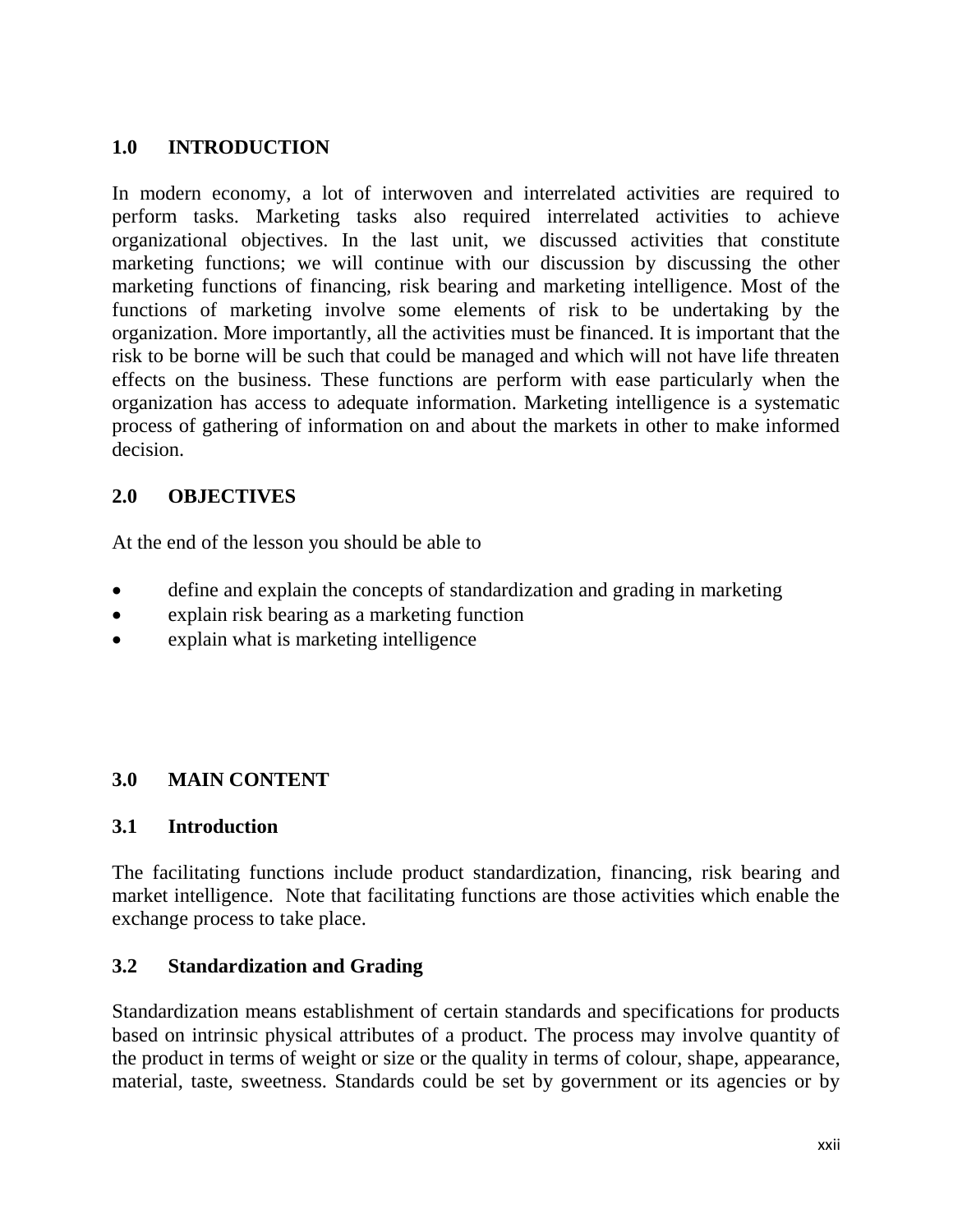some other regulatory agencies or bodies like professional association or manufacturers' association to convey uniformity of products.

Grading involves classification of standardized products into certain well defined categories or groups or classes using specific similar attributes like size (long or short items), weight (e.g. 50kg, 75kg), or colour. Most products are manufactured in categories to meet different demands and needs, as such grading becomes an indispensable marketing function to reduce confusion, waste, safe time and enhances handling processes.

Standardization is concerned with the establishment and maintenance of uniform measurement of produce quality and/or quantity. This function simplifies buying and selling as well as reducing marketing costs by enabling buyers to specify precisely what they want and suppliers to communicate what they are able and willing to supply with respect to both quantity and quality of product. In the absence of standard weights and measure trade either becomes more expensive to conduct or impossible altogether.

Among the most notable advantages of uniform standards are:

- a. Price quotations are more meaningful.
- b. The sale of commodities by sample or description becomes possible
- c. Small lots of commodities, produced by a large number of small producers, can be assembled into economic loads if these supplies are similar in grade or quality.
- d. Faced with a range of graded produce the buyer is able to choose the quality of product he/she is able and willing to purchase.

Standardization and grading may arise as a result of quality differences in agricultural products for example. Quality differences may be due to production methods and/or because of the quality of inputs used, or as a result of technological innovation. In addition, a buyer's assessment of a product's quality is often an expression of personal preference. For example, in some markets particular specie of banana may be judged to be in some sense "better" than other without any scientific basis. White colour maybe considered "superior" to other colours. It matters not whether the criteria used in making such assessments are objective or subjective since they have the same effect in the market place. What does matters in marketing is to understand how the buyer assesses "quality".

### **3.3 Financing**

The services to provide the credit and capital needed for further production or enhance marketing activities and the cost of getting merchandise to the consumers is referred to as finance function in marketing. The money or capital can be sourced from owned capital by the owners, bank loan and advances from commercial banks and trade credits provided by channel members to each other. In almost any production system there are inevitable lags between investment in production of goods and services in terms of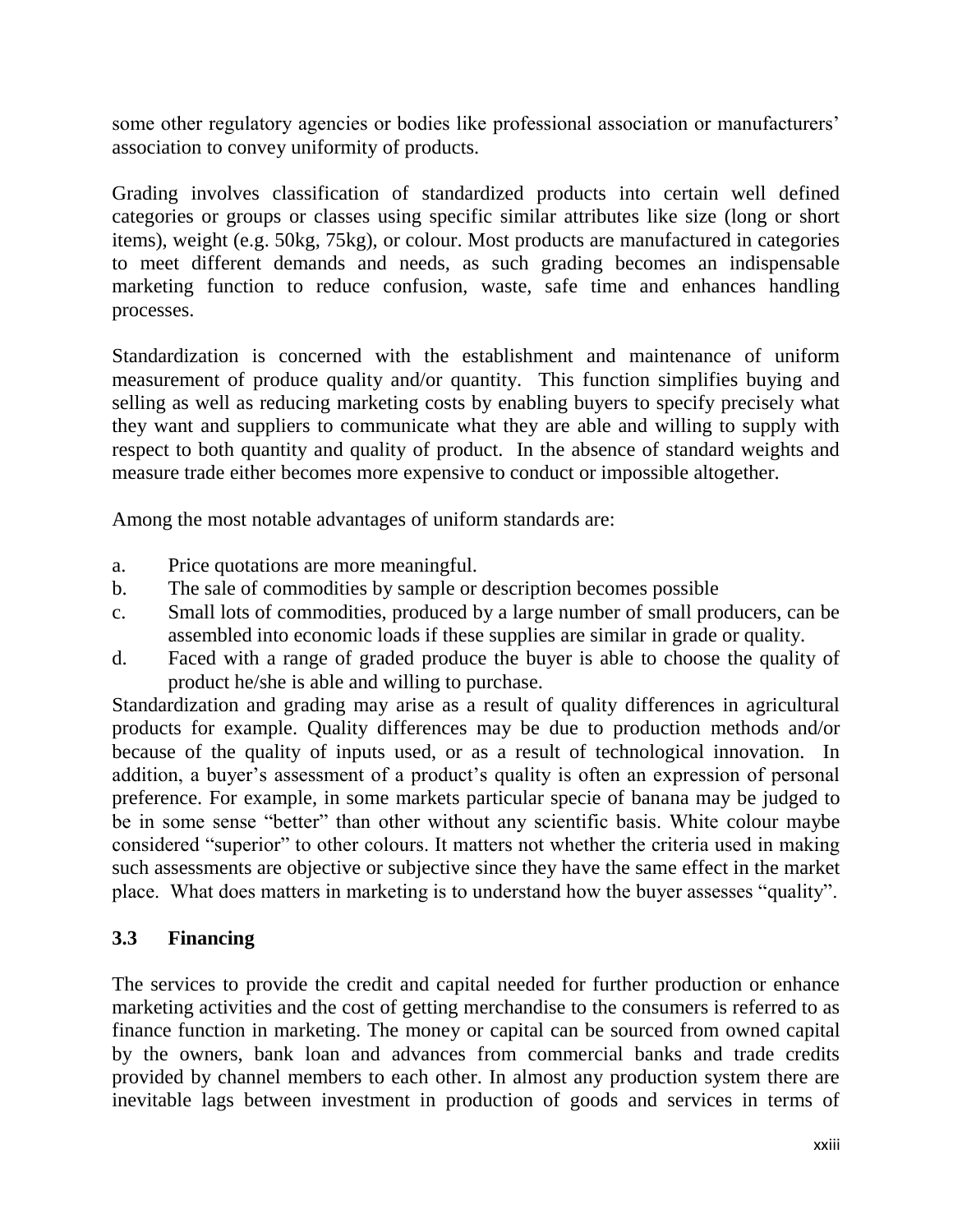buying necessary raw materials (e.g) machinery, seeds, fertilizers, packaging, flavourings, stocks etc.) and receiving the payment for the sale of produce. During these lag periods some individual or institution must finance the investment. The question of where the funding of the investment is to come from, at all points between production and consumption, is one that marketing must address.

# **3.4 Risk Bearing**

Risk taking simply defined means possibility of incurring loss in future as a result of committing financial, capital and physical resources into an investment. Therefore, risk bearing refers to possible financial losses arising from risk associated to falling price from holding stocks in anticipation of future demand, losses associated with spoilage, depreciation, evaporation, obsolescence, fire floods and loss related to passage of time (expired products). From production points to distributions points, producers face several risks as a result of changes in natural condition in the market place, natural and human factors. Examples include changes in fashion and taste, invention and innovation, legislative changes, risks associated with transportation delay, decay, accidents, deterioration etc.). Risks can also be classified as place, time, physical, material, legislative and natural risks.

In both the production and marketing of product the possibility of incurring losses is always present. Physical risks include the distribution or deterioration of the product through fire, excessive heat or cold, pests, floods, earthquakes etc. market risks are those of adverse changes in the value of the product between the processes of production and consumption. A change in consumer tastes can reduce the attractiveness of the produce and is, therefore, also a risk. All of these risks are borne by those organizations, companies and individuals.

Risk bearing is often a little understood aspect of marketing. For example, when making judgments as to whether a particular price is a "fair price" the usual reference point is the producer or suppliers costs. However, the risks born are rarely taken into account by those passing judgment and yet, almost inevitably, there will be occasion when the risk taker will fall, cheaper imports will enter the country, consumer tastes will change, and so on. These losses can only be observed if adequate surpluses were generated in previous periods. Risk bearing must be acknowledged as a cost since what is uncertain is not whether they will occur, but when they will occur.

# **3.5 Market Intelligence**

As far as is possible marketing decisions should be based on correct, timely sound market information. The right facts and information reduces market risks mentioned earlier. Modern marketing practices require a lot of information adequately, accurately and speedily in order to make informed decisions about the market situation. The process of collecting, interpreting, and disseminating information relevant to marketing decisions is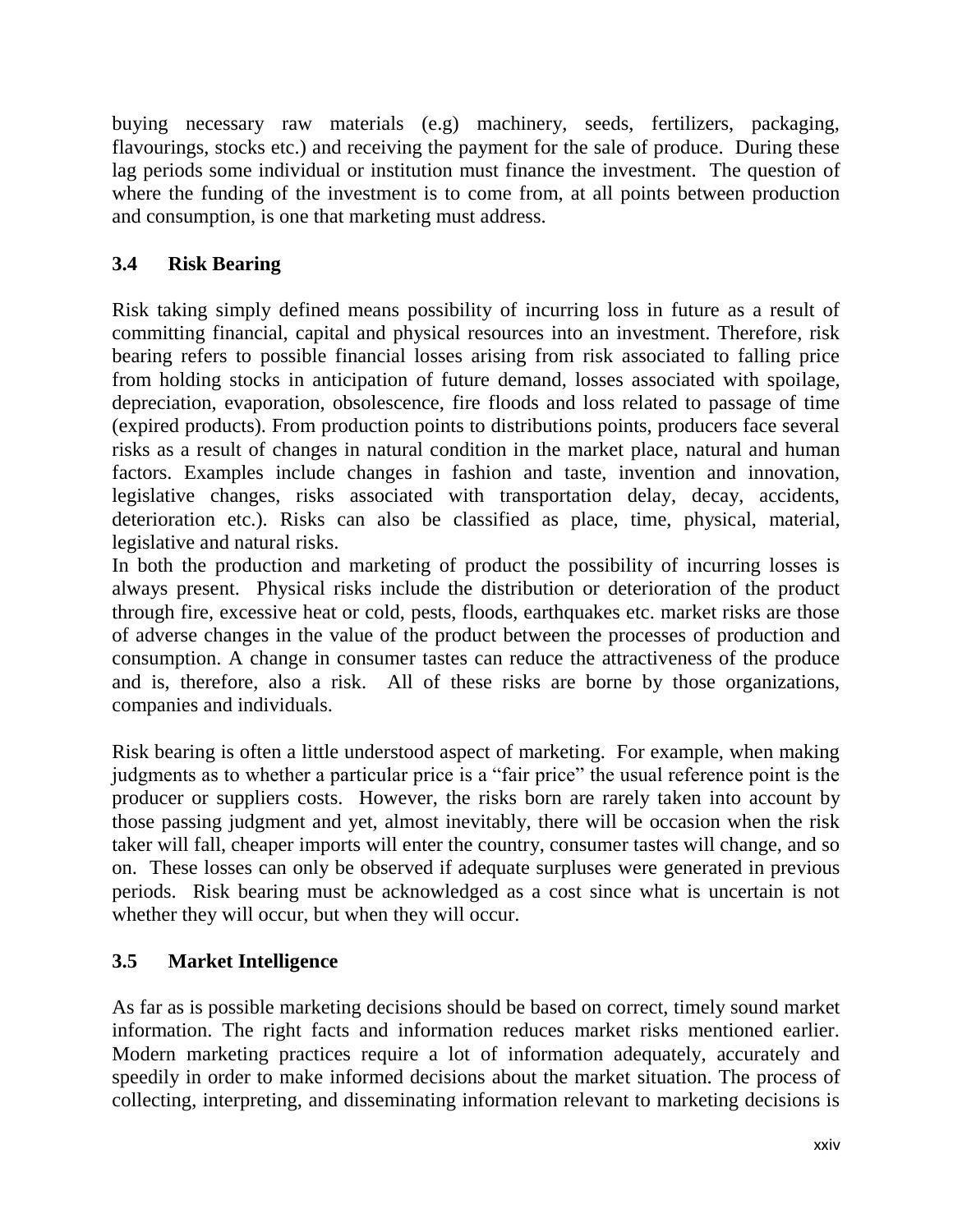known as market intelligence. The role of market intelligence is to reduce the level of risk in decision making. Through market intelligence the seller finds out what the customer needs and wants. The alternative is to find out through sales, or the lack of them. Marketing research helps establish what products are right for the market, which channels of distribution are most appropriate, how best to promote products and what prices are acceptable to the market. As with other marketing functions, intelligence gathering can be carried out by the seller or another party such as a government agency, the ministry of agriculture and food, or some other specialist organization. What is important is that it is carried out.

### **4.0 CONCLUSION**

It is important to a marketing organization to be abreast with issues concerning standardization and grading, financing, risk bearing and marketing intelligence. These functions help the organization to facilitate sales and exchange with the customer at a profit. Financing of production, marketing and other activities of the organization is important for the continued survival of the organization. It may be difficult to satisfy the consumers if the organization has no adequate market information about the consumers, the market, competitors and the operating environment. All these tasks and functions involve some elements of risk bearing. It is impossible for a business not to take risk as business venture itself involve risks.

### **5.0 SUMMARY**

In this unit we treated the facilitating functions of marketing: standardization and grading, financing, risk bearing and marketing intelligence. This unit and the preceding ones provide us the opportunity to appreciate the fundamentals of marketing.

### **6.0 TUTOR MARKED ASSIGNMENTS**

- 1. List marketing functions that are regarded as facilitating functions
- 2. What are the main advantages of standardization and grading
- 3. Explain the following financing, risk bearing and marketing intelligence.

### **7.0 REFERENCES/FURTHER STUDIES**

Aigbiremolen, M. O. and Aigbiremolen, C. E. (2004).*Marketing Banking Services in Nigeria.* Lagos: The CIBN Press Ltd, Nigeria.

Baker M. J. (1985). *Marketing: An Introductory Text.* London: Macmillan Publishers Ltd.

Ewah, S. (2007).*Foundation of Marketing Principles and Practice.*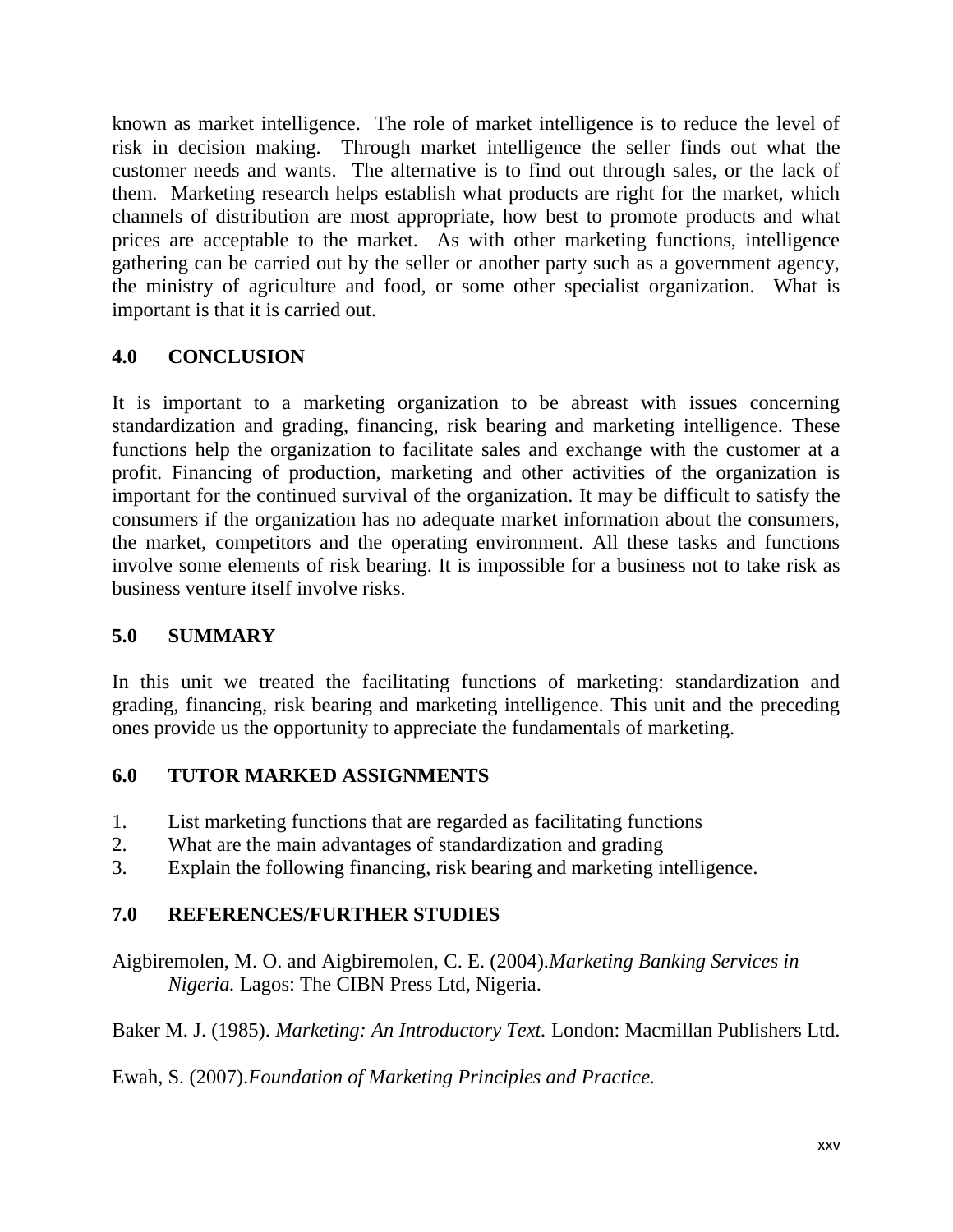Ogoja: Pafelly Printers and Publishers Nigeria. Reprint Edition.

Oyeniyi, O. (2009). Marketing: Issues and Strategies, Lagos: Pumark

### **UNIT 4 VARIOUS AREAS OF COOPERATIVE MARKETING WITH SPECIAL REFERENCE TO MEMBERS' PRODUCTS**

### **CONTENT**

- 1.0 Introduction
- 2.0 Objectives
- 3.0 Main Content
	- 3.1 Introduction
	- 3.2 Types of Cooperative Society Based on Organizational Structure
	- 3.3 Types of cooperative society based on functions
- 4.0 Conclusion
- 5.0 Summary
- 6.0 Tutor Marked Assignment
- 7.0 References/Further Readings

### **3.0 MAIN CONTENT**

### **3.1 Introduction**

Cooperative marketing occurs when people/organization or group of people/organizations with same or similar products pool resources together to encourage people or members to buy their products, without emphasizing any particular brand. The organizations involve will pull resources together to develop and design appropriate marketing strategies for their products.

Cooperative is a member-owned and controlled business that operates for the mutual benefits of its members. Members of a cooperative society are usually people of same of similar economic background with common interest to protect and common problems to solve. Therefore, because of the need for people of common problem and background to come together there are several types of cooperative societies serving different needs of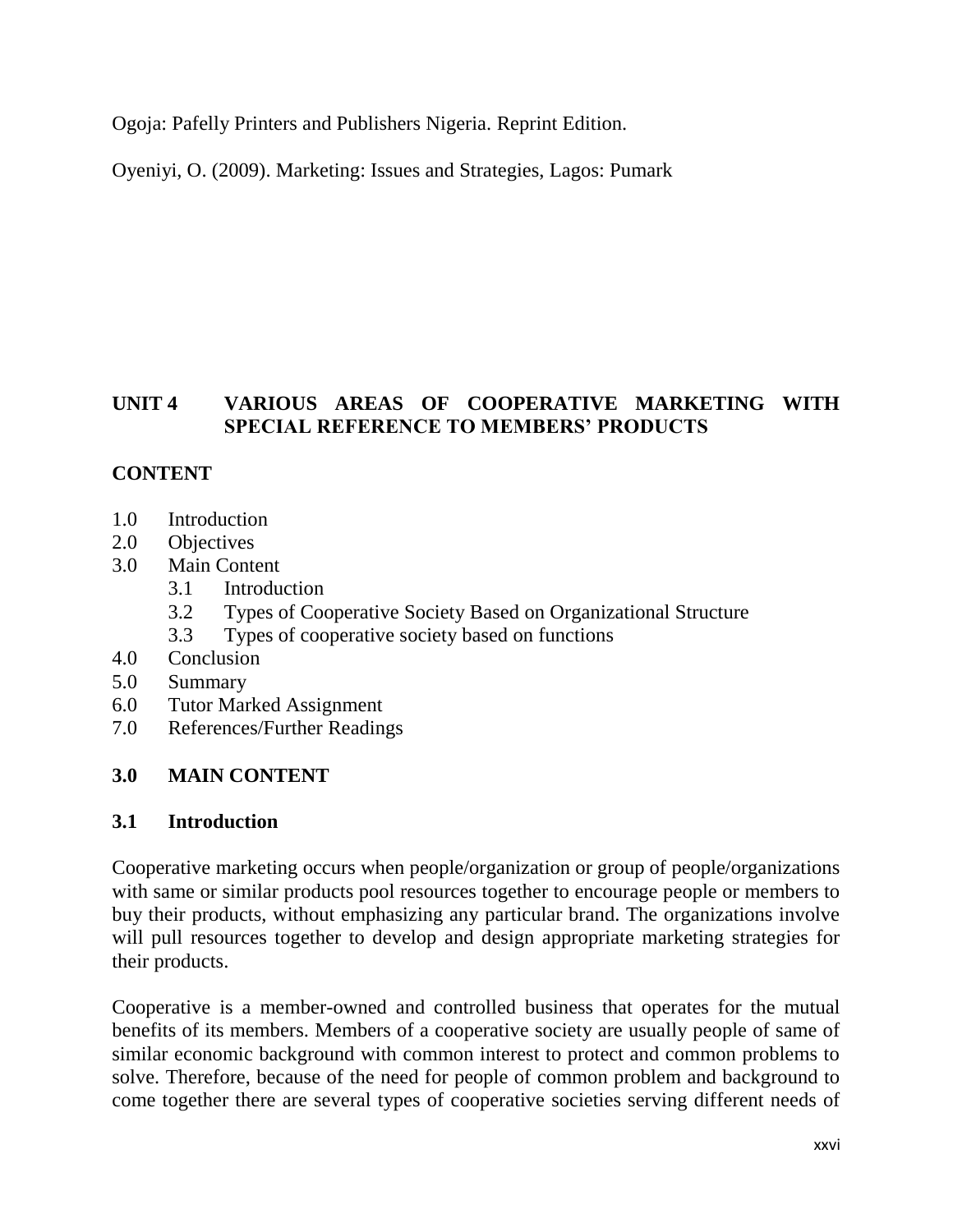members. It is estimated that about one billion people all over the world are members of one cooperative or the other. In terms of size, the economic activities if largest 300 cooperative in the world is almost equal to 10th largest national economies in the world. In Nigeria, the largest percentage of our population is in the rural areas, and it is estimated that over 50 million Nigerians are members of cooperative societies. One of the common feature of cooperative society particularly in the rural areas and those dealing with primary produce, is that majority of their members are poor. This feature necessitates searching for common platform to collectively sell their produce in order to obtain a fair price for the products. Most agricultural producers are poor with very low sales value and with relatively little power or influence with large agribusinesses or food companies that purchase their commodities. Joining with other producers in a cooperative can give them greater power in the marketplace. In addition, cooperatives platform gives producers more control over their products, they may decide to sell to market intermediaries or sell directly to the consumers. By so doing generating higher level of return on their farm produce.

Agricultural marketing cooperatives perform many functions:

- (a) they may assemble the products of their members (producers) into larger lots. This will facilitate more efficient handling and more competitive sales,
- (b) The produce from the members are standardized and graded, and these are then shipped to the markets,
- (c) Some cooperative society may perform preliminary process of the farm produce before shipment e.g. ginning of cotton to lint before shipment.

Classifications of cooperative societies are based on a number of factors.

They may be classified based on their structure and how they are organized (this is based on membership affiliation, control and area covered). The classification may also be based on functions performed to members

### **3.2 Types of Cooperative Society Based on Organizational Structure**

### **a. Primary Cooperative Societies**

Primary cooperative society is made up of individual producers, consumers, or retailers, who come together to form a cooperative society to protect their common interests and solve common problems. The society is controlled and managed by members who elect officers among themselves to manage the society. Produce from the farm or whatever that is to be sold flow from individual producers directly to the cooperative. Patronage dividend (refunds) flow from the cooperative back to the producer. These cooperatives usually serve a local area or community. They are the closest type of cooperative society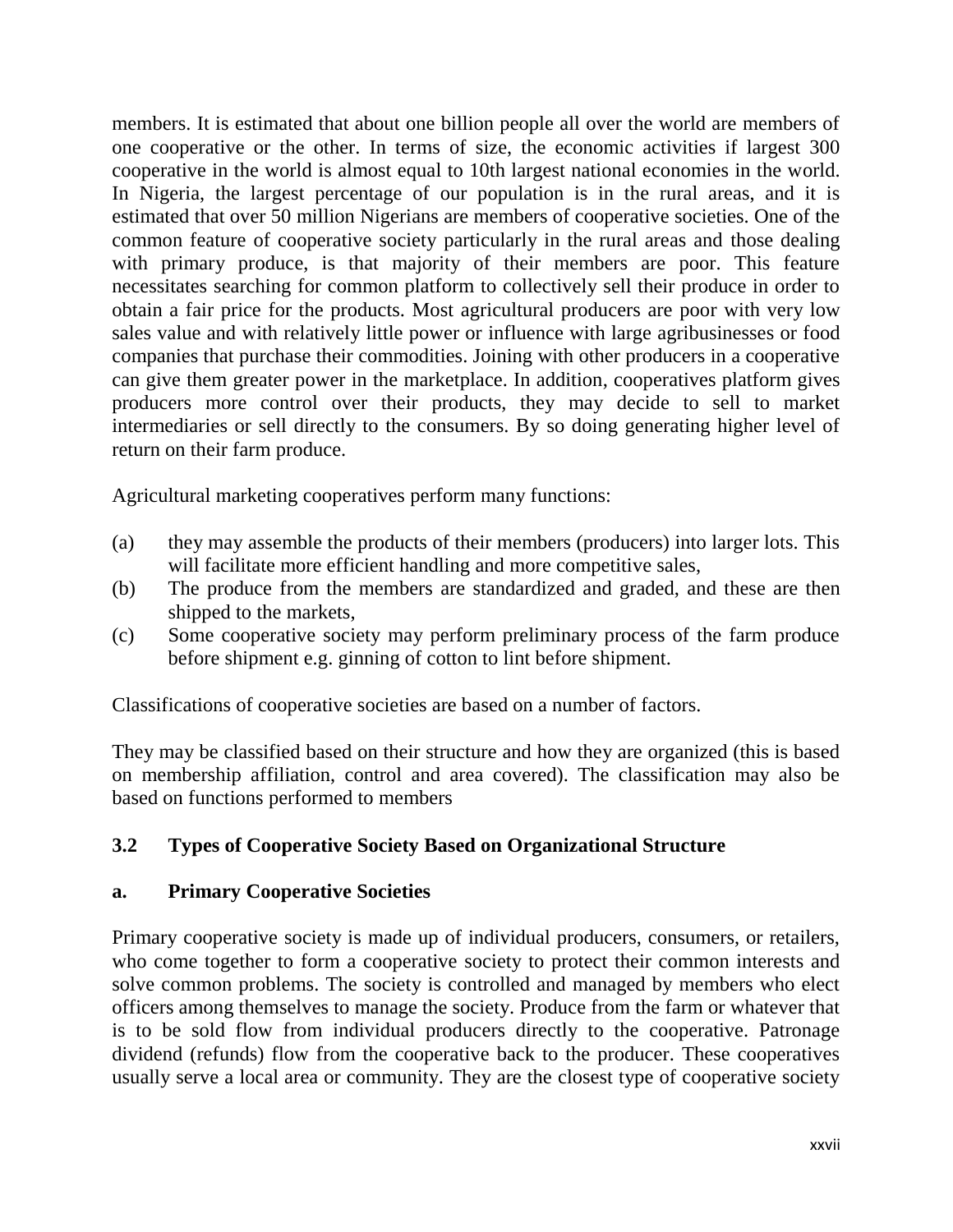to members. Their functions are often limited to the first few steps in marketing, such as buying, selling, assembly and grading.

### **b. Secondary Cooperative Societies**

These are formed by primary societies, and the membership of secondary society is limited to interested primary society with a state or some local governments. Secondary cooperative societies perform more complex function than primary society. They are larger in size and operate in larger geographical areas. A few of their functions include (a) support the primary society with loan to increase their lending capacity, (b) they help to train officials of primary societies on how to manage cooperative societies, (c) they provide cooperative record books and required documents for proper record and book keeping of the society, (d) Act as lobby group to protect the general interests of all cooperative society.

### **c. Federated Cooperative Societies**

This is an apex cooperative society for all primary societies operating in a state or a country. Federated societies have primary and secondary societies as members; they are larger and cover a state or a country. All states have one Federated society that caters for the joint needs of all members. It also acts as pressure group to influence government policy and legislation in favour of cooperative societies generally. The name of the Federated society in Lagos State is called Lagos State Cooperative Federation (LASCOFED) and every state has one. There is also an umbrella society that covers all societies in Nigeria.

### **3.3 Types of Cooperative Societies Based on Functions**

This classification essentially makes use of the specific functions to be performed by the society. From the beginning members must have agreed on the nature of the society being formed. The type of cooperative to be formed will depend greatly on which problem it is primarily trying to solve or what interest is the cooperative trying to protect. The major types in this classification are as follows:

### **a. Producer Cooperatives**

This type comprises of farmers of same or similar farm produce or groups of people engaged in the various aspect agricultural production for example: farming, fishing, and forestry. It is important that the groups of producers coming together are involved related or similar activities so that common problems can be identified and solved. The members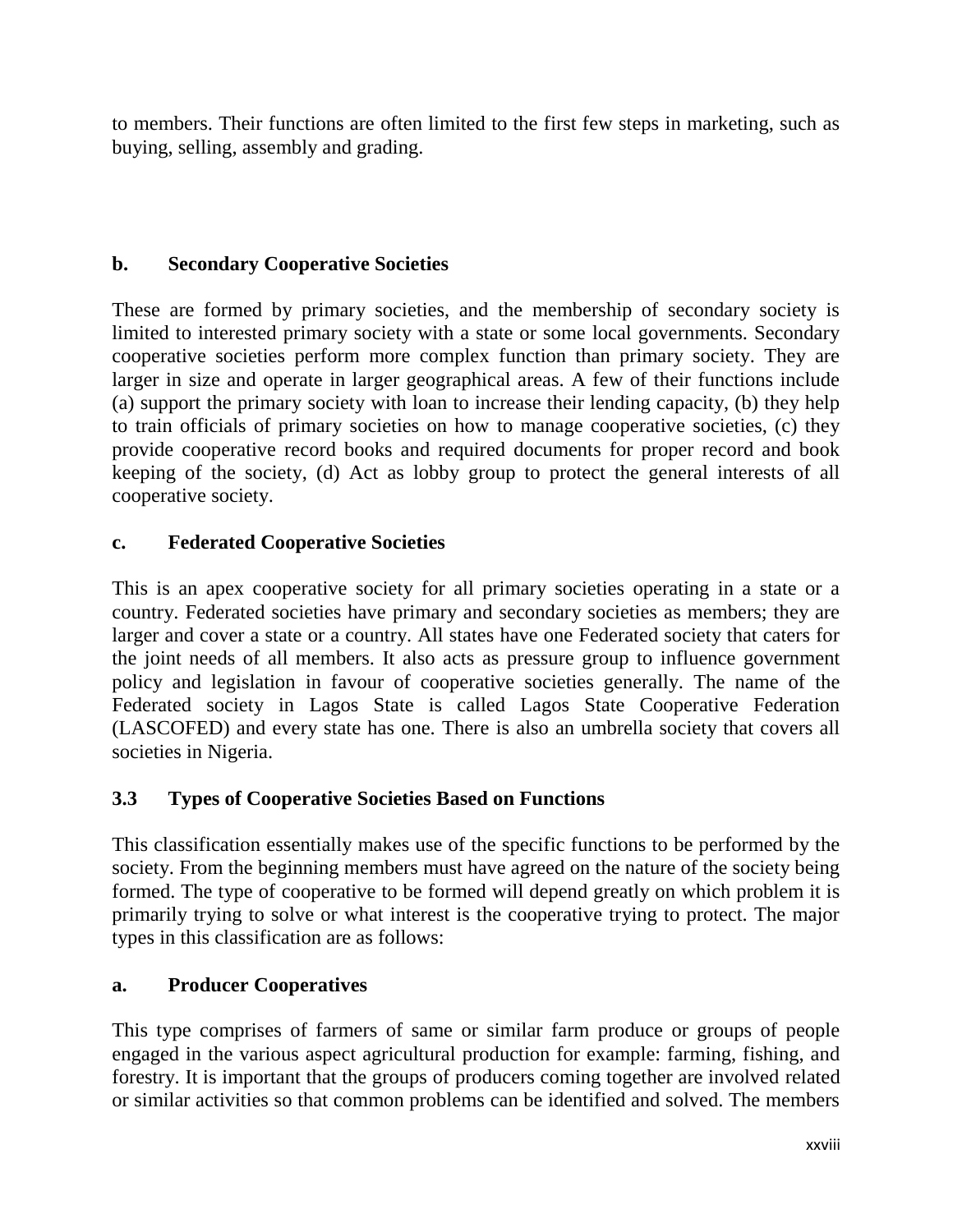may be farmers, landowners or owners of fishing operations. The functions that the cooperative can perform to members may include: procurement of farm inputs, equipment, and insurance, hire managers and sales people, market and advertise together, or operate storage or processing facilities or a distribution network.

# **b. Worker Cooperatives**

Modernization and the low level of income that forced most workers to have a poor living standard encourage the formation and proliferation of workers' cooperative. Workers cooperatives are formed by workers of same organization or similar organization. This can make them an ideal structure for people of modest or low incomes. Workers Cooperative society is also common among professionals: attorneys, designers and engineers, fundraisers, and other professionals. Depending on the size of the organization and the number of professionals that come together, workers cooperative societies are always small. Basically, they encourage members to save into a common pool of capital and may eventually extend credit facilities to members, or establish retail outlets where quality consumer products are sold to members at reduced rate.

### **c. Consumer cooperatives**

These types of cooperatives are owned and manage by consumers who lives within same or identifiable geographical areas. The main aim of consumer cooperative is to pool resources together in order to buy consumer products directly from source (producers), to make same products available to members at reduced prices. Usually, consumer bye-pass marketing intermediaries by buying directly from consumers, this reduces the price at which these products are purchased. Product items to be bought and sold to members depend entirely on the needs of members. These may include groceries, electricity or telephone service, housing, healthcare, electronics etc.

### **d. Credit and Thrift Societies**

This is a specialized society in the nature regular financial institutions. Credit unions are actually consumer-owned financial services cooperatives in which every depositor becomes a member-owner. This type of society encourages members to contribute to a common pool regular sum of money. Each member is entitled to twice or thrice the sum so contributed as credit facilities to be repaid back over a specified period of time. This type of society is very common in urban areas and in most large organisations. The reasons for this popularity can be traced to high level of poverty and low wages among workers. It is also common among small and medium sized business owners who desired credit facilities to expand their businesses.

### **e. Retail or Purchasing Cooperative**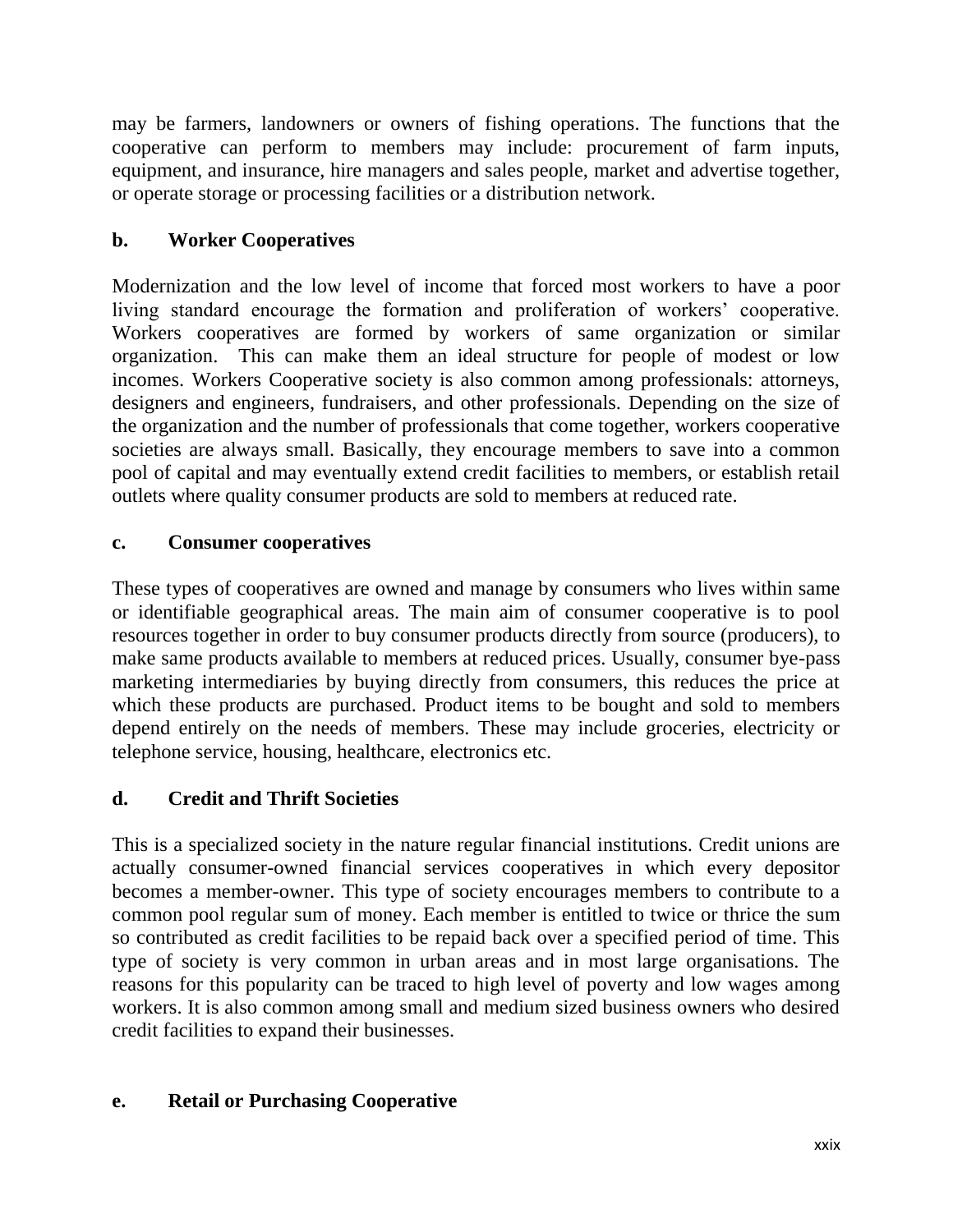Retailing is defined as a business activity that involves buying in small quantity from the wholesalers and selling in pieces to the final consumer. The main disadvantage of this type of business is the inability to buy in large quantity because of lack of capital. As a result small business owners particularly retailers can come together to establish retail cooperative society. The main objectives include to pool resources (capital) together to buy in large quantity from the wholesaler or directly from the producers, and (b) to enjoin rebate or discount because of the level of purchase. This will benefit the members in two ways: (a) to buy the goods at a reduced rate because the large purchase. What unites all of these co-ops is that they seek to improve their efficiencies and/or market competitiveness by "bulk buying" a broad range of goods and services.

### **f. Housing Cooperatives**

Housing cooperatives is another type of cooperative society, though not very common in Nigeria. This type of cooperative is owned by residents. They are a number of variants to their structure. This will involve ownership of a single or complex apartment with hundreds of units. The housing complex may be jointly owned by a cooperative or are owned by the residents, which makes them a type of consumer cooperative. This can range from a single house to apartment complexes with thousands of units. It may also be a housing project in which each member owns their own unit while the estate occupied by non-members is owned by the society. The cooperative society may also owned the land and run the pack and the estate while members own shares in the cooperative. Whatever, the variation, housing cooperative is designed to help members to build and own their own houses or be part owners of a housing estate.

### **g. Multi-Stakeholder/Purpose Cooperatives**

In the course of performing its function other responsibility may be added to the original reason of establishing the society, or there may be a need from the onset to establish a society that will have multiple responsibilities. This is type of cooperative society is called multipurpose or multi-stakeholder cooperative society. This form of hybrid society is expected to combine several features and functions of two or more types of cooperative society together. It may be consumer/worker society, worker/credit and thrift, producer/consumer society. Because of the expected multiple functions this type of society are relatively bigger or larger than some type, in terms of membership or in terms of capital assets.

### **h. Agricultural Marketing Cooperatives**

In most countries, the development of agriculture can be linked to cooperative societies. The role of cooperative in the development of agriculture is more pronounced in developing countries, where International Labour Organisation (ILO), noted that more than 50% agricultural output is marketed through cooperatives. In developing countries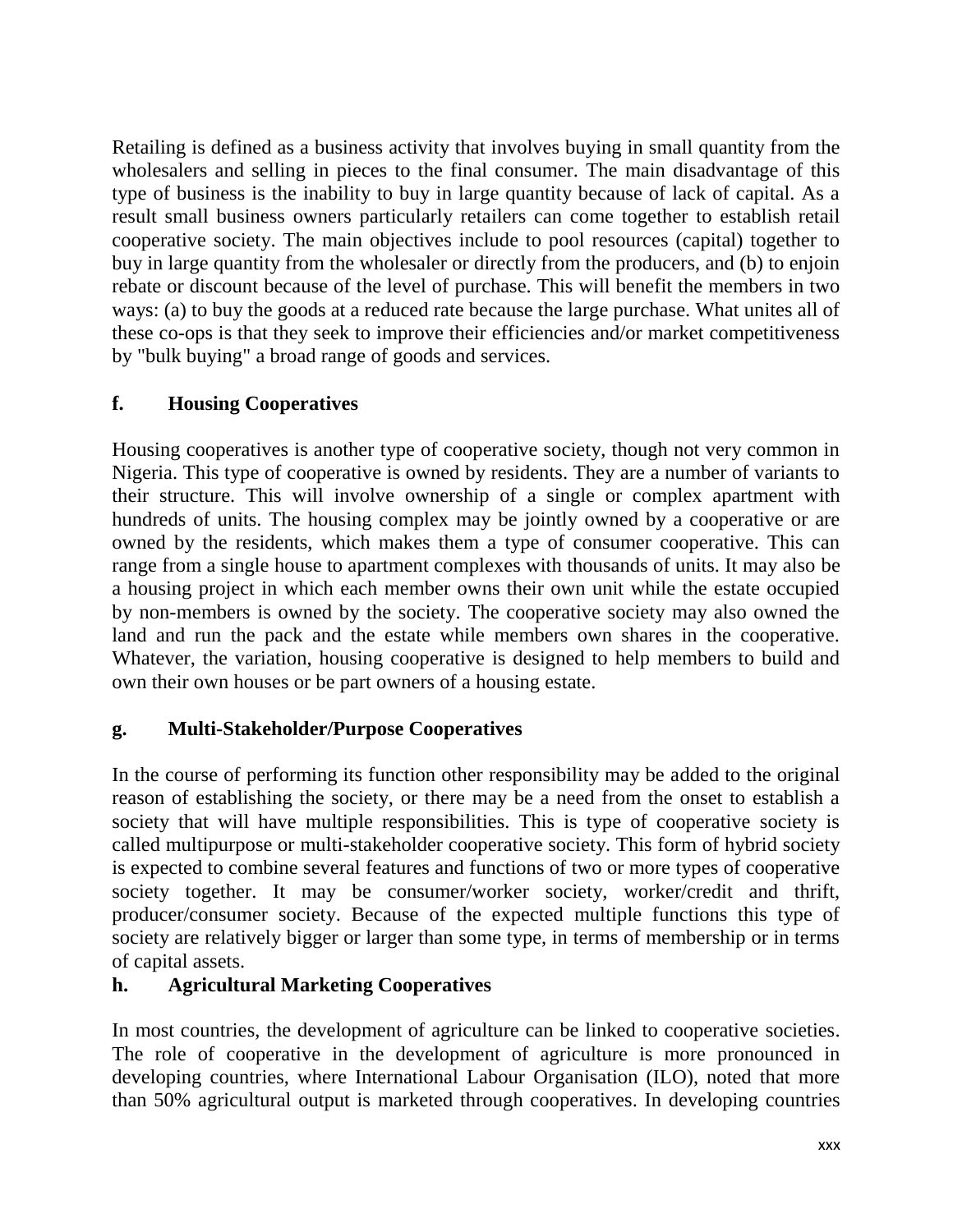cooperatives play a significant role in the rural areas with Agricultural Marketing and Supply Cooperatives (AMS) being the most important and popular type Africa. AMS provides farmers with agricultural inputs (like seedling, equipment, fertilizers, insecticides etc.) and help farmers to sell their output and produce to retailers, wholesalers; marketing boards; inter-cooperative partnerships, Fair Trade organizations or other interested buyers.In addition, many agricultural marketing cooperatives contribute funds to a common fund or pool help improve a variety of rural social services and life style such as education, primary health, water and electricity supplies, care facilities and other community needs. Agricultural cooperatives are also the only providers of off-farm waged employment in rural areas. It is also possible for marketing cooperatives to limit their activity to negotiation of prices and terms of sale with buyers.

### **4.0 CONCLUSION**

Cooperative societies can be found in many areas or sectors of business and there are many classifications of cooperative societies. The most important thing is that cooperatives are formed by members with economic need to come together. Therefore, cooperatives could be one formed by individual members (primary society) or it can also be formed by primary societies as a association of cooperatives called secondary society. By law every state of the federation should have an umbrella union that comprises of all primary society in a state. It is also important to note that cooperatives can also be classified based on the functions to be performed.

### **5.0 SUMMARY**

In this unit we went through the various areas of cooperative marketing either by structure or functions. We discovered when going through the classification of cooperatives by functions that cooperative activities cover all aspects of business or all sectors.

### **6.0 TUTOR MARKED ASSIGNMENT**

- 1. What do you understand by the term cooperative society?
- 2. Explain the various classification of cooperatives based on organizational structure.
- 3. Identify and explain the various types of cooperative based on functions.

### **7.0 REFERENCES/FURTHER READING**

Adeoye, F. R. (1998). *The principles and Economics of Cooperative*, Ile-Ife: Wabal Nigeria Publishers.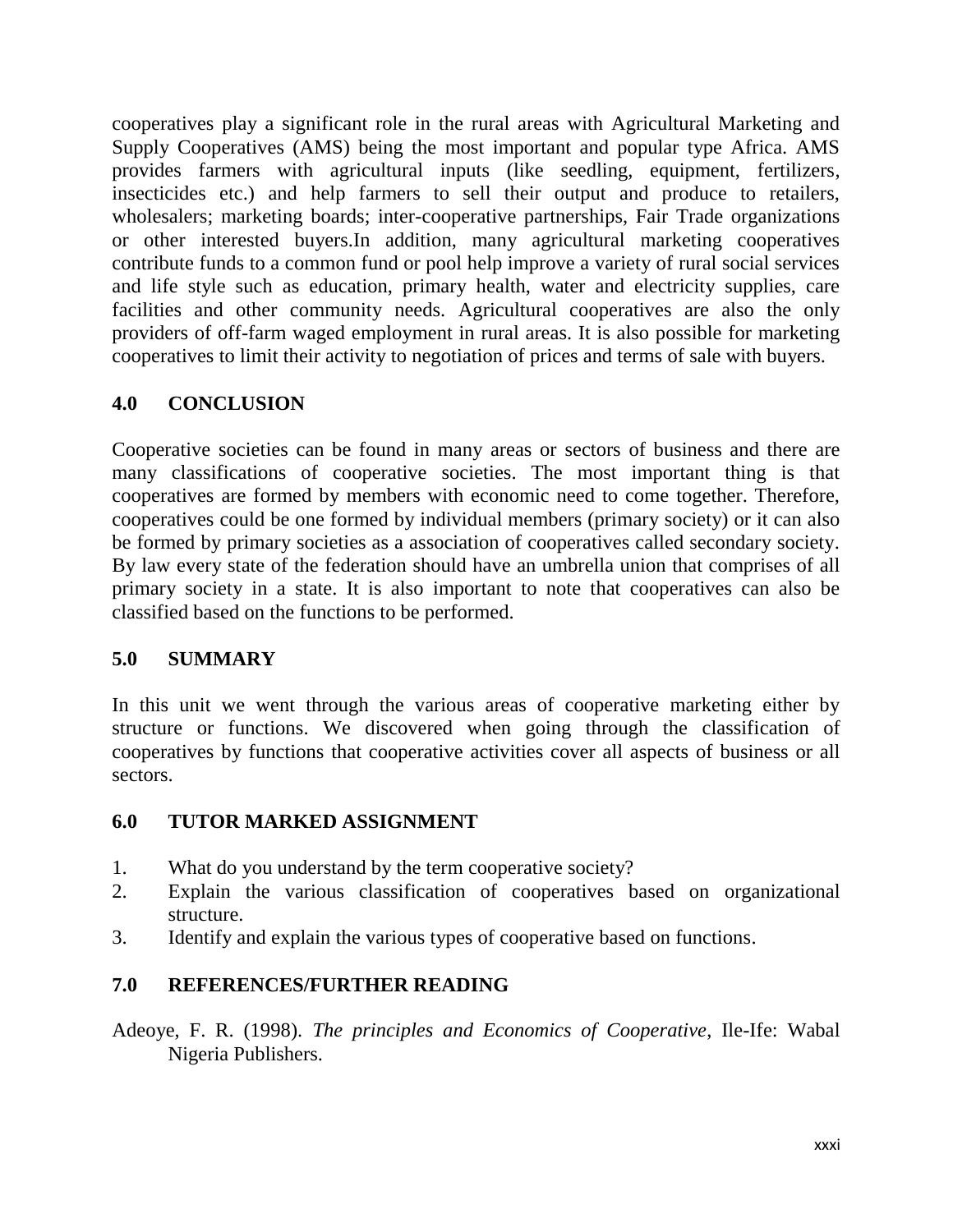- Alasiri, W. A. (2001). *Cooperative Marketing: Principles, Practice and Management*, Lagos: Laspotech.
- Oyeniyi, O. (2005). *Principles and Economics of Cooperatives*, Lagos: Standard  $\left($ Publications.

### **UNIT 5 COOPERATIVE ORGANIZATIONS**

#### **CONTENT**

**1.0 INTRODUCTION**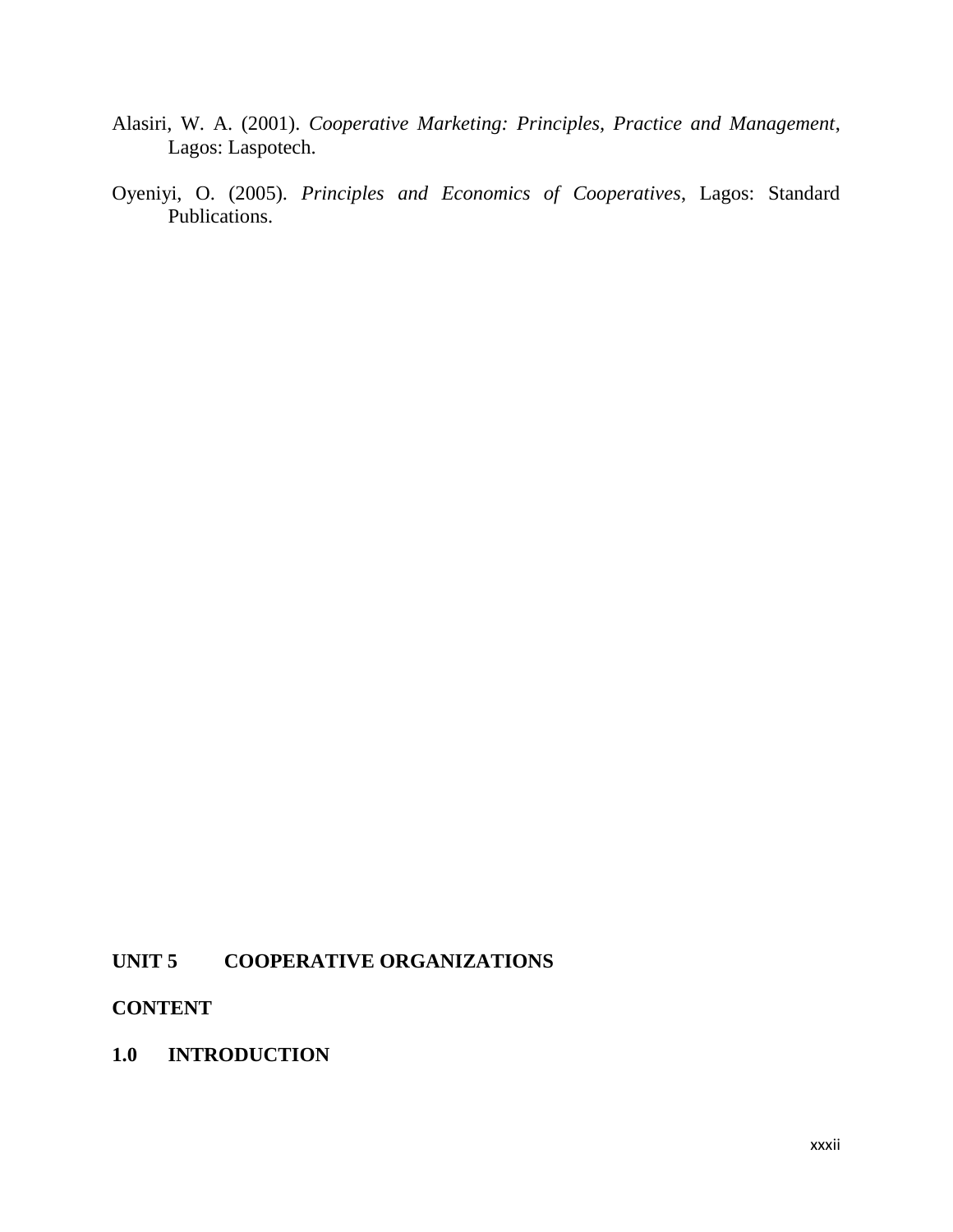In the previous unit, you have learnt about marketing functions of exchange, physical, and facilitating function. In this unit, you will be introduced to cooperative societies as veritable organizations that help farmers and primary product producers to market their products.

### **2.0 OBJECTIVES**

At the end of this unit, you will be able to explain

- Meaning and origin of cooperative society
- Characteristics and principles of cooperative movement
- Organization cooperative societies
- Financing of cooperative societies
- Management of cooperative societies.

### **3.0 MAIN CONTENT**

### **3.1 Cooperatives Defined**

Various authors have defined cooperatives differently according to their background. Some view cooperative business voluntarily owned and controlled by member patrons and operated by them on non-profit basis. Cooperative business usually evolves out of the felt needs of members who want to solve their common problems with their limited resources together for example in marketing their farm produce or getting supplies of farm. Cooperative, to some other authors is a legal and practical group of self-selected, selfish capitalists seek to improve their individual economic position society. Cooperatives are patterned along the features of business organisations which can complete a limited sense with business organisations. Cooperation is as old as man. Some forms of cooperation can be found in all areas of human endeavous and activities. Cohesion in a family is based on cooperation; religious, social, political and traditional groups also strive on cooperation among individual members. In the traditional African societies, cooperation took the form of self-help and undertaken to solve common problems. These self-help associations or groups are in form of indigenous savings and credit associations referred to variously as Isusu, Esusu, Ajo and Adashi.

The history of modern cooperative societies can be traced to the  $18<sup>th</sup>$  and  $19<sup>th</sup>$  centuries' industrial revolution. Industrial revolution brought with it modern techniques of mass production, increased use of machines, increased level of production and prosperity to the owners. However, workers are exposed to harsh form of manual labour, deprivation of a means of livelihood from the farm and from his skills in craft, poor wages, unconducive working conditions, long hours of work and very low wages. This led to locked out protest and strikes, pilferage and intentional destruction of machines, locked out, sack and general maltreatment of workers. These harsh conditions led to the formation of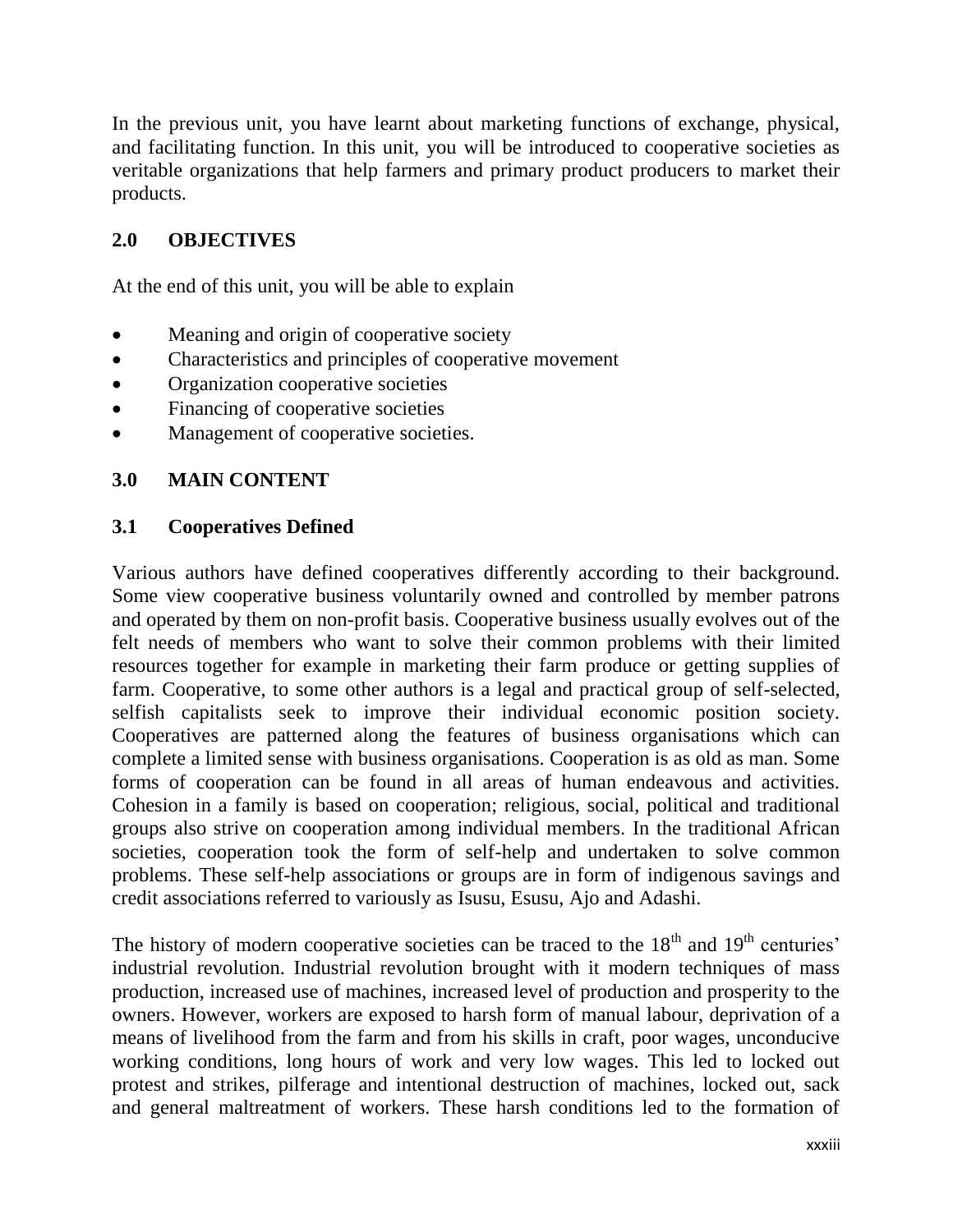several individual groups and religious associations which launched various schemes to find possible solutions to the socio-economic problems of the workers. Attempts were equally made to organize, educate and mobilize workers into cooperative groups and associations by early exponents of such groups. Early exponents of cooperative movement include Robert Owen (1771-1858) and Dr. William King (1786-1865). However, all early attempts at forming of cooperatives and early cooperative formed before 1844 failed.

In 1844, learning from earlier cooperatives that failed a group of weavers from a small town called Rochdale, came together to form the first successful cooperative society. There are a number of reasons that led to the failure of early society. Rochdale cooperative was successful because it was started based on certain principles which shall be discussed shortly.

## **3.2 Cooperative Movement In Nigeria**

Cooperative is not strange to Nigerian society; it was used as a vehicle for self-help. It should be noted that traditional forms of cooperatives is different from the classical Rochdale cooperative.

In 1934, Mr. C. F. Strickland was commission to undertake a feasibility studies on the viability of cooperative societies in Nigeria. His report led to the enactment of Cooperative ordinance in 1935. The ordinance gave legal backing to cooperative, it recognized cooperative as a form of business and prohibited the indiscriminate use of the word cooperatives. The first registered cooperative society was Gbedun Producers Marketing Society in 1937. The first cooperative training school was established in Ibadan in 1943 which later became Cooperative College. The first cooperative Bank in Nigeria was founded in Ibadan in 1953. Before 1974, each state enacted its own cooperative law based on 1935 ordinance. In 1974, the Cooperative Development Decree No.5 was enacted which established Federal Cooperative Division in the Federal Ministry of Labour, to coordinate all cooperative activities in Nigeria.

## **3.3 Principles of Cooperative Movement**

At inception Rochdale, identified seven principles to guide their operations, these principles had been accepted and modified over times. The original seven principles are as follows:

1. **Open Membership:** Membership of cooperative society is free, voluntary and without any form of threat and coercion, provided the intended member qualifies to be a member. It does not discriminate against sex, religion, and social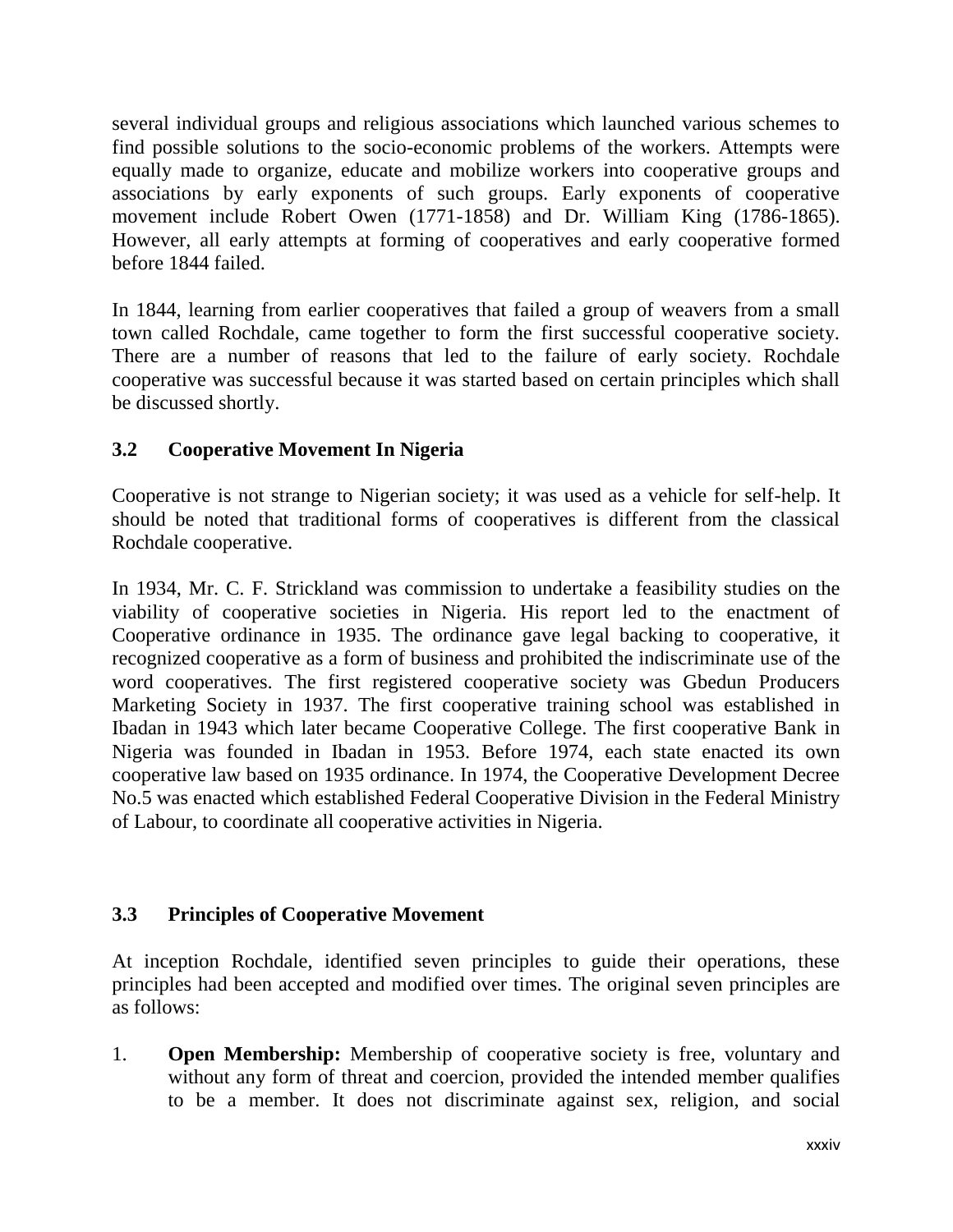background, racial and political beliefs. Membership should be open to all who are willing to take up rights and responsibilities of being a member. Exit should also be liberal provided the provision for exit are followed and cooperative should reserve the right to expel members.

- 2. **Principle of Democratic Rule:** This principle indicates that the society is a democratic organization, where every member will be given fair hearing and participation in decision making process, irrespective of share capital in the society. It indicates that every member has one vote in any occasion that calls for vote; every member is free to aspire to the highest office in the society and to vote freely for someone of his choice; the highest decision making organ is the general assembly that consists of all members and the elected members form the management committee to run the society.
- 3. **Principle of Limited Interest on Capital:** Cooperative society do not regards share capital as investment for profit, but an advance payment for future services. As such share capital in the society attracts very limited interest if any. It means that cooperative society is owned by members who are more interested in the services of the society.
- 4. **Principle of Dividend Based on Patronage:** Cooperative societies encourage members to participate in cooperative business and services. In fact, cooperative abhors absentee membership. Such participation and patronage are rewarded in profit sharing. Profit sharing is based essentially on patronage of cooperative services.
- 5. **Principle of Continuous Education of Members:** Continuous education of members is very important, if the society hopes to forge cooperative spirit and ensure equipping of members for business skills and exposure. Education covers every members, officers, employees and the general public. Cooperative education is important for members to fully participate in the cooperative activities and for non-members to appreciate the importance of cooperative societies
- 6. **Principle of Cash Trading only at Market Prices:** One of the main reasons for the failure of the early cooperatives is the sale of goods on credit to members who refused to redeem such credit sales. Therefore, the sale of goods to members should be based strictly on cash basis and at a price that is close to market prices.
- 7. **Principles of Political and Religious Neutrality:** Cooperative society is not a religious, traditional or political society and should not be used for such. A major principle therefore, is that cooperative should be neutral; and should not discriminate against political or religious believes of members.

# **3.4 Financing of Cooperative Society**

Like other forms of businesses and organisations cooperative society needs capital to survive and to finance its various activities. The cooperative sources of capital are divided into two main categories: internal and external sources.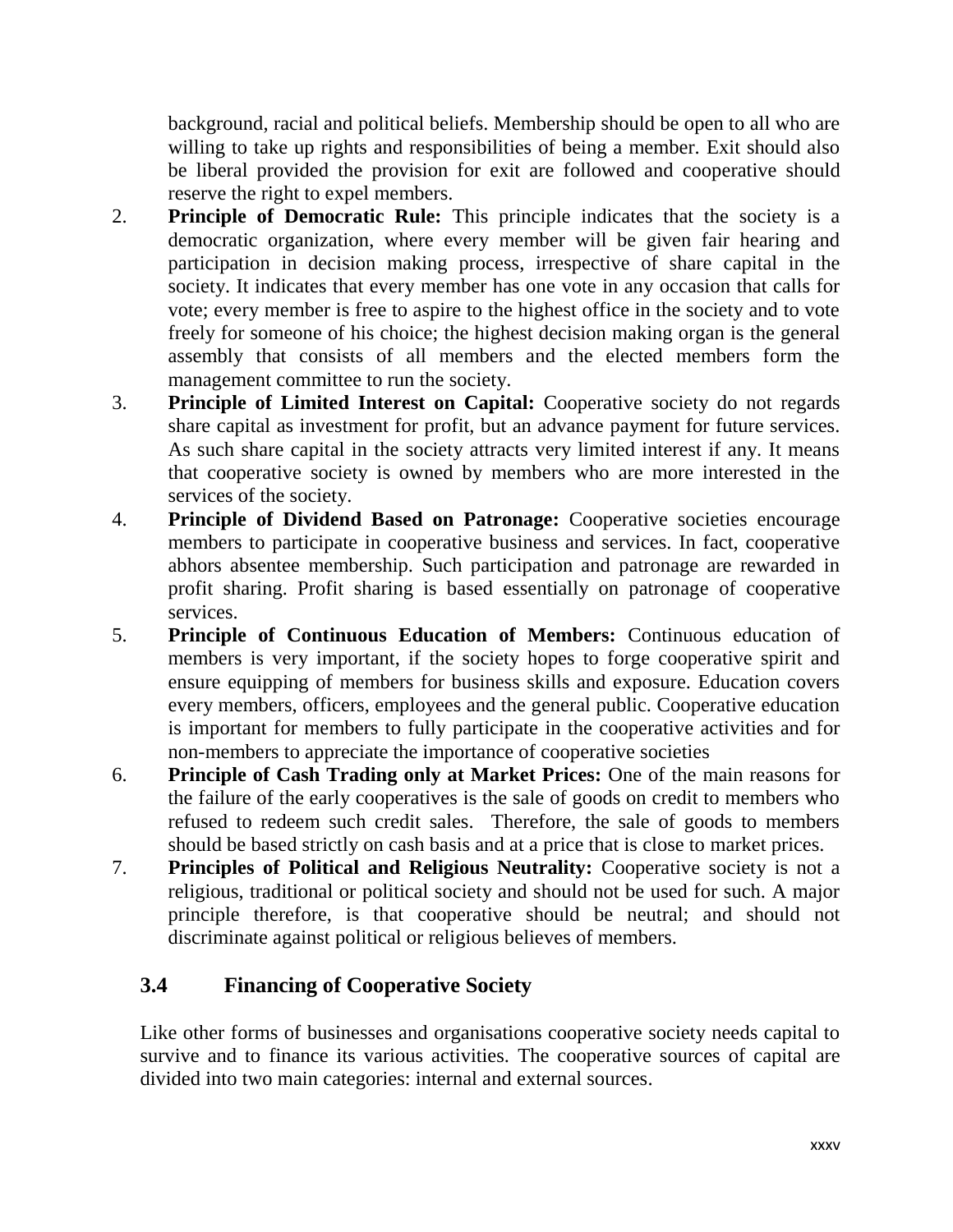#### **Internal Sources of Capital**

Internal sources involve money generated from sources within the society. They are generated from members and from returns on activities the society engages in. The internal sources include:

- 1. Share Capital
- 2. Entrance Fee
- 3. Thrift Saving
- 4. Deposits
- 5. Fines
- 6. Reserves
- 7. Dues/Levis

#### **External Sources of Capital**

- 1. Loan from commercial banks, cooperative financial institutions, government agencies
- 2. Overdraft
- 3. Deposits from non-members
- 4. Grants and aids
- 5. Donations
- 6. Foreign assistance
- 7. Interest on investment

#### **4.0 CONCLUSION**

In this unit we dealt with the process of forming cooperative societies in Nigeria. This unit provides us a background to cooperative movement in Nigeria.

#### **5.0 SUMMARY**

In this unit we discussed the meaning and origin of cooperative society, Characteristics and principles of cooperative movement. Organization cooperative societies, Financing of cooperative societies and Management of cooperative societies

#### **6.0 TUTOR-MARKED ASSIGMENT**

- 1. Explain the history of cooperative society in Nigeria
- 2. Explain the principles of cooperative society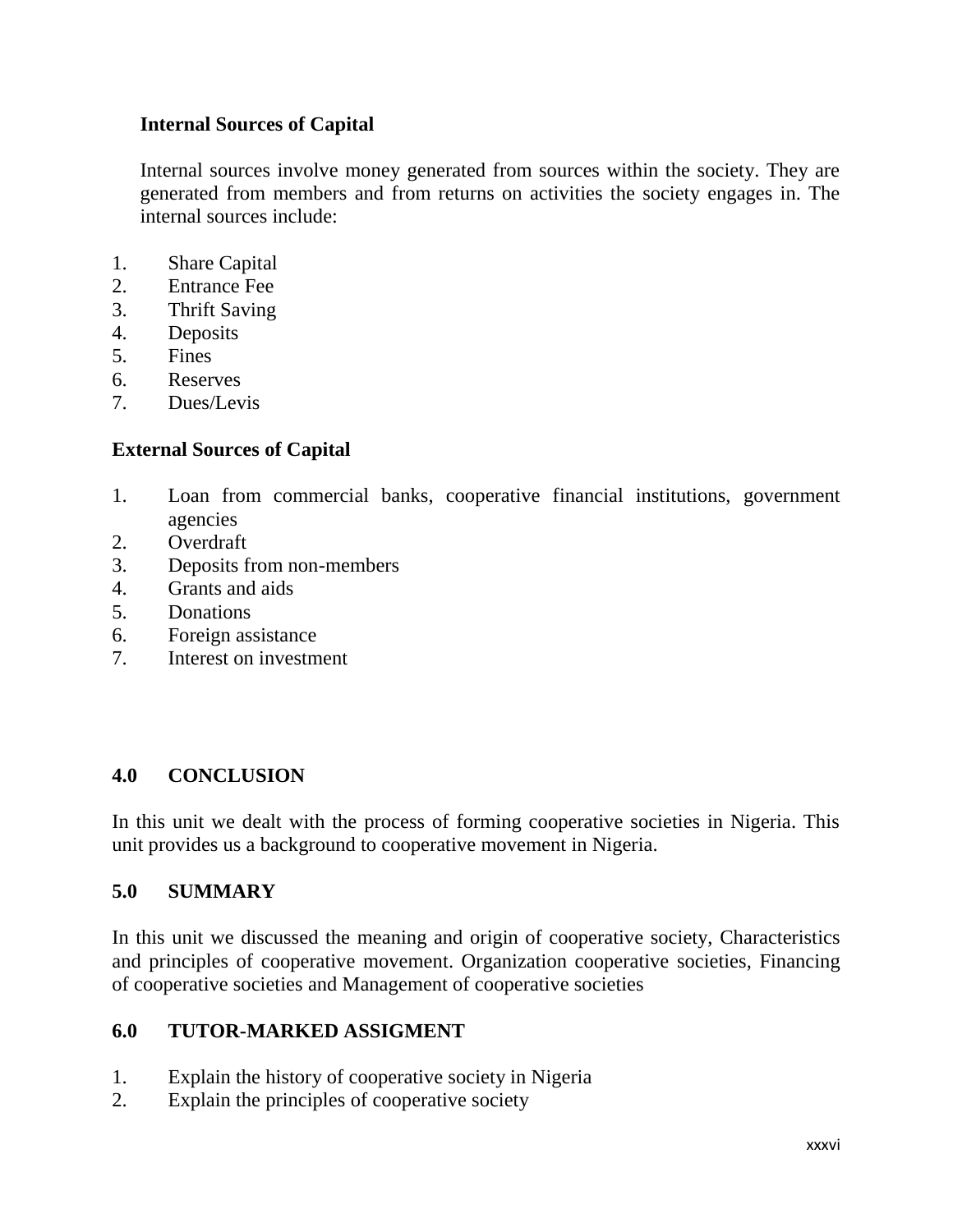3. Identify and explain the main sources of cooperative finance

#### **7.0 REFERENCES/FURTHER READINGS**

- Adeoye, F. R. (1998). *The principles and Economics of Cooperative*, Ile-Ife: Wabal Nigeria Publishers.
- Alasiri, W. A. (2001). *Cooperative Marketing: Principles, Practice and Management*, Lagos: Laspotech.
- Oyeniyi, O. (2005). *Principles and Economics of Cooperatives*, Lagos: Standard Publications.

#### **MODULE 2**

#### **UNIT 1 ROLES AND PROBLEMS OF AGRICULTURE**

#### **CONTENTS**

- 1.0 Introduction
- 2.0 Objectives
- 3.0 Main Content
	- 3.1 Meaning of Agriculture
	- 3.2 Roles of Agriculture
	- a. Problems of Agriculture
- 4.0 Conclusion
- 5.0 Summary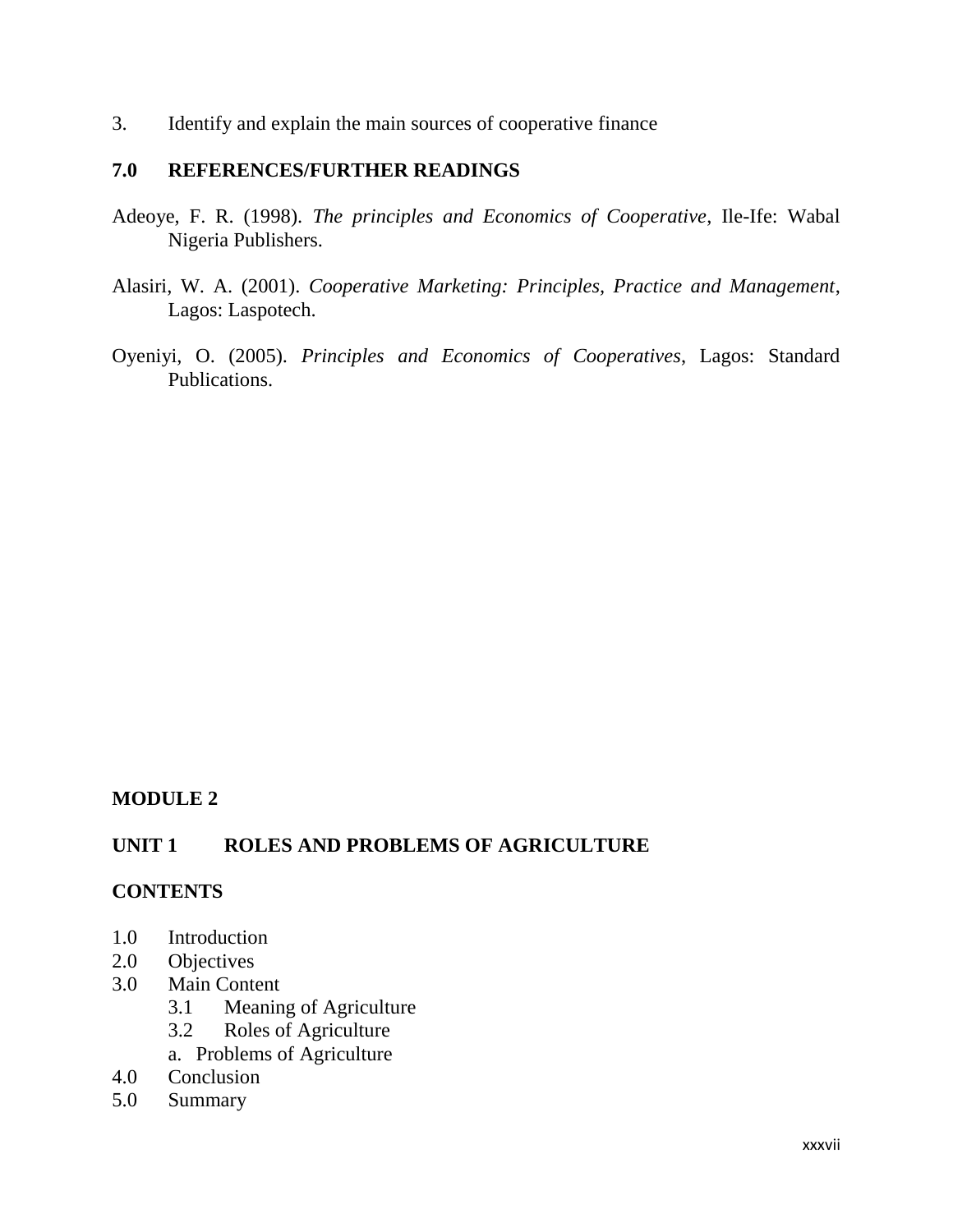- 6.0 Tutor Marked Assignments
- 7.0 References/Further Readings

#### **3.0 MAIN CONTENT**

#### **1.0 INTRODUCTION**

It is estimated that agriculture provides job for over 50 million Nigerians, majority of who are in subsistence farming with small farmland holding and very low yield. Farming in Nigeria is bedeviled by a number of problems: poor storage facilities, poor transport system, lack of access to modern equipment and farm inputs etc. These problems affect the performance of the farmer in terms of output. Marketing principles can be applied in agriculture in order to improve the performance of the farmer. Marketing involves identification and satisfaction of consumers wants at a profit. Therefore, the gap between the farmers in terms of what to produce, how to produce and when to produce and the consumers can be bridged. This is important, when we note that farming is affected by seasonal nature of weather and climatic conditions. One major factor affecting agriculture is the storage problem. Marketing principles can be used to reduce the effect of these by finding alternative uses either through processing or by other method of the farm produce. This can also be affected by the type and nature of channels that is available and made use of by the farmers.

#### **2.0 OBJECTIVES**

At the end of this unit, you must be able to:

- Explain the meaning of agriculture and its relationship to marketing
- Explain the roles of agriculture in the national development
- Identify and explain the problems of agriculture.

## **3.0 MAIN CONTENT**

#### **3.1 Meaning of Agriculture**

On the surface agriculture refers to the cultivation of the soil. Broadly speaking and in practice, however, it means more than soil cultivation. It involves the production, processing and distribution of products from crops, livestock, fishery, wildlife and forestry.

Agriculture is as old as man; the concept of crop cultivation started from the time the early man discovered that the seeds he disposed of unconsciously later germinated and grew to maturity. It is from this stage that agriculture moved to the commercialization state through the subsistence level. This goes along the same line of the transformation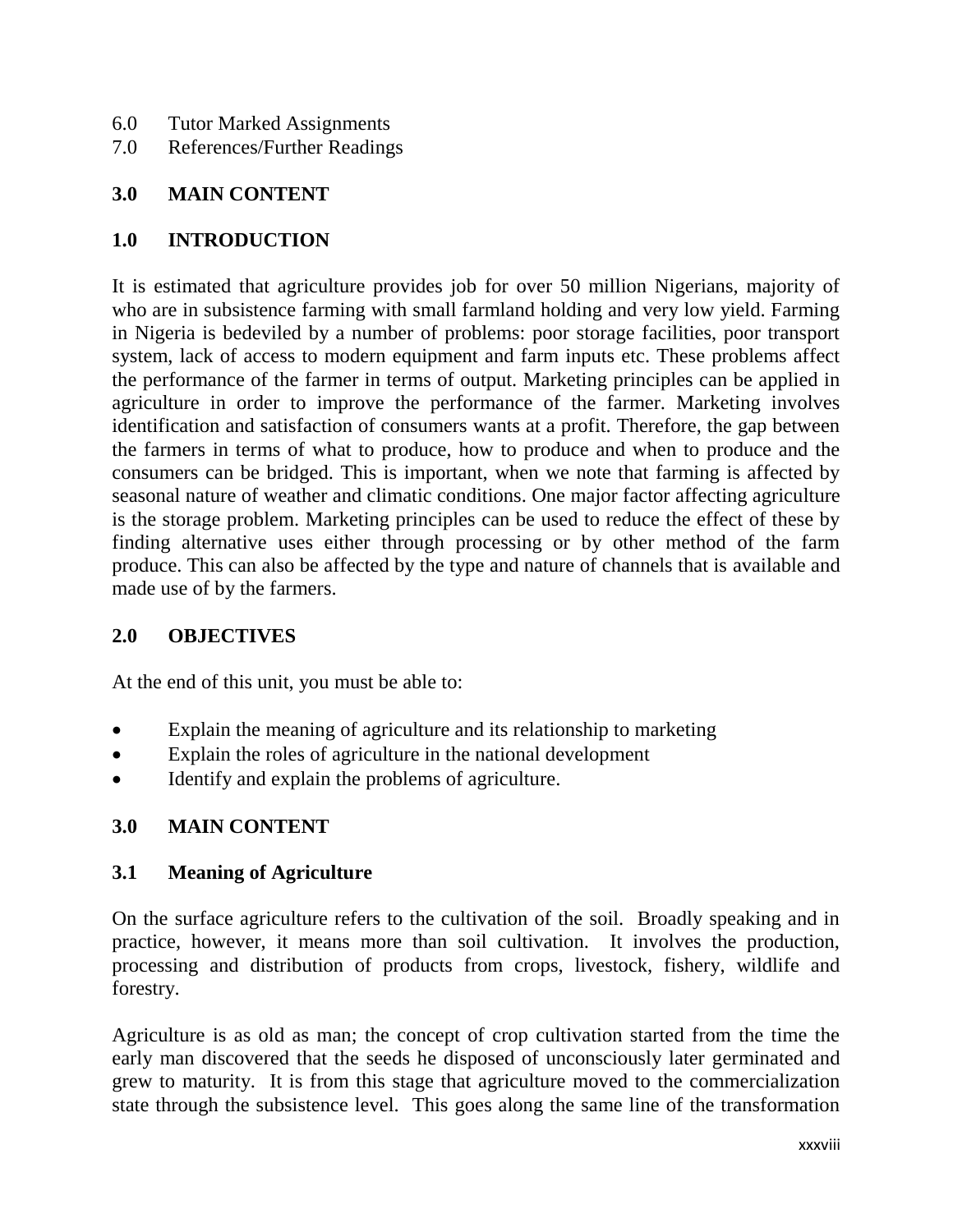from barter economy into the monetized economy. Subsistence agriculture is practice largely to feed self and family only, without the intention of selling to others. The increasing level of development and innovation and specialization lead to increased yield from the farm and the need to sell the surplus from the farm. Agriculture provides employment opportunities either directly or indirectly to a large percentage of Nigerians. However, because of the crude methods and lack of application of modern techniques and facilities the sector is experiencing a high level of wastages.

## **3.2 Roles of Agricultural Production in Nigeria**

Prior to the discovery of oil in Nigeria, agriculture had been the back-bone of the nation"s economy. In 1964, for instance, agriculture accounted for 70.8% of the nation"s total export value and 60.96% of the gross national product. Since the discovery of oil, in less than a decade, however, the situation had changed dramatically. Agriculture accounted for only 5.6% of the gross national product in 1970. The role and contribution since the early 1970, has continually declined in terms of its contribution to national economy, provision of employment, available of stable food items locally etc.

## **3.3 Roles of Agriculture in Economic Development?**

- a. Agriculture produces the basic raw materials for industries such raw materials include cotton, cassava, maize, sorghum, Soya beans, bean seeds, cocoa, palm kernel, palm oil, kola nut Rubber etc.
- b. Agriculture releases manpower during peak periods.
- c. It stimulates import-export replacement.
- d. It also accumulates foreign earnings through commodity export.
- e. It also provides the required manpower in technical and managerial sectors.
- f. It also provides food for the citizenry who would not be healthy and productive unless such foods in balanced contents are eaten.

These foods are made up of Beverages, starches, protein, mineral fruit, vegetables, oils, seeds etc.

Agriculture also provides employment opportunities to the government through the extension agents, to the farmer himself, the produce processor, the distributor, Research centers, the hunter, fishermen etc.

Income is also enhanced by the involvement in Agriculture. This income is either to the individuals or to government. Agriculture before the oil boom was the main stay of the Nation"s income earning.

## **3.4 Problems of Agricultural Development**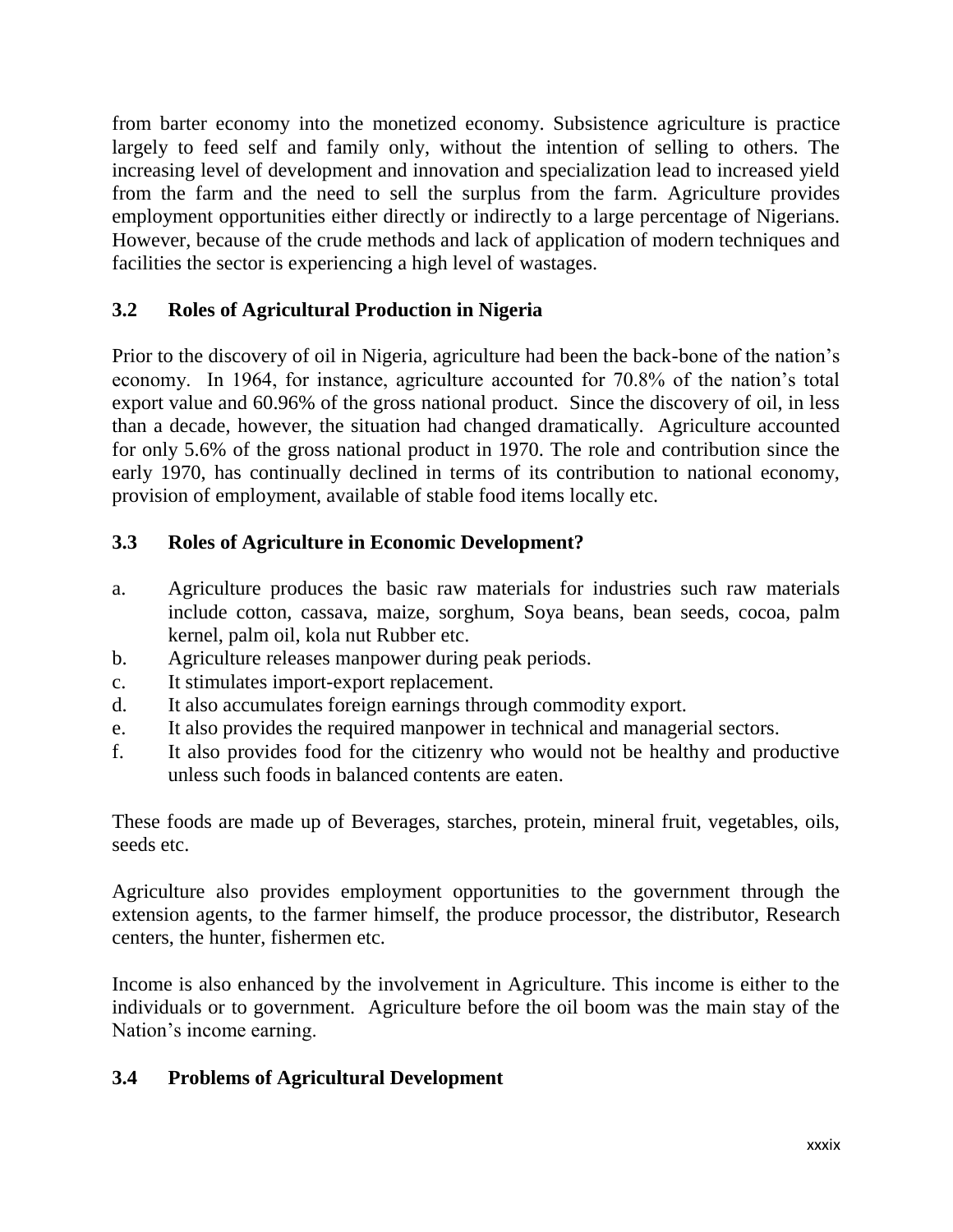There are a number of problems facing agricultural practices in Nigeria. Some of these problems could be traced civilization, discovery of petroleum, neglect of agricultural sector by government. These include among others.

- a. Inadequate land and the land tenure system handicap
- b. Lack of basic infrastructure like good roads, electricity etc.
- c. Poor financial status of the farmer and lack of access to credit facilities
- d. Lack of storage facilities
- e. Inadequate agricultural, education and extension services
- f. Low literacy level
- g. Inadequate government policy/programmes resulting mainly from poor implementation.
- h. High incidence of pest
- i. High incidence of diseases
- j. Lack of mechanization
- k. Administrative constraints resulting from federal character.

## **3.5 Government Efforts in Solving Agricultural Problems**

The various governments and all concerned have tried in different ways to overcome the above mentioned problems. The limited success recorded in solving these problems was largely because of large of commitment on the part of government.

These efforts include:

- a. provision of health care centers and schools
- b. provision of electricity in rural places
- c. provision of information/media center
- d. provision of portable and drinkable water
- e. banning of export of some commodities
- f. subsidized rates of input
- g. provision of all season roads
- h. provision of extension services

There is also the need for more emphasis to be laid on the provision of:

- i. Adequate research
- ii. Timely supply of input
- iii. Subsidy for farm inputs
- iv. Adequate training in processing and storage
- v. Government to buy excess produce for future sales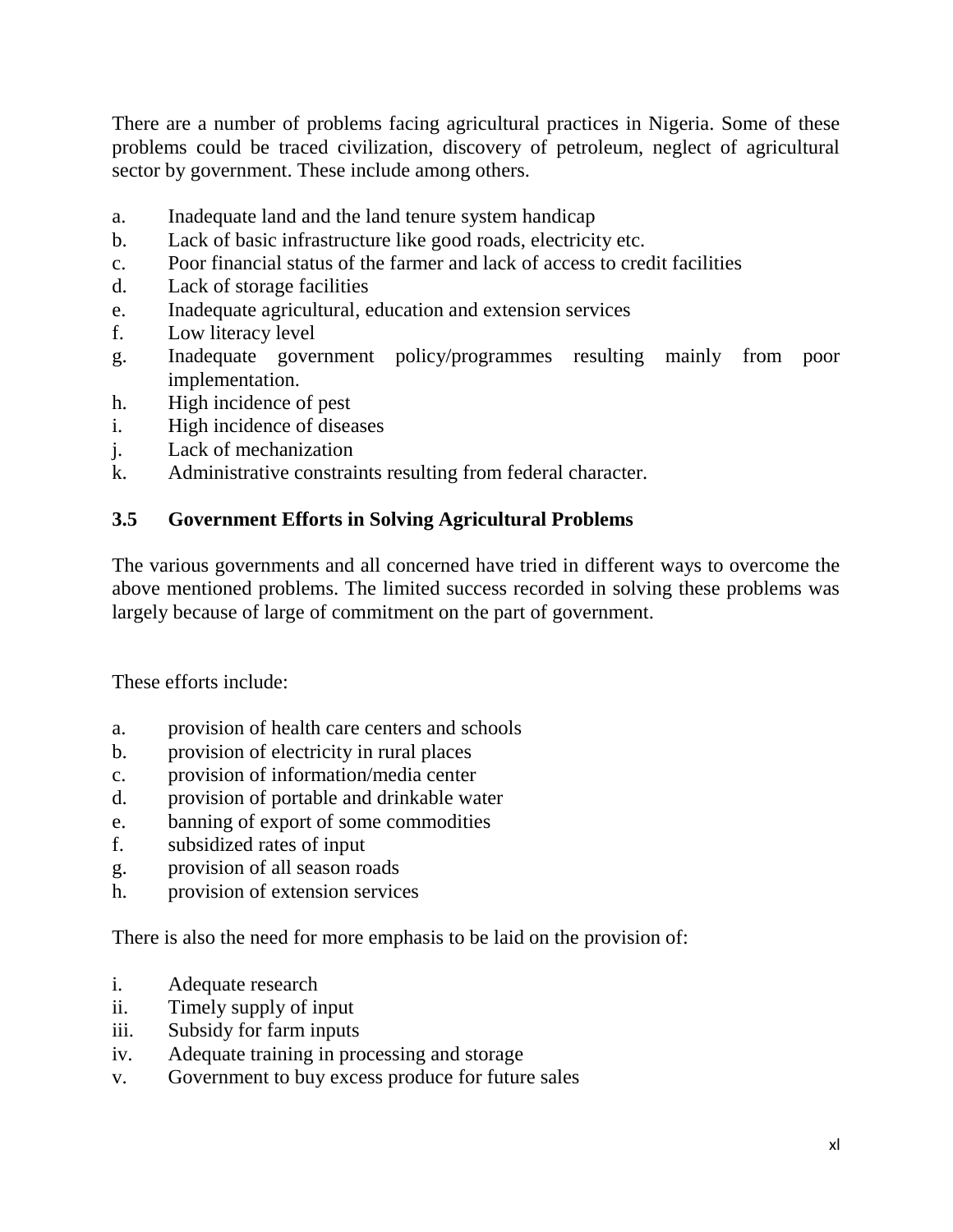Along the line of overcoming this agricultural development programmes, government has from period to period brought into operation certain programmes. These programmes, though laudable, have not been able to achieve much success because of the problems of implementation. The situation has affected the growth rate of our country. It is in realization of this that successive governments took several steps to boost agricultural production. The neglect of this sector began in the seventies, during the period of oil boom, when all government emphases were shifted to this sector.

## **4.0 CONCLUSION**

Agriculture has a great potential to contribute to national development, it is the home of more than half of the population, with tremendous contribution to the Gross Domestic Product of the country. The potentials of agriculture have led successive government to develop programmes specifically to improve output of agriculture and make it attractive to the youths. However one major discipline that can help to improve agricultural practices is marketing. This is the subject of our discussion in the next unit.

#### **5.0 SUMMARY**

In this unit we discussed the meaning, roles and problems of agriculture as well as the efforts of government in solving the problems facing farmers and agriculture. In the next unit we will discuss how marketing channels can improve agriculture.

## **6.0 TUTOR MARKED ASSIGNMENT**

- 1. What do you understand by agriculture?
- 2. Explain the roles play by agriculture in national development
- 3. What are the problems of agriculture in Nigeria?

#### **7.0 REFERENCES/FURTHER READINGS**

- Adeoye, F. R. (1998). *The principles and Economics of Cooperative*, Ile-Ife: Wabal Nigeria Publishers.
- Alasiri, W. A. (2001). *Cooperative Marketing: Principles, Practice and Management*, Lagos: Laspotech.
- Oyeniyi, O. (2005). *Principles and Economics of Cooperatives*, Lagos: Standard Publications.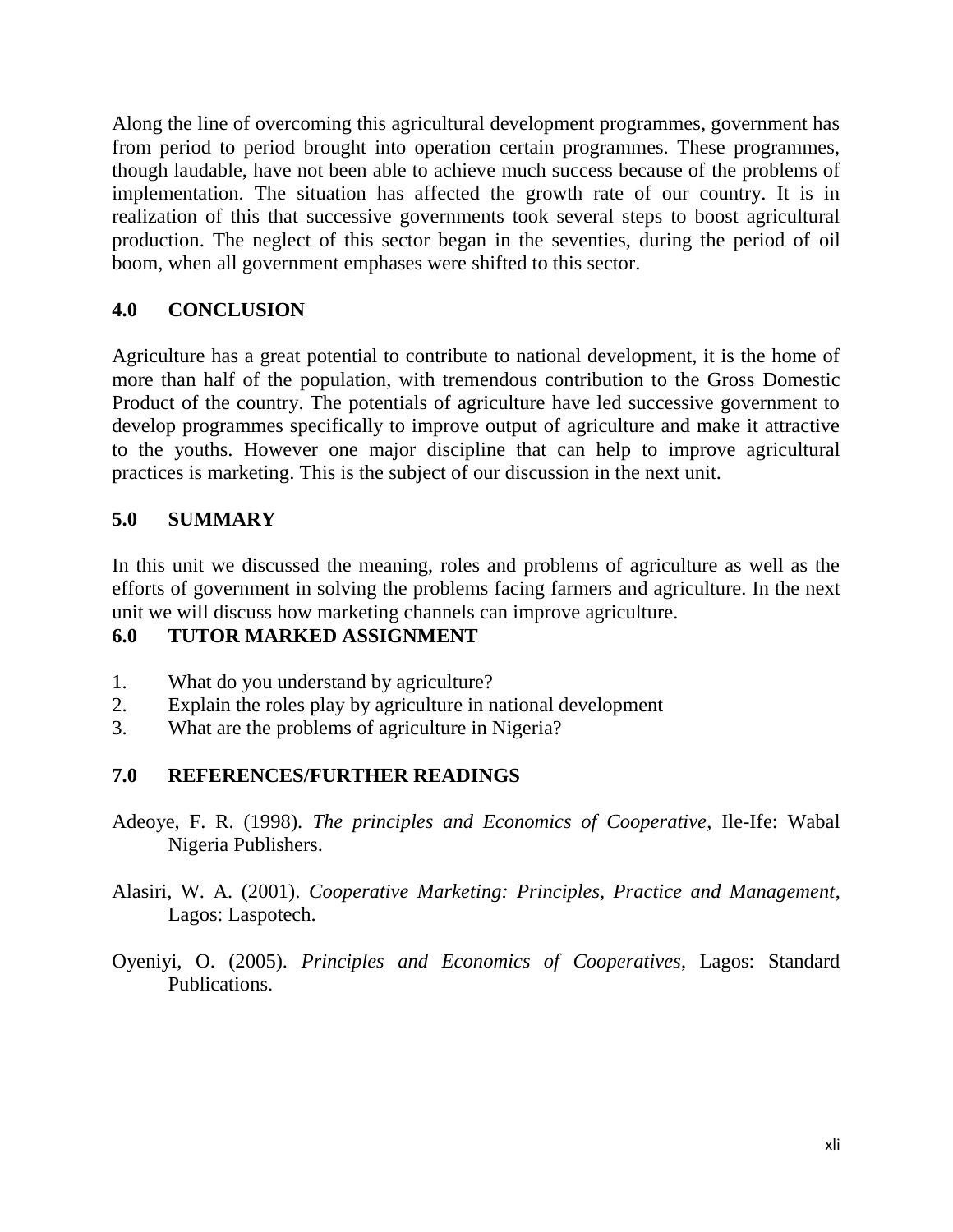#### **UNIT 3 MARKETING OF AGRICULTURAL PRODUCTS**

#### **CONTENTS**

- 1.0 Introduction
- 2.0 Objectives
- 3.0 Main Content
	- 3.1 Meaning of Agricultural Marketing
	- 3.2 Basic Features of Agricultural products
- 4.0 Conclusion
- 5.0 Summary
- 6.0 Tutor Marked Assignments
- 7.0 References/Further Readings

#### **1.0 INTRODUCTION**

Agriculture is the main stain of the Nigerian economy, it is important therefore, for the output of the sector to be managed properly. It is equally important to understand how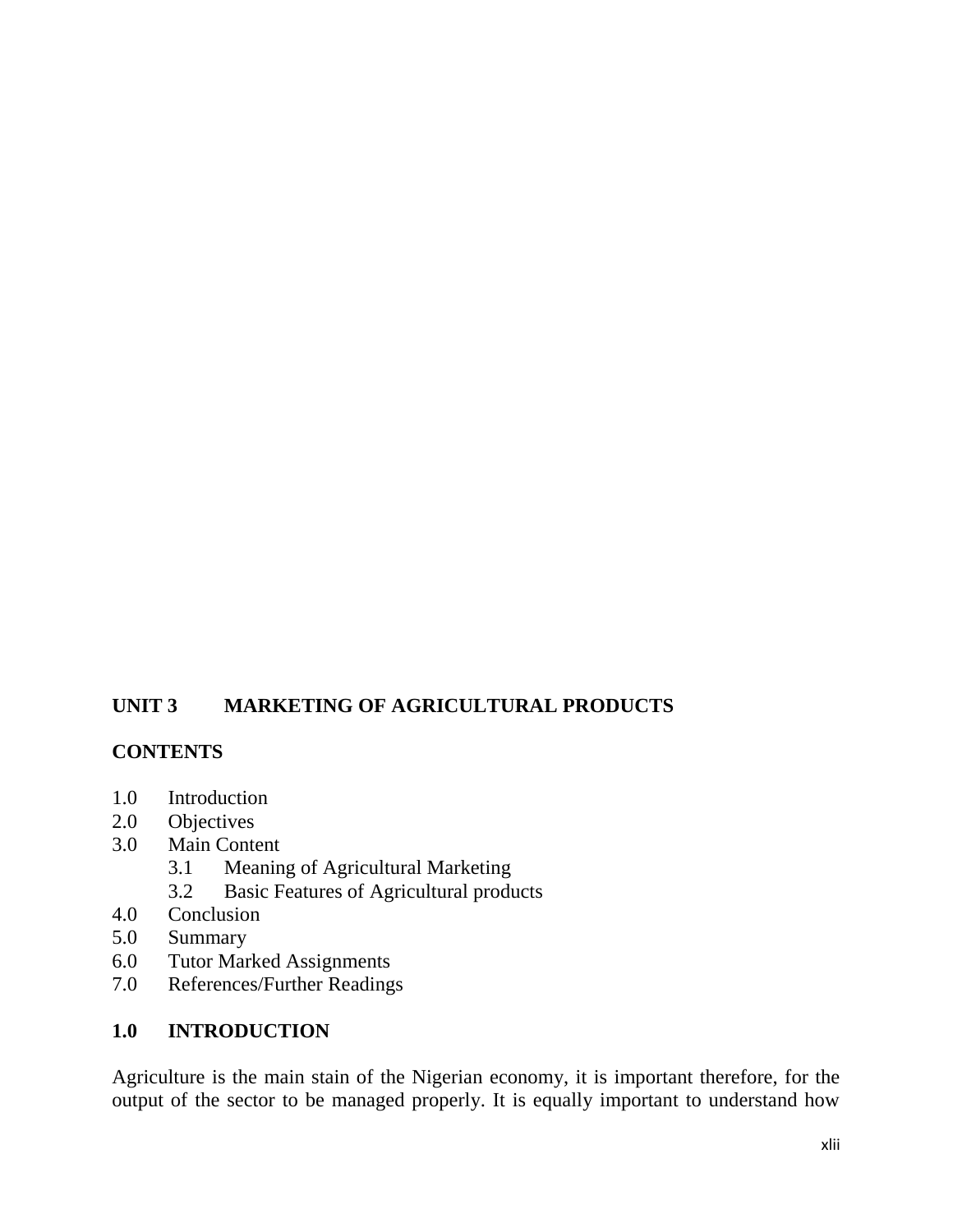agriculture is practiced in this part of the world, the basic features of agricultural produce as well as the various channels of distributing agricultural products. The meaning and the features of agricultural produce will provide a veritable foundation for us to develop appropriate marketing strategies in order to maximize yield and profit from agriculture. Unlike other products agricultural products have specific unique features that dictate how the products can be treated and handled and the appropriate marketing strategies that is suitable. On the surface, the application of marketing strategies and principles to agriculture is superficial, however a close look will indicate that agriculture cannot be practiced successfully with the application of marketing principles.

#### **2.0 OBJECTIVES**

At the end of the unit, you should be able to:

- explain what agricultural marketing
- explain the basic features of agricultural products
- explain the various channels of distribution for agricultural products

## **3.0 MAIN CONTENT**

#### **3.1 Meaning of Agricultural Marketing**

Agricultural marketing may be defined in terms of a chain of business activities performed to bring farm products to their ultimate consumers. Included are such functions as processing and distribution whereby raw product is transformed into one desired by consumers and then moved to the point of consumer purchase. The responsibilities for deciding how these are to be performed and for carrying out the tasks involved are divided among many different firms. Farmers producing agricultural produce are scattered in remote villages while consumers are in semi-urban and urban areas. This produce has to reach consumers for its final use and consumption. The locational distance between the farmers and the consumers must be closed. Marketing activities are used to close this gap. There are different agencies and functionaries through which this produce passes and reaches the consumer. The routes through which possession and title (ownership) of these produce pass between the farmers and the ultimate consumers are called channels of distribution. A market channel or channel of distribution is therefore defined as a path traced in the direct or indirect transfer of title of a product as it moves from a producer to an ultimate consumer or industrial user. Thus, a channel of distribution of a product is the route taken by the ownership of goods as they move from the producer to the consumer or industrial user.

Agricultural products are called produces. Farm produce are different from regular products. They have some features, which make marketing them much different from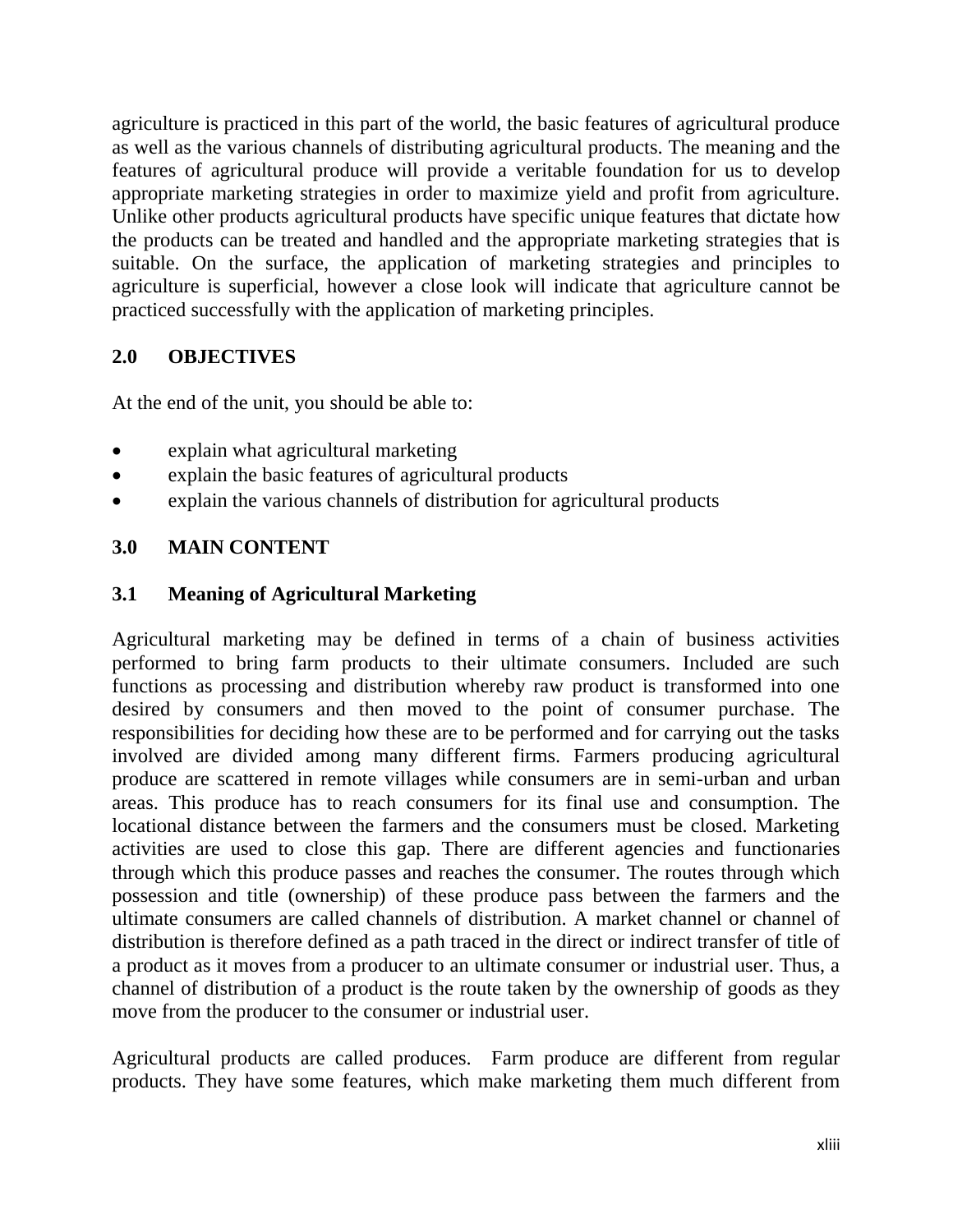marketing other products. The marketer of produces needs to have a good knowledge of these features before he can design effective plans and programmes for marketing them.

Increased demand for goods and services produced out of the farm made specialization necessary. As the individual farmer specialized, it gave rise to the production of marketable surpluses which could not be exchanged easily for goods and services produced out of the farm.

Trade by batter was popular in the early days but due to its obvious disadvantages such as the necessity for double coincidence of wants, lack of unit of measure, difficulty of holding large stocks of commodities in storage for future exchange e.t.c, the use of money as a medium of exchange evolved. This marked the beginning of the development of an efficient marketing system. Thus with the development of an efficient marketing system, it becomes possible for consumers to enjoy what they cannot produce irrespective of the distance between them and the producers.

#### **3.2 Basic Features of Agricultural Produce**

- **1. Agricultural products are primary products:** Agricultural produce are directly from nature, this means that they have generally not undergone any processing which can help to enhance their basic features and value. This explains why they are grouped with natural resources and referred to as commodities.
- **2. The production of agricultural products is affected by weather or nature:** A large number of climatic and weather conditions affect the production of farm produce. This makes production level not entirely dependent on the decision of farmers. While a bad weather can greatly dash the hope of farmers by reducing production level, a clement weather can greatly help to raise their production level. Drought, desertification, floods, and pests are some of the forces of nature that have reduced farm output in Nigeria in recent times.
- **3. Agricultural products are mostly seasonal in production**: This is as a result of their being dependent on the forces of weather. But the demand and consumption or usage of the products are spread throughout the year. This underscores the need for good storage facilities. It also explains the reasons for price fluctuations in the prices of agricultural products between the different seasons.
- **4. Most agricultural products are highly perishable:** Some even lose their freshness and begin to spoil within hours after they are harvested. This necessitates finding buyers quickly or processing them when sales are delayed
- **5. It is very difficult to brand agricultural products:** Before branding can be done they would have to be processed into something else. Branding enables a producer to differentiate his product from other producers, advertise it, and have control over its price.
- **6. There is usually much geographic distance between the producers and consumers or buyers of agriculture products:** While the producers are usually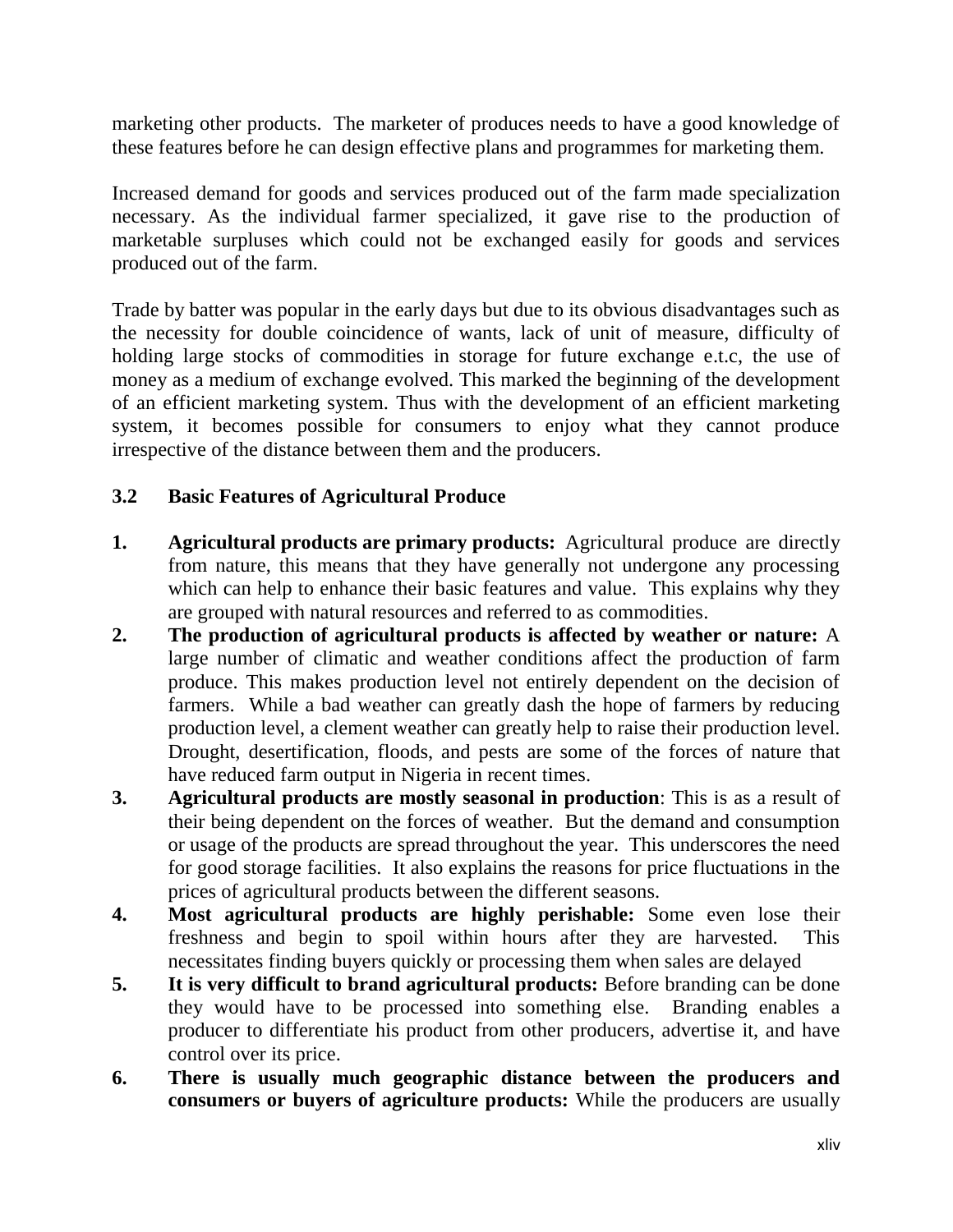found in the rural areas, the consumers or buyers of agricultural products are found in the urban areas. This necessitates transporting the products over long distances. The bad nature of our roads and the consequent high cost of transportation make the prices of agricultural products to be much higher in urban areas than in the rural areas where they are produced.

The features of agricultural products discussed above make their marketing much more difficult than that of manufactured or processed products. Notwithstanding this, with the careful planning and implementation of marketing programmes, marketers can achieve good patronage for their produces. This involves taking the right decisions with respect to the specific products to market, their prices, promotion, and distribution.

## **3.3 Channels of Distribution**

Production is not complete until the goods (products, services or ideas) reach the final consumers. Marketing activities are only successful when the buyers are reached. Marketing was preciously defined as system of business activities that begins and ends with the consumers wants. The products or services must be delivered and made available to the consumer at the time he needs the products, in the right place and in the right form and condition that customers want them. Ownership and possession of product must be transferred from the owner (producer) to the consumer. This can be done directly or through middlemen. The transfer process involves transportation, stores and logistics management (physical distribution) or through agents of distribution (channels of distribution).

**Physical distribution** is sometimes used interchangeably with logistics, and it consists of all activities designed to move the product, from the point of production or distribution activities include:

- Inventory storage and warehousing
- Inventory investment and management
- Transportation
- Material handling
- Processing of order
- Packaging and despatch

It is important for an organization to manage its channels very well, as this have serious implications for the organization and its success. This is partly because the organization does not have direct control on the channels as it has over its own internal operations making direct and frequent changes are not easy. Distribution channels can be used to gain competitive advantages in the market and it involves long-term commitment to other organizations.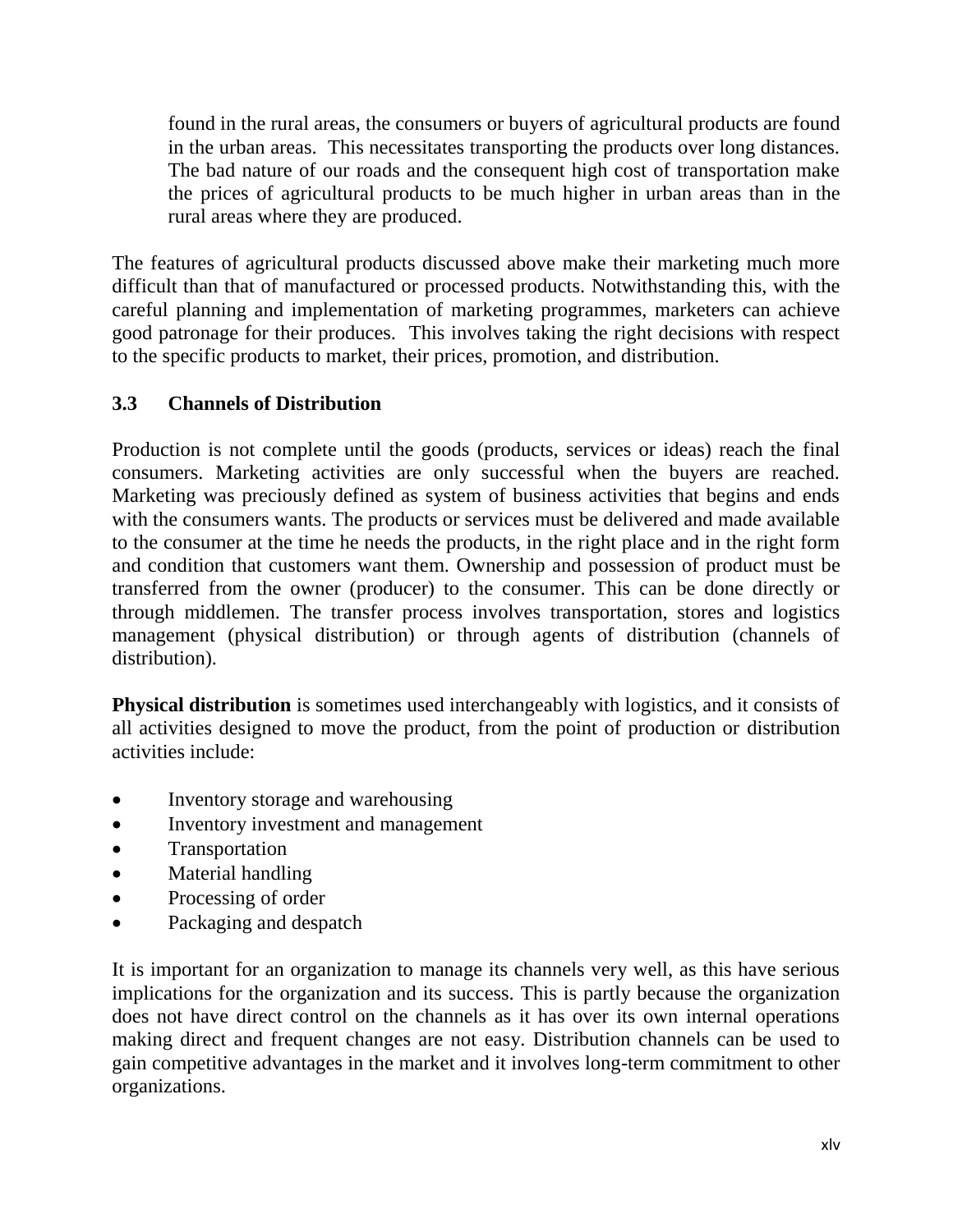**Channels of distribution** involves all business organizations and individuals through which possess and titles of goods pass between the point of production to the producer and the consumers are independent and interdependent organizations involved in making a product available for consumption and are referred to as distribution channel. A channel remains valid only to the last person that consumes the product without altering its form. The alteration of the form of the product, necessitate the start of new channel.

#### **3.4 Functions of Marketing Channels**

Marketing channels play an important role in helping to activate key marketing activities and objectives. These functions are important if the consumers must get access to the product at the right time and place and to obtain utilities. According to Oyeniyi (2009) some of these functions include:

**Marketing Communication Functions** Channel members are at times involved in the collection, and dissemination of market information on virtually all stakeholders in the market: current and potential buyers, competitors, current operations, suppliers, and other external environmental variables that can affect their operations. More importantly, the channels members also get involved in importantly communication activities such as advertising, public relations, sales promotion, personal selling and direct marketing communication.

**Inventory Management** Channel members as part of their functions order for and keep stock of appropriate assortment of merchandise. Depending of the strengths (financial and managerial) of the channel member, a few parts, or stock or a virtually every available parts or stock of a particular product are stored. Part of the inventory management function of the channel is to breakdown large quantity into smaller ones, grading, assembling and product packaging.

**Physical Distribution** A major function of the marketing channel is to ensure movement of goods from the point of production to the point of consumption. This function will include efficient distribution and delivery system, coordination of all delivery schedules to meet the needs and expectations of the consumers and to ensure arrangement for the return of damaged or defective items.

**Market Information** The buying process is enhanced when necessary information to facilitate the process is available. Market information should be packaged to ensure efficiency of operations of the channel member and improving customer services. Market information may form product literature, assistance with desktop publishing,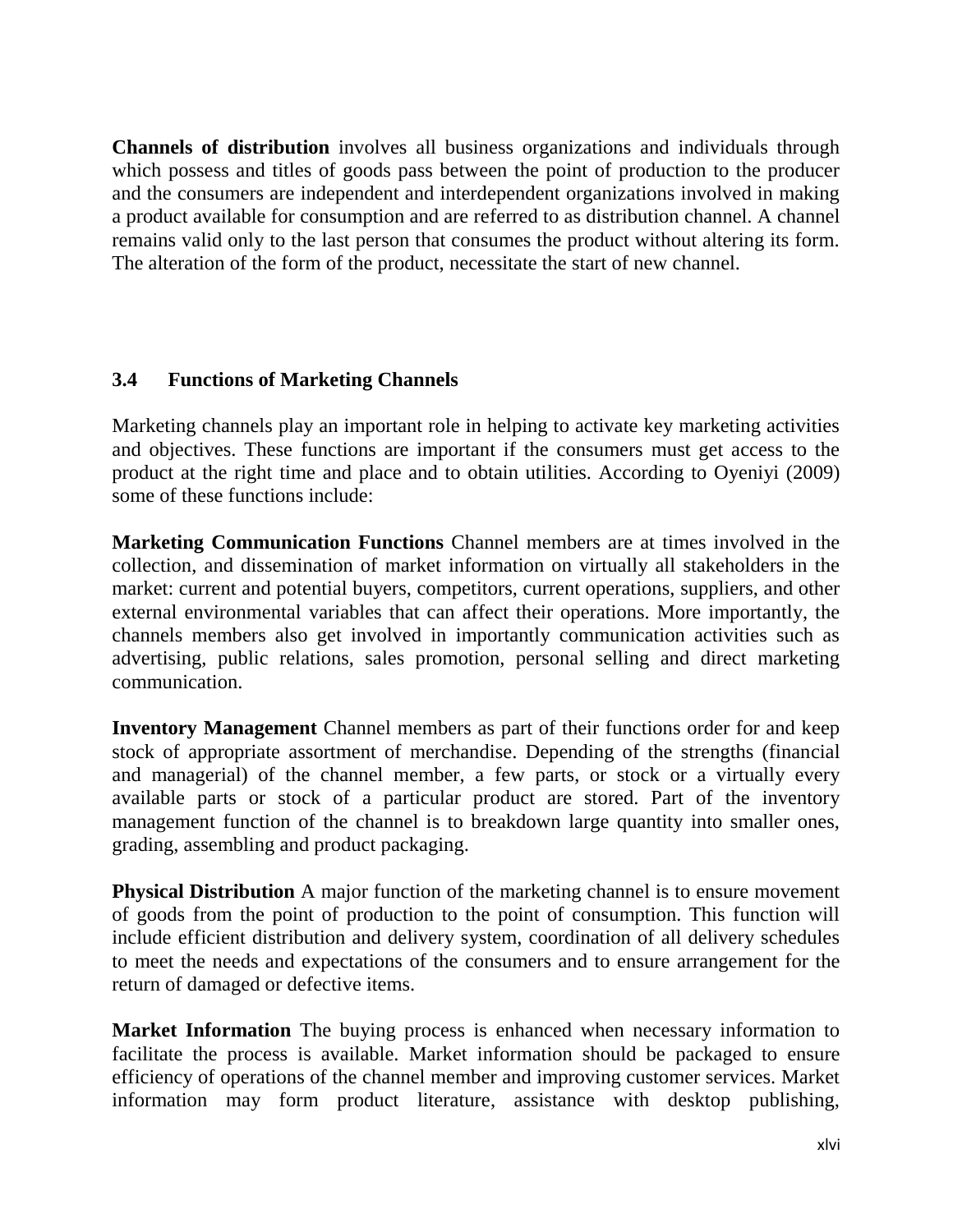merchandizing plans, market research, product catalogue, in-store training and tradeshow assistance.

**Financial Risk** Channel members are expected to carry or hold stock in inventory. The ownership and title of this stock before they are sold involved some levels of risk. Stock held in inventory may deteriorate, affected by evaporation, pilferage, fire, flood and any other disaster. Other financial risk function is related to account receivable, bad debt and return-inwards. Risk can also arise as a result of product safety and liability arising thereafter.

**Negotiation and Matching Contribution** Price and terms of exchange must be reached and agreed with the customers. Without such agreement transfer of title and possession may be hindered. Channels members must also find, communicate and persuade the function.

**Financing Contribution** Production and distribution of goods must be facilitated through the sourcing and disbursement of funds to undertake distribution functions. Financial capital must be sourced to keep operation running, to finance inventories and to ensure that the manufacturer's credits are settled on time. More importantly is the recovery of credit facilities extended to customers, and payment of outstanding bills through financial institutions to sellers, wholesalers or the retailers.

**Other Contribution** Marketing channels perform some other numerous functions to either the producers or the buyers. It is the duty of the channel members to interpret consumers" wants and ensure that such wants are met with appropriate products. The needs of the consumers should also be anticipated, this can be done through market research functions. Products are produced ahead of demand, as such channel members store these product, provide warehousing function and ensure place and possession utilities by eventually making the goods available where the consumers require them. The storage function is performed in relation to the transportation function i.e. conveying the goods from the point of manufacturing or warehouse to the point of consumption.

These functions are shared among channel members. This indicates that any channel member can perform any or some of these functions. However, the performance of these functions increases costs and hence price.

#### **3.5 Channels of Distribution**

#### **Factors Affecting Choice of Channel of Distribution of Agricultural Produce:**

There are several channels of distribution depending upon type of produce or commodity. Each commodity group has slightly different channel. The factors are: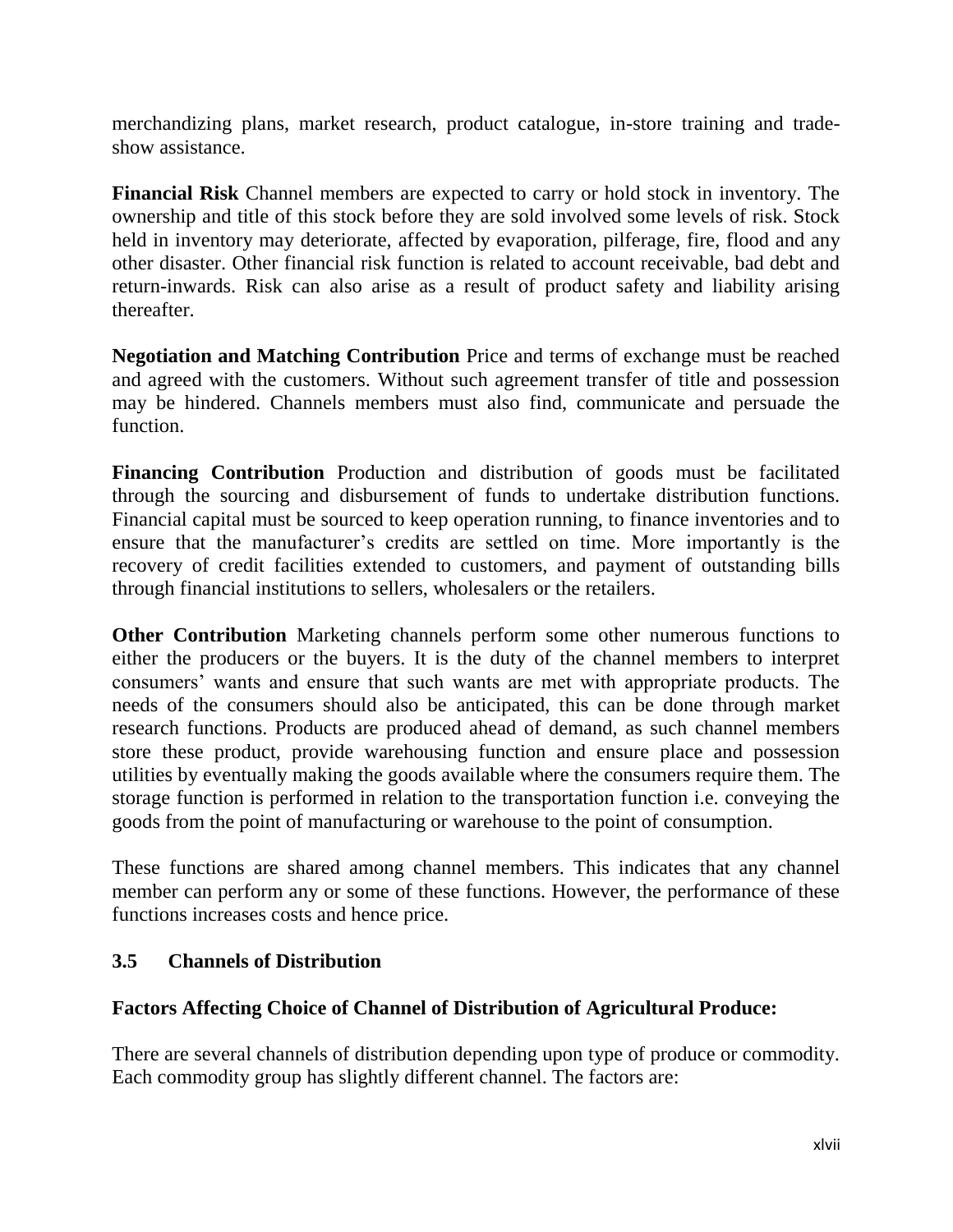- a. Perishable nature of produce .e.g. fruits, vegetables, flowers, milk, meat, etc.
- b. Bulk and weight–cotton, fodders are bulky but light in weight.
- c. Storage facilities.
- d. Weak or strong marketing agency.
- e. Distance between producer and consumer. Whether local market or distant market.
- f. Weather Conditions
- g. State of Infrastructural facilities like roads

#### **3.6 Types of Market Channels**

The choice of any of these channels have great implication on marketing costs such as transport, commission charges, etc. and market margins received by the intermediaries such as trader, commission agent, wholesaler and retailer. Some of the typical marketing channels for different product groups are given below:

#### **Channels of Grains**

- a. Producer–miller-consumer (village sale)
- b. Producer–miller-retailer–consumer (local sale)
- c. Producer–wholesaler-miller–retailer–consumer
- d. Producer–miller–cum-wholesaler-retailer-consumer
- e. Producer–village merchant–miller–retailer–consumer
- f. Producer–government procurement–miller–retailer–consumer

## **Channel of other food grains (Corn/yam)**

- a. Producer consumer (village sale)
- b. Producer–village merchant–consumer (local sale)
- c. Producer–wholesaler-cum-commission agent retailer–consumer
- d. Producer–primary wholesaler–secondary wholesaler– retailer– Consumer
- e. Producer–Primary wholesaler–miller–consumer (Bakers).
- f. Producer-government procurement–retailer–consumer.
- g. Producer–government–miller–retailer–consumer.

## **Channels of cotton**

- a. Producer–village merchant–wholesaler or ginning factory– wholesaler in lint– textile mill (consumer)
- b. Producer–Primary wholesaler–ginning factory–secondary wholesaler–consumer (Textile mill)
- c. Producer– Trader– ginning factory– wholesaler in lint– consumer (Textile mill)
- d. Producer–govt. agency–ginning factory–consumer (Textile mill).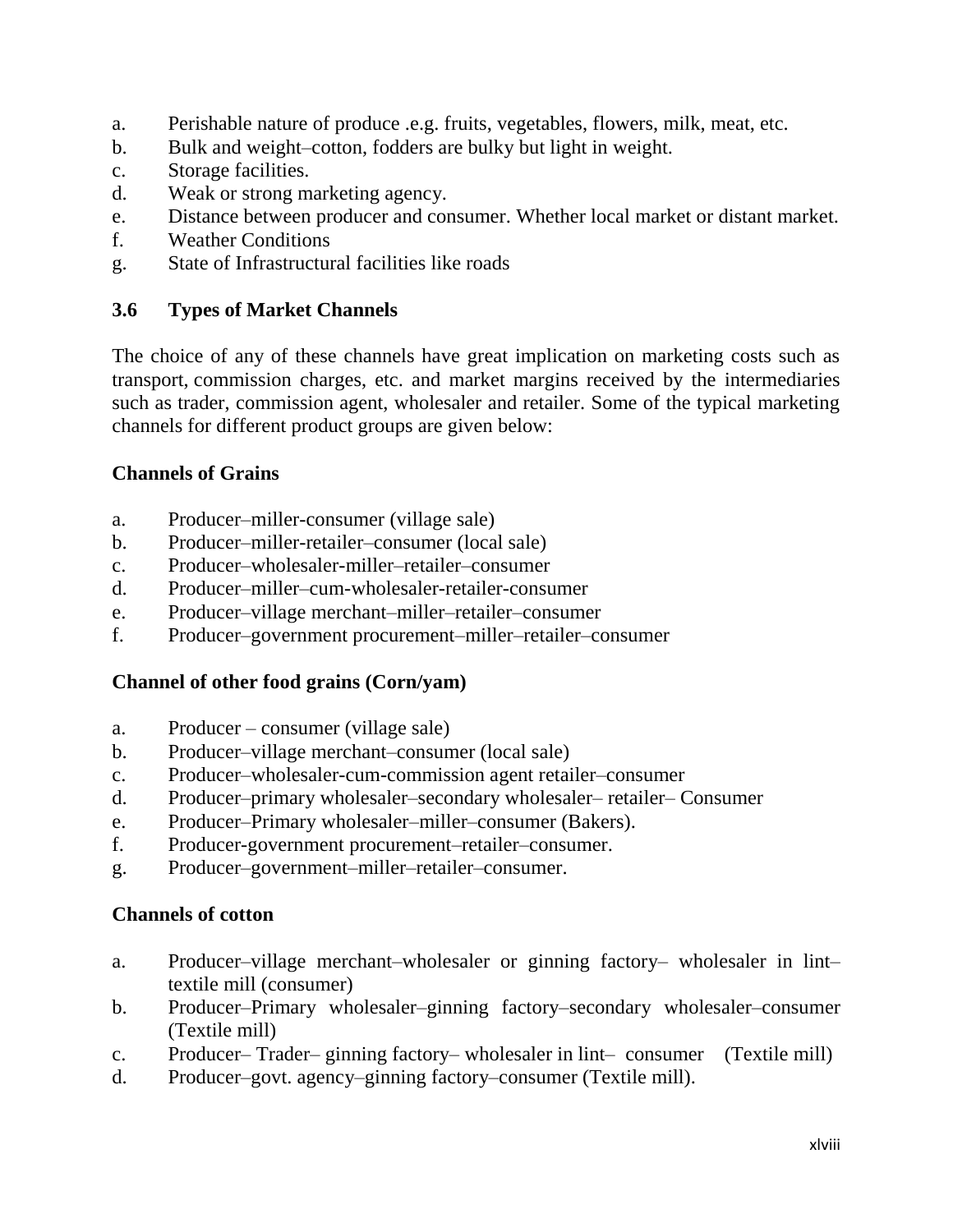e. Producer–Trader–ginning factory–wholesaler–retailer– consumer (non-textile use).

#### **Channels of Vegetables**

- a. Producers–consumer (village sale)
- b. Producer–retailer–consumer (local sale)
- c. Producer–Trader–commission agent–retailer–consumer.
- d. Producer–commission agent–retailer–consumer
- e. Producer–primary wholesaler–secondary wholesaler– retailer– consumer (distant market).

## **Channels of Fruits**

- a. Producer–consumer (village sale)
- b. Producer–Trader–consumer (local sale)
- c. Producer–pre-harvest contractor–retailer–consumer
- d. Producer–commission agent–retailer–consumer.
- e. Producer–pre-harvest contractor–commission agent–retailer–consumer
- f. Producer–commission agent–secondary wholesaler– retailer–consumer (distant market).

The length and number of channel member for each channel depends on the nature of the product, the distance between the producer and consumers, the farmer sector practice, as well as the cultural dictates of the farming environment. The various channels described above can also group according to agents depending on the choice of the producer and industry practice of each country. Finally this decides the price to be paid by the consumer and share of it received by the farmer producer. That channel is considered as good or efficient which makes the produce available to the consumer at the cheapest price also ensures the highest share to the producer.

# **4.0 CONCLUSION**

It is important that marketing practices and strategies be aligned with agricultural practices to be able to get maximum benefits from the farms. A number of agricultural problems and issues will resolve with application of marketing to agriculture.

## **5.0 SUMMARY**

In this unit we learnt about agricultural marketing, basic features of agricultural products and the various channels of distribution for agricultural products.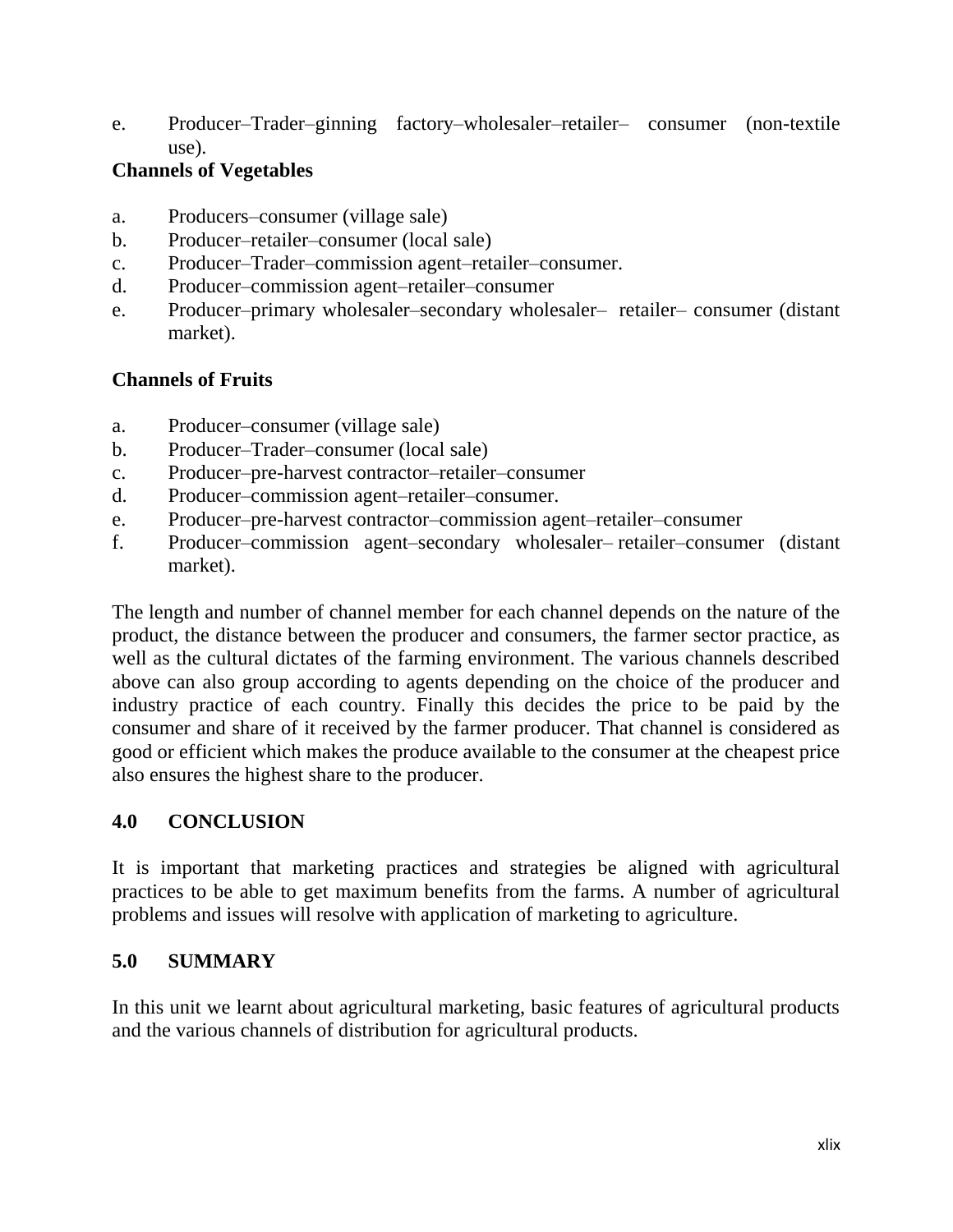#### **6.0 TUTOR MARKED ASSIGNMENT**

- 1. What is agricultural marketing?
- 2. What are the peculiar features of agricultural products?
- 3. Identify and explain the various channels of distribution for any four types of agricultural products that you are familiar with?

## **7.0 REFERENCES/FURTHER READINGS**

Kotler, Philip & Keller, L. Kevin (2012). Marketing Management, (14Ed.). Pearson Education Limited .

Oyeniyi, O. J. (2009). Marketing: Issues and Strategies, Lagos: Pumark.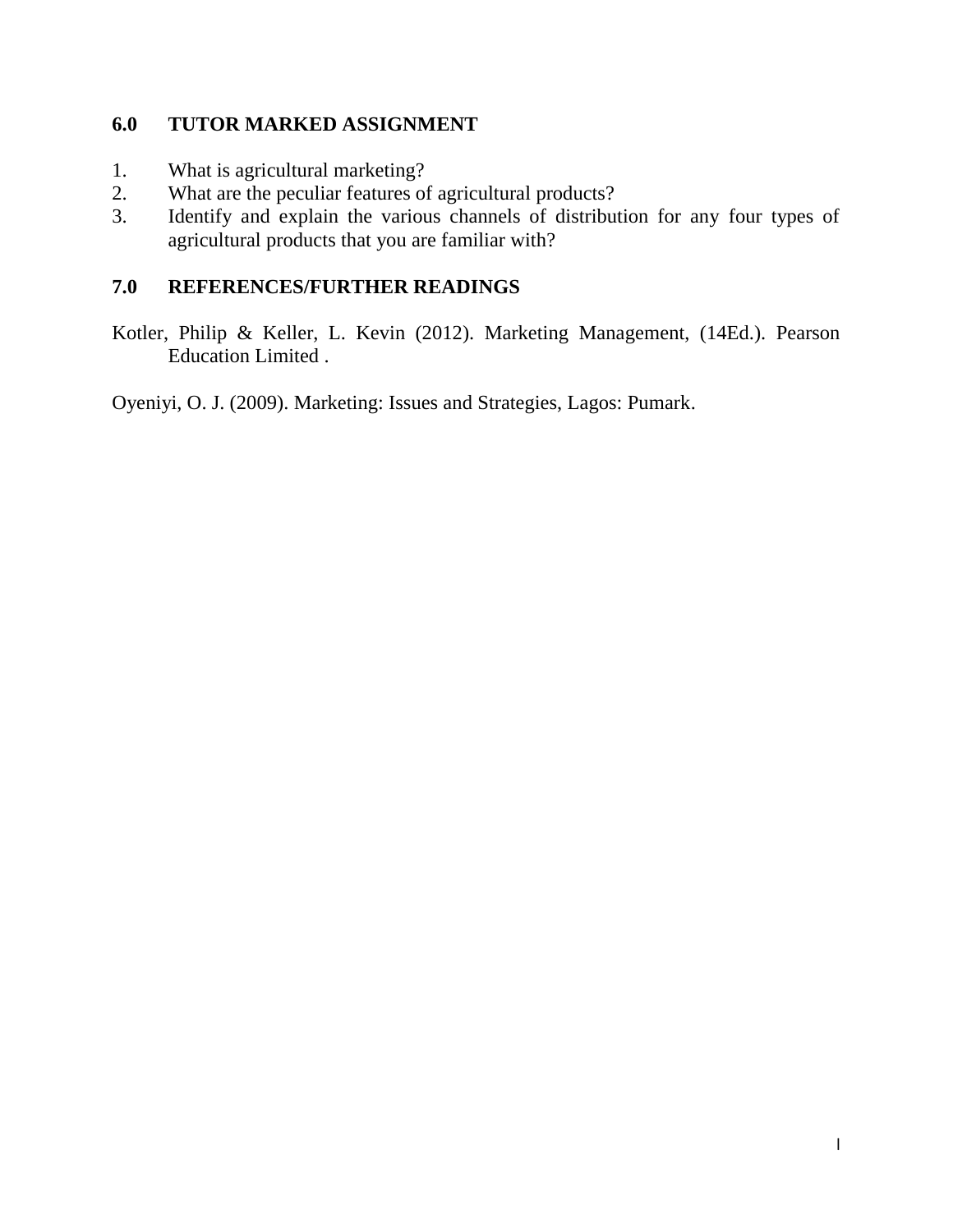## **UNIT 3 MARKETING BOARD AND PRODUCT DISTRIBUTION**

## **CONTENT**

- 1.0 Introduction
- 2.0 Objectives
- 3.0 Main Content
	- 3.1 Meaning Of Marketing Boards
	- 3.2 Importance of Marketing Boards
	- 3.3 Challenges of Marketing Boards
- 4.0 Conclusion
- 5.0 Summary
- 6.0 Tutor Marked Assignments
- **7.0** References/Further Reading

#### **1.0 INTRODUCTION**

In the previous unit we learnt about marketing of agricultural products and their various channels. In this unit we will be treating marketing boards as an extension of the previous unit. Our discussion in this unit will include meaning of marketing boards, objectives, importance and challenges.

## **2.0 OBJECTIVES**

At the end of this unit, you should be able to:

- explain what marketing board is
- explain the objectives of marketing boards
- explain the importance of marketing boards
- explain the challenges of marketing boards

## **3.0 MAIN CONTENT**

#### **3.1 Introduction**

The history of Marketing Board can be traced to the colonial masters, which established the first the first Marketing Board in the 1940s. The first Marketing Board to be established was the Cocoa Marketing Board in 1947.Ground nut, cotton, and palm produce Marketing Boards were established in 1949. Before independence and now agriculture has remain the main stay of the Nigerian economy providing jobs for more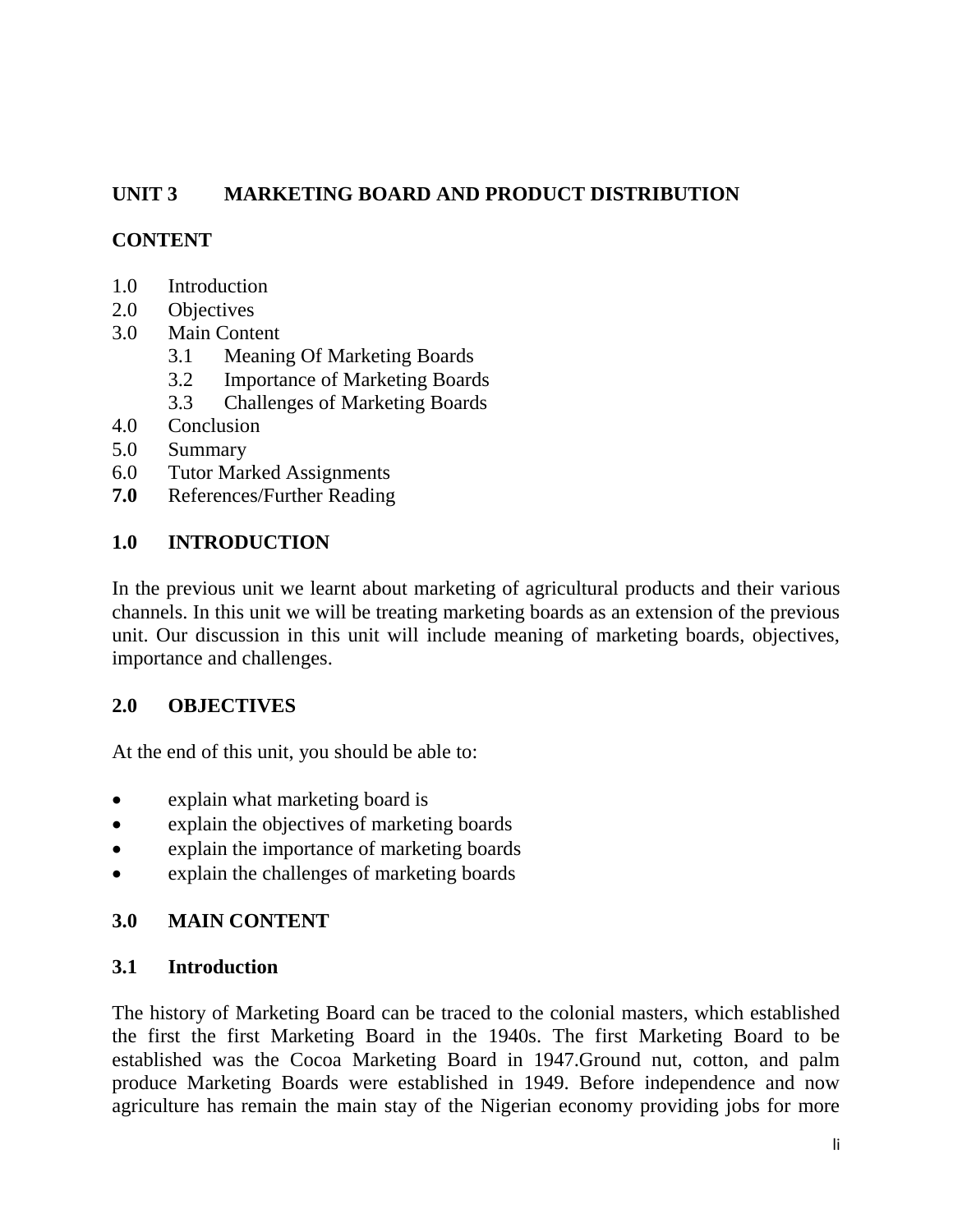than 50% of the population. Marketing Boards are formed when groups of producers of same or similar products comes together in order to market their farm produce, increase consumption, increase or stabilize price etc. However, in developing countries the commonest way of forming a Marketing Board is through government. The responsibility of such board is to provide structure to regular the purchase and sale of the produce. As such we have examples of Marketing Boards in Nigeria, Ghana and other countries, either established by individual producers or by governments.

The primary reason for the establishment of the Marketing Boards is to stabilize prices of agricultural products in order to eliminate seasonal fluctuation of price of export produce. Other reasons include providing funds for regional governments; contribute to the economic development of the production areas; support scientific research in agriculture; improve the quality of the crops through the grading system; and putting to an end a series of producer protests. By classification Marketing Boards are nonprofit organisations and are regarded as trade groups and business association. Marketing Boards consists of representatives of the producers, middlemen and government.

# **3.2 Objectives of the Marketing Boards**

The main objectives of the Marketing Boards include the following:

- a. To secure the most favorable arrangement for the purchase of farm produce and arrange for the export of
- b. To promote the development and rehabilitation of producing areas,
- c. To help maintain legally prescribed grades and standards of quality of export produce,
- d. To allocate funds to the appropriate authorities by means of grants, loans, investments and endowments purpose of economic development and research.
- e. To supply produce to local processors for processing in their plants, and
- f. To stabilize producer prices by fixing legal minimum buying prices for a whole season at a time minimize price fluctuations within and between seasons.

# **3.3 Operations of the Board**

The prices of the scheduled commodities were fixed by the Federal Government on the advice Committee on Producer Prices. The fixed prices were announced in advance of the farming season. The price will hold throughout the season irrespective of the level of the world market price. The various commodities Boards bought farm produce through the Licensed Buying Agents (LBAs) who could be individuals, firms, or cooperative the boards paid commission to the LBAs as well as fixed transport differentials.

## **3.4 Importance of Marketing Board**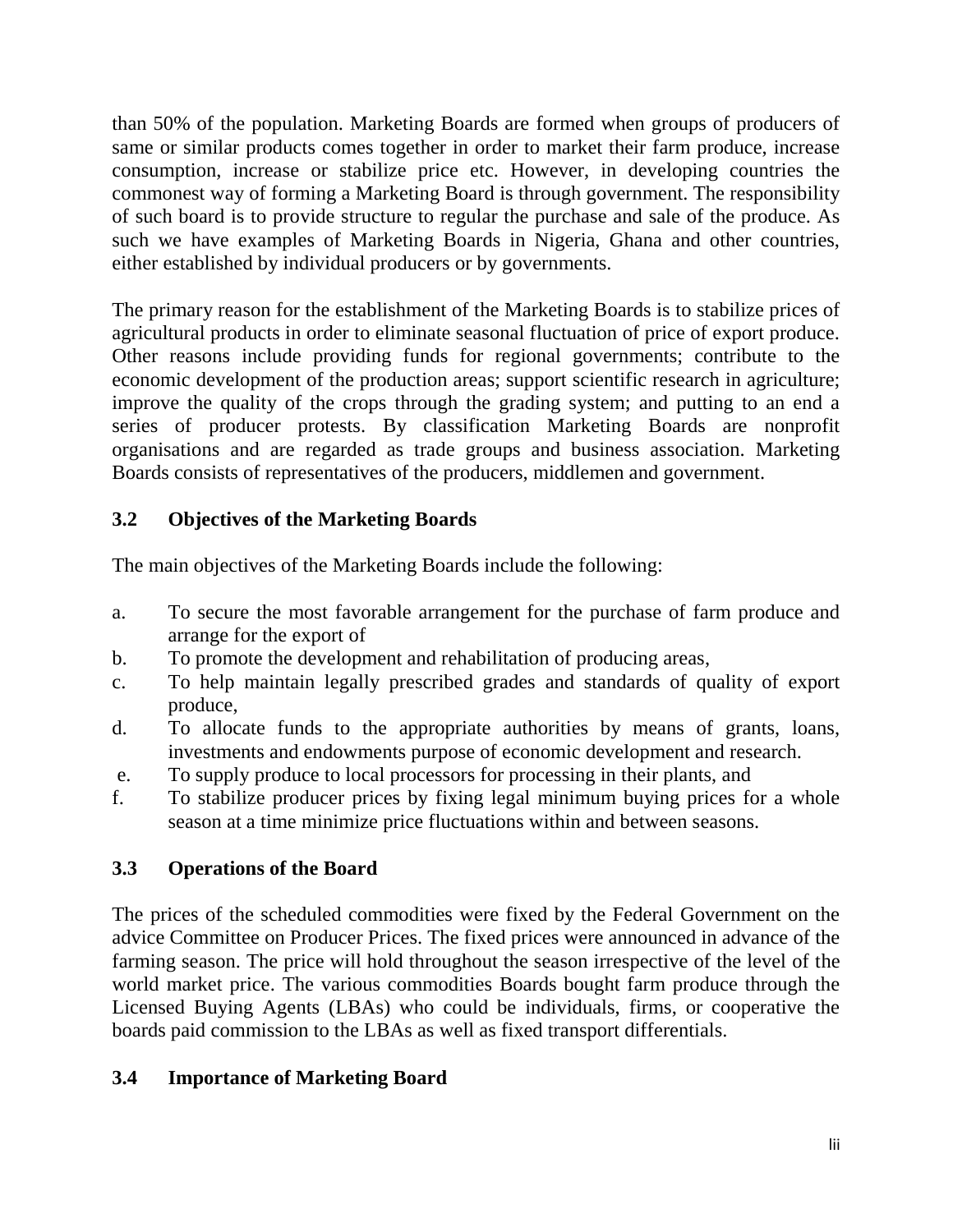- a. Pooling of Resources: Marketing Boards comprises of representatives of farmers, and represents farmers who are by their financial strengths may not be able to provide certain services individually. Marketing Boards provide opportunity for members and representatives to pool their resources together for commonly benefiting activities. Such activities will include adverts on radio, television, newspapers and magazine on the activities and scope of the board. Each producer will benefit from this type of well-coordinated media campaign.
- b. Demand: Most agricultural producers sell their produce to directly to consumers before the advent of Marketing Board, such demand cannot bet guaranteed. However, Marketing Boards are expected to buy these produce during on and off seasons from the farmers to stabilize demand and indirectly price.
- c. Mobilization of Money: Marketing Boards help government to mobilize money for the purchase of farm produce from the farmers. Such funds are sourced from financial institutions that are mandated by government to do so. The money sourced from the financial institutions is used to buy produce which may be sold at a profit.
- d. Buying and Selling: An important function of the Marketing Board is buying and selling of produce. This is done partly to stabiles price and in part to reduce fluctuations in demand and supply of the products. Marketing Boards buy produce from both members and non-members, and it is resold either locally or prepare for exports.
- e. Grading of Produce: Primary products are usually in different grades and categories. It is the duty of Marketing Boards to grade these produce in categories or standards that it may be easy to sell them according to their grades and standards. For example, raw harvested cocoa produce are in different grades and standards, and they have to be so categorized to facilitate sales and attract different prices.
- f. Conduct of Research: There are needs for improvement in the methods and operations of the farms. The best way to get improved methods and operations is through research, which can be undertaken by the Marketing Boards or that Marketing Boards will commission others to conduct the research on its behalf. Such research can cover improved seedling and past resisting seedling, improved methods of planting, harvesting, storage, equipment and others
- g. Stabilization of Prices: Part of the functions of Marketing Boards is to negotiate a fair price for the farm produce and to avoid farmers being taken advantage of by powerful middlemen. To do this successfully, Marketing Boards buy at a uniform price through the season, during the off and on season of the product (glut and scarcity). More importantly is that excess production that may cause glut in the market are bought and held till appropriate future time.
- h. Provision of Farm Inputs: Inputs such as fertilizers, pesticides, spraying can, seedling, farm equipment etc. are to be sourced for and provided to the farmers by the Marketing Boards. The farm inputs must be available and should be at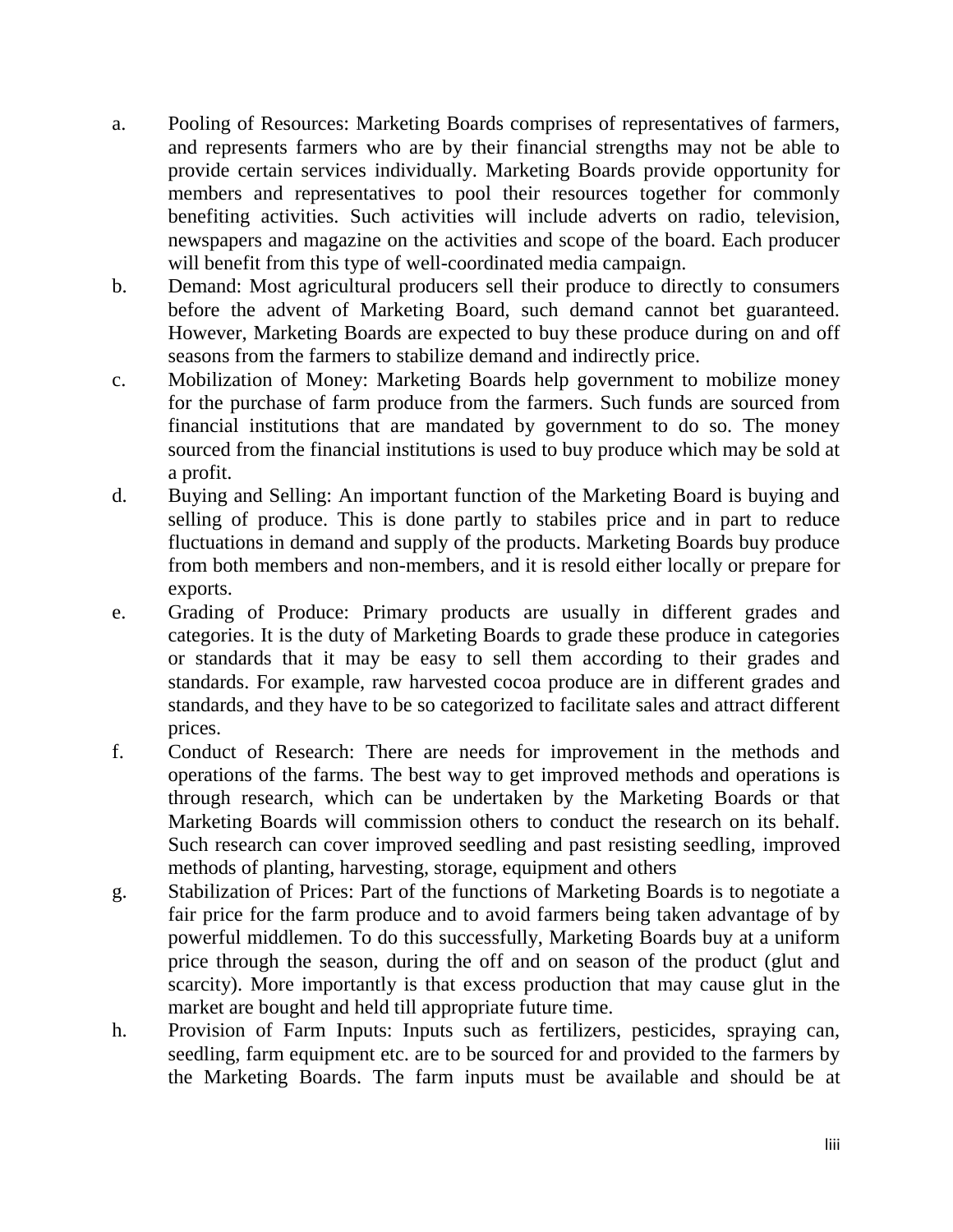reasonable price affordable by the farmer. This is to boast production and improve the quality and quantity of the farm produce.

i. Funds Infrastructural Projects: One auxiliary function of the Marketing Boards is to undertake financing of projects in the production areas of the farmers. Examples of such include the financing of road construction or upgrade of existing road networks in the production areas. This will facilitate access between the production areas and the market (for movement of perishable farm produce on time) and to enhance the standard of living of the farmers.

## **3.5 The Challenges of Marketing Boards**

- a. **Adjusting to Changes:** Marketing Boards mostly deals with seasonal products that needs constant adjustment of the nature of the products. The requirement is at times difficult for Marketing Boards or they are reluctant to adjust prevailing situation. In a way Marketing Boards are monopoly organizations in all the markets where they operate or they control the substantial parts of the market. As such the pace adjustments to situations in the markets are generally low and most times there are no alternatives and competition to Marketing Boards, novel ideas or innovation to improve their operations is not taken serious.
- b. **Government Intervention:** Marketing Boards in developing countries are established and controlled by government. The board members comprising of elected members/producers and government representatives. The elected producers most times may not have adequate skills (management and marketing) of managing large organization like the Marketing Board. As such they are either dominated by government representative or the management of the boards is technically hijacked by government representative. Government representatives are public servants that may not understand the issues and challenges of the producers.
- c. **Bureaucracy:** The numbers of primary producers to be dealt with, the geographical areas to be covered, aggregate volume and value of the produce are indication of how large the Marketing Board is likely to be. The size and government involvement may lead to bureaucracy. Bureaucracy by its various operational characteristics is slow in operations and response rate, inflexibility and rigid operational method. This may have negative implications on the operations and success of the Marketing Boards.
- d. **Caliber of Staff:** The quality of staff of the Marketing Boards and the comparable salaries paid to them are issues and challenges to the successful operations of the Marketing Boards. Staff may not have the required skills or the salary paid to them is relatively low. This twin issues can cause low morale for staff.
- e. **Corruption:** Marketing Boards members are generally accused of corruption. Audited reports have uncovered some levels of malfeasance in marketing boards. The problem of corruption can definitely affect the success of the boards.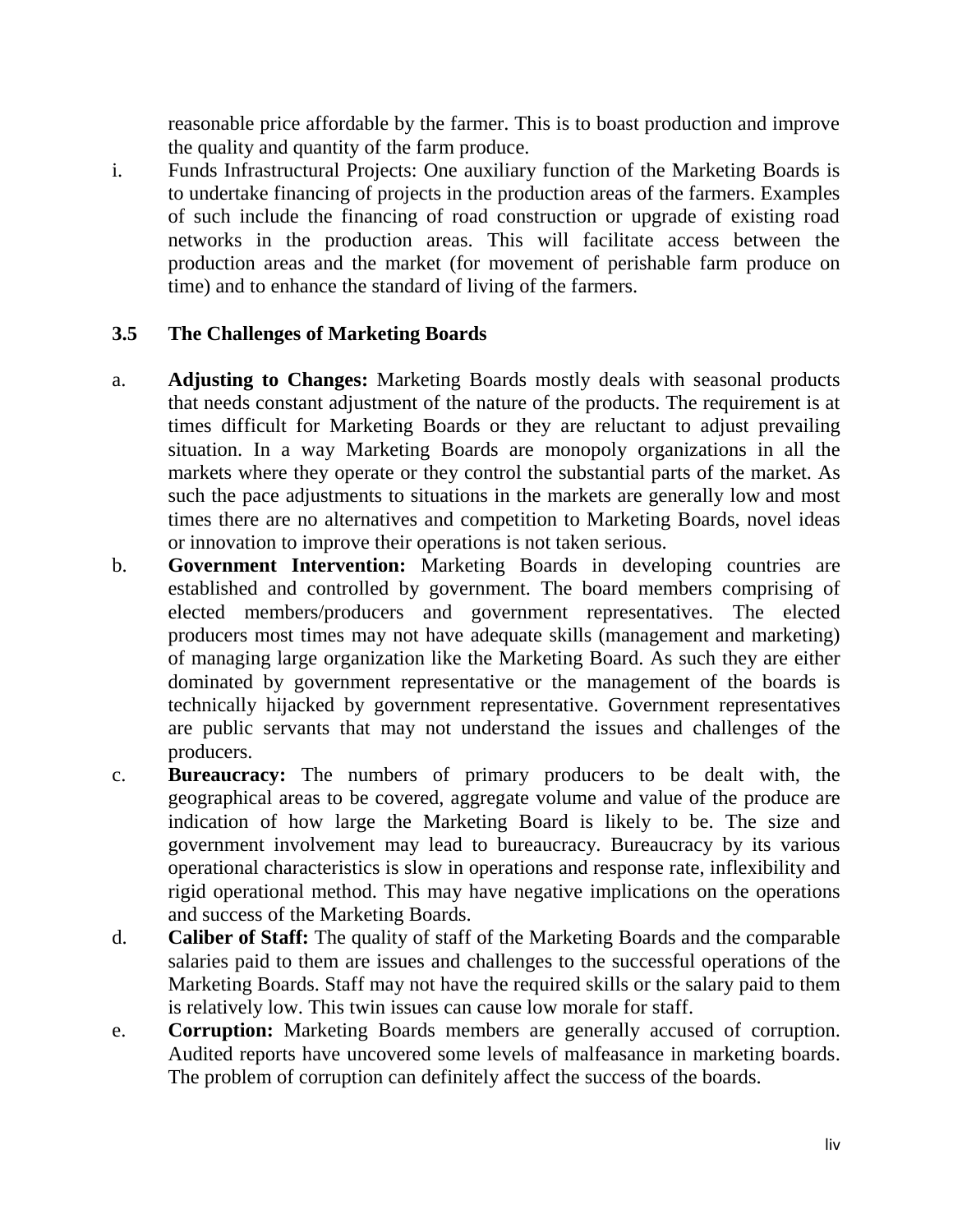f. **Excessive operational expenses:** The Marketing Boards incurred a lot of expenses in the performance of their functions. Their LBAs and transport allowances Other expenses included shipping and handling charges paid to the Nigerian agency charged for overseas marketing, and paid to the Nigerian Produce Marketing Company operating including insurance and administrative expenses. The operational expenses were usually toe large Usually this code provided an avenue for trading surpluses to disappear into wrong hands. The excessive expenses vividly attested to the inefficiency of government operated marketing agencies.

#### **4.0 CONCLUSION**

Marketing boards were veritable means of promoting agricultural products before they were disbanded. They performed a number of functions to both the farmers and the government. However, in the course of time they were beset by a lot of problems which led to their total failure and eventual disbandment.

#### **5.0 SUMMARY**

In this lesson we learnt about marketing boards, their objectives, importance and problems.

## **6.0 TUTOR MARKERD ASSIGNMENTS**

- 1. What is a marketing board?
- 2. Highlight five of the challenges that confronted marketing boards in the country.
- 3. Explain the roles of marketing boards

#### **7.0 REFERENCES/FURTHER READINGS**

- Adeoye, F. R. (1998). *The principles and Economics of Cooperative*, Ile-Ife: Wabal Nigeria Publishers.
- Alasiri, W. A. (2001). *Cooperative Marketing: Principles, Practice and Management*, Lagos: Laspotech.
- Oyeniyi, O. (2005). *Principles and Economics of Cooperatives*, Lagos: Standard Publications.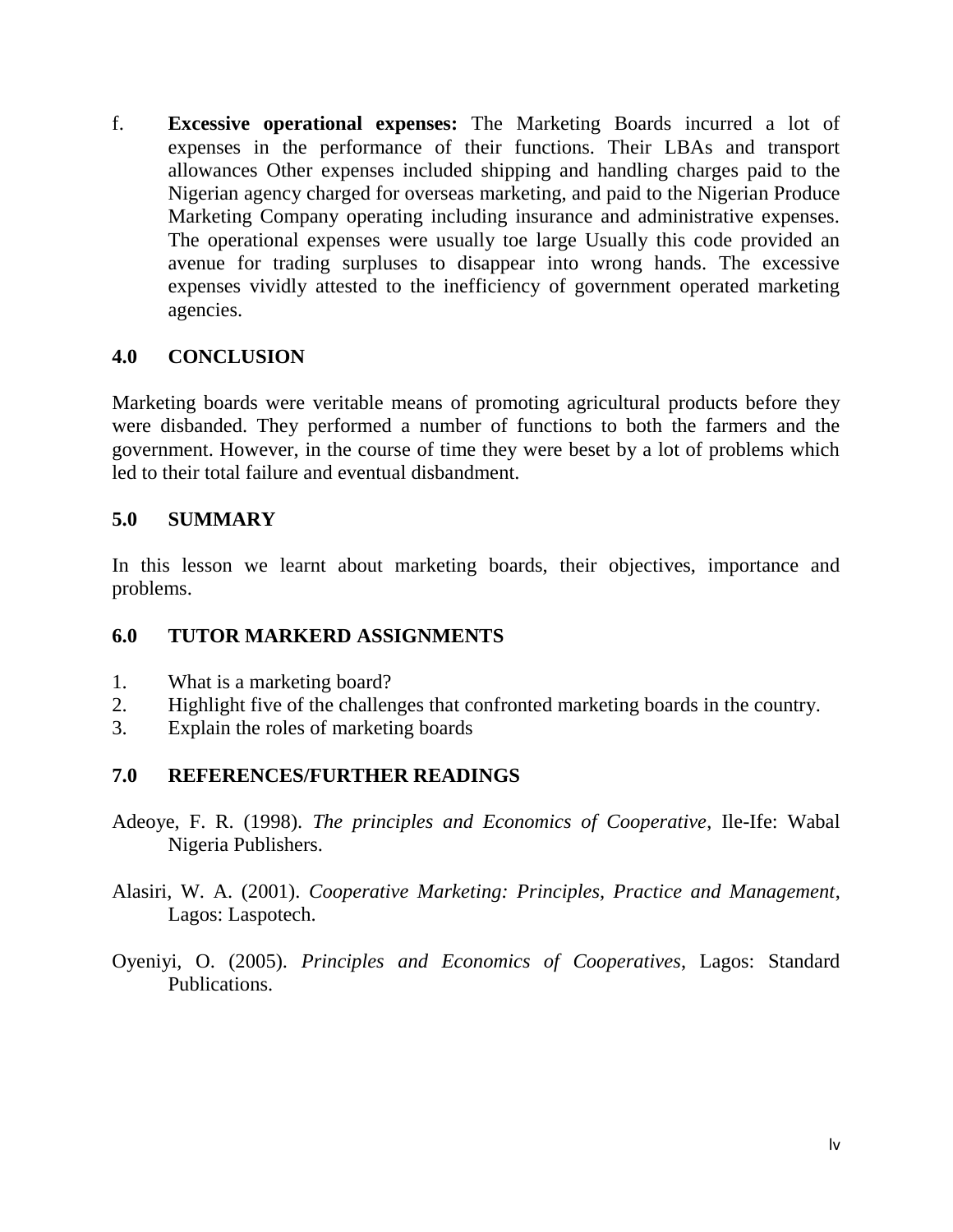## **UNIT 4 MARKETING OF NON-AGRICULTURAL PRODUCTS**

#### **CONTENTS**

- 1.0 Introduction
- 2.0 Objectives
- 3.0 Content
	- 3.1 Introduction<br>3.2 Marketing St
	- 3.2 Marketing Strategies for non-agricultural products
	- 3.3 Generic marketing strategies for non-agricultural products
	- 3.4 Specific Marketing strategies for non-agricultural products
	- 3.5 Basis of segmentation for non-agricultural products
- 4.0 Conclusion
- 5.0 Summary
- 6.0 Tutor Marked Assignment
- 7.0 References/Further Readings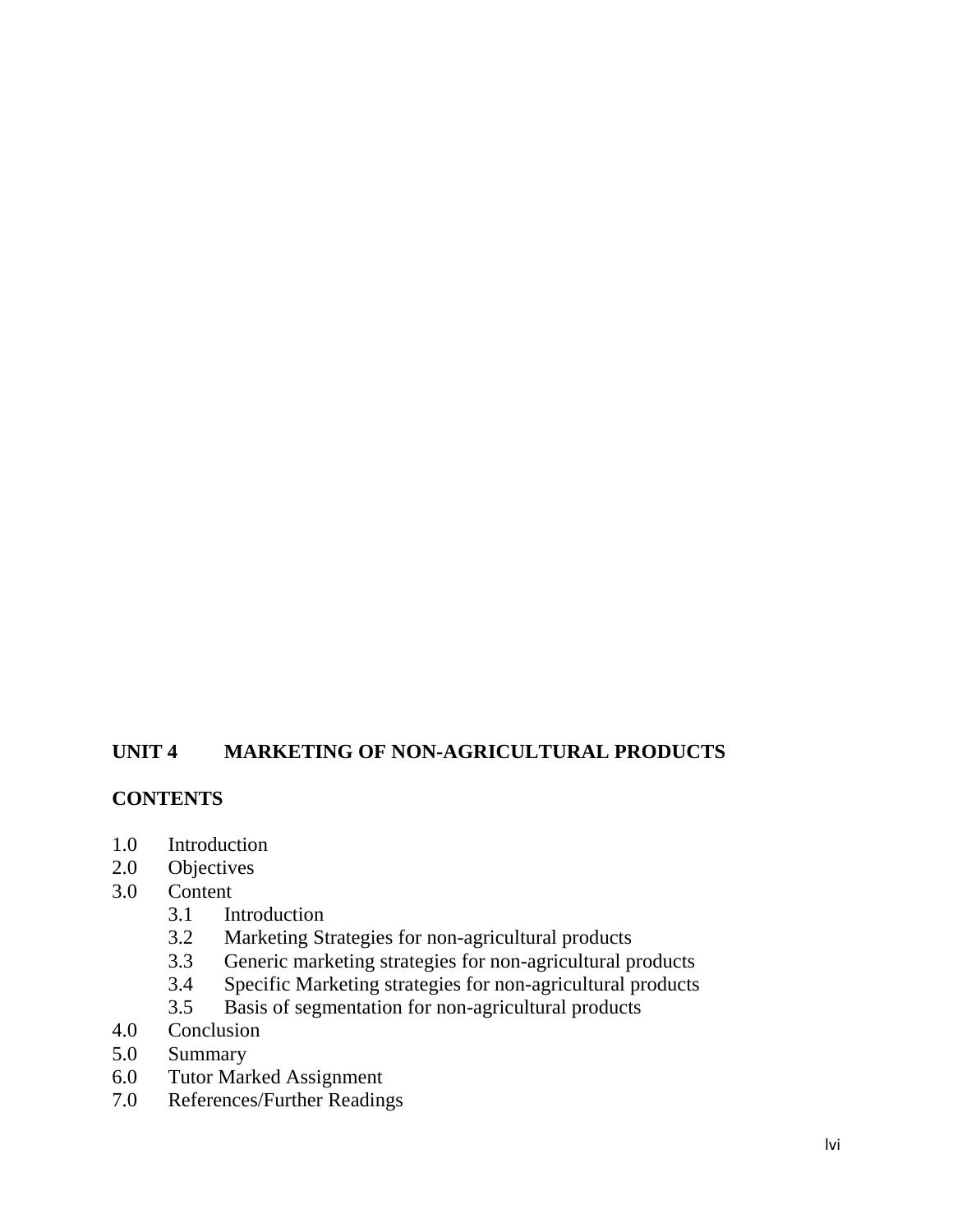# **1.0 INTRODUCTION**

In the last two units, we discuss marketing of agricultural products and marketing boards. In this unit, we will be discussing marketing applications to non-agricultural products.

## **2.0 OBJECTIVES**

At end of this unit, you will be able to:

- a. Identify generic marketing strategies for non-agricultural products
- b. Explain the Specific marketing strategies for non-agricultural products
- c. Explain the basis of segmentation for non-agricultural products

# **3.0 MAIN CONTENT**

## **3.1 Introduction**

Product can be defined as anything that is offered for sale which consumers are willing to pay for to satisfy a want. Broadly speaking commodities can be divided into two categories, these are "soft" and "hard" commodities. Soft commodities are grown including corn, wheat, soya-beans, sugar cane, vegetables, fruits etc. One basic feature of all grown commodities is that they are subject to spoilage. They are generally affected by weather conditions, which account high level precariousness and unpredictability of supply. 'Hard' commodities are typically mined from the ground or obtained from other natural resources like gold, oil and aluminum. Traditionally, soft commodities are generally referred to as agricultural products, while hard commodities are generally referred to as non-agricultural products. Non-agricultural includes both food items other than fresh produce grown. Broad category of nonagricultural products include Automotive and related parts; Bicycles and related parts; Chemicals; Electronics/Electrical products; Fish and Fish products; Forestry products; Gems and Jewelry products; Raw materials; Sports equipment; Healthcare, pharmaceutical and medical devices; Hand tools; Toys; Textiles, clothing and footwear; Industrial machinery and chemicals. It is estimated that non-agricultural products represent almost 90% of the world merchandise exports.

## **3.2 Marketing Strategies for Non-agricultural Products**

Marketing principles and strategies have universal applications, and it can be applied to all kinds of products and markets. The type of marketing strategy and programme develop depend on the products, markets and operational environment of the firm.

## **3.3 Generic Marketing Strategy for Non-agricultural Products**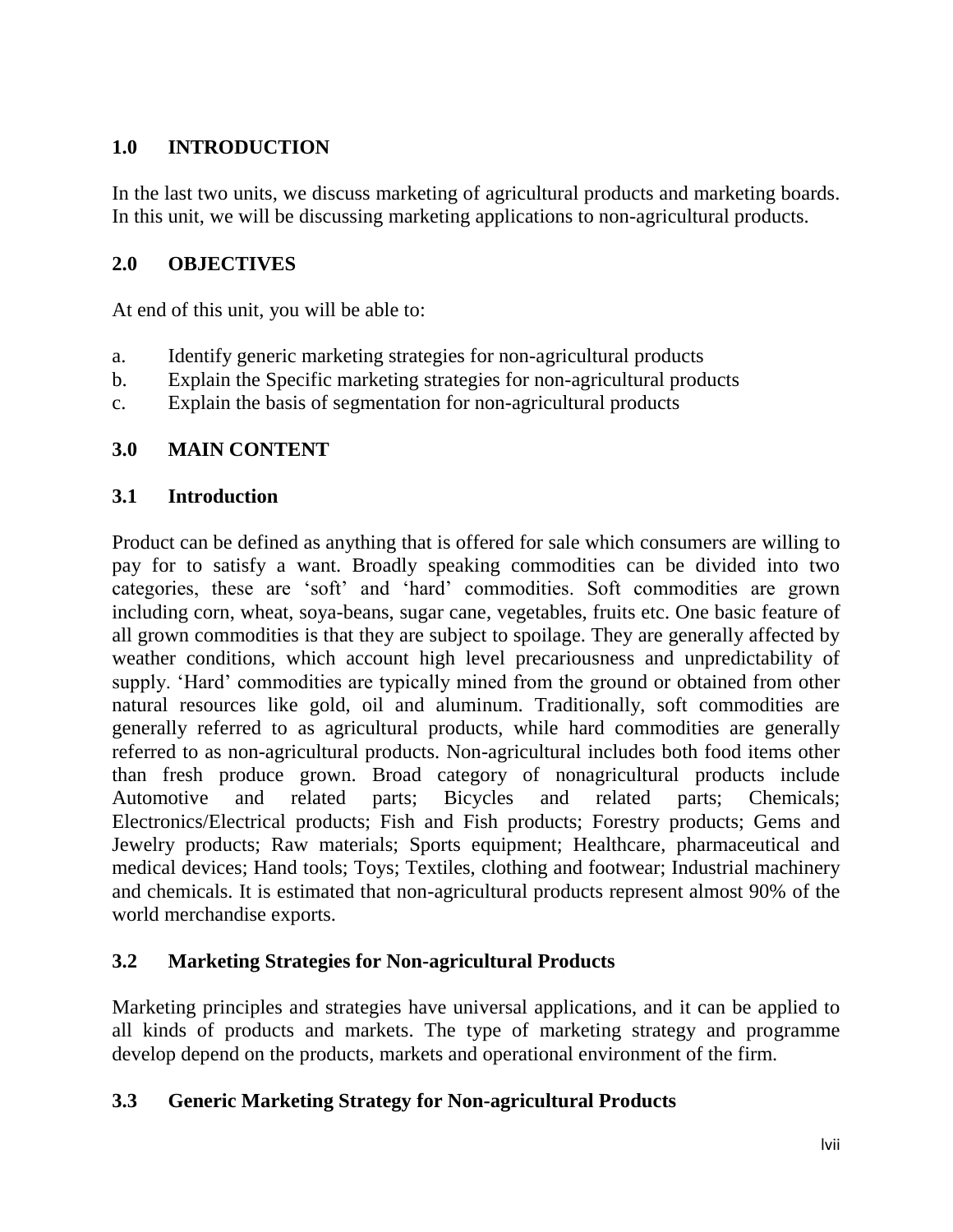- a. Non-agricultural products can be sold directly to the consumers by the producers and can be sold through intermediaries. However, in whatever ways it is to be sold the following factors should be considered:
- b. Identification of a niche market where the producer can satisfy the direct needs of the consumers
- c. Develop appropriate sustainable competitive advantages or strategies that are rare, unique and difficult to imitate
- d. Analyze the market to be served in terms of size, features, and specific needs
- e. Creating distinguishing features for the product.
- f. Provision of high quality products accompanying by excellent services

## **3.3.1 Specific Marketing Strategies for Non-Agricultural Products**

The consumers of a product may be purchasing the same product, but their specific needs are different. It is impossible for all buyers of cars to buy the same brand, size or color; consumers are usually looking for different benefits from the goods and service they purchase. The total market of a product consists of submarkets (segments) that satisfy the needs of distinct customers. Consumers have different wants, preferences and productuse behaviors. These differences may be minor in some markets, in which case, the customers in those markets can be served with the same marketing mix. In some other markets the differences are so glaring that consumers in those markets may not be served by the same marketing mix.

Marketing organizations are aware that it is impossible to appeal to all customers at the same time, with the same marketing mix. Customers are widely different, widely dispersed and too many to be served in the same way. This makes some forms of market segmentation possible. That is, marketing organization should identify segments that they can serve best within the limits that they can serve best within the limits of available marketing mix.

A number of marketing organization practice **target marketing**. A target market is a chosen segment of the market that the organization is willing to serve. The target markets have similar characteristics and the company uses a single marketing mix to meet the needs of the customers in the chosen target market. That is design specific product, develop appropriate price strategy, use ideal distribution channels and design appropriate promotional tools, to meet the needs of the target market. **Market segmentation** is the identification of group of individuals or organizations with distinct and similar characteristics that have significant marketing implications. It involves dividing the market to distinct segments (groups of buyers) with similar needs and similar product use behavior that may be served with a separate marketing mix. **Marketing targeting** involves assessing the attractiveness and opportunities presented by each segment and selecting the most attractive segment to enter and serve. Market positioning is the process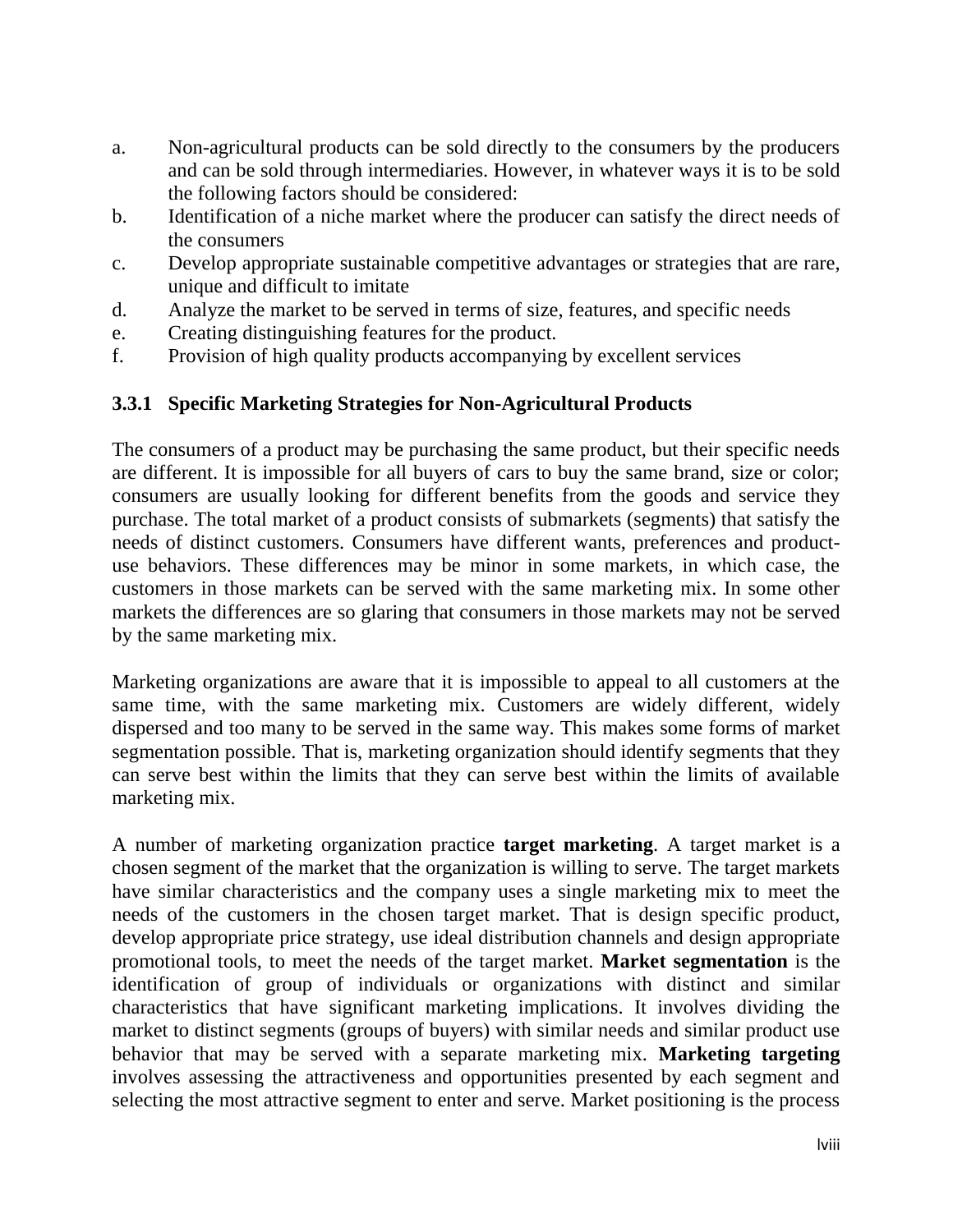of arranging the product of a company to occupy competitive advantage position in the market relative to competitive products. It deals with how a product is viewed by customers. It involves creating a particular image of the product in the minds of the target market.

## **3.3.2 Levels of Market Segmentation**

Market segmentation varies among various organization depending on the nature of the customers and the product. In actual fact, each consumer is different from another and constitutes a market on his own. Some marketing organizations attempt to serve consumers individually while other finds this segmentation unprofitable as such different level of segmentations is possible.

## **Mass marketing** (undifferentiated)

It is the first type of market segmentation that involves using the same marketing mix (product, price, distribution and promotion) to serve all consumers. It was common during the early industrial revolution. The basic reasons for mass marketing is that it creates potentially the largest single market possible with increasing economics of scale and low costs. The practice of mass marketing in modern society is difficult partly because there are different ways of discharging the marketing mix functions.

#### **Segmenting** (differentiated markets)

A general markets can be divided into small distinct submarkets. Each submarket will have distinguishing features that makes it different from other submarkets. This will allow the company to adopt its marketing mix to suit the needs of the segmented market. For example, a airline can segment its market into various segments, business class, economy. Etc.

Segmenting market allows the company to be efficient in its marketing efforts to reach its target audience. The product can be designed specifically, priced appropriately, while promotional efforts directed to only the intended customers. Few competitions may also exist in the segment targeted.

#### **Niche concentrated marketing**

Within a relatively large segment these are subgroups that can be identified and served differently. Niche marketing involves specializing on serving the specific needs of subgroups within a segment. For example, shoe market can be divided into designers' shoes, men shoes, ladies shoes, children shoes, dinner shoes, sport shoes; boot etc. within the boot segment, a company may further identify factory boot, long distance trekking boot or mountain climbing boot. Niche markets are relatively smaller and attract few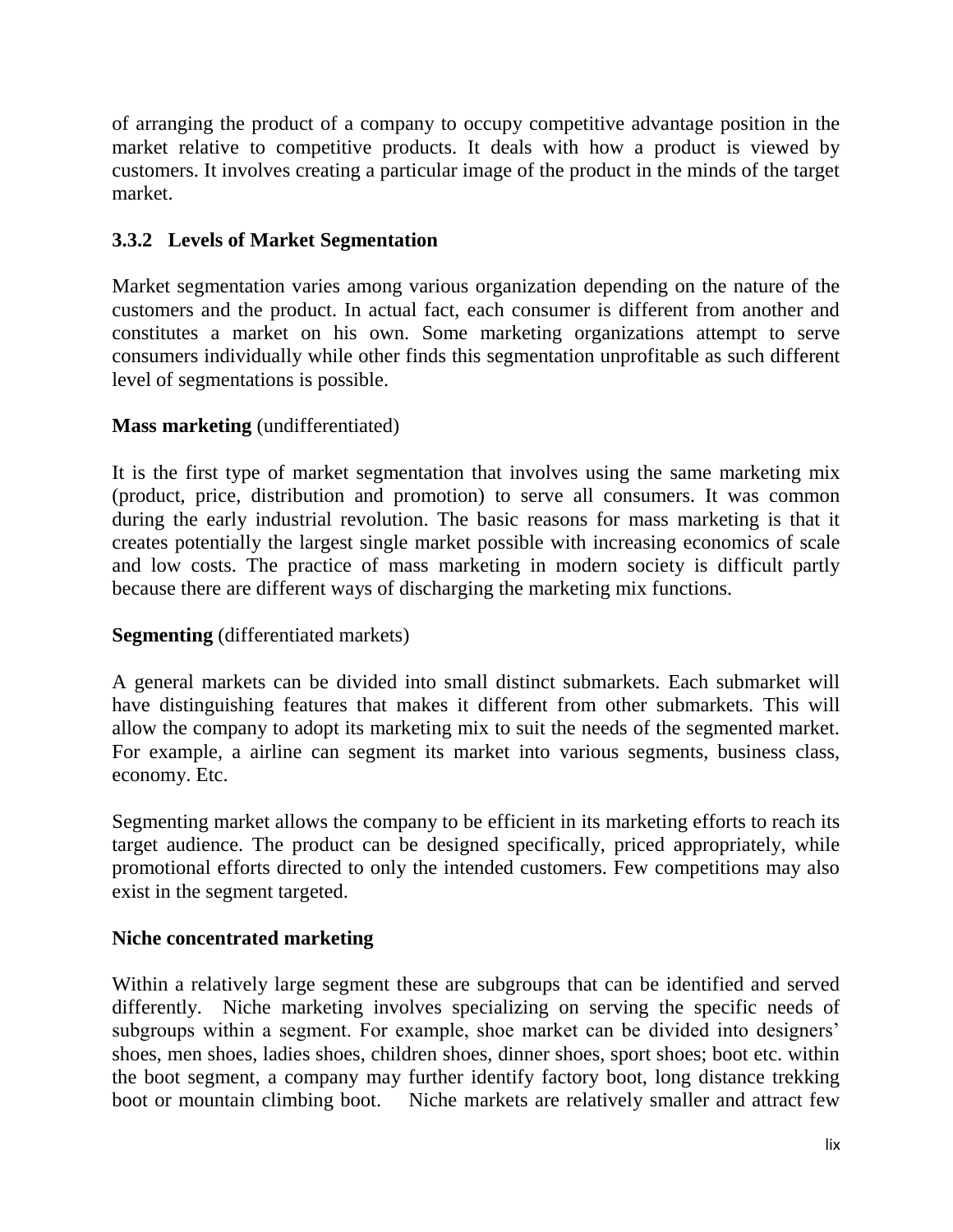competitors, the company serving in niche market is expected to have a good knowledge of the customers in the market. The customers are willing in most cases to pay a higher price and it is easy to build customer loyalty. Niche market is ideal for small companies with limited resources and few competitions.

## **Micromarketing (local or industrial)**

Micromarketing involves an attempt to meet the specific needs of individual customers or the needs of a specific location. It is of two types.

**Local marketing**: a product or service may be designed and marketed towards the specific needs of local customer groups e.g. cities (urban) rural or stores. Major disadvantages of local marketing includes:

- Manufacturing and marketing costs may increase,
- It creates logistic difficulties in meeting the diverse needs of each group and
- It may affect the brand image of the product as messages may vary from one location to another.

However, local marketing is ideal to meet the needs of varying locality in terms of their characteristics.

**Individual marketing:** it is possible to design production and marketing programmers' to meet the needs and preferences, clothes and shoes are design to fit individuals and to match their needs. New technology is helping companies to mass-customize their offerings. Mass customization is the process of preparing in large or mass basis individually design products, services and marketing programmers' in order to meet the needs of the customers.

## **3.4 Requirements for Effective Segmentation**

The benefit of market segmentation notwithstanding it is not all segmentations that are effective or useful. For a segment to be useful, it must meet the following conditions:

**Measurable**: The basic characteristic used in segmenting a market is that it is measurable. Such characteristics will be measurable easily if the data describing the characteristics are attainable. Characteristics such as age, size, and purchasing power and others must be measurable.

**Accessible**: the segmented or target market must be reached and served effectively with existing marketing institutions: middlemen, advertising media, company"s sales force and with minimum cost and wasted efforts.

**Substantial**: a segment should be large enough to be served with existing marketing programmers" profitably. The segment should be a large homogenous group that will justify the investments on marketing programmers' on it.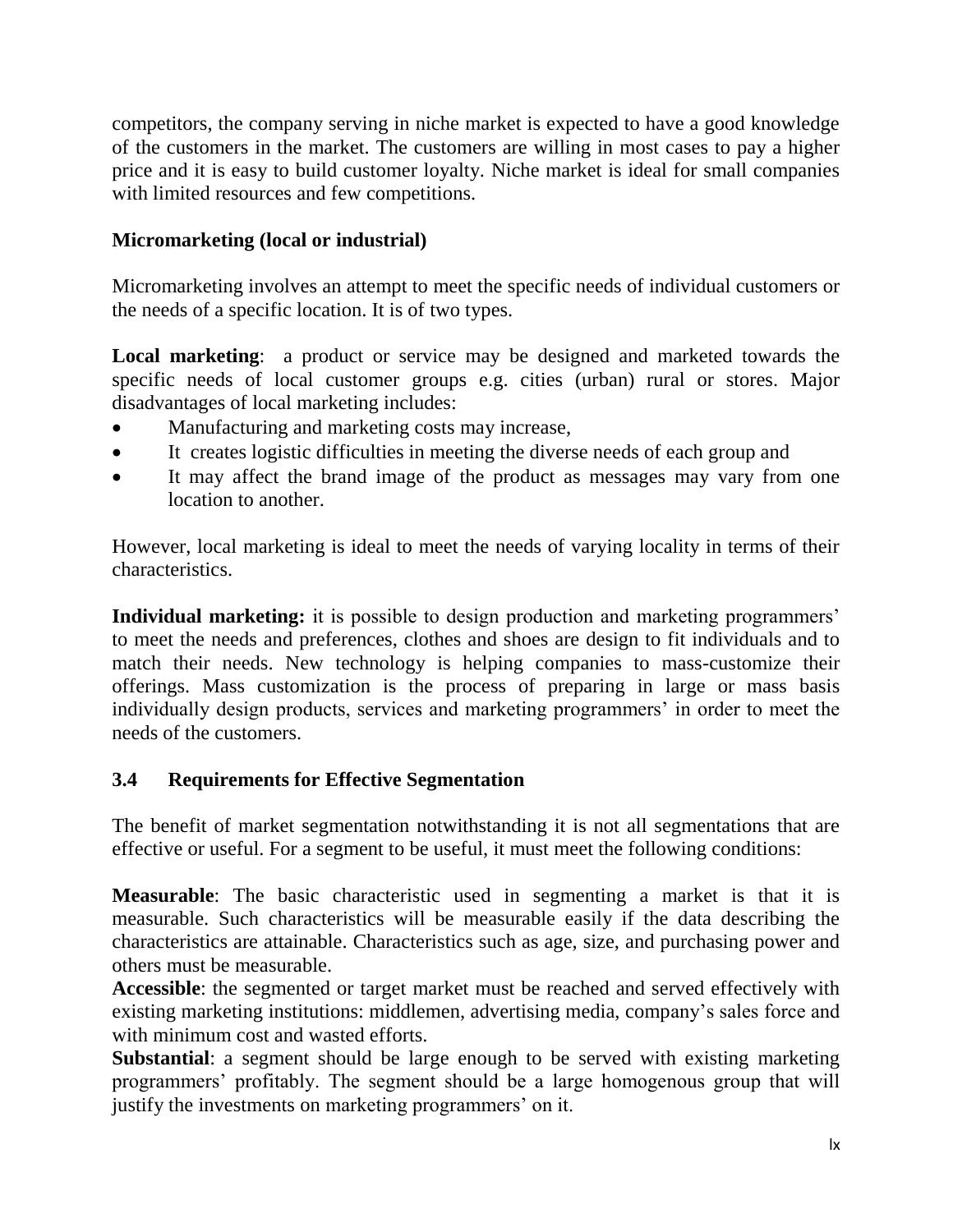**Actionable**: the company should be able to develop effective marketing to attract and serve the segments. For example, adequate resources must be available to adequately serve the market effectively.

**Differentiable**: the segments must be conceptually different and must respond to marketing programs differently. For example, male and female students respond to the sale of school sandals in similar manner they do not constitute separate markets.

## **3.5 Basis of Segmenting Non-Agricultural Products**

#### **1. Customer location**

Location of business customers may be used to segment non-agricultural product. Some locations have large number of non-agricultural products and business concentrated in them. This may be as a result of climatic or natural deposits or historical antecedents of such locations e.g. .south western Nigeria noted for cocoa, East noted for coal etc. or the availability facilities to enhance business operations e.g. ports or availability of source materials. The basis for the use of geographical variables may also be as a result of the fact that the business customers are multi-location customers or large customers in a given location. Segmenting international markets may also be based on geographical factors. For examples, regions can be identified with potentially high demand. Regions or countries may also be classified based on availability of public utilities, or the quality of its physical distribution facilities e.g. transportation etc.

#### **2. Customer type**

**Company size:** a number of variables may be used to measure the size of a company: sales volume, number of employees, number of production facilities, sales volume, and number of sales force and whether it is a multi-location or single location customer. These factors will be used to divide the companies to either small or large firms/customers. On their concentration a sales man may be attached or large customer, while chaser of small customers can be served by a salesman or through middlemen.

**Industry:** Non-agricultural products and Business markets can be segmented based on the type of industry to be served. The needs of customers even within the same industry are not the same. For example, business customers buying tyres are not the same in terms of requirements and needs. A heavy- truck manufacturer need of tyres is quite different from the tire needs of luxurious buses and aircraft manufacturers.

**Organizational structure:** organizational structure of the business customer will determine their buying operations and processes especially where the business customer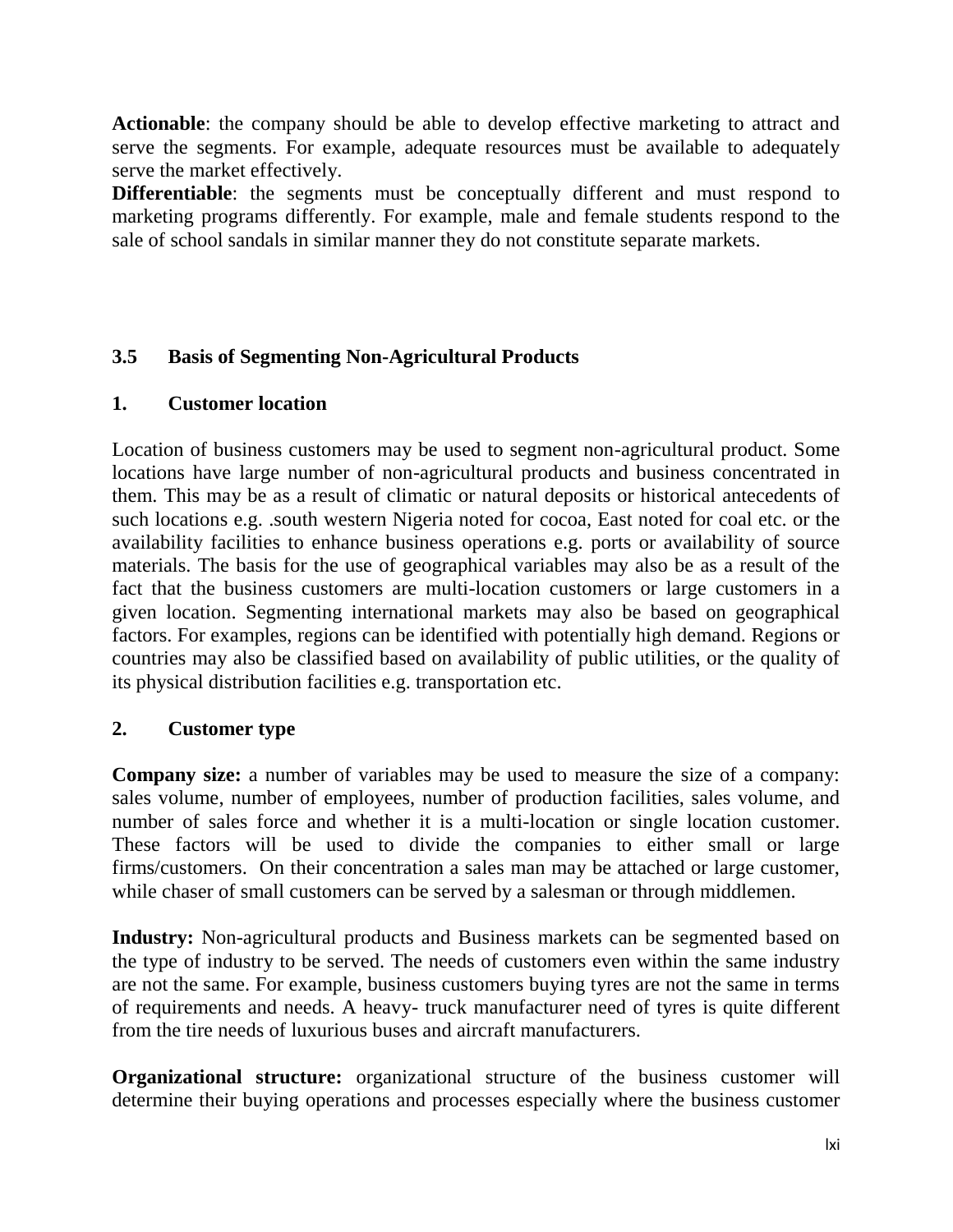has a functional purchasing department. The selling efforts of the supplier are directed at the purchasing department usually with technical supporting services. It is also possible, especially for smaller organization without dedicated purchasing department, to have large number of people involved in purchasing decisions. The operations and requirement of government agencies are different. This in partly because of the statutory requirement that must be fulfilled before purchasing needs can be met. Government business are conducted under strict regulation and monitored budgetary allocation, this takes time and required contacts with large number of people.

More importantly, the organizational structure will determine whether purchasing decision are centralized or decentralized.

**Purchase criteria**: detailed purchase criteria of the business customer are another basis for segment the market. The demand and requirements of the business customer can be classified. For example, is the customer price and service sensitive? Is the item of purchase of very important to the operations of the business customers? What level of services is required by the business customers? What is the market knowledge of the business customers of the competitors offering?

#### **2. Transaction Conditions**

Peculiarity of business customers' transaction can be used as the basis of segmenting the market. These peculiarities include buying situations, order size and service requirements.

**Buying situations**: the conditions and situation of purchase of the business customer are enough bases for segmenting the market. Business customers can be categorized into those who are interested in straight rebury (new order with modified product features, prices and term of sales); new tasks (new orders without previous experience). These buying situations are different enough to warrant segmentation especially with business customers.

**Usage Rate**: rate of usage: light, heavy and prospects are enough ground of classification. Heavy users are most times loyal customers and the segments seem attractive in terms of volume of sales. However, the segment also attracts high level of competition and expected auxiliary services are also high, which make it expensive to serve. Firms interested in increasing market share or diversify market base may decide to focus its marketing programs on prospects.

**Purchase procedure**: the intended purchase procedure between buyer and seller may offer sufficient distinctions to justify segmentation. The transaction may be purely on cash basis or credit basis. The terms of sales may state, negotiated or submitted in a bidding process. The item may also be sold out rightly or leased.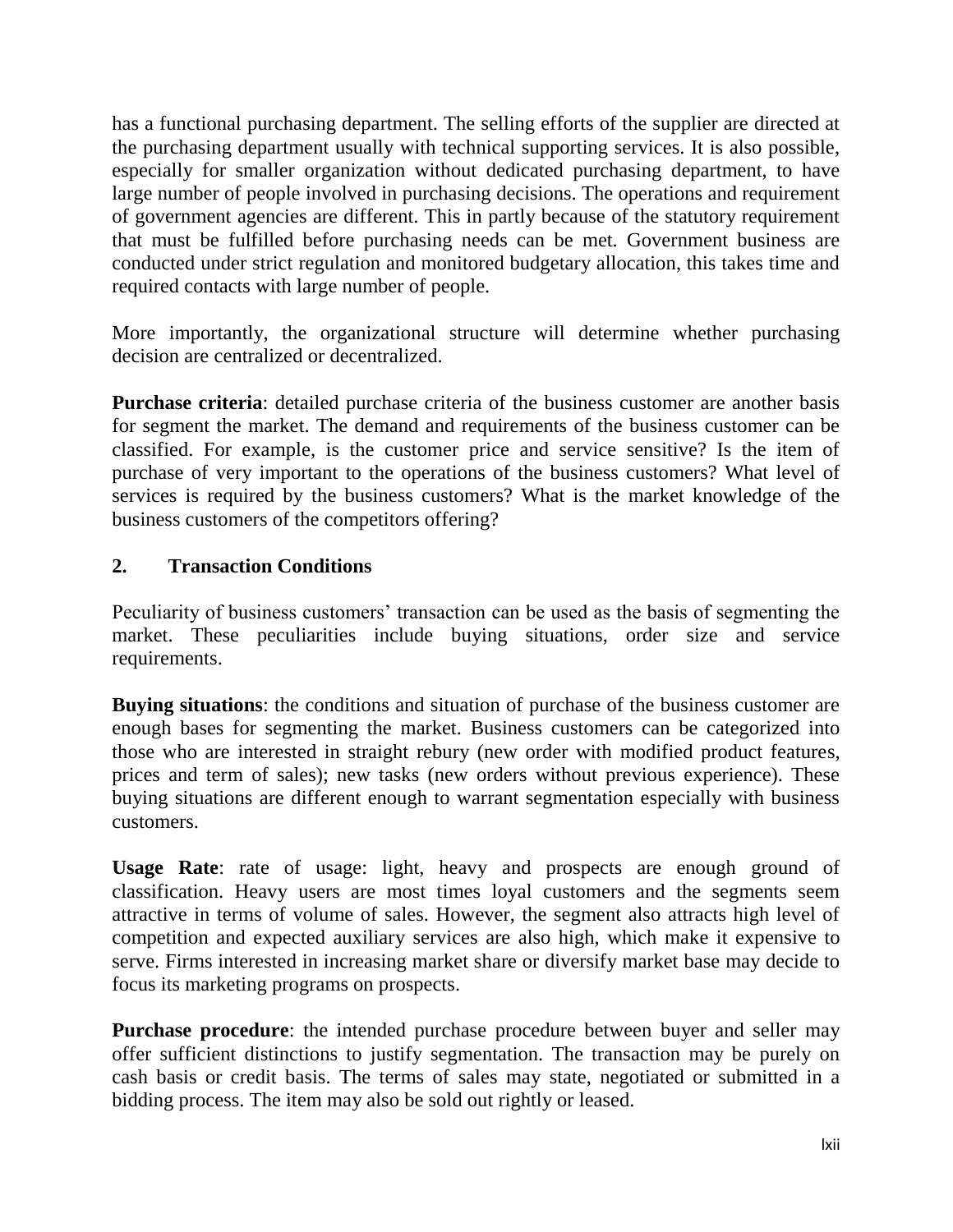#### **4.0 CONCLUSION**

**In this unit, we discuss, marketing strategies for non-agricultural** products. The strategies for agricultural and non-agricultural products are similar except the nature of the products that make application different.

#### **5.0 SUMMARY**

In this unit, we discuss the meaning of non-agricultural products and tried to differentiate if from agricultural products. We also discussed segmentation as it is peculiar to nonagricultural products.

#### **6.0 TUTOR MARKED ASSIGNMENT**

Differentiate between agricultural and non-agricultural products What do you understand by segmentation? Explain the basis for segmentation of nonagricultural products

#### **7.0 REFERENCES/FURTHER READINGS**

- Adeoye, F. R. (1998). *The principles and Economics of Cooperative*, Ile-Ife: Wabal Nigeria Publishers.
- Alasiri, W. A. (2001). *Cooperative Marketing: Principles, Practice and Management*, Lagos: Laspotech.
- Oyeniyi, O. (2005). *Principles and Economics of Cooperatives*, Lagos: Standard Publications.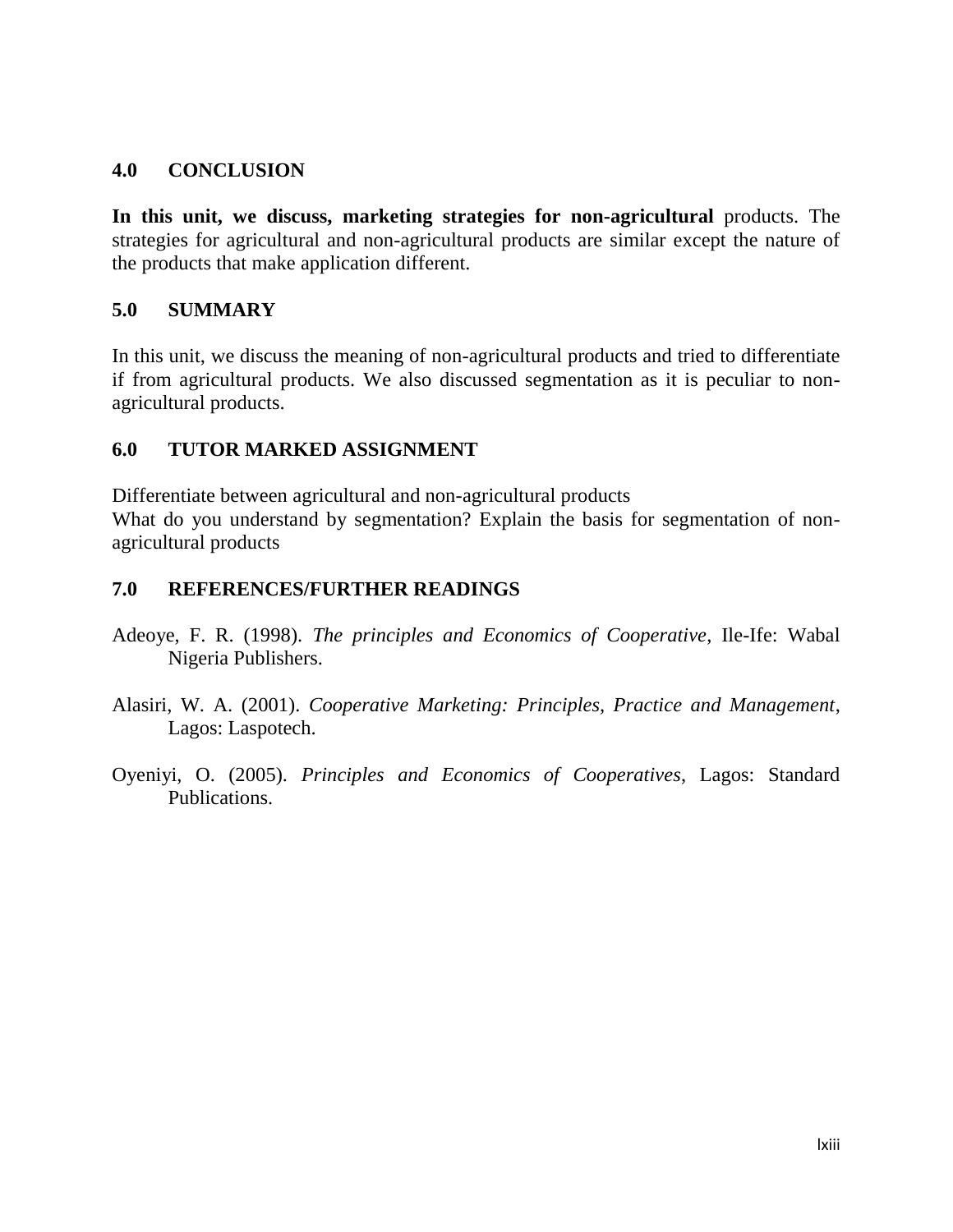# **UNIT 5 PRICING OF AGRICULTURAL COOPERATIVE PRODUCTS**

## **CONTENT**

- 1.0 Introduction
- 2.0 Objectives
- 3.0 Content
- 4.0 Conclusion
- 5.0 Summary
- 6.0 Tutor Marked Assignment
- 7.0 References**/**Further Readings

## **1.0 INTRODUCTION**

In the previous units, we discussed marketing strategies for non-agricultural products. In this unit, we will go through pricing decisions, importance and objectives of pricing as well as factors affecting pricing decisions.

#### **2.0 OBJECTIVES**

At the end of the unit, you will be able to:

- explain the meaning and importance of pricing
- explain objectives of pricing
- factors affecting pricing decisions

#### **3.0 MAIN CONTENT**

#### **3.1 Introduction**

Price is the heart of exchange function in marketing. Exchange cannot take place without some form of pricing. Exchange means giving something of value for other things of value enjoyed or received. In modern economy, price makes that exchange easy, convenient and less cumbersome. At the center of that exchange is price. Price means different things to different people and is given different names under diverse exchange process. For example, price is called tuition in education, rent in renting of apartment/accommodation, interest in banking, premium in insurance, fees in professional charges, dues in social clubs, fare in transportation, commission in agency and salaries or wages in employment. Irrespective of the name given to it, it means that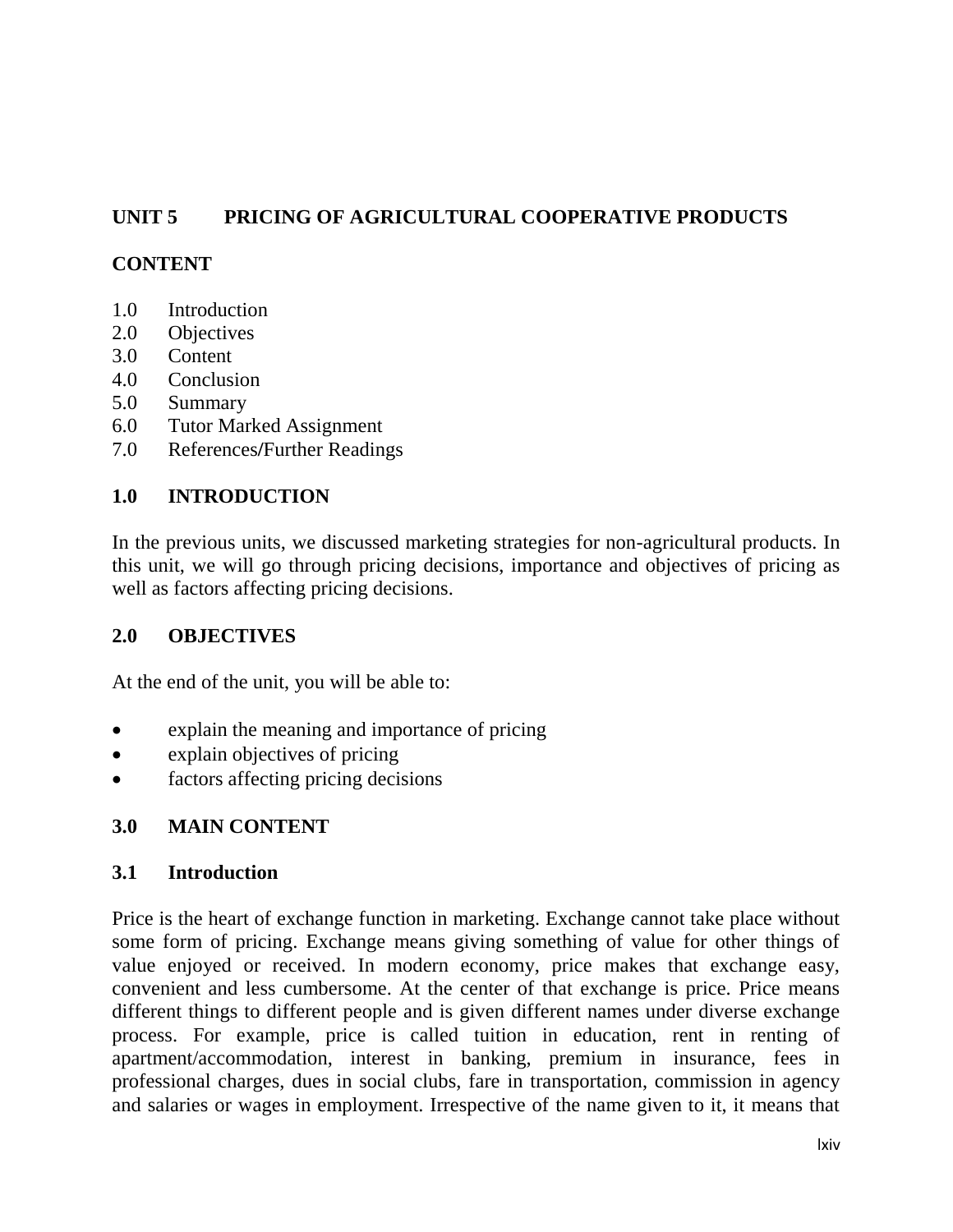whoever is willing to enjoy a benefit or service or product must give something of value (money) in return for the enjoyment of that benefit. Therefore, price is the amount of money and/or other considerations required to exchange for a product or service or to enjoy specified benefits. Exchange of goods for goods is called barter. There are a number of other auxiliary things attached to the monetary value of a product. These are the specific physical goods and services to be bought or enjoyed; supplementary or auxiliary services provided with the goods e.g. warranty and the benefits to be derived from the consumption of the product or service. The amount paid in exchange for goods is not always the same as the amount indicated in the price list or catalogue because of allowances and discounts. In essence, price is what we pay(money or sacrifice) for what we get. Price of a product or service may either be fixed or negotiated.

## **3.2 Importance of Price**

The importance of pricing cannot be ignored; this is because without pricing principles, the modern or monetary economy as we have it today may be impossible to practice. Price is used as the benchmark of determining the value of a product as well as the commensurate value of the product. The importance of price therefore includes the following:

## **1. To the National Economy**

- a. Price helps to allocate national resources and attracts capital.
- b. In a free market economy, the price of a product indicates the expected returns of an entrepreneur on the capital invested. The higher the expected rate of the return on investment (ROI), the higher is the expected capital to be attracted to such industry and vice-versa.
- c. The price of a product directly and indirectly affects the level of wages, rent, interest and profit. In essence, the allocation of such factors as labour, land, capital and entrepreneurship are affected by the price they attract.
- d. The questions as what to produce (supply)? In what quantity must it be produced? And who will consume the products produced (demand) are answered by price. In a free market economy, price acts as a regulator of the economic system which influences privatization.

## **2. To the Consumer**

a. The easiest parameter to measure the quality of the product by the consumers is the price element. A gold wristwatch that is priced lower than the expected likely price is assumed to be either of inferior quality, an imitated copy of the original or a stolen item. Aside from the price, other consideration of the quality of a product will include the store and brand reputation and advertising. A newly wedded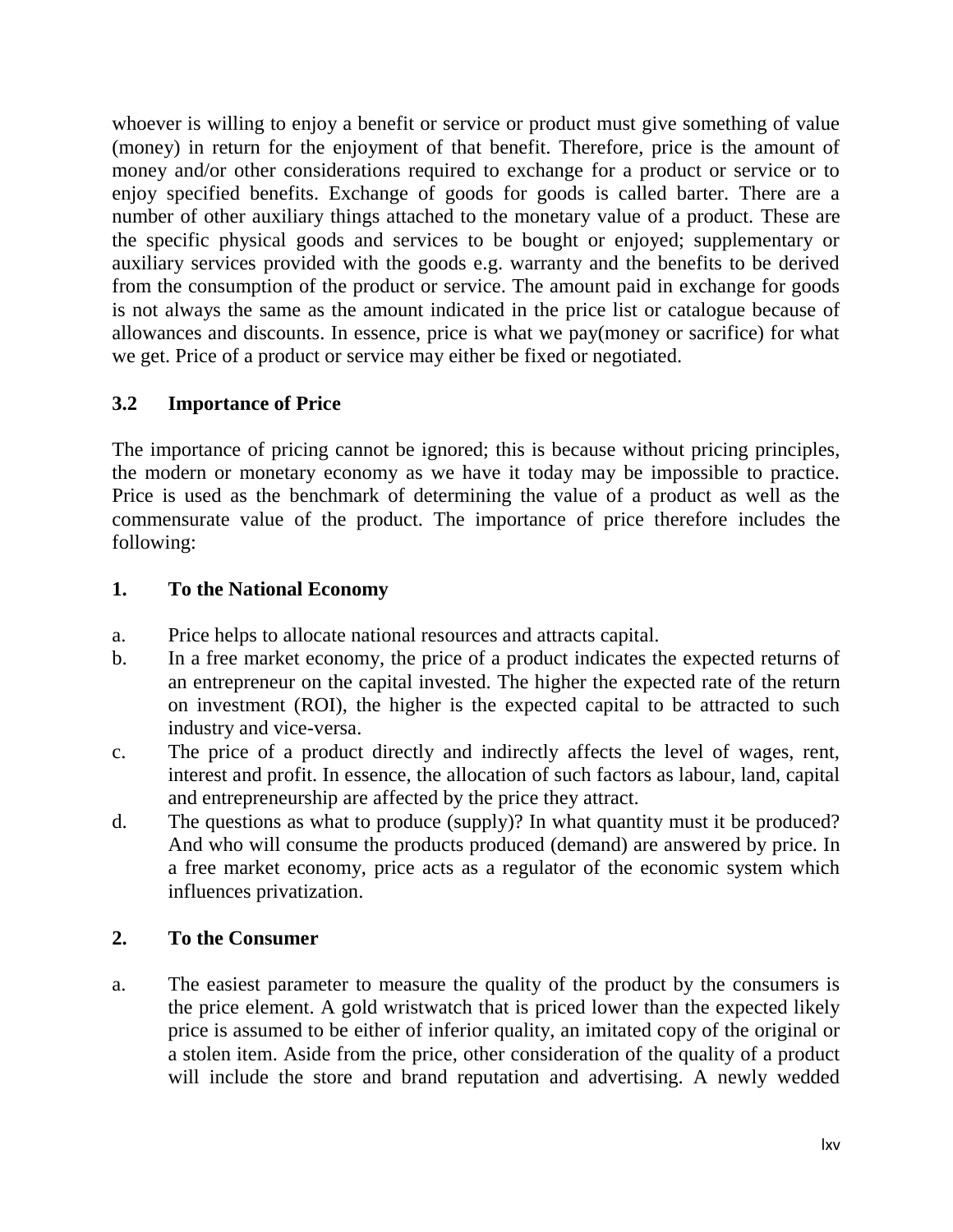couple desirous of a leisure outing may consider a restaurant with fairly high price than a low priced restaurant.

b. Price is also used to determine the value of a product. Value is the ratio of perceived value to price. Where the price is perceived to be higher than the value, the product is regarded as expensive. If the perceived value is greater, the price of the product is regarded as cheap.

## **3. To the Individual Firm**

- a. Price is the only marketing mix variable to yield revenue to the firm. It translates all other variables to monetary reward or return to the firm.
- b. Price helps to determine the level of demand for a product, the market share of a company, the firm"s competitive position and strategy as well as the revenue and net profit of the firm.
- c. Price can be used by a firm to express an image of superior quality. Especially where the firm serves a premium segment of the market that are concerned about product quality and are less sensitive to price levels or high prices.
- d. Price can be used by an organization as a way of communicating to consumers, distributors and competitors.
- e. Price may affect the profit of an organization. The pricing strategies adopted by a firm in relation to the market sensitivity to price changes will affect the level of demand and in the long run, the firm's profit level.
- f. Price is one of the major determinants of the level of demand.

# **1. PRICING OBJECTIVES**

It is important for a firm as well as cooperative organizations to determine what objectives; they want to use their pricing strategies to achieve. All organizations have specific objectives they wish to achieve and the tools to be used. There are a number of factors that can affect pricing objectives of an organization. These include: prevailing market forces or situation, organizational objectives, the nature of competition in market, the product life cycle, legal requirements and considerations, possible responses of the consumers and consideration for cost inputs. Despite these factors the pricing objectives can be achieved with the combination of other marketing activities including, but not limited to product development and design, promotional activities and distribution channels and strategies. It is also possible that a company may strive to combine two or three objectives together at a given time. These objectives include:

## **2. PROFIT ORIENTED**

As the name indicates, the main aim of this objective is to maximize profit. The objective is affected majorly by the cost component of the product and level of demand. Appropriate pricing objective can affect the profit maximization objective of the firm.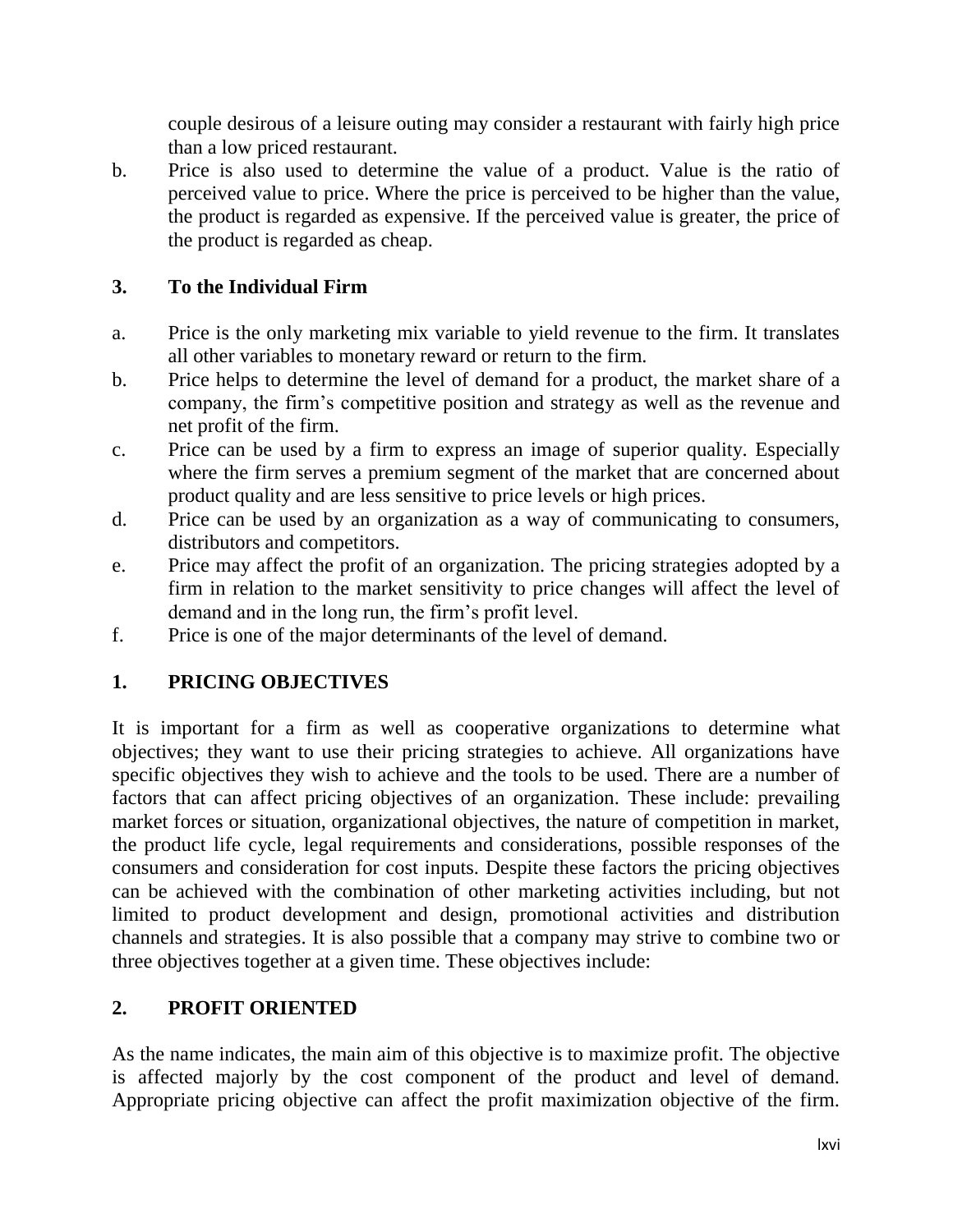This is because setting wrong price will either reduce profit or lead to losses. Examples of profit oriented objectives include the following:

- **a. Price skimming:** Involves setting initial high prices, especially for new products and customers that are not price sensitive. The initial price is to capture the high income segment of the market that can afford the high price of the goods. The price is lowered later to other segments of the market with lower income. Price skimming as a marketing strategy may be adopted to enhance the company"s profit maximization strategy. Price skimming has a number of advantages like improving profit level in the short-run, reduces the pressure on production capacity for new firm with low production capacity, allows the company to recover parts of the cost of research and development and make profit and increase customer base before competitors enter into the market.
- **b. Target on investment** (ROI): ROI is adopted by adding a percentage or amount on the cost, which will cover operating costs (expenses) and also makes provision for profit. This objective is common middlemen on stores sales and with market leaders who can set price without much influence or without expecting reactions from competitors.

## **3. SALES ORIENTED**

Another pricing objective is for the organization is to focus on increase in sales volume and market share. Sales oriented pricing objective is done by fixing percentage increase in sales volume over a period of time. This is done with an assumption of an inverse relationship between sales volume and low prices. This objective works only if there is possibility of low cost, which will increase total revenue and hence profit.

- **a. Price Penetration:** A good sales oriented price strategy for increase in sales volume is price penetration. The initial prices of a product are set very low to attract large number of customers. This strategy is based on the assumption of customer sensitivity to prices and that prices will attract high level of demand. The policy also works very well when competitors cannot or did not respond with low prices. However, the benefits of penetration pricing include discouraging competitors and reduction in production costs through increased sales volume.
- **b. Maintain or increase market share**: Another sales oriented pricing objective is one that helps the organization to maintain or increase market share. Market share is the ratio of a company"s total sales to the total market sales or total industry sales. Most industries are not growing, and the only way to ensure optimum or increased utilization of installed production capacity is through increase in sales volume and market share. Increase in market share provides the benefit of gaining extra energy with the vendors (through price and distribution advantages with vendors), with this production costs and an image of giant player in the market.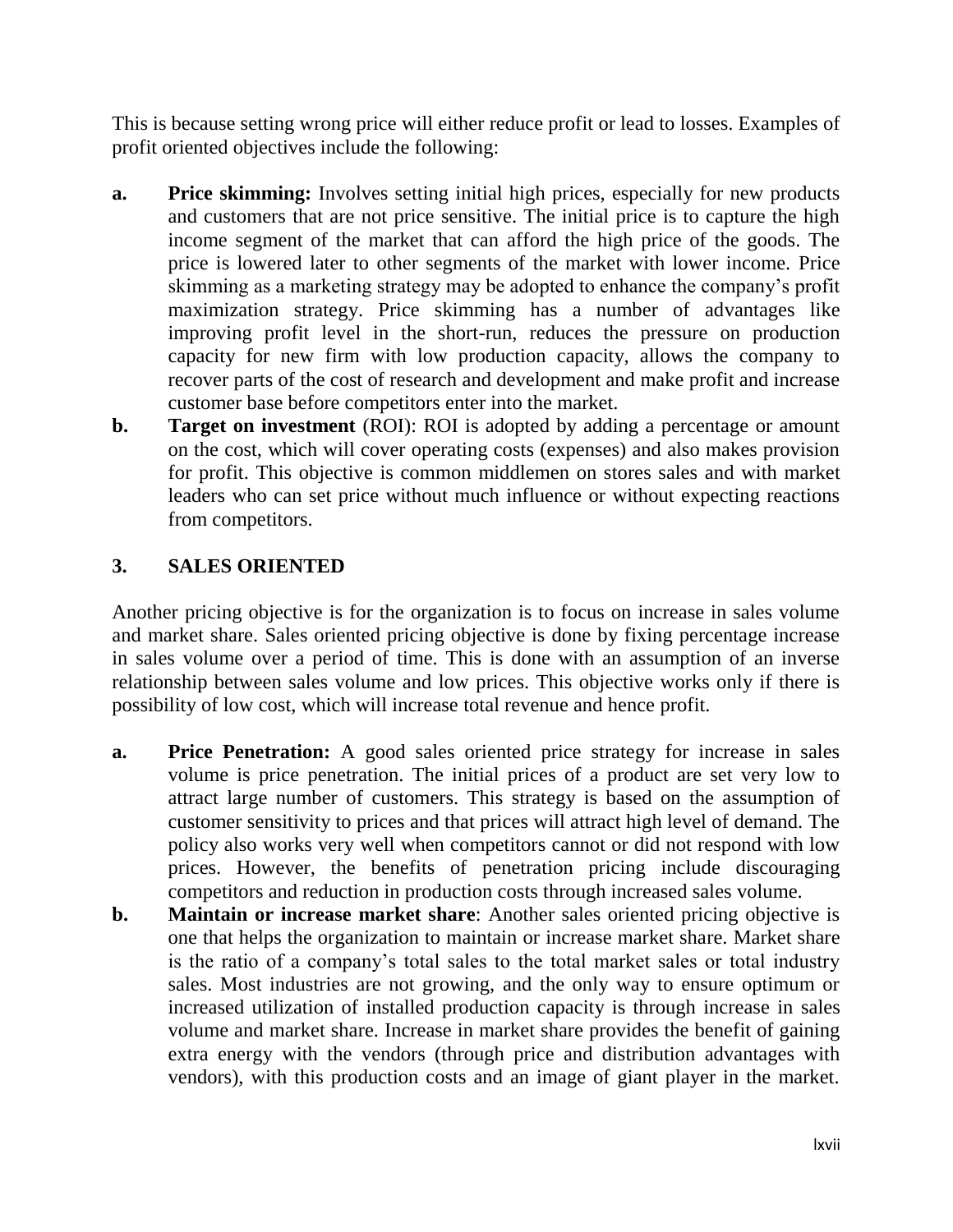The objective cannot be adopted when competitors are lowering prices or have lower unit costs and when average consumers are not price sensitive.

## **4. MARKET SURVIVAL**

There are times when economic indices may pose serious challenges to the survival of the organization. Examples of such economic challenges will include: economic recession with high unsold stock, This may force firms to provide discount, to reduce inventory investment and recoup cash for investment and inflation, that will affect cost of inputs. A firm may reduce price of an old product with the introduction of new models, price may also be reduced to check decreasing sales or market share. One major variable of the pricing objective as it affect market survival is the increasing awareness of the consumers and their demands for lower prices, with increasing value added benefits.

## **5. OTHER PRICING OBJECTIVES**

Other pricing objectives that can be pursued by an organization include **price stabilization, competitive pricing** and **quality and image enhancement**.

- **a. Price Stabilization:** In the industry with highly standardized product and where there is a market leader, the common pricing objective is price stabilization. This is so, particularly in industries with a market leader, the market leader. The market leader price is used as reference price for other players in the industry. The "followers" usually use the market leader price in setting their own prices, more so, when market share of the "followers" is insignificant. In industry with standardized products such as fuel, or steel, price differentiation may be of disadvantage to firms engaging in it.
- **b. Competitive Pricing:** The intending competitor's reactions to a firm changing prices also influence the price objective of a firm. This is common when the brands sold by the competing firms are similar or in cases where it is difficult to differentiate a brand from another. One major implication of price competition is that it may degenerate the price wars in which all competing firms are forced to lower prices and in some cases incurred losses.
- **c. Quality and Image Enhancement:** Non-price competition may be adopted, which emphasizes product features. These features must be desirable by consumers. A firm can also focus on unserved target market with low competition in which the firm can charge higher prices. The pricing objective of a company may be designed to maintain or enhance product quality leadership where buyer's associate high prices with quality product **prestige pricing** objective can be pursued. This sort of objective and practice is common with luxurious and products with high aesthetic values. For example, S- and E-class Mercedes are in this category. The same objective is also very common among professionals e.g. lawyers and doctors, who charge high fees to portray high quality service. In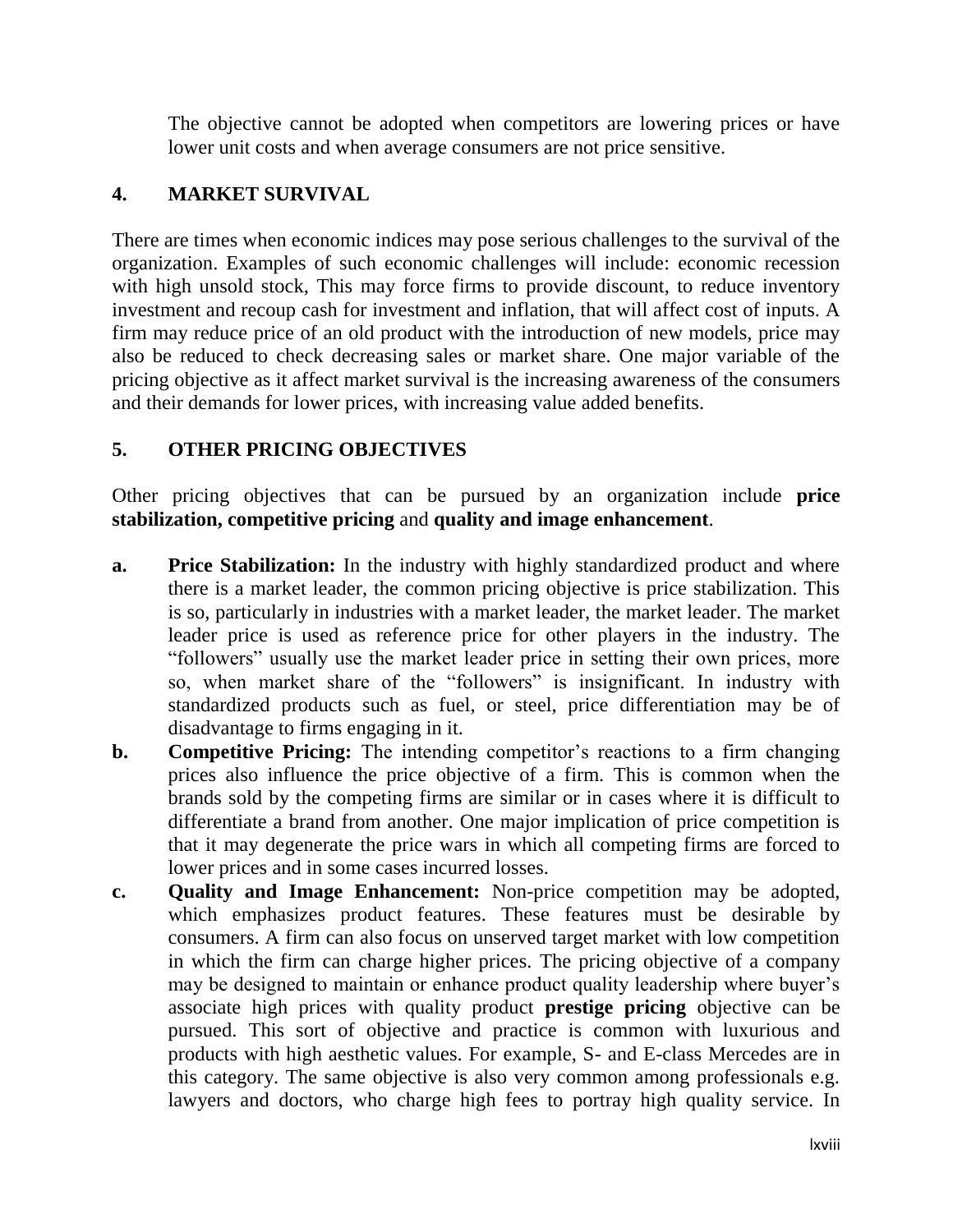situations of high level of malfunction products or imitations, most buyers will want to purchase high quality product irrespective of price to enjoy quality services.

#### **FACTORS AFFECTING PRICING DECISIONS**

The determination of price of a product is influenced by a number of factors including pricing objectives. These determinants are sometimes called the 6Cs of pricing and others. These are customers (demand), cost, competition, channels, compatibility, and consumer's perception.

#### **a. CUSTOMERS (DEMAND)**

The higher the price of a product, the lower the quantity demanded. This may not be true for all types of products. In ostentations products, the price of the product is directly related to the demand of the product. The level of consumer sensitivity to price will also influence the level of price to be charged. Most consumers are rational consumers, wanting to maximize consumption with the least possible amount or price. Therefore, the understanding of the reaction of the consumer to price adjustment is very important. In recent years, a number of companies are using the customer"s perception of value to price their products. In this case, many offer lower prices and high quality. Some companies are equally making use of **target costing** concept to determine price. That is producing variant of product with different prices to suit the economy of the consumers. This concept enables a company to develop products that meets the needs of the consumers and at a price the consumer is willing to pay. Other important variables affecting the demand of a product will include: (a) the level of disposable income of the consumers, (b) the extra attributes of the product relative to competing products, (c) tastes or preferences of the consumers, (d) price of the competing/ substitute products, (d) the time of purchase and (e) the degree of elasticity of demand of the product.

## **b. COST**

Cost is an important component of price. Costs are incurred in production, distribution and promotion of a product. Cost determines the minimum price to be charged without incurring losses and in making reasonable returns on investment. Relevant cost information must be available for realistic price decisions to be made. The organization should be able to distinguish between fixed and variable costs and to appreciate the relationship that exists between these costs. The various cost components react in different ways to the quantity produced by the organization. The various cost components of a product includes: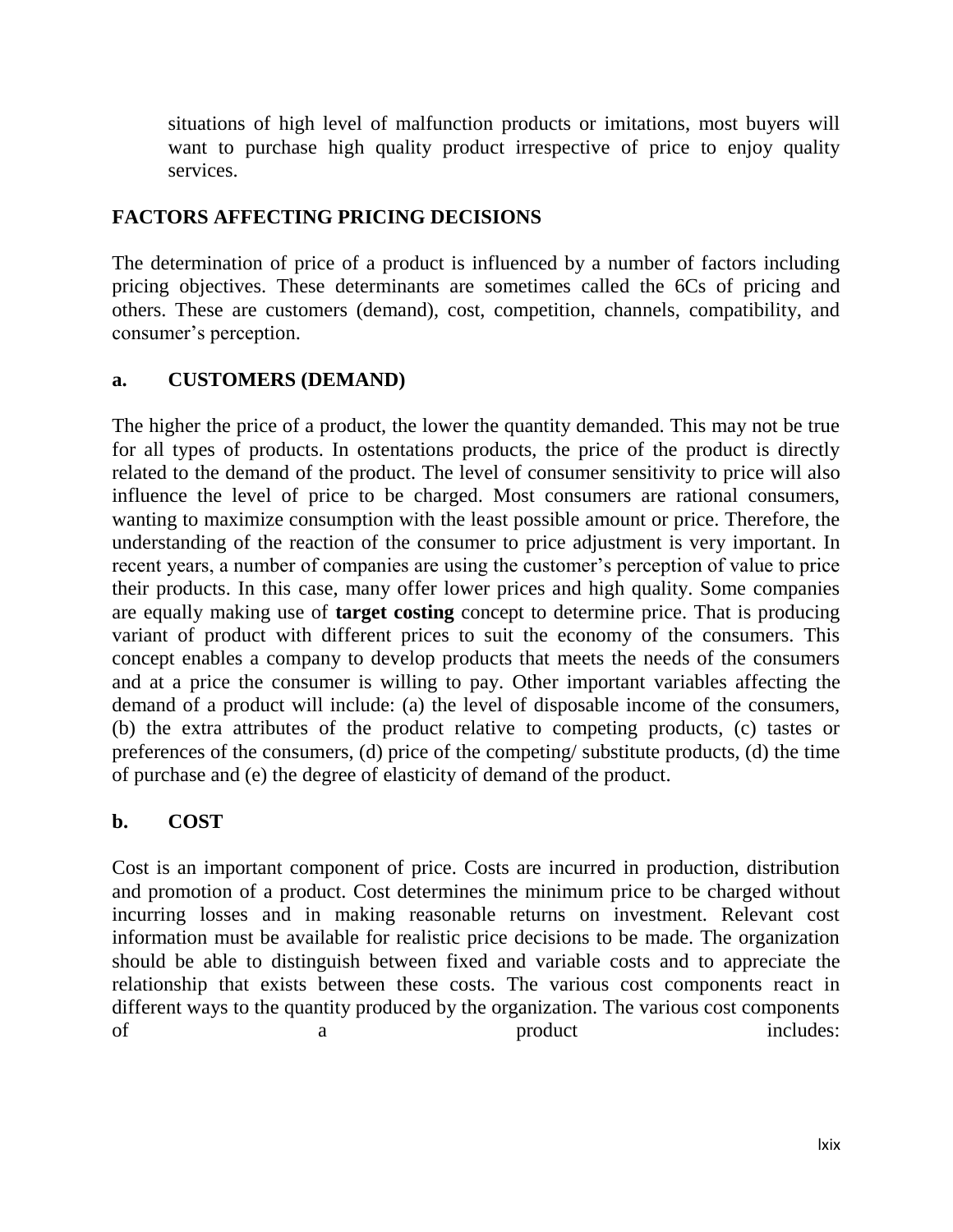- **i.** Fixed costs are costs that does not vary with levels of production. The costs remain the same whether production increases or not. Examples include cost of land and machineries.
- **ii. Variable costs** are costs that changes with levels of production. Variable costs increase as production increases or decrease as production decreases. For example, the cost of engine oil increases the more the machine is made use of.
- **iii.** Total cost represents the total amount of money expended in producing a particular product. In practical terms it represents the addition of fixed and variable costs.
- **iv. Marginal cost** represents the cost of the last unit. It is defined as the extra cost of producing additional unit

# **c. COMPETITION**

Pricing strategies are developed in line with the nature and extent of competition within the industry. An analysis of the various economics competitive markets will help in appreciating the relationship between price and competition. A **pure competitive** market is one in which all buyers and sellers are price takers. No single buyer or seller can influence market price. That means that, sellers cannot increase price of their products without losing customers.

- **a. Monopoly** market exists where there is only one seller and many buyers. Major features of monopoly market are that the product has no close substitutes and that entry into the market is difficult or impossible. As a result of the seller"s control the supply side of the market he is at liberty to set price without bothering about the reaction of competitors.
- **b. Monopolistic Competition Market** is markets in which there are differentiated products but which few competing firms that have monopoly in the market. The buyers are price sensitive and the competing firms can use price advantage to increase market share.
- **c. Oligopolistic Competition** market consists of few large sellers with substantial proportion of the supply side of the market. The few sellers are almost equal in terms of all measuring variables with strong products in the market. The sellers are conscious of the possible reactions of the competitors in respect of price changes. Other marketing strategies are adopted aside from price in competition. From the above, therefore, four main competitors' issues can be identified: (a) the number of competitors in the market, (b) the degree of product differentiation between competitors, (c) the freedom of entry, and (d) the available substitute products.

These four issues in turn depend on:

1. The price charged by the competitors including discount given, trade terms and credits.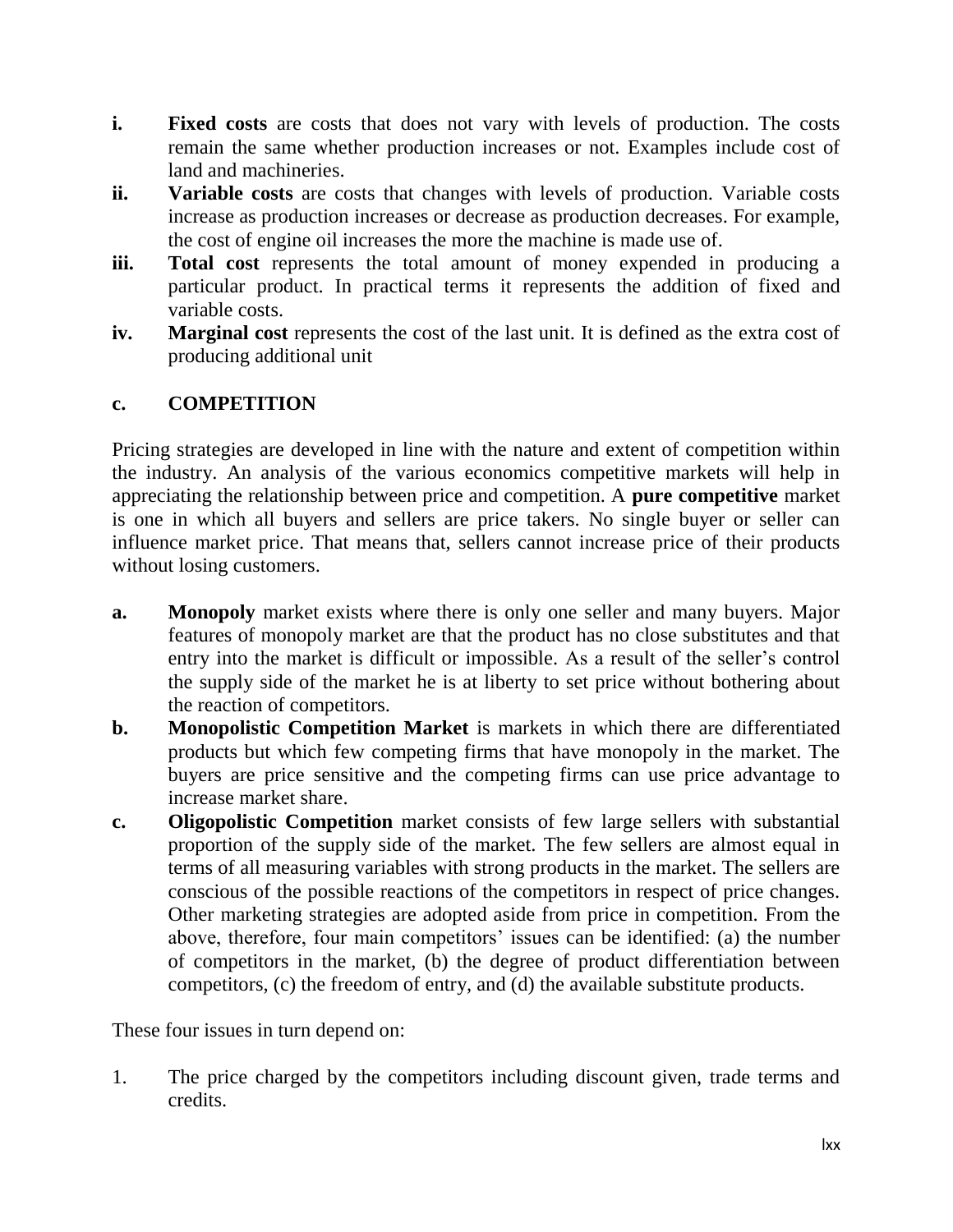- 2. The financial resources of the company relative to the financial strengths of the competitors
- 3. Cost inputs of competitors production revenue profile and possible profit margin.
- 4. The response of the competitors to price strategies of the company.
- 5. Barriers to entry and potential competitors and available and potential substitutes.

# **d. COMPATIBILITY**

The pricing strategy of a company must be compatible with the overall objectives of the firm. The pricing decision must indicate clearly which corporate objective it is set out to address. In addition, the pricing decisions must reflect and support marketing strategies. This indicates that there may be trade-offs between different price levels and objectives to be met. Corporate objectives in relation to price include long or short term profits, market share leadership, discourage possible new entrants, survival, discourage price wars and government regulations, maintain and improve corporate image, product quality leadership and improve sales of weaker products. Each of these objectives will require different pricing strategy.

# **e. CONSUMERS PERCEPTION**

Price to the consumers is more than money, included in his perception of the price of the product includes value, quality, reliability, availability of the product and other aesthetic attributes of the product. The consumer"s sensitivity to price changes and the level of the price must be considered. His sensitivity and perception of the price depends on the product, his income, socio-economic class, market segments and the relative price of other products. The price of the product must be set with the expected price the consumer is willing to buy the product.

# **4.0 CONCLUSION**

In this unit we discussed pricing as a marketing strategy. Pricing is at the heart of exchange process, it is the only means by which items of exchange is evaluated and commands a market value.

# **5.0 SUMMARY**

In this unit, we defined what price is, the importance of price to the national economy, individuals and firms, pricing objectives and factors affecting pricing decisions.

# **6.0 TUTOR MARKED ASSIGNMENT**

- 1. Explain the importance of price to individuals, firm and national economy
- 2. Explain the main objectives of pricing
- 3. What are the factors affecting pricing decision?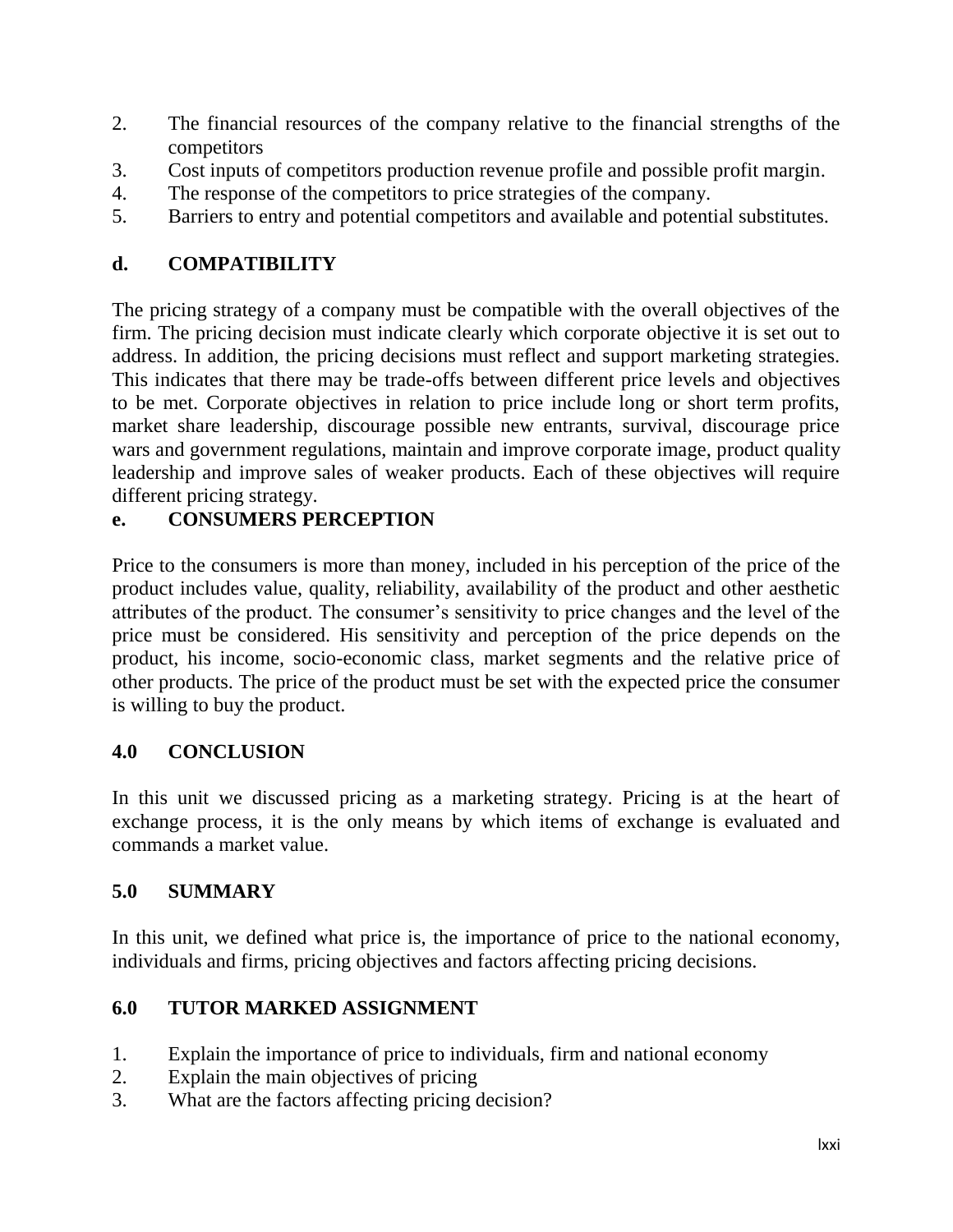#### **7.0 REFERENCES/FURTHER READINGS**

- Adeoye, F. R. (1998). *The principles and Economics of Cooperative*, Ile-Ife: Wabal Nigeria Publishers
- Alasiri, W. A. (2001). *Cooperative Marketing: Principles, Practice and Management*, Lagos: Laspotech
- Oyeniyi, O. (2005). *Principles and Economics of Cooperatives*, Lagos: Standard Publications

### **MODULE 3**

### **UNIT 1 PRICING POLICIES**

#### **CONTENT**

- 1.0 Introduction
- 2.0 Learning Objectives
- 3.0 Content
	- 3.1 Pricing Policies
	- 3.2 Cooperative societies' Pricing Policies
- 4.0 Conclusion
- 5.0 Summary
- 6.0 Tutor Marked Assignments
- 7.0 References/ Further Readings

#### **1.0 INTRODUCTION**

In the previous unit, we discussed importance of pricing and factors affecting pricing. In this unit, we will be discussing pricing policies (strategies) snd cooperative societies pricing policies.

#### **2.0 OBJECTIVES**

At the end of this unit, you should be able to: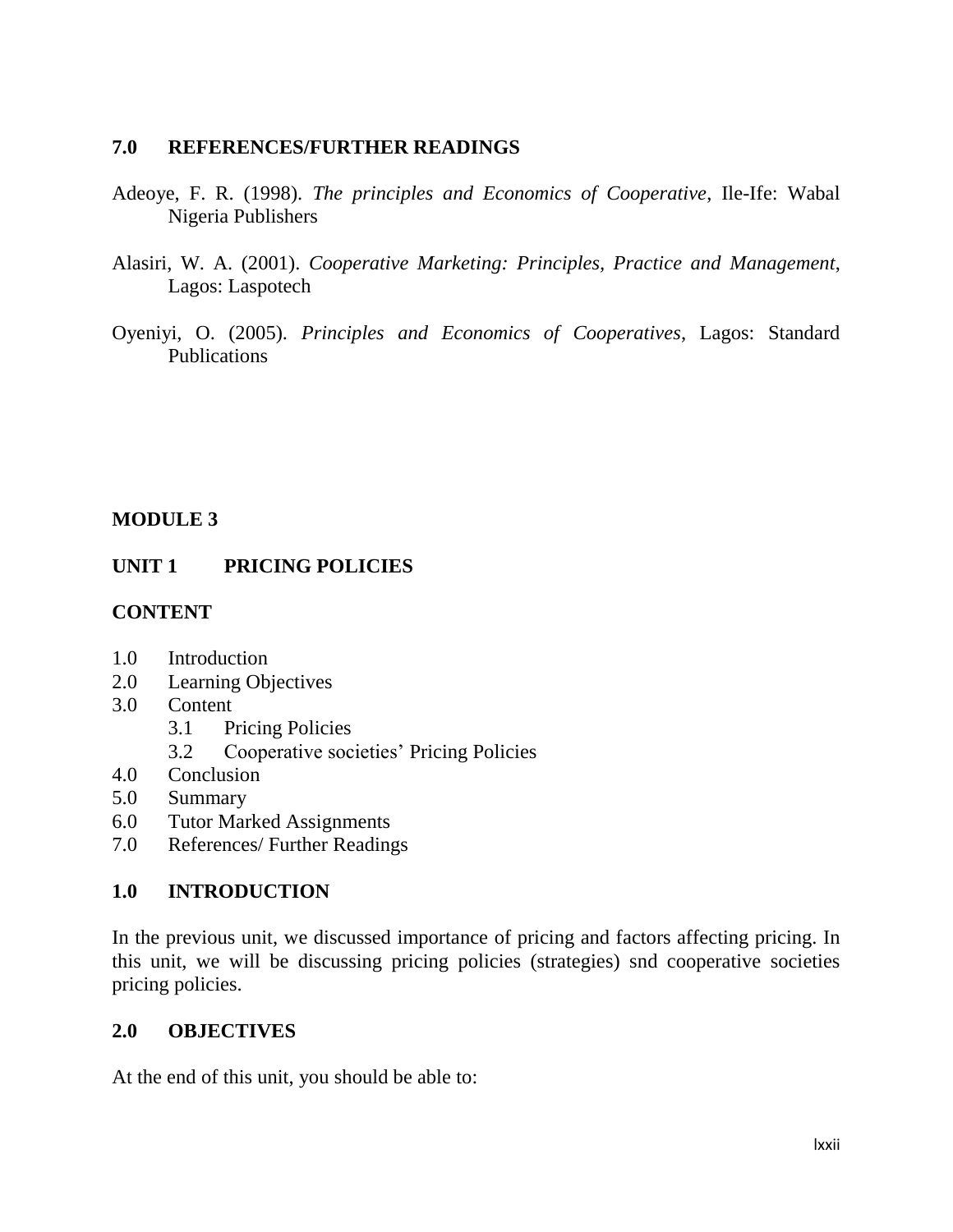- explain what pricing policies are
- various types of pricing policies
- cooperative societies pricing policies.

### **3.0 MAIN CONTENT**

#### **3.1 Pricing Policies**

There are a number of pricing strategies that can be adopted by a company to meet its objectives. The choice of any pricing strategy is affected by a number of factors discussed in the earlier unit of this module. A number of assumptions are equally made about the consumer when pricing strategies are decided upon. These policies include:

#### **3.2 Demand-Oriented Policies**

**Skimming Pricing**: This pricing strategy is common with new, unique and innovative products. The seller sets high price initially, for customers who are willing to pay, who are not price sensitive and assume that the price charged is commensurate with the satisfaction to be derived. The consumers will be willing to pay based on his perception of quality, reliability and ability to satisfy his wants. As the initial set of consumers are satisfied and there is a need to expand the customer base, the company reduces price to attract new set of customers.

**Penetration Pricing:** The objective of penetration pricing is directly opposite skimming pricing. Penetration pricing strategy involves setting initially low price to attract or appeal to mass market. The reason is to penetrate the market and generate high volume of sales. It is a useful strategy in markets that are price sensitive and also to discourage new entrants because of its low profit margin called **limit pricing**. Penetration pricing also allows cost of production to fall as production and sales increases. The price of the product may be lower further to increase market share and increase profit level. It is difficult to use skimming strategy after the use of penetration pricing, but penetration usually follows skimming strategy. Other variations of penetration pricing include: (a) **Price Signaling:** Price signaling indicates unethical behavior on the part of the seller. It is a process by which low quality products are sold at high prices. It is not beneficial to the buyer. The approach is possible if Information on the level of quality of the product is not available to the customer; and when the customer trusts the market and believes there is a positive relationship between quality and price. (b) The last variation of the penetration pricing strategy is **going-rate pricing**. This is a practice in which a firm attempts to price its products at a near industry average. This approach has the advantage of avoiding price wars that may not be profitable for all the firms. It is used when products have comparable features or attributes with existing similar brands in the market.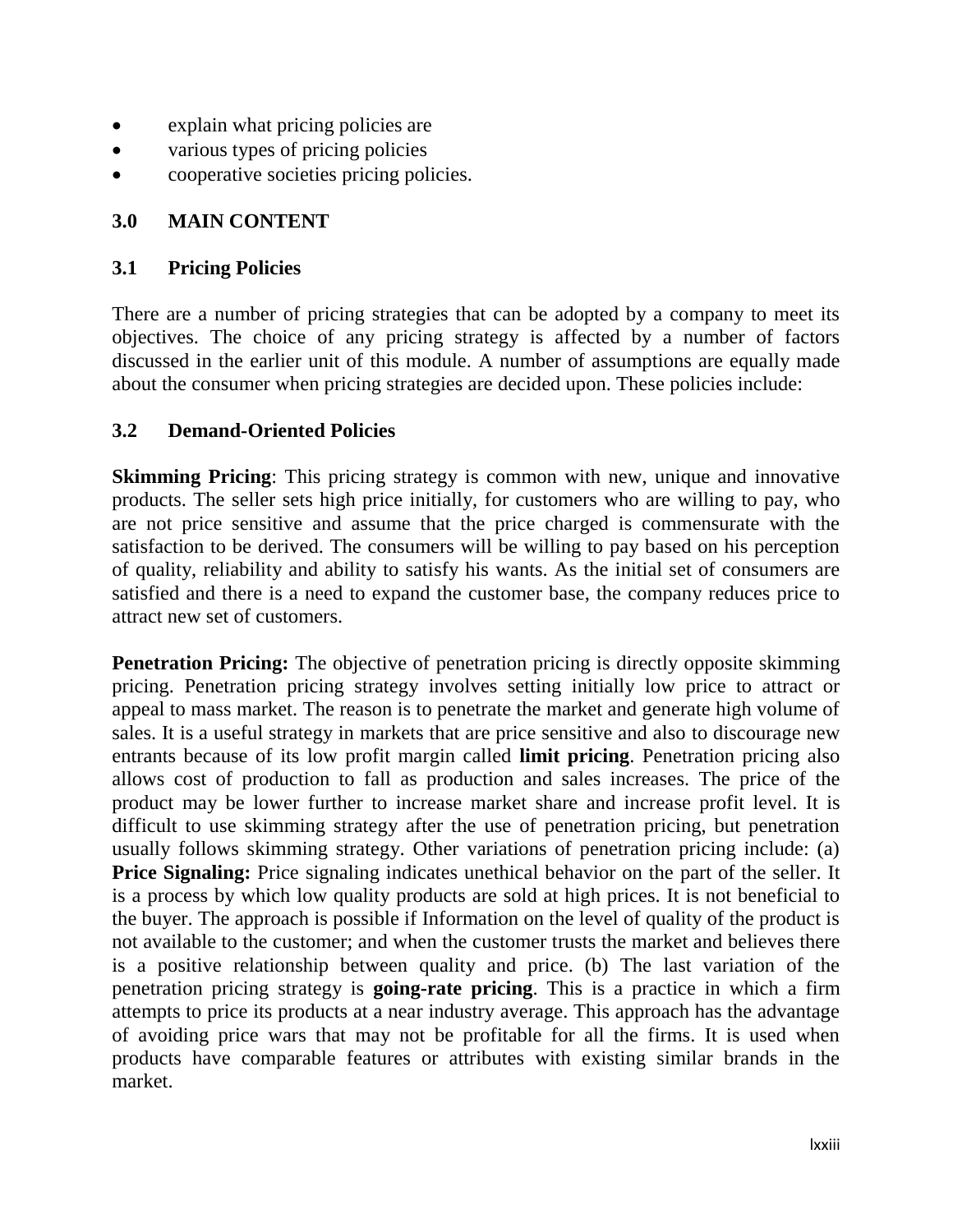**Prestige pricing**: prestige pricing strategy is used when prices are set very high to connote high quality, class and prestige. This motive is to attract quality and class conscious customers. Lowering prices of goods already price under this strategy attract low sales. Low prices will be associated with lower quality. It is possible that the products or services so priced may not be different in terms of quality and attributes from other products/services that are low priced, but the customers had attributed high price of such product to high quality. Examples are cars (BMW, Mercedes, Rolls-Royce e.t.c.); watches (Swiss Watches); jewelries (Cartier) e.t.c. location of services or places where the goods are offered for sale may encourage prestige pricing strategy, if the place can be associated with class. Prestige pricing strategy is a psychological pricing strategy.

**Odd-even pricing**: It is a pricing strategy that offers a product at a value just below an even amount. It is a psychological pricing strategy that attempts to convey to the consumer that the price of a product is actually cheap or less than the actual amount it was intended meant to be sold. A product may be priced N499.99, N299.95 or N999.99 instead of N500, N300 and N1000 respectively. The presumption is that the consumer will price the product around N400 or something above N400 instead of N500. This type of pricing is sometimes referred to as 99-ending price or 9-ending price. 9-ending prices are usually avoided in prestige stores or on high-priced items. The reason is that 9-ending price suggests low prices and perhaps low quality. Its main benefit is that it attracts the attention of the consumers.

**Target Pricing:** At times, the manufacturer works back through retailers or wholesalers mark-up to determine the price the consumers are willing to pay. This strategy will involve adjusting product features and composition so that the price the consumer is willing to pay can be achieved. The price the consumer is willing to pay is determined first, and then the product is produced to match the price.

**Price lining:** the product line can be used to determine the prices of products. The product line may be used to set prices at different points. For example, a retail shop may price a line of men shirts at N80, N120 and N150. This method is based on the assumption that is inelastic between these price points but elastic in each price point. Price lining helps the decision making process of the consumers. Though the product may attract different prices, the cost may be the same. The differences in price may be as a result of colour, style or expected demand. Increase in price may however put pressure on price lines, as the seller may not be too willing to change price anytime cost increases.

**Bundle Pricing**: It is possible for a seller to offer two or more products or services as a single "package". It is based on the assumption that the consumers value the purchase of package rather than purchasing of individual items. The benefits emerged from not searching for and purchasing the bundled items separately. This will enhance the satisfaction of the consumer and reduce the total cost of purchases and cost of marketing. It is a common practice in airline, hotel services, restaurants and computer systems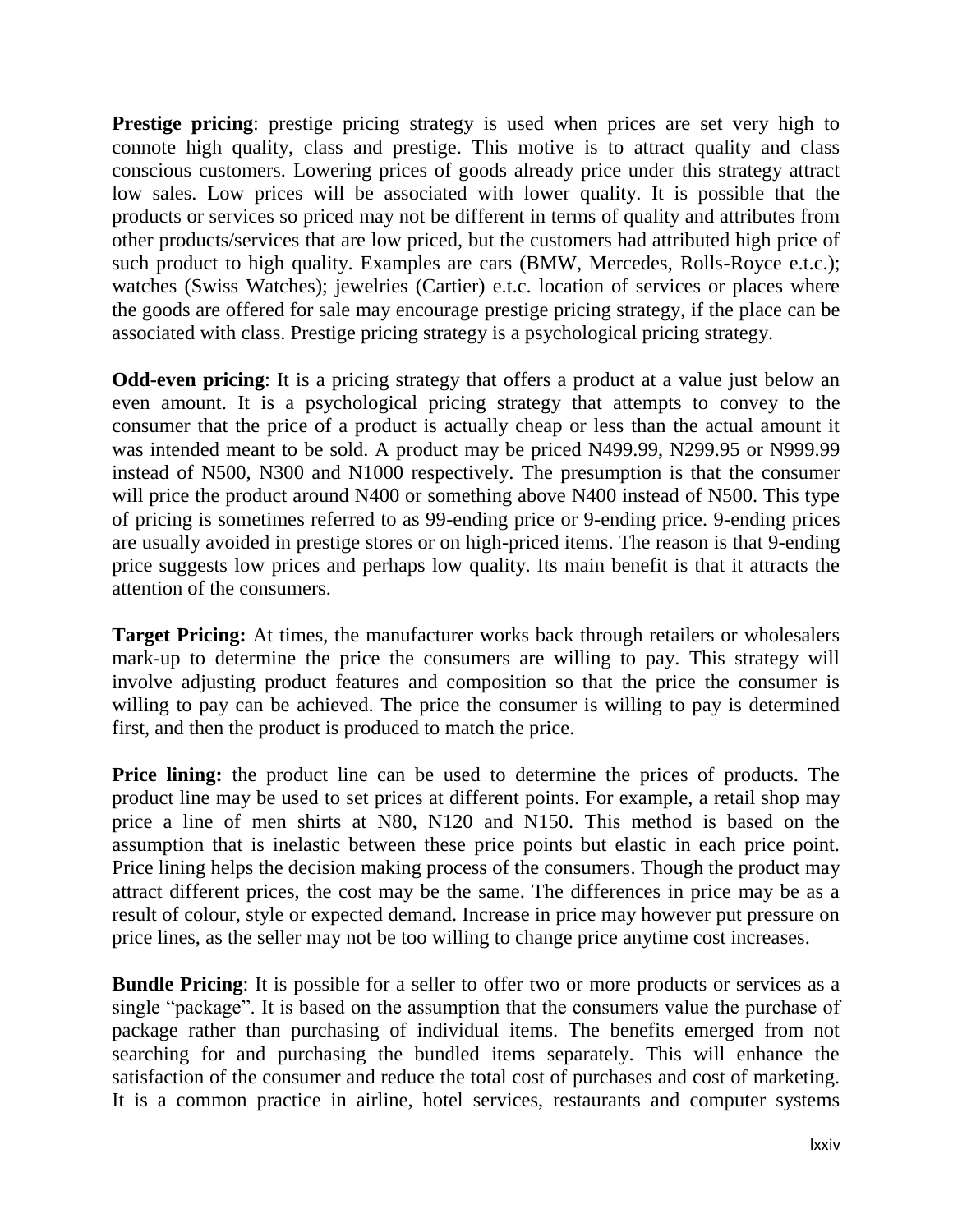industries. For example, single vacation package can include airfare, car rental and accommodation. There are a number of related bundle terms according to Stemech and Tellis (2002), these are: (a) Bundling: The sale of two or more products and/or service in one package, (b) Price Bundling: The products (two or more) are sold together as a package at a discount, however, the products are not integrated, and they are individual products, (c) Product Bundling: The sale of two or more separate products as integrated products for any given price, (d) Pure Bundling: The products are sold as a bundle and not as separate products, (e) Mixed Bundling: The products are sold separately and as a bundle.

**Second Market Discount**: This pricing strategy is possible where different market segment exists and where the company has excess capacity. A good example is offered by foreign markets where a company can sell its products at cost effective rate. The company may decide to export its products at a price lower than the local price. Price discrimination among markets is possible where specific conditions are met: (a) the market must respond differently to differences in price, (b) markets where the price is low should not be able to sell to other markets that buy in high prices, (c) competitors must not react by undercutting prices to the market that are charged higher prices, (d) cost of segmenting the market should not be more than the anticipated revenue, (e) price discrimination should not be illegal.

**Partitioned Pricing:** A firm at times divides the price of a product into "parts". Each part is meant for specific product feature or service feature which the consumer is expected to pay for. The parts rest on the base price and other sub charges. It is a common pricing practice in catalogue or internet prices. The products are priced base price plus cost of shipping and handling charges associated with delivery. As suggested by Morwitz, V.Greenleaf, E.A and Johnson, E.J (1998) in their research, that consumers do not process or integrate the base price and surcharge prices accurately. This suggests that the total cost is less as such sales increases. For example, suits order through catalogue may cost N2000 while the surcharges; shipping and handling charges may cost N3000. The effect of the shipping or handling charges is not considered seriously as part of the cost of the suit.

#### **3.3 Cost-Oriented Policies**

Cost-oriented policies are pricing policies that are largely influenced by the cost associated with production, distribution and promotion of the product. They include:

**Mark-up pricing:** Channel members are expected to make profit from services render to other channel members or to the customer. The allowance or provision made for them to add a little percentage to the producer's price to make their own profit is called mark-up. Adequate returns must be built-in in the price structure to allow channel members make a return on their investment. Other reasons for this include that the channel members are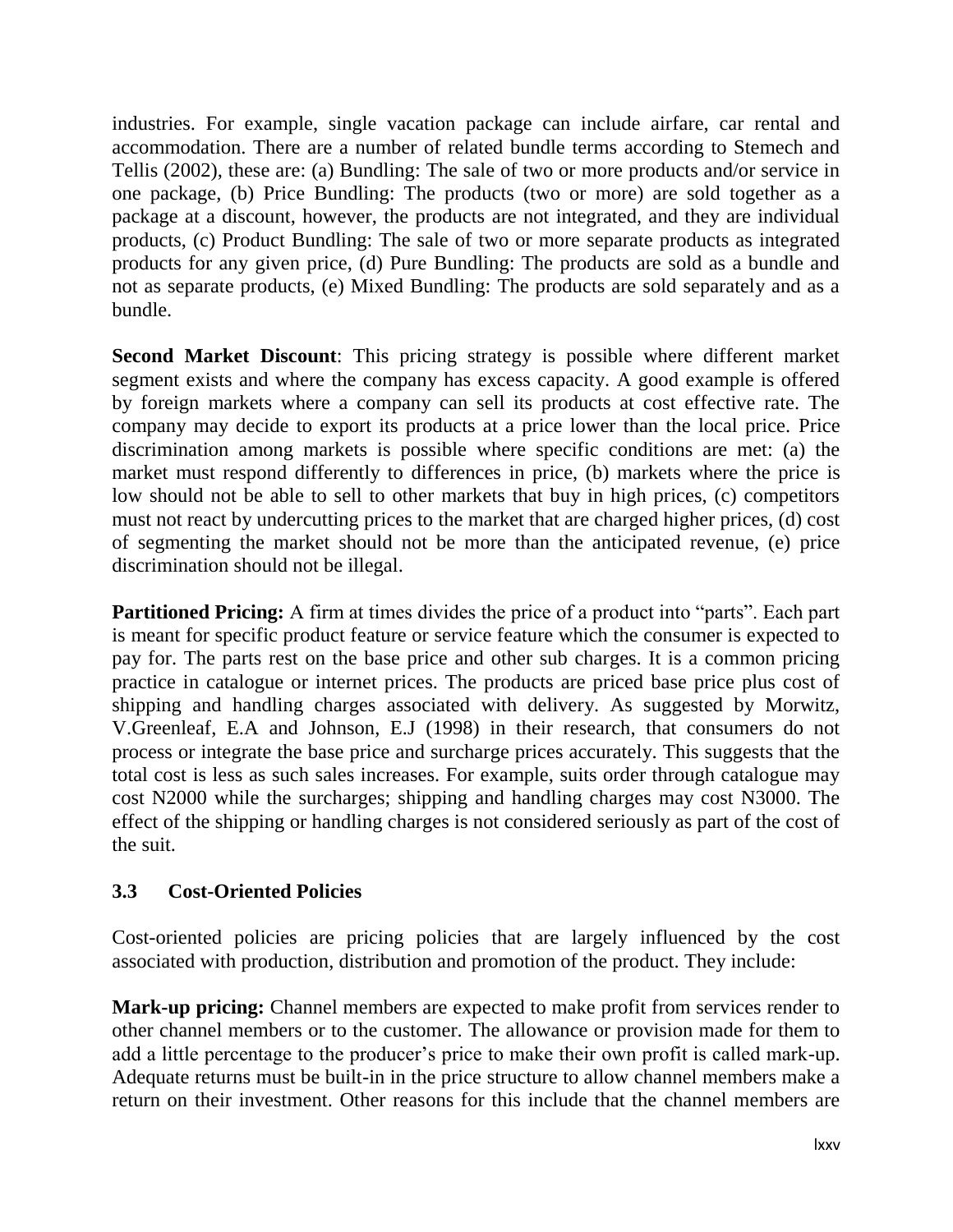expected to perform functions or provide services that would have been performed or provided by the producer e.g. provision of warehouse, credit to the retailer and transportation. In addition, to encourage channel members to retain and continue to push the product into the market, they are offered discounts for large purchases and prompt payment and support services. Support services have cost implications which must be considered in setting price.

**Break-even analysis:** A price strategy that allows the producer to at least break-even, to cover the variable cost of production, even when profit is not made.

E**xperience curve pricing**. This strategy is based on the economic principle of learning effect. That as production doubles cost reduces by about 10% to 30 %. This cost is regular and predictable and can be mathematically calculated. For example, if the cost of production will reduce by 20% anytime production is doubled, then if the cost of  $100<sup>th</sup>$ unit is N200 that of  $200<sup>th</sup>$  unit will be N160 and that of  $300<sup>th</sup>$  unit will be N128 and so on. This method allows price to be determined appropriately and adjusted as production increases.

# **3.4 Profit-Oriented Policies**

Various profit-oriented strategies can be adopted in determining price of a product. Chiefs among these are target profit, target return on sales and target return on investment.

**Target Profit**: it is possible to match revenue with cost in setting price, where profit making is the main target. The profit target may be expressed in specific monetary value or commonly expressed as a percentage of sales volume. For example, a shoe seller who wishes to use target profit pricing to set price given say about 20% or 30% of the cost.

**Target Return –on- Sales Pricing**: One major drawback of target profit pricing is that no bench mark of sale or investment is used. To avoid this drawback, target return-onsales pricing is used, which will specify minimum percentage added to sales to earn a profit as price.

# **3.5 Competition Oriented Policies**

**Customary Pricing:** this is a pricing strategy in which the customer's expectation of price is upheld. A basic model of a product may attract a given price for considerable length period of time without changing. A substantial increase in such price may lead to loss of sale. However, modern marketing practices to maintain customary price include modification of quality, feature or service of the product without increase or adjustment to the price. "Package shrink"-indicates reduction in content at the same price and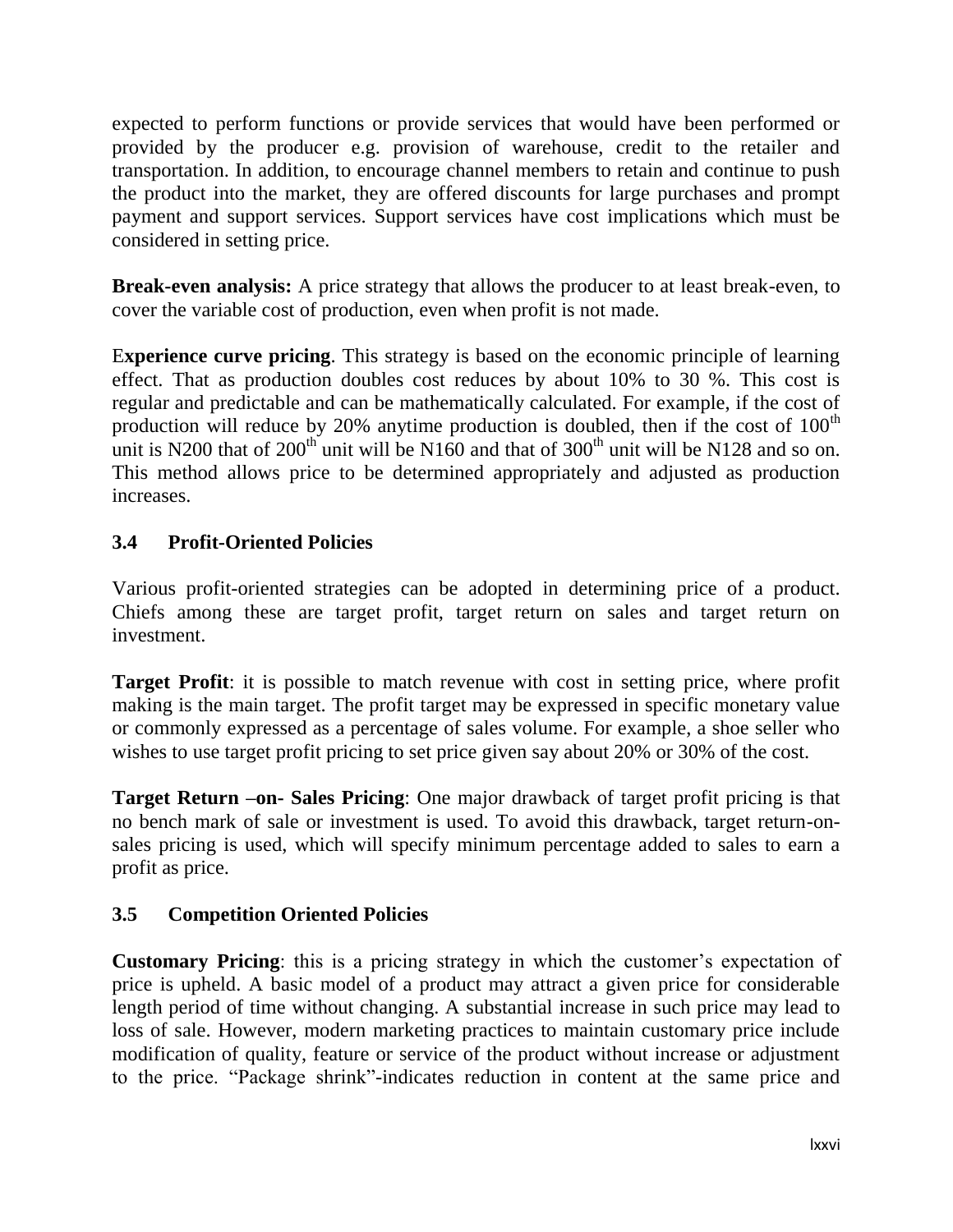designing of new packaging with considerable less content at a higher price. Customary pricing is an example of psychological pricing.

**Above-At-, or Below-Market Pricing**: this is a subjective method of price determination. A company may use a specific price as benchmark to fix price at above or below market price. A number of companies offer products that are priced above average market price. Such producers attempt to convey the impression of quality and prestigious product or service. Others offer to establish market price either through the company"s image or through creating in the minds of consumers and competitors. As such the price of their products is used as industry average. A number of other companies deliberately set the price of their product below the price of generally accepted brands. Below-market pricing can be likened to penetrating market strategy but is different because while penetrating attempts entry into a new market, below market pricing is a deliberate policy of pricing.

**Loss-Leader Pricing**: A firm may cut prices on certain items to attract customers. The items on which prices are cut are called **leaders,** when the leader is priced below the cost it is called loss leader. The reason for loss-leader pricing is primarily to attract customers" not immediate sales. It is hoped that the customers will buy other products having been attracted in the sales as well. Leaders are well-known, heavily advertised products that are purchased frequently.

# **3.6 Cooperative Societies' Pricing Policies**

#### **Price of product or service to members**

The primary objective of joining cooperative societies by members in most cases is to improve their economic well-being, which may include savings, access to credit, benefit from pulling of resources to protect members among others. However, cooperative members are equally desirous of receiving reasonable amount as dividend on surplus. Therefore, the cooperative society is a cross-road whether to charge members market price for their products to increase dividend or to charge reduced price improve their well-being. In terms of achieving individual objectives of joining the society, large surplus as a result of market price may not be too favorable to individual members for a number of reasons. Surpluses are shared at the end of a financial year, which means individual members have to wait till the end of the year. More importantly, is that, dividend is shared based on certain criteria including level of saving, level of patronage of cooperative business, amount set aside for other purposes etc. Therefore, price of product to members is arrived at by making provision for cost of service, cost of operations and margin for surplus. Given as Price to Member = Cost of services + Operating Cost + Margin for Surplus.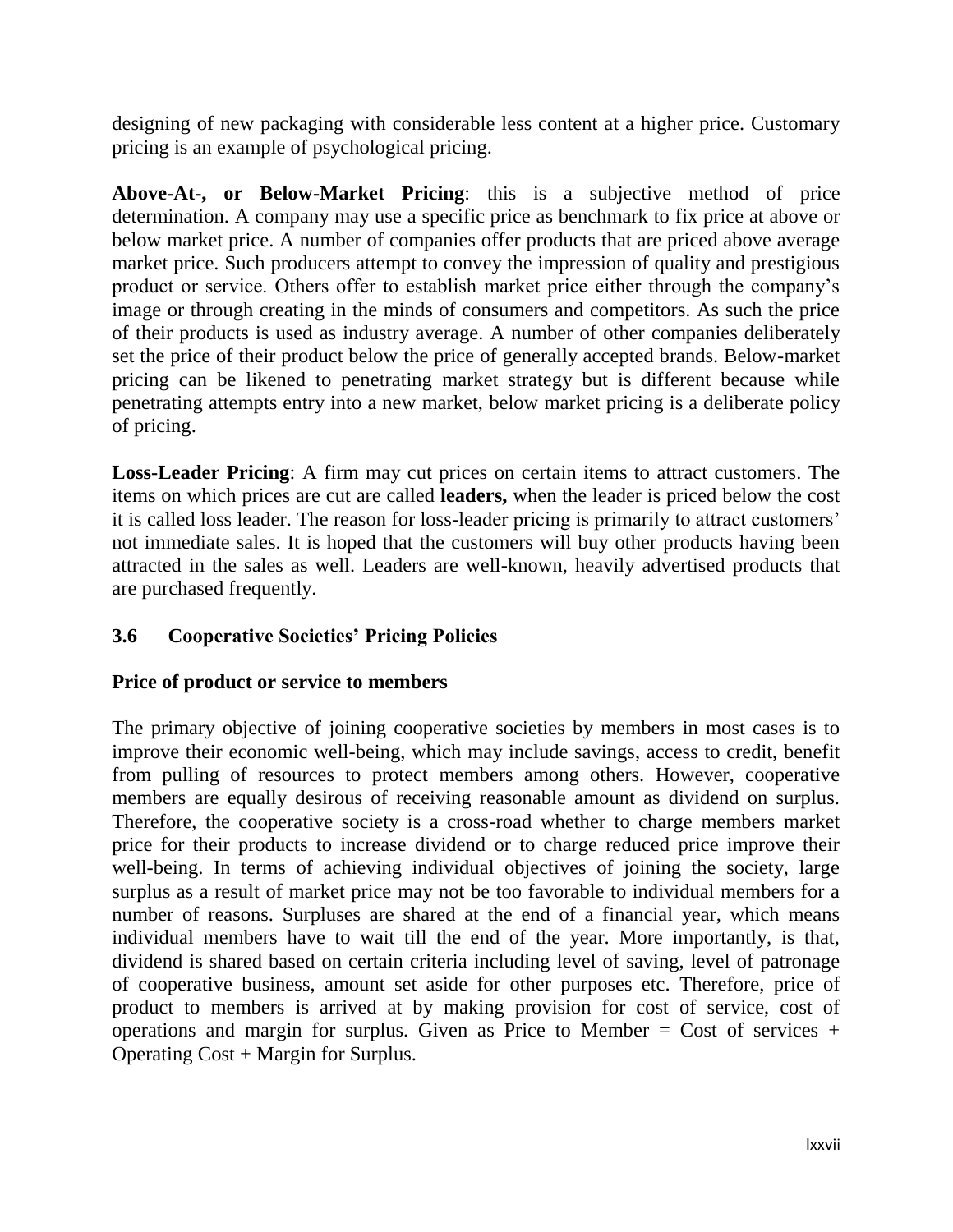The cost of service cannot be reduced or negotiated so as not to make a loss. There is also little room for manipulation of operating cost. This is most of the operating costs are variable cost of running the societies, e.g. salaries paid to cooperative staff. However, the margin on surplus can be manipulated either increased to increase surplus at the end of financial year or reduced to increase members' well-being direct and immediately.

### **3.6.1 Cooperative Cost Price Principle**

It is possible for cooperatives to sell goods or services at a cost price. Cost price does not mean price at which the goods or service is bought or produced. It only means the cost price plus mark-up to cover cooperative operating costs and net surplus to be shared by members. The net surplus is meant to cover expenses, operating costs, risks, build up financial reserves of the society, pay bonuses to members as dividend and set aside apart for members' education. In the strict sense of it, surplus is not profit. The part of surplus that is left as profit are meant to be kept for future investment or as reserve.

### **3.6.2 Implications of Concepts of Cost to Cooperative Pricing**

Cooperative societies incur costs in production, distribution and promotion of goods and services to members. Traditionally, cost run could be short or long run.

- **(a) The short-run:** Short-run cost period is that time period where it is impossible for a firm to vary at one its factor of production. That is a least cost of one factor is fixed. So in the short –run the firm has both fixed and variable cost. Firm costs (FC) of production are all those costs (it could be one or more) that cannot be change as production increases or decreases. Variable costs (VC) are those costs that vary with levels of production. The addition of the two cost Fixed Cost (FC) and Variable Cost (VC) is equal to Total Cost (TC).  $TC = FC + VC$ .
- **(b) The long-run:** The long-run cost curve is that period of time in which a firm can vary all its cost of production. In the long run all costs are variable cost and there is no fixed cost.
- **(c) Marginal Cost (MC):** Marginal cost of production is the cost of producing an extra unit of a product. It is an incremental cost of producing an extra unit of goods. To get the MC we must subtract the preceding TC from current TC after Producing an Extra Unit
- **(d) Average Total Cost (AVC):** This is the unit cost of production. It is the cost per one. It is obtained by dividing the total cost with the total unit per period of time.  $ATC = TC/O$
- **(e) Marginal Revenue (MR)**: Has the same meaning as AVC from the revenue perspective. That is it is the addition to total revenue from the production of an extra unit. At 500 units if the total revenue is N1000, and at 501 if the total revenue is N1002, then MR N2.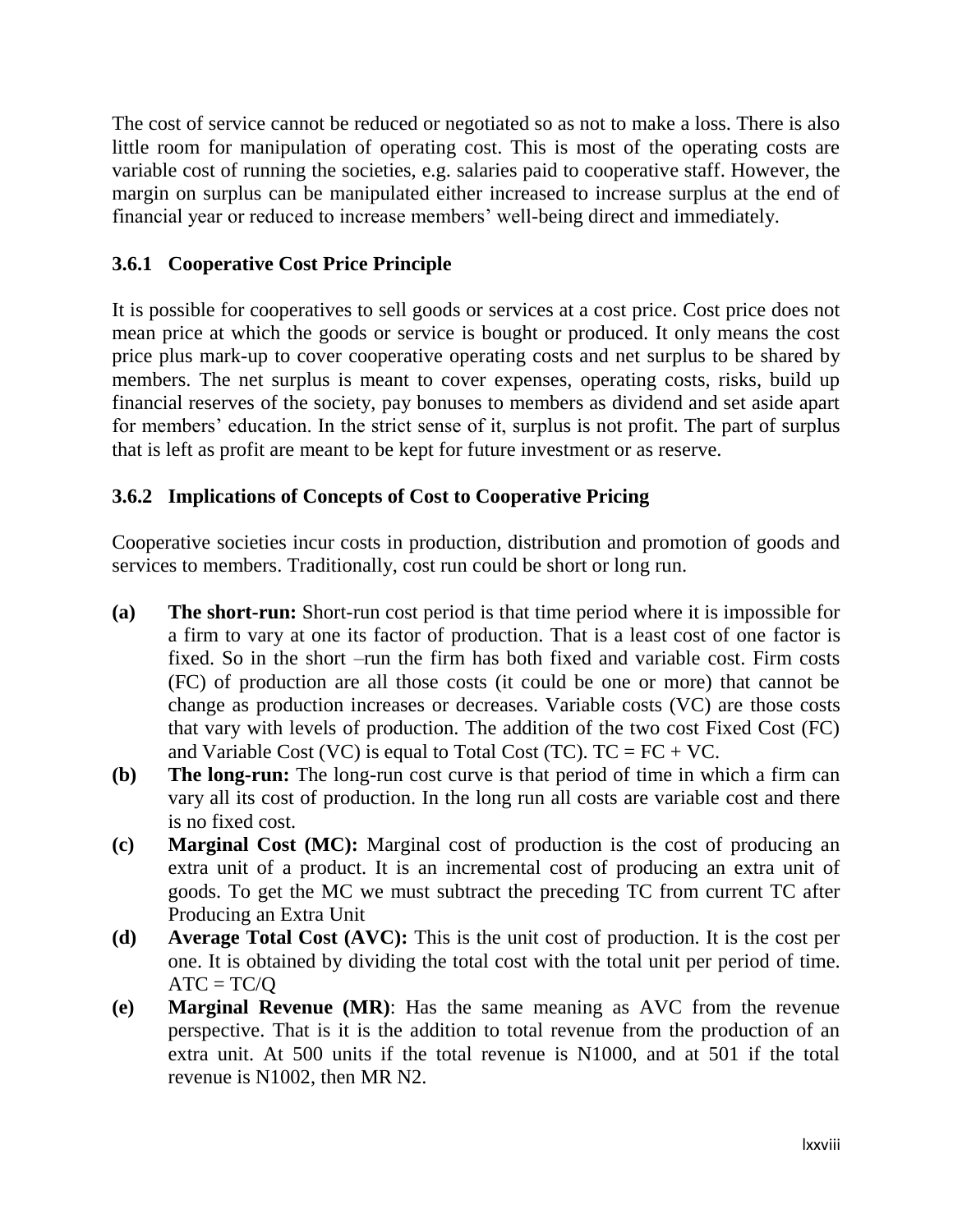### **3.6.3 Price Determination**

Price is determined by relating cost with revenue of the society. The cost concept helps the society to determine base or minimum price level. Price is determined based on the objective of the cooperative, either as a percentage of the cost or just a mark-up on the cost. It can also be in relation to market price of similar products. It is important thatthe variable costs of production are covered in whatever way price being fixed. Price determination is also a function of the nature of market where the cooperative society operates.

In a perfect competitive market, which is not a common market for cooperative, price is determined by the relationship between average cost, marginal cost, average and marginal revenue. That is MR=MC=AR=AC=D.

Monopoly market in the strict sense of it does not apply to cooperative societies. However, there are some elements of its operations that can be likened to monopoly activities. Members of a cooperative society are expected to buy or patronize or the activities or services rendered by the society or force to buy cooperative services. Cooperative abhors absentees" members. In this sense, cooperative societies exhibited some elements of monopoly.

## **4.0 CONCLUSION**

In this unit we went through pricing objectives, these are strategies that can be adopted to fix price based on specific objectives that the organization want to achieve.

#### **5.0 SUMMARY**

In this unit, we discussed the pricing policies, some of them are based on demand, cost, profit and competition. We also went through cooperative societies" price of the products, cooperative cost principles and their implications.

# **6.0 TUTOR MARKED ASSIGNMENT**

- 1. Explain the main policies relating to pricing
- 2. Hoes cooperative societies determine prices?

# **7.0 REFERENCES/FURTHER READINDS**

Babcock, H.E.(1935) "Cooperatives: The Pace Setters In Agriculture", *Journal Of Farm Economics.*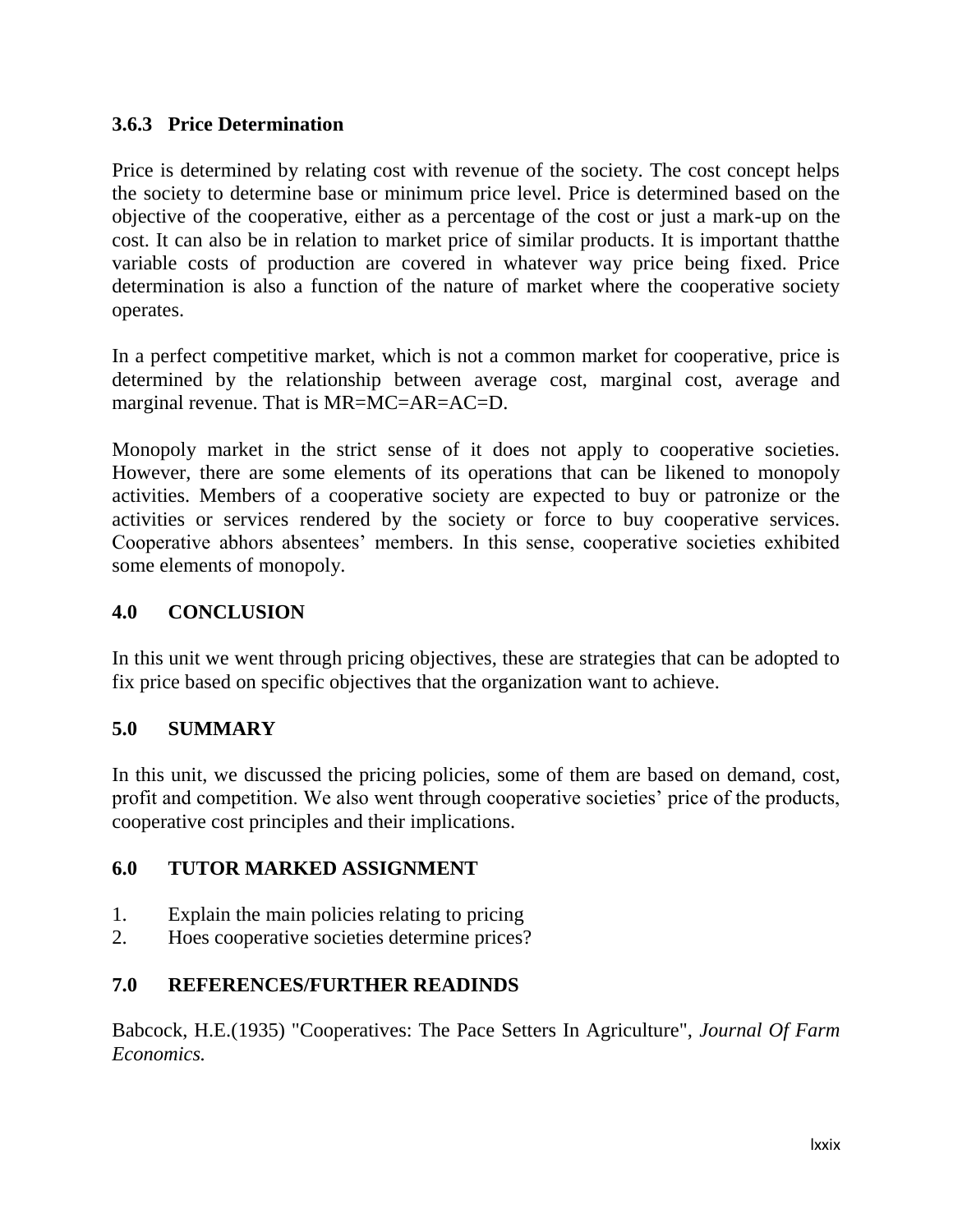- Olukosi, J.O., S.U. Isitor And M. O. Ode (2012)Introduction To Agricultural Marketing: Principles And Applications. Living Books Series, GU Publications, Abuja FCT, Nigeria. Chapter 5.
- Rhodes, UJ. (1978) *The Agricultural Marketing System.* Grid Publishing Inc: Columbus, Ohio, Chapter

#### **UNIT 2 TRANSPORTATION**

#### **CONTENTS**

- 1.0 Introduction
- 2.0 Learning Objectives
- 3.0 Content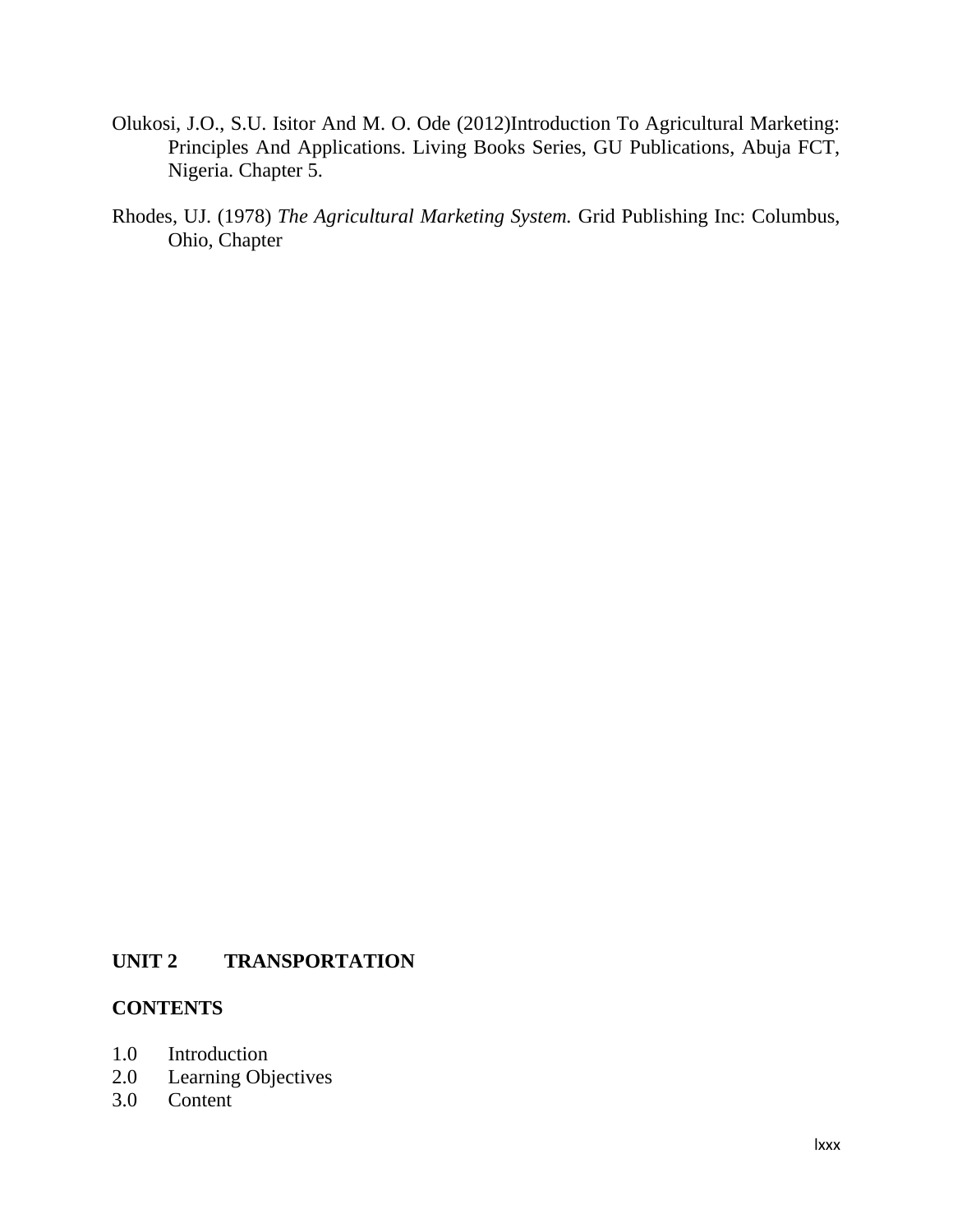- 4.0 Conclusion
- 5.0 Summary
- 6.0 Tutor Marked Assignment
- 7.0 References/Further Readings

#### **1.0 INTRODUCTION**

In the last units we discussed the some marketing strategies used by cooperative societies. These strategies include channels of distribution and pricing strategies. In this unit we will be considering transportation. Transportation is important to the survival of most cooperative societies, this is because most of them are agricultural cooperatives or involved in one form of production or the other. As such the produce from their farms must be conveyed by a mean of transportation to the market or the consumers.

#### **2.0 OBJECTIVES**

At the end of this unit, you must have be able to:

- explain what transportation is?
- explain the importance of transportation
- factors affecting transportation cost and pricing

#### **3.0 MAIN CONTENT**

#### **3.1 Introduction and Definition**

Transportation is the conveyance of goods and persons from the points of production to points of consumption. The movement across space and distance provide utility: place, time, possession utility. Place utility is created by making the goods available at the place it is needed. Time utility is when the goods are available at the appropriate time it is required. Possession utility is created by ensuring the consumers or those needing the products have access to it at the required time. A lack of fulfilment of any of these could lead to expensive repercussion: like loss of customers, increase in price and consumers trying available alternatives. Transportation moves goods to customers that are geographically separated and provides added value to customers when the goods arrived on time, undamaged or spoilt and in the quantity demanded. In this way transportation contributes to customer services, satisfaction and provides utility. In essence, transportation contributes greatly to marketing efforts of the firm. The connection between transportation and marketing is through availability of products, adequacy, utility, consumer satisfaction and cost implication of products. Transportation also helps the producer to answer the question of what to produce, where would it be sold, where the facilities will be located and where to source for material inputs. In some industry and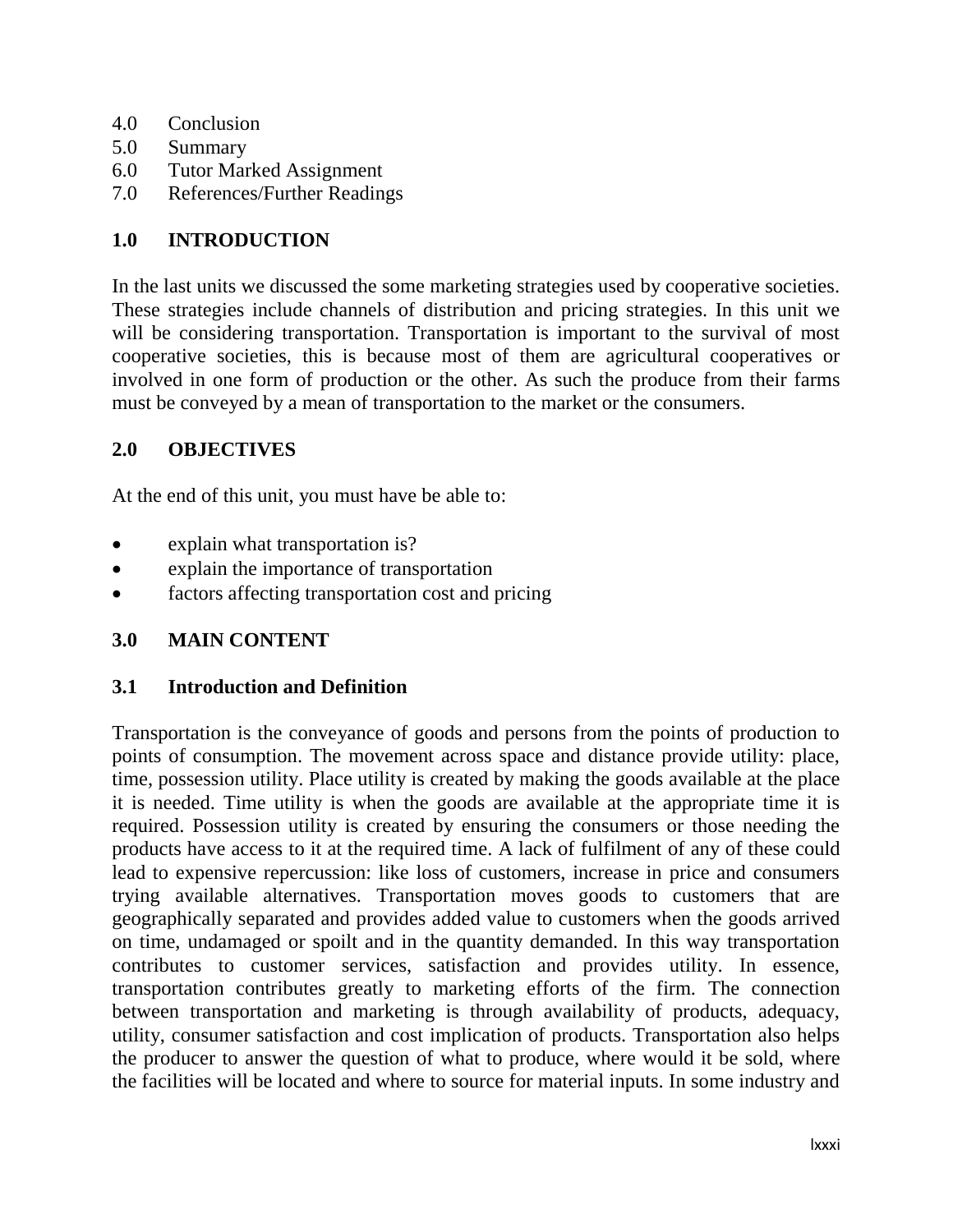products, transportation constitutes a substantial percentage of the transportation cost, and this may affect essentially, the selling price of the products.

## **3.2 Importance of Transportation**

Transportation is the conveyance of goods and persons from one place to another. In modern economy, transportation has become an integral part of business transaction and activity. Indeed, transportation is a business on its own. However, transportation aid trade and business activities. The importance of transportation can be seen in all aspects of life from economy, social, political and industrial development. The interactions between the producers and consumers including the intermediaries are enhanced by transportation.

### **3.3 Role and Importance of Transportation**

Mass Production: Most times productions are done ahead of demand and

usually in large quantity to benefit from economic of scale. Transportation facilitates mass production of goods first with conveyance of large raw inputs and distribution of finished goods to the markets. This function helps to expand markets, increase demand and production.

- 1. Development of Industries: A large number of industries depend on the efficiency of transportation system to survive and grow. This is particularly true of industries with perishable inputs or output as well as industries dealing in bulky goods. In actual fact, all industries depend on efficient transport for growth.
- 2. Physical Supply of Products: Transportation helps in physical carriage and supply of inputs (supplies, raw materials, machines, equipment, spare parts etc.) and distribution of final output to the markets. As such, transportation create time and place utility to both the producers and consumers.
- 3. Specialization: Modern economy rests entirely on division of labour and specialization. Transportation allows individual o specialize and get what they lack from others. Transportation affects location and localization of industries.
- 4. Mobility of Labour and Goods: On of the primary and most important role of transportation is the conveyance of labour and goods from place to place. This helps to satisfy consumers and reduce idle labour.
- 5. Stabilization of Price: By moving goods from place of surplus to places of scarcity and helping to distribute goods, transportation helps to stabilize prices of goods. Transportation helps to balance demand with supply, allow easy access to goods on time and allows competing products at the market to reduce undue advantage by one product over another.
- 6. Establishment of Relationships: Transportation enhances social and political relationship among different groups of people and nations. This helps to strengthen relationship and cultural integration. Therefore, transportation narrow down geographical distance and consolidate social utility.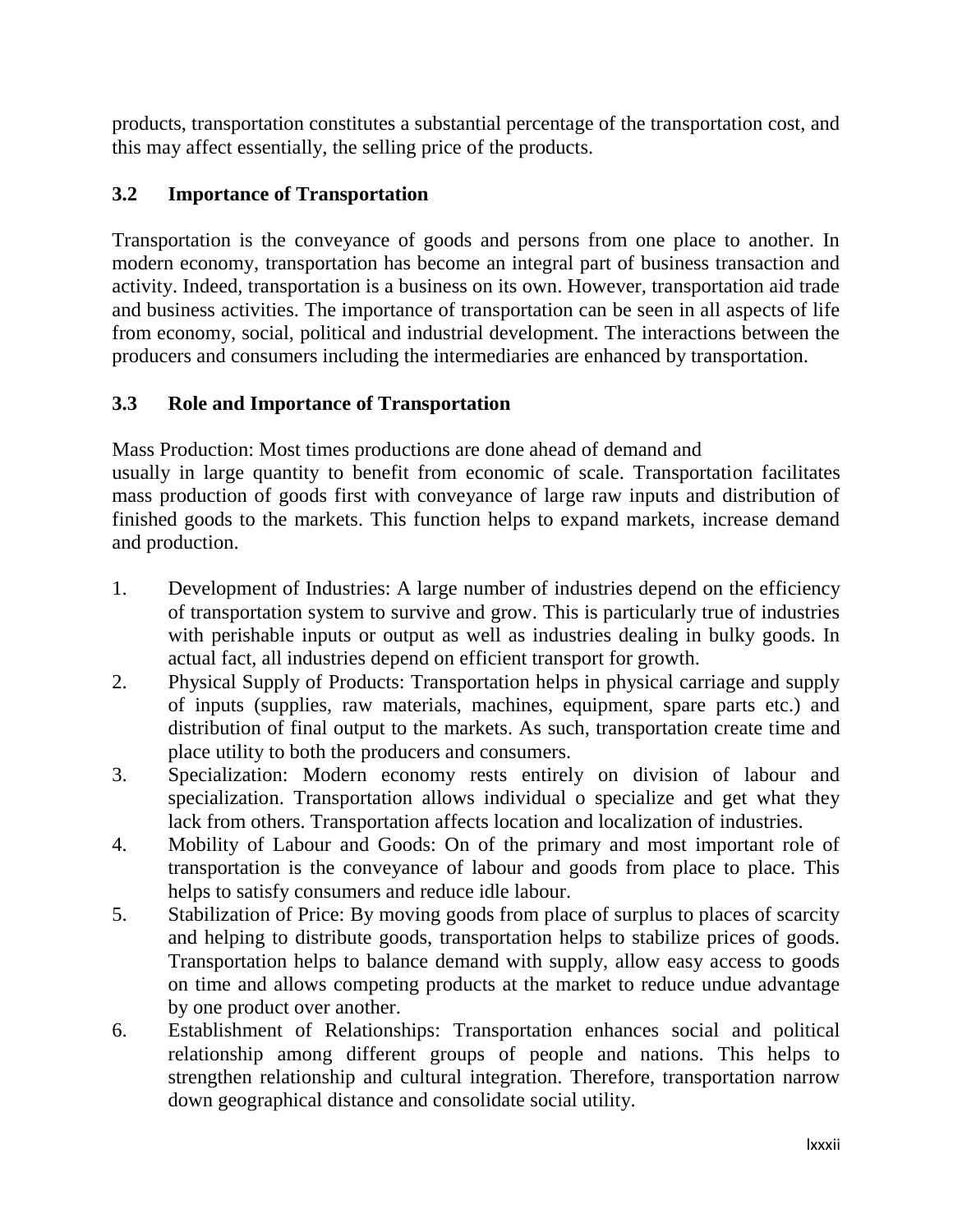# **3.3.1 Factors Affecting Transportation Cost and Pricing**

These factors can be grouped into two: product related and market-related factors:

- **1. Product-Related Factors**: These are factors that are specifically related to and are based on the features or nature of the product. These factors include density, stowability, difficulty of handling and liability.
- **2. Density:** This refers to the ratio of the product"s weight to volume. That is the weight of the products per kilogram. Some products have very high density, that is, have high weight to volume (very heavy goods), such as steel, cement, canned food and paper. However, some other products have low weight to volume (light weight goods) like electronics, clothing, toys etc. In reality, low density products are more expensive to transport than high density products.
- **3. Stowability:** This is the ability of a product to fill up all available space in the transportation vehicles. Liquid products, clothing and grain have excellent stowability because they can easily fill up all available space in the means of transportation conveying them. This is not so for products like automobile, machines, equipment and people. These products cannot fully occupy all available space. The degree of stowability of a product is a function of the product features such as shape, size, fragility and other features.
- **4. Difficulty of Handling:** The relative ease or difficulty in handling a product account for how expensive or cheap it is to transport. Products with uniform features or packed in cartons or can or drums or are easy to manipulate with handling and loading equipment are less expensive to transport than otherwise.
- **5. Liability:** Liability covers products that are easily damaged, or prone to theft, pilferage or expensive. Generally, it covers value to volume products (i.e. products that have very high value relative to volume) like jewelry and computer. These products cost more to transport. Other features that constitute liability is the nature of the product weather it is a hazardous products or products that require special packaging or means of transportation.
- **6. Market-related Factors:** These are factors that connected to the nature of the market or industry where the goods are meant to be transported. These factors include:
- **7. Degree of Intramodes and Intermode Competition:** Intramode transportation may be impossible or difficult which can increase cost. More importantly, the level of completion among the various means of transportation may make the price to be low.
- **8. Location of the Markets:** Distance between points of transportation as well as the level of infrastructural facilities that may make transportation efficient and easy are parts of market factors that can affect cost of transportation
- **9. Nature and Extent of Government Regulation of Transportation Carrier:** Government regulation in terms of specification for the minimum standards for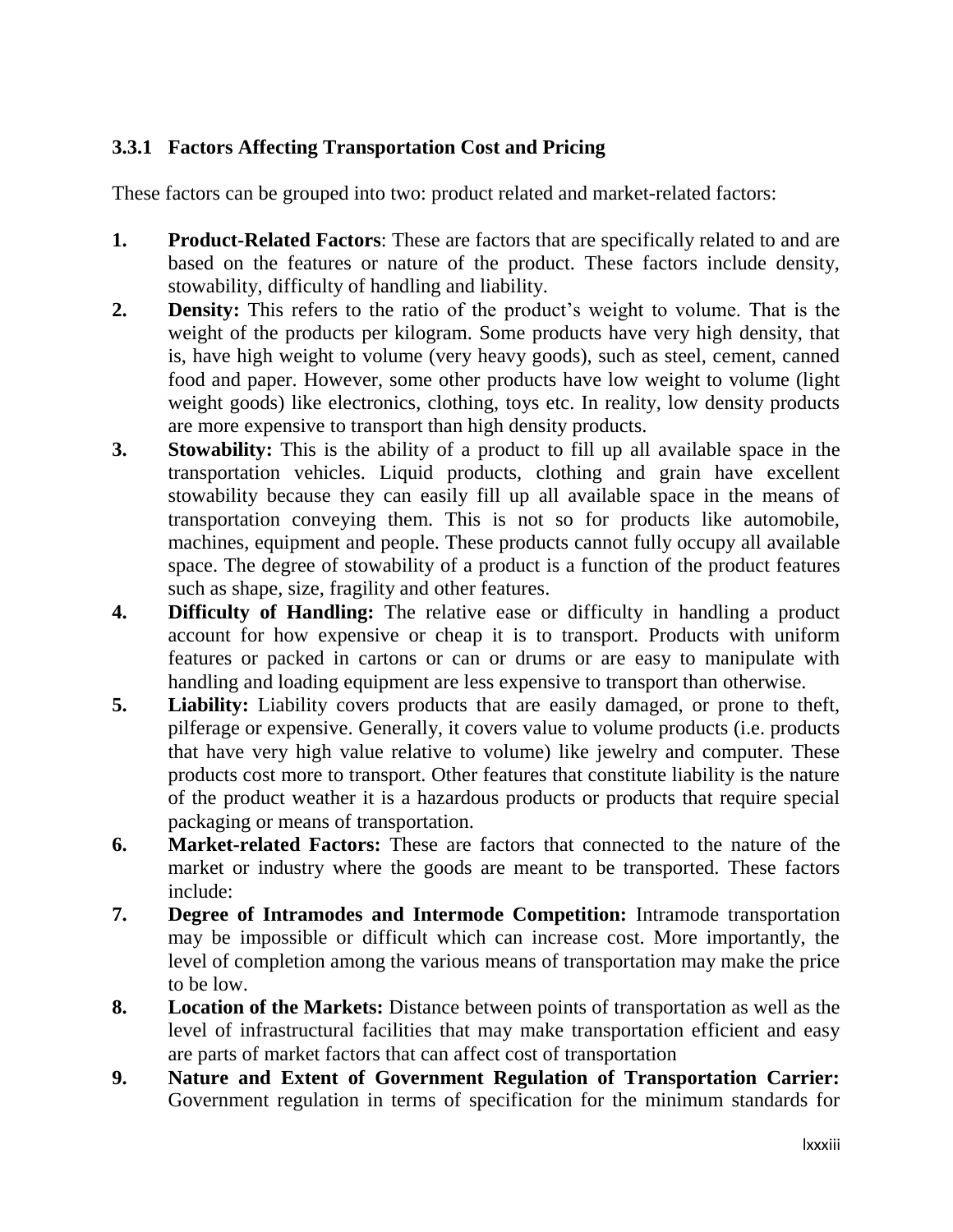vehicles, specific means to be used for products, levies or fees to be paid to government, restriction of movement are all consideration for cost.

- **10. Balance or Imbalance of Freight Traffic Into and Out of a Market:** This will involve accessibility to the markets, availability of vehicles to and out of the market, restrictions of specific vehicles or mode to and from the market, frequency of trips allowed per period of time
- **11. Seasonality of the Products:** On season products place a lot of pressure on transportation to get the goods to the market within the shortest possible period of time. At such time cost may be high as against off season products.
- **12. Whether the Product is Transported Domestically or Internationally:** Transportation across international boundary are more expensive partly because of regulations required for crossing the borders and partly because of perception of international trade.

#### **4.0 CONCLUSION**

Transportation is almost indispensable in the production, distribution and development of a country. It accelerate development by helping to increase supply and distribute goods, it reduces the geographical distance between the point of production and markets, and between and among groups of people and nations.

### **5.0 SUMMARY**

In this unit we discussed the meaning of transportation, the importance of transportation and the factors that influence choice of mode of transportation.

#### **6.0 TUTOR MARKED ASSIGNMENT**

Explain the factors that affect transportation cost and price of the products.

# **7.0 REFERENCES/FURTHER READINGS**

Helms, F.C (1968). "*The Economic of cooperative enterprise'*" published by Cooperative College, Tanzania in association with University of London Press Ltd Pp.306.

Onuoha, E. (1978). *The History of the cooperative movement in Nigeria*. Enugu Nigeria.

Olesin, A. (2007) *The idea of cooperation*: Lagos, Grollins Publication.,

Oludimu, O. L. and Adedoyin, S.F (1996).*Running a more successful cooperative*, Ijebu Ode: Triumph Book Publishers.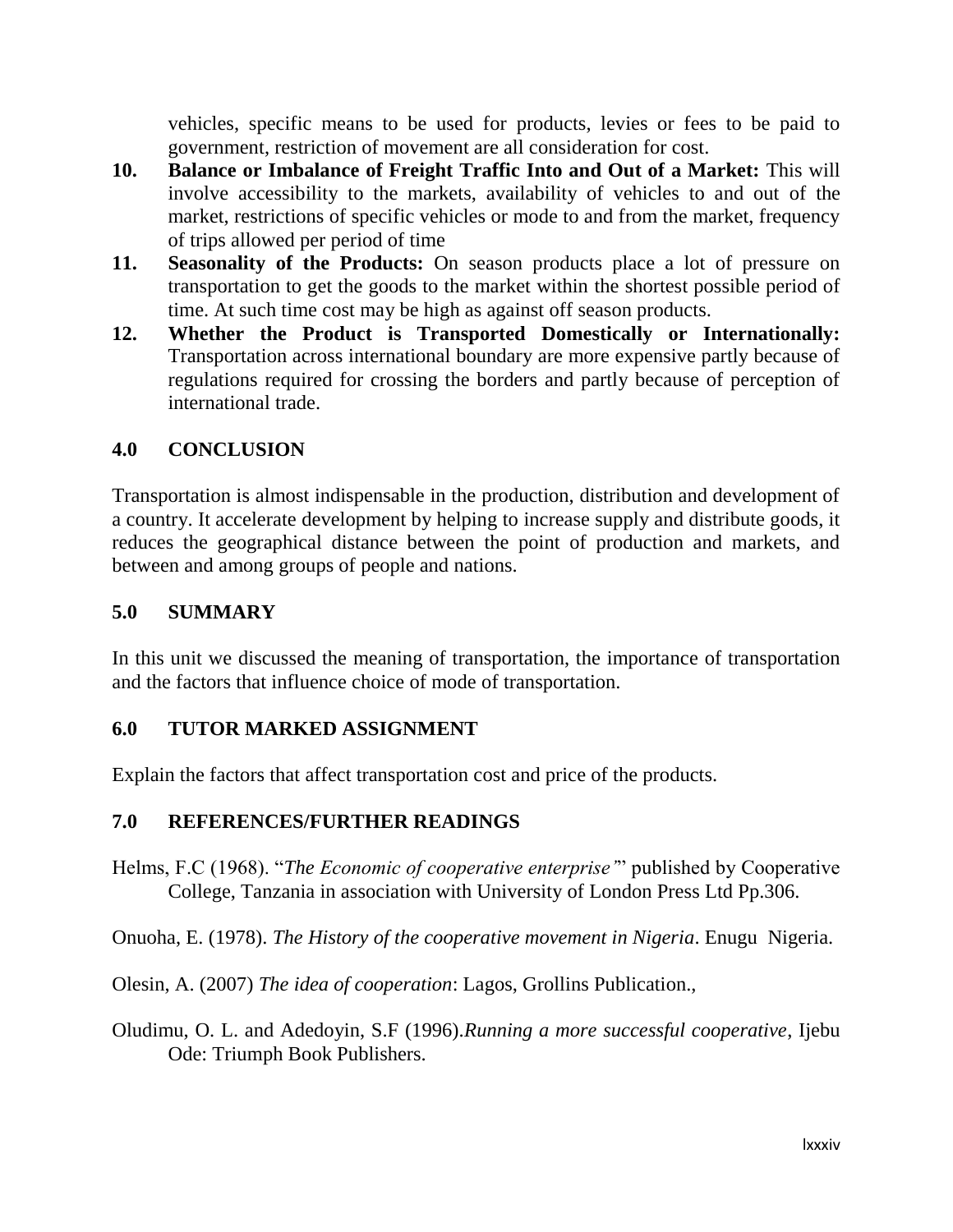# **UNIT 3 METHOD OF MODE SELECTION**

#### **CONTENTS**

- 1.0 Introduction
- 2.0 Learning Objectives
- 3.0 Content
- 4.0 Conclusion
- 5.0 Summary
- 6.0 Tutor Marked Assignment
- 7.0 References/Further Readings

#### **1.0 INTRODUCTION**

In the last unit we discussed the meaning of transportation, the importance of transportation and the factors affecting cost of transportation and price. In this unit we will consider the various modes of transportation and their features.

#### **2.0 OBJECTIVES**

At the end of the lesson, you should be able to:

- identify the various modes of transportation
- explain the features of each mode
- explain the factors that affect the choice of a mode.

#### **3.0 MAIN CONTENT**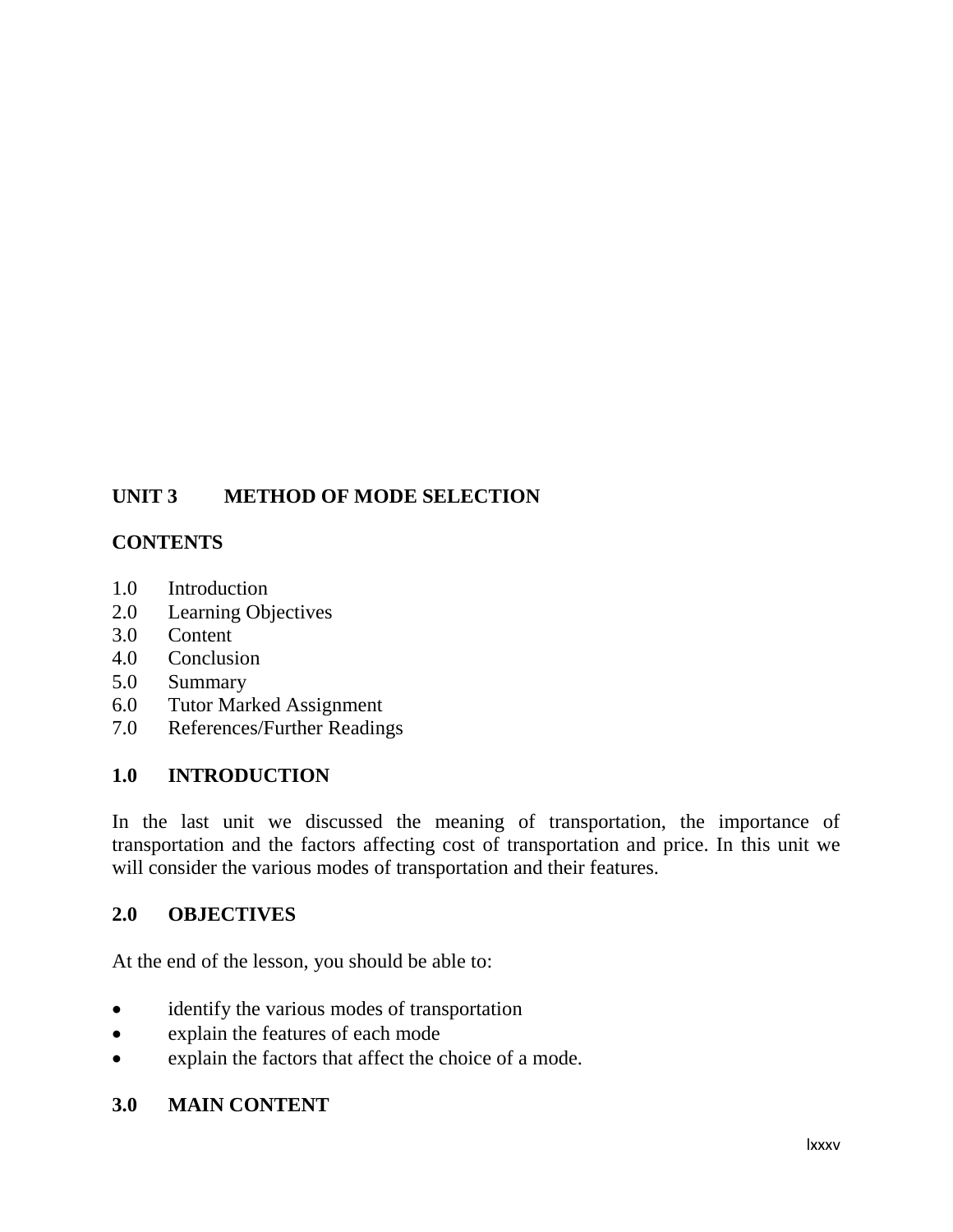## **3.1 Factors Affecting Selection of Transportation Modes**

Selection of a mean of transportation on the surface looks simple, a deeper reflection shows that there are under current variables that could be defining if ignored that affect choice of mode of transportation. These factors are categorized into four: operational, characteristics of the mode, consignment and cost and service requirements.

#### **3.2 Operational Factors**

A number of operational factors to be considered as factors affecting choice of mode are regarded as external factors largely because they are not directly related transportation itself. Encompassing the many operational factors that may need to be considered are those that are not directly related to distribution. They include:

- a. The Basic Infrastructure in the Country: Transportation facilities are important variable of consideration with significant impact factor on choice of means. For example, good motor able and network of roads, good and well maintained vehicles, adequate rail network and rail tracks and railheads are facilities that must be present and available for efficient transport system.
- b. Trade barriers: These include duties, taxes levies such as customs duty, import tariff s or quota payments that are required to be paid. These can have a big impact on the overall cost of a product, and this may affect the decision concerning the most appropriate mode of transport for cost reasons.
- c. Export controls and licenses: This relates to permit to ply specific routes, license to export or regulations relating how the product is to be sold or exported. There may be implications for the quantity of product that can be shipped in given periods of time.
- d. Law and taxation: General and specific rules regarding routes, the use of vehicles, size restrictions, load restrictions and time restrictions are factors that affect choice as well as cost.
- e. Financial institutions and services, and economic conditions: Financial issues like exchange rate stability, evaluation and inflation can influence modal choice. Where financial changes occur at a dramatic rate in a country then speed of delivery may be important.
- f. Communications systems: In terms of tracking of movement of vehicles and goods, supporting processes and paperwork of freight movements to avoid costly delays.
- g. Climate: Extreme weather, temperature and humidity and other climatic elements can have a major impact on some products. Thus, modes of transport must be selected carefully to ensure that prevailing climatic conditions do not badly affect freight whilst it is in transit.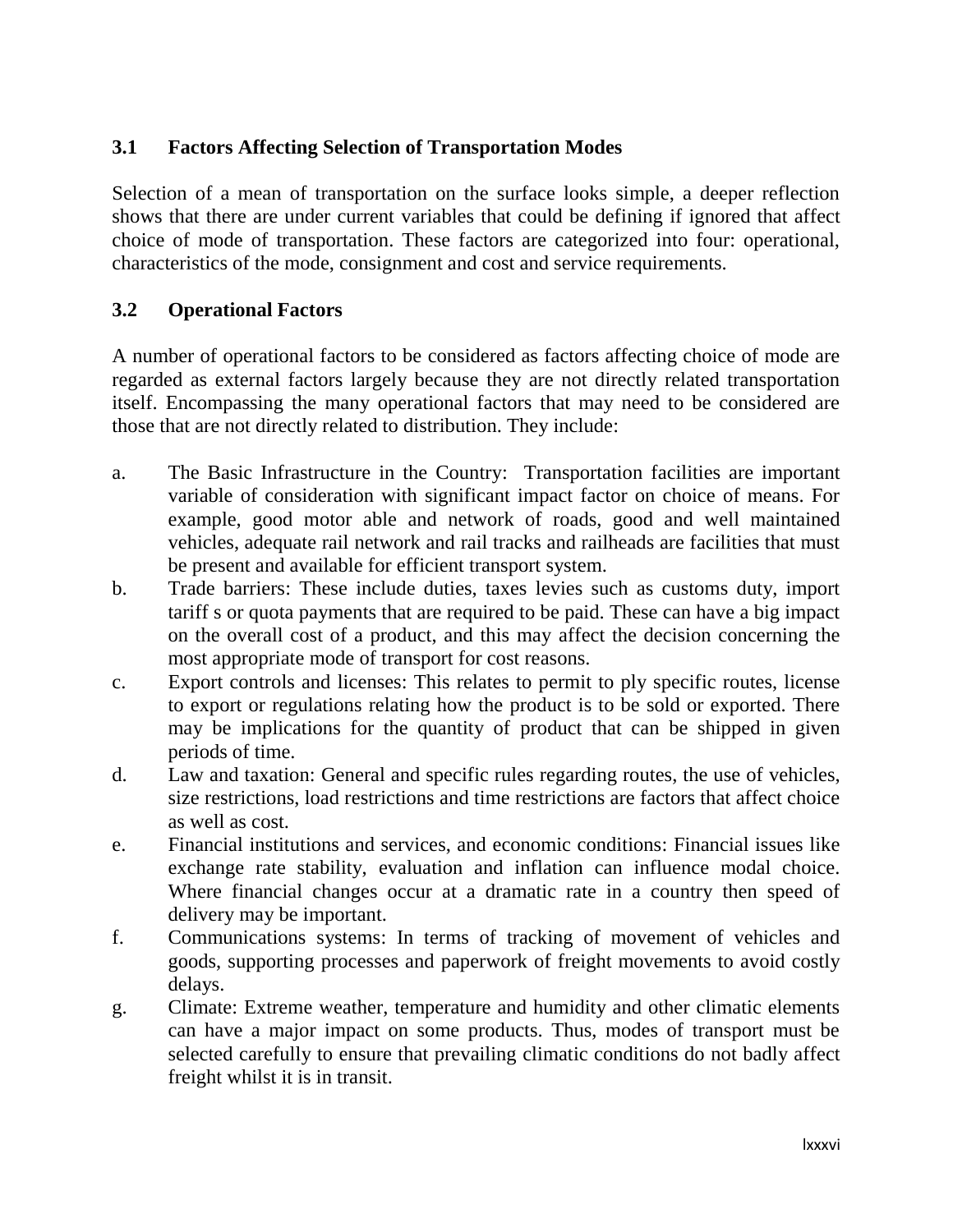#### **3.3 Customer Characteristics**

Particular customer characteristics may also have a significant effect on the choice of transport mode. The main characteristics to take into account are:

- a. **Service level requirements:** Some products require to be accompanying by specific minimum service level including delivery time constraint, this can have a significant impact on choice of transport mode.
- b. **Delivery point constraints:** Delivery point or place is an important consideration. This covers physical aspects of delivery, location of the delivery point, any access constraints concerning the size of vehicle that can make the delivery and any equipment requirements for unloading.
- c. **Credit rating:** New companies and existing with low or poor credit rating may be forced to make payment or have confirmed payment schedule before goods are moved. This may impose a limit on the mode to be used.
- d. **Terms of sale preference:** Terms of sales and conditions put a lot of constraint, even legal constraint on the mode of transportation. The terms of sales usually specify the mode of transportation, for example, free on board, free alongside ship.
- e. **Order size preference:** The physical size of an order clearly has an impact on modal choice, as some modes are more suitable for small orders and others for large ones. There may be significant cost implications here.
- f. **Customer importance:** The importance of the buyer to the supplier in terms of antecedent: volume of purchase, frequency and value of order can make the supplier chose a reliable mode.
- g. **Volume to weight ratio:** The volume to weight ratio deals with relative weight of the goods and the capacity of the goods to occupy all available space in the mode. This requires different mode and different charges.
- h. **Value to weight ratio***:* This deals with the value of the product relative to the volume. The high value but low weight goods have insignificant cost to price, so cost is not a consideration when choice of mode for this type of product.
- i. Special characteristics and considerations such as hazard, fragility, perishability, time constraints, and security can affect both mode and cost of transportation. Other logistics components

# **3.3.1 Transport Mode Characteristics**

Unlike the other characteristics considered thus far which deals with operational requirements and consideration. Transport mode characteristics deal with the features of the mode itself.

# **3.3.2 Sea Freight**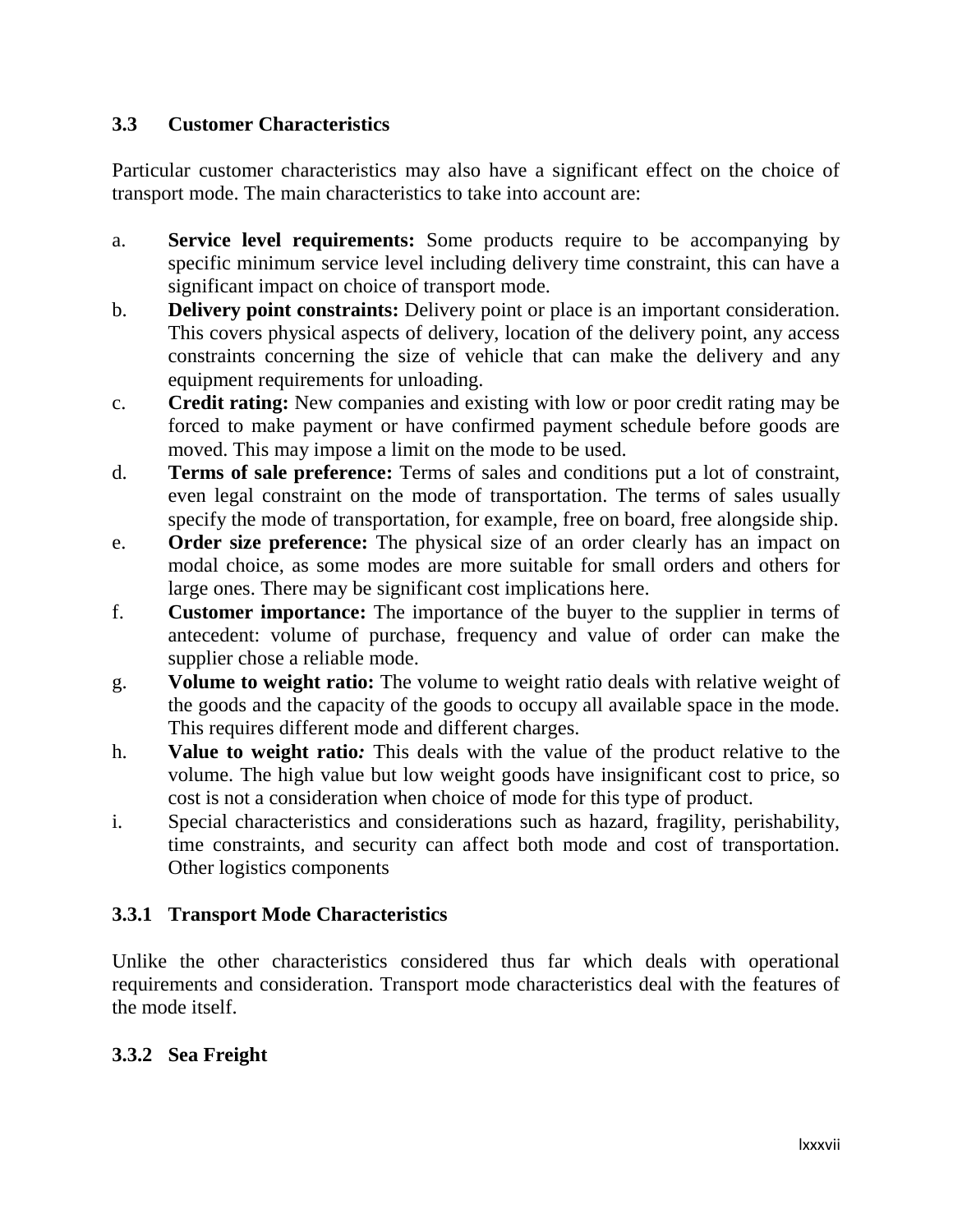In sea freight, both the conventional load and the unit load are important. The unit load i.e. containers have a number of benefits: it enables a number of small packages to be consolidated into large single unit loads; there is a reduction in the handling of goods, as they are distributed from their point of origin to their point of destination; there is a reduction in individual packaging requirements, depending on the load within the container; there is a reduction in damage to products caused by other cargo etc. Conventional sea freight has the following features:

- a. Cost economies: For some products, the most economic means of carriage remains that the sea. This particularly true of bulk goods and to large packaged consignments that are going long distances.
- b. Availability: Sea services are widely available, and most types of cargo can be and are accommodated.
- c. Speed: Sea freight is very slow for several reasons. Turnaround time in port is still quite slow, as is the actual voyage time.
- d. Delay problems. Delay can be as a result of pre-shipment delay, delays at the discharge port and unexpected delay due to bad weather, bureaucracy process of documentation and clearing. These delays can lead to bad and irregular services.

# **3.3.3 Road freight**

In terms of availability, flexibility, cost consideration and accessibility road transport is the most important mode for national movements within most countries and across several countries. The main features of road transport include:

- a. Road transport provides very quick service and it is flexible when used with other means of transportation.
- b. It is a very competitive means of transportation particularly with complete unit loads with single origin and destination points.
- c. Complete elimination of double-handle, trans-ship goods and packages, for direct, full-load deliveries. This saves time and minimizes the likelihood of damage.
- d. Road transport provides regular, scheduled services due to the flexible nature of road vehicle scheduling.

# **3.3.4 Rail Freight**

Generally rail transport is relatively cheaper particularly, this is true for bulky and heavy consignments that require movement over medium to long distances and where speed is not vital. Rail transport has undergone a number of changes in the recent past. For example, International Standard Organization (ISO) specified containers as basic unit load, and the introduction of the swap-body concept of transferable road–rail units has transformed rail transport greatly. The principal features of rail transport include:

a. Rail shunted shock can damage products.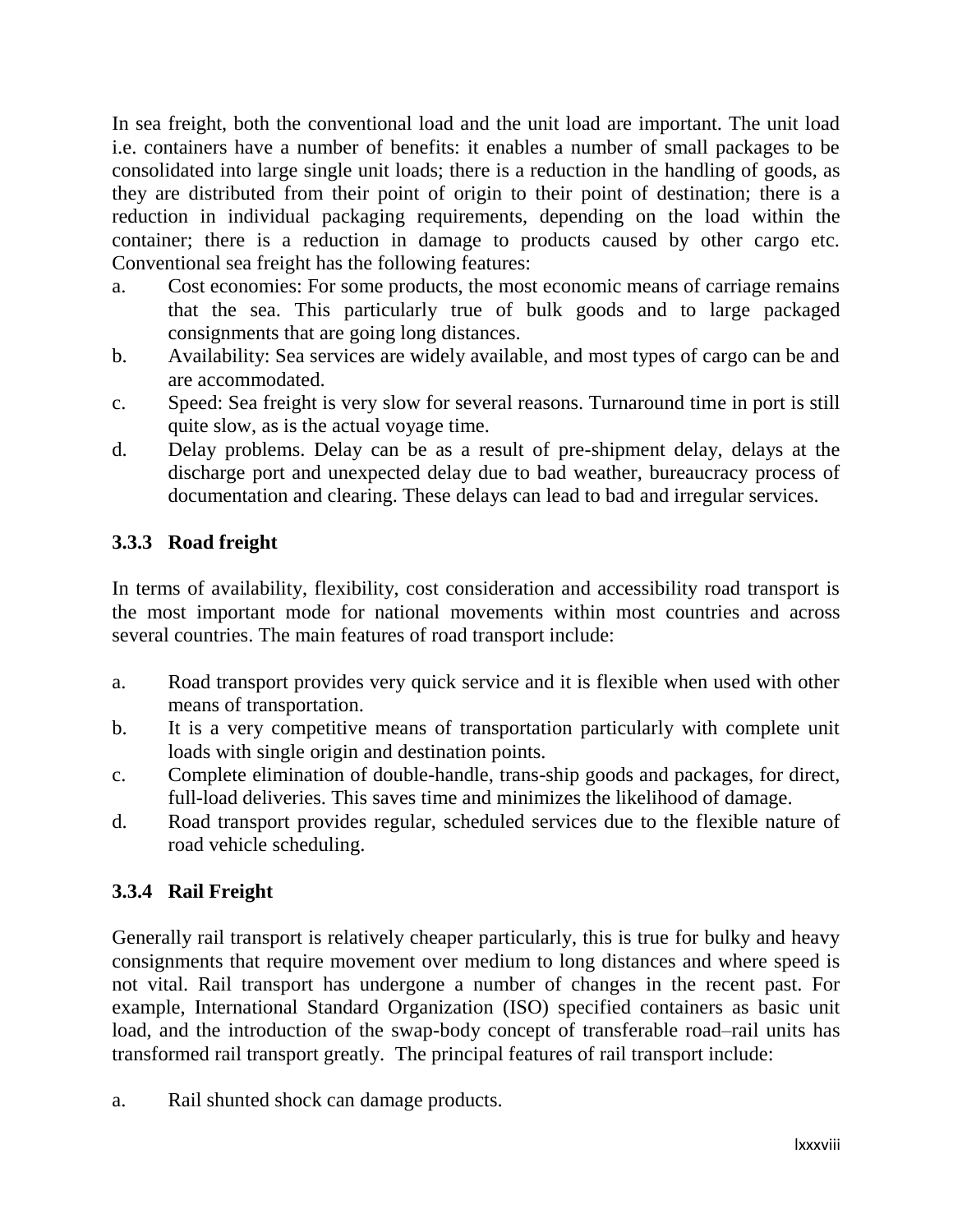- b. Costly packaging and special packing are required to reduce damages as a result of shunted shock.
- c. There is increasing cost of loading and offloading as rail transport must be combined with road transport.
- d. Limited numbers of rail head are available which reduces origin-to-destination journeys difficult and rare.
- e. Rail transport involves high cost of operation, maintenance and large starting capital.
- f. Generally a very slow means of transportation.
- g. Rail freight transport can be very unreliable particularly when batches of wagons arrive at irregular intervals.
- h. Rail transport across several countries may experience problem of compatibility of track gauge sizes, bridge heights and (lack of) electrification.

# **3.3.5 Air freight**

Air transport has experienced tremendous growth in the last decades. This is as a result major development in the sector including integrated unit loads, improved handling systems and additional cargo space, and proliferation of scheduled cargo flights.

The major attributes of air freight include:

- a. In terms of speed air transportation has a competitive advantage over other means of transportation particularly over long distance.
- b. Air transport is at times affected by airport congestion and handling, paperwork and customs delays.
- c. Air transport has the ability to move goods and passengers over long distance quickly which convers on it lead-time economy advantage.
- d. It is a highly flexible means as it can easily be combined with other means of transport and can reach different markets and countries quickly and easily.
- e. Air transport does not suffer from severe physical conditions; as such it does not require special packages.
- f. Consignments are not prone to damage and breakages.
- g. Air freight transport is ideal for certain ranges of goods, particularly commodities with high value to weight ratios (a lot of money is tied up, therefore an expensive freight on-cost is not significant), perishables, fashion goods, emergency supplies and finally spare parts.
- h. It is an expensive form of transport.
- **i.** There is a high level of security concern with air freight, particularly in recent years. has suffered to a certain extent due to security concerns.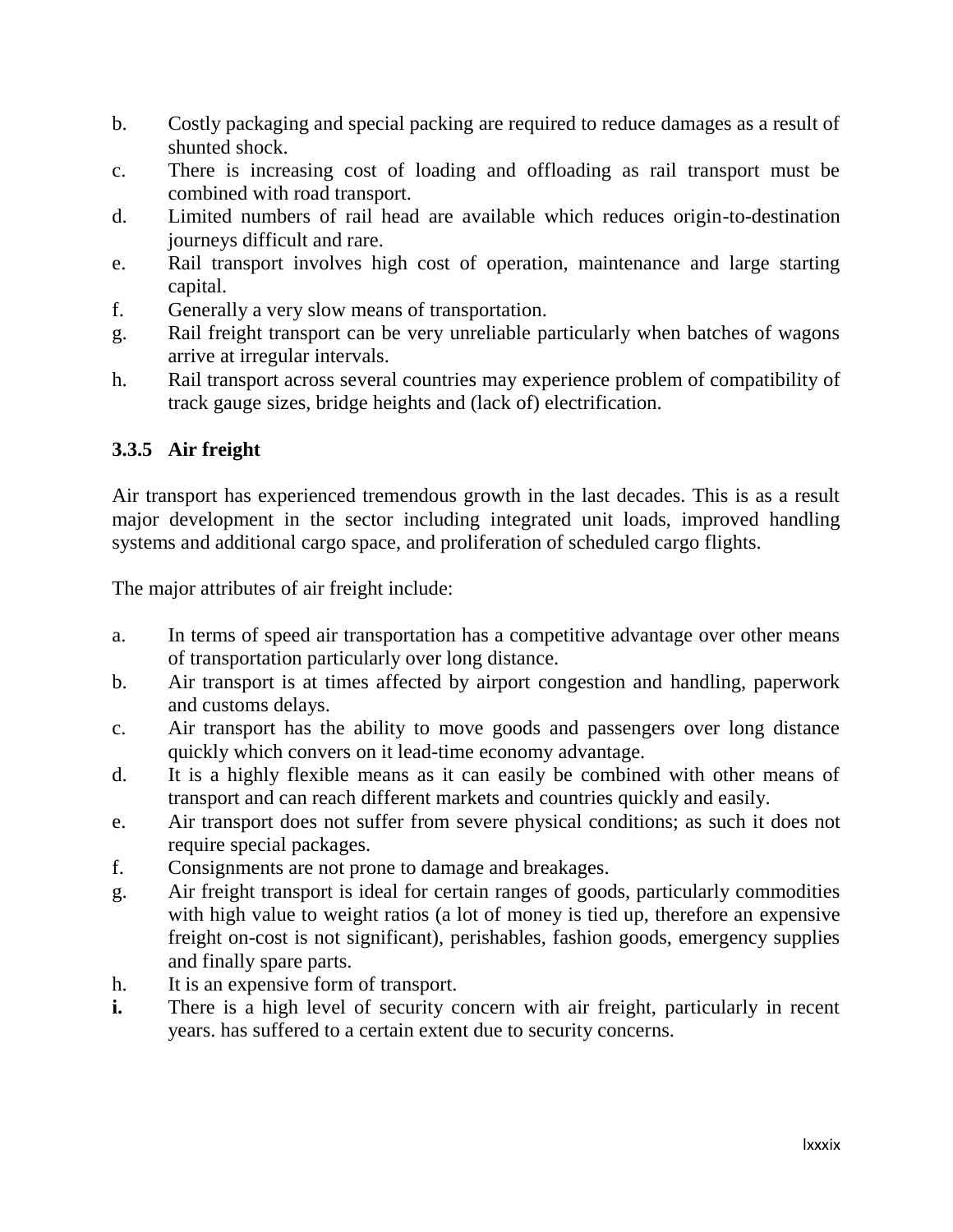### **3.4 Container Systems**

In recent decades container systems has enjoyed tremendous growth and usage as a specialized mode of freight transport. Containerization is a feature of all other means of transportation. It encourages intermodal system of transportation. This is due partly as a result of uniformity in standardization which encourages the uncomplicated movement of goods in bulk from one transport mode to another. The main attributes of containers and containerization are as follows:

- a. Containers allow a number of small packages to be consolidated into large single unit loads.
- b. It reduces the cost and frequency of handling of goods, as they are distributed from their point of origin to their point of destination.
- c. Damages to the goods are reduced that can be caused by other cargoes.
- d. It enjoys low level of insurance charges because of reduced possibility of damages to goods.
- e. It improves port utilization and simplified documentation process.
- f. Service level is raised substantially as all-round delivery is faster.
- g. It requires special facilities and handling equipment which are very costly.
- h. The initial cost of the containers themselves is very high.

# **4.0 CONCLUSION**

In this unit, we discussed and identified the various modes of transportation as well as factors affecting our choice of a means of transport, It is important to understand the features of these modes so as to appreciate their peculiarity and strengths.

# **5.0 SUMMARY**

In this unit we discussed the features of each mode, the appropriate factors for their choice as well as factors affecting their choice.

# **6.0 TUTOR MARKED ASSIGNMENT**

- 1. Identify all the means of transportation that you are familiar with.
- 2. Explain the features of each mode of transportation.
- 3. What are the factors to be considered in our choice of any particular mode of transportation.

# **7.0 REFERENCES/FURTHER READINGS**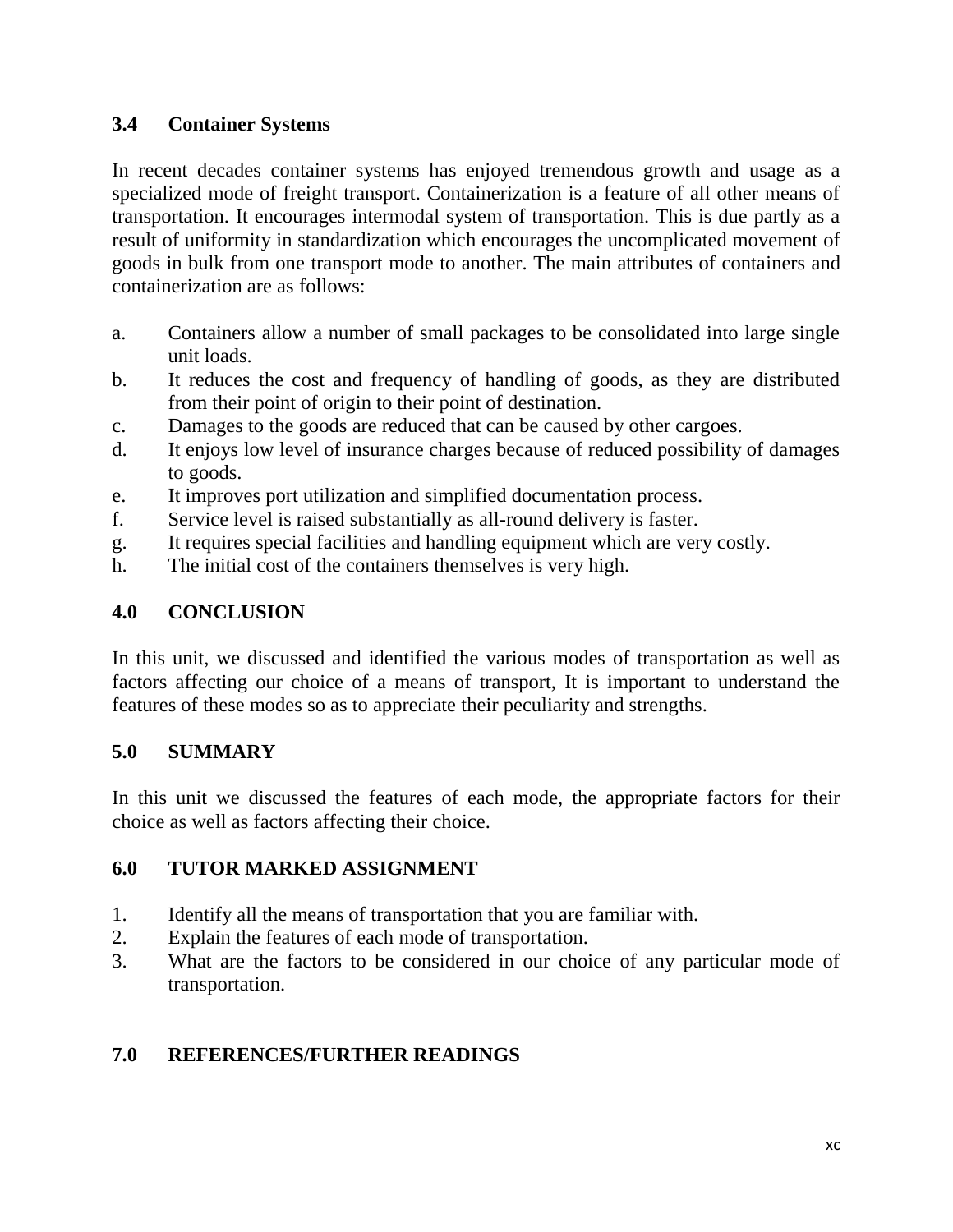- Helms, F.C (1968). "*The Economic of cooperative enterprise'*" published by Cooperative College, Tanzania in association with University of London Press Ltd Pp.306.
- Onuoha, E. (1978). *The History of the cooperative movement in Nigeria*.Enugu Nigeria.

Olesin, A. (2007) *The idea of cooperation*: Lagos, Grollins Publication.,

Oludimu, O. L. and Adedoyin, S.F (1996).*Running a more successful cooperative*, Ijebu Ode: Triumph Book Publishers.

### **UNIT 4 CALCULATING MEMBERS' BONUS**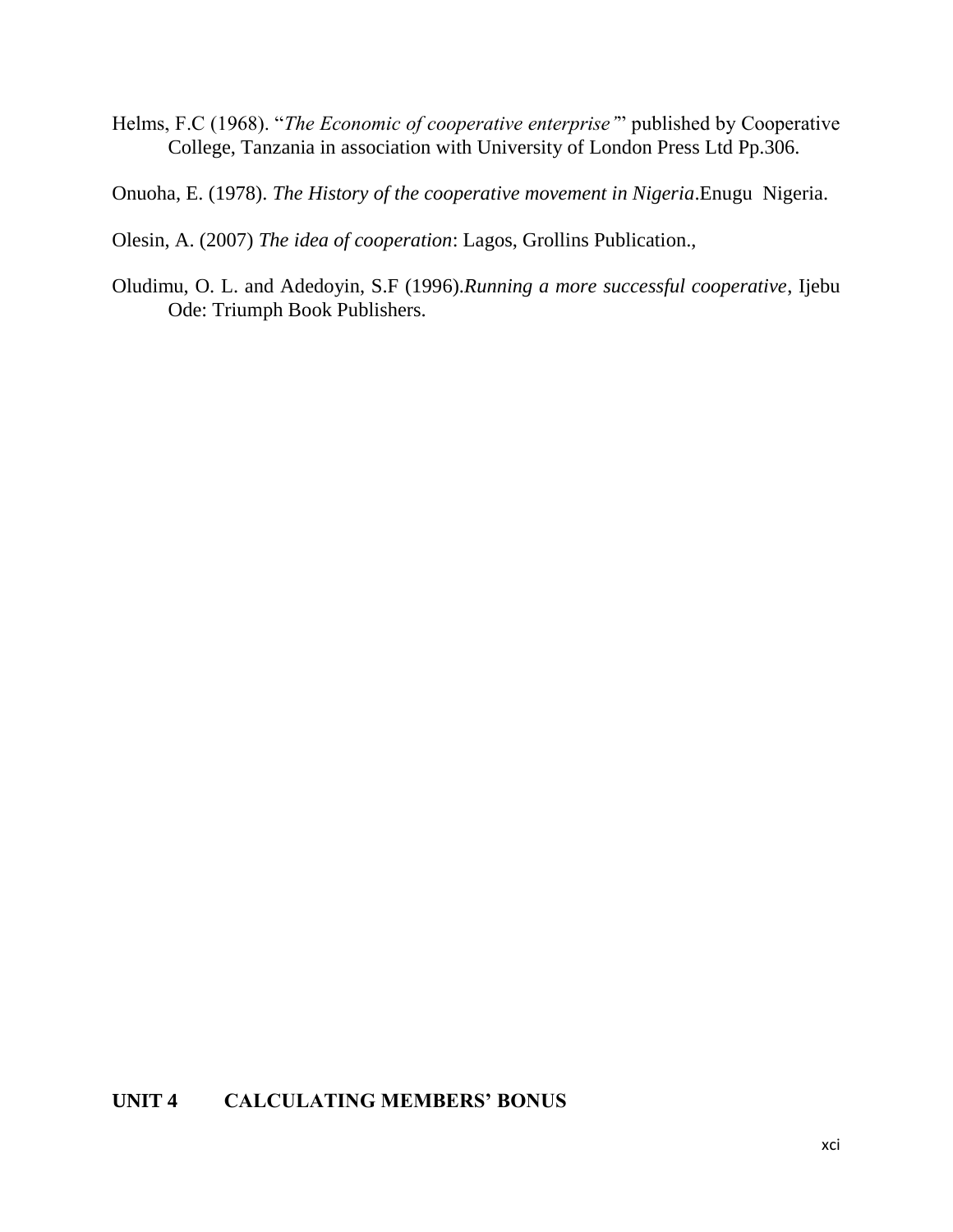# **CONTENTS**

- 1.0 Introduction
- 2.0 Learning Objectives
- 3.0 Content
- 4.0 Conclusion
- 5.0 Summary
- 6.0 Tutor Marked Assignment
- 7.0 References/Further Readings

# **1.0 INTRODUCTION**

Cooperative society has been described as a self-help vehicle for member-owners that is involved in some economic activities to help members. In the course of such activities (trading, production, merchandising etc.) the cooperative society could make a profit. The profit that is usually referred to as surplus, is the subject of our discussion in this unit.

### **2.0 Objectives**

At the end of this unit, you should be able to:

- a. Explain what is cooperative surplus
- b. Understand the law and regulation guiding the distribution of cooperative surplus
- c. Explain how cooperative surplus are distributed

# **3.0 MAIN CONTENT**

#### **3.1 Introduction**

Cooperative societies unlike regular business are established by members that have common interest to protect and similar economic background. Cooperative society abhors absentees' members, *i.e.* members that just contribute money or buy shares in the society without taking part or patronize the services of the society. Members are customers and part owners of the society. In the course of performing its functions cooperative societies make profit, such profits are called surplus. Surplus in the sense that cooperative society is strictly no regarded as business organizations and they don"t pay taxes. Cooperative societies are regarded as selfhelp organizations for the members.

The sharing or calculation of the bonus by the cooperative society is based on the concept of "Patronage Dividend". Patronage dividends are paid based on the proportion of the profit made by the business from members" patronage of the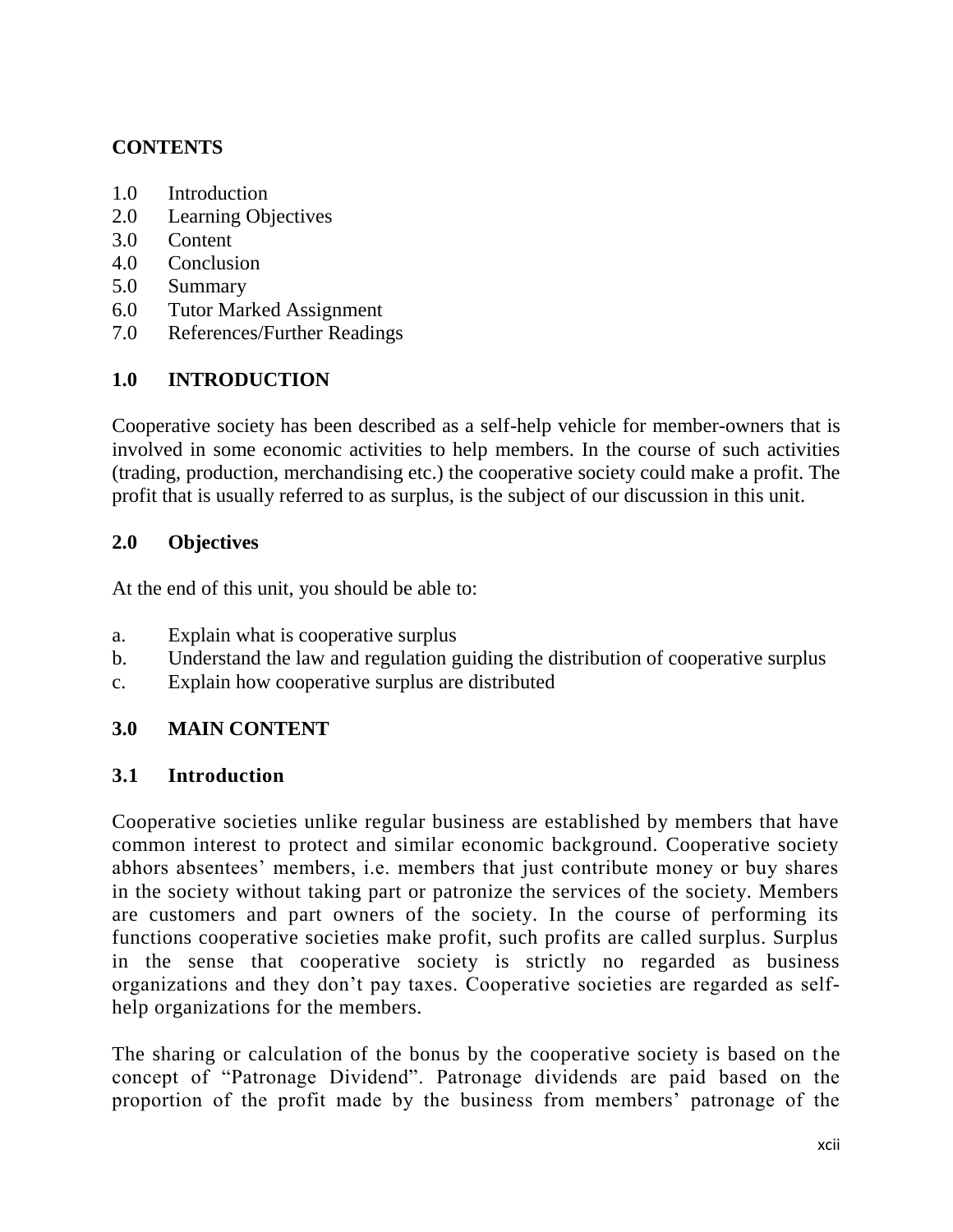services rendered by the society. In other words, the amount of dividend paid to members is based on how much the services of the cooperative is used or bought by the members. The bonus is indirectly returned back to the members for contributing to the bonus. This means the members are benefiting from two ends. First, goods are sold at a relatively cheaper rate to them or the obtained credit facilities at a rate lower than market rate, or get uncommon inputs are subsidized rate. Second, their share of the surplus is a function of how often or how large they have patronized the services of the society.

# **3.2 Ways of Making Profit**

Depending on the nature of business, there are several ways a cooperative society can make surplus (profit):

- a. In retail and wholesale cooperative society, goods are bought in large quantity usually from the source or producer. This way the cooperative will benefit from quantity or trade discount. The goods are sold to members either at market rate or with a mark-up to cover cost and expect a return on the investment. After sales, allowances are given to cost of goods sold, operating expenses and a mark-up. The positive difference becomes the surplus of the society.
- b. Producers" cooperative society gets inputs of their operations directly from government or manufacturer. This is either at a reduced rate or it is accompany by discount or rebate. The inputs (machinery, fertilizer, seedling etc. or the outputs are made available after making allowance for cost and operating expenses to get a surplus.
- c. Credit and Thrift society encourages members to safe into a common pool, from where credit facilities are given to members at rates lower than commercial rates. From this surplus are made. In Credit and Thrift society the surplus is divided into a percentage to savings, a percentage to credit facilities taken by members, percentage to share capital (where applicable) and a percentage to level of patronage for other services offered to members by the society.
- d. Whatever services the cooperative society is involved; it is expected to realize a return on investment as surplus to be shared in prescribed manner.

# **3.3 Regulations Regarding Distribution of Surplus**

In Nigeria, the cooperative activities are regulated by law (called the Nigerian Cooperative Societies Law, 1993 No 90) and the society is also expected to make its own internal rules (called the Bye-law) to regulates its internal operations. The Nigerian Cooperative Societies Law, 1993 has 10 sections covering various aspects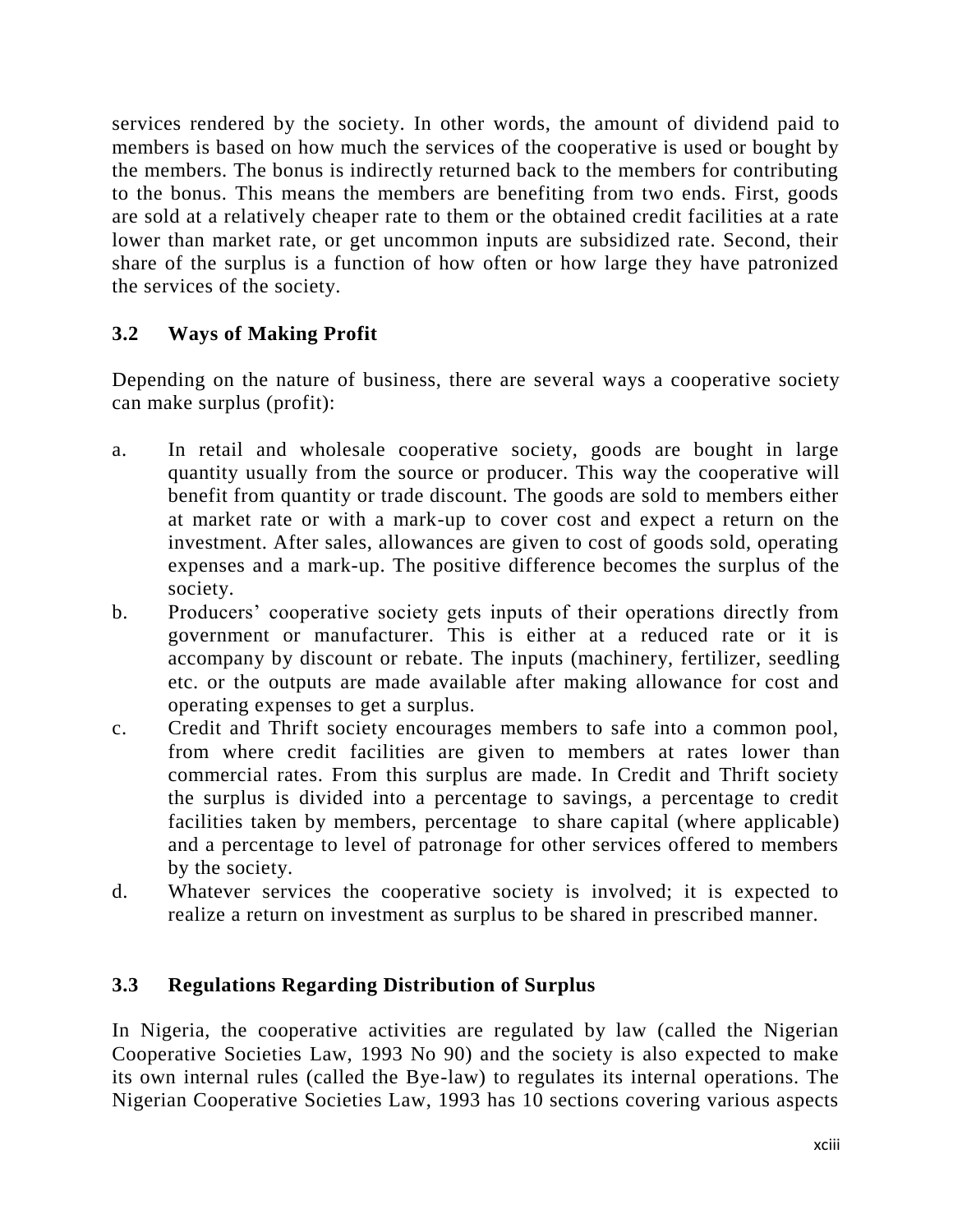of the cooperative operations. Section four of the act specifically deals with Property and Fund registered Society (how to disburse the fund of the society).

The law provides specifically as follows:

A registered society can only pay bonus or dividend after the management committee had made proposal to that effect to the general assembly of the society. Of the net surplus ascertained by the audit report, one fourth  $(1/4)$ . i. e. a quarter shall be paid into a fund called "reserve fund". The amount can be reduced only by the permission of Director of cooperative society in the ministry.

After deduction of one fourth into a reserve fund, an amount not exceeding 10 percent must also be paid to an education fund.If the cooperative society is an unlimited liability, distribution of the net surplus cannot be made without approval of the Minister or Commissioner in charge of Ministry of Agriculture and Cooperative. A neglect or refusal to implement the provision of this section attracts specific fine or six month imprisonment term or both.

# **3.4 Distribution of Surplus**

After abiding by the provision of cooperative law in respect of disbursement of surplus, the cooperative society can also make specific law in its bye-law as to how to disburse the net surplus. This can take the form of the following or a combination of the following:

- a. Members receiving bonus or dividend based on share capital in the cooperative society
- b. A percentage or rate based on patronage of the various services offered by the society
- c. A percentage or rate based on credit facility taken from the society.
- d. A percentage or rate based on the level of savings in the members account with the cooperative.
- e. A dividend is a distribution of a portion of a company's earnings, decided by the board of directors, to a class of its shareholders. Dividends can be issued as cash payments, as shares of stock, or other property.

# **4.0 CONCLUSION**

Cooperative activities and surplus are regulated by cooperative ordinance (law) and byelaw (internal rules governing the operations of the society). Depending on the nature of the society there are a number of ways by which the cooperative society can make profit. The profit is called surplus partly because cooperative societies are not regarded strictly as a business venture but self-help vehicle to help members.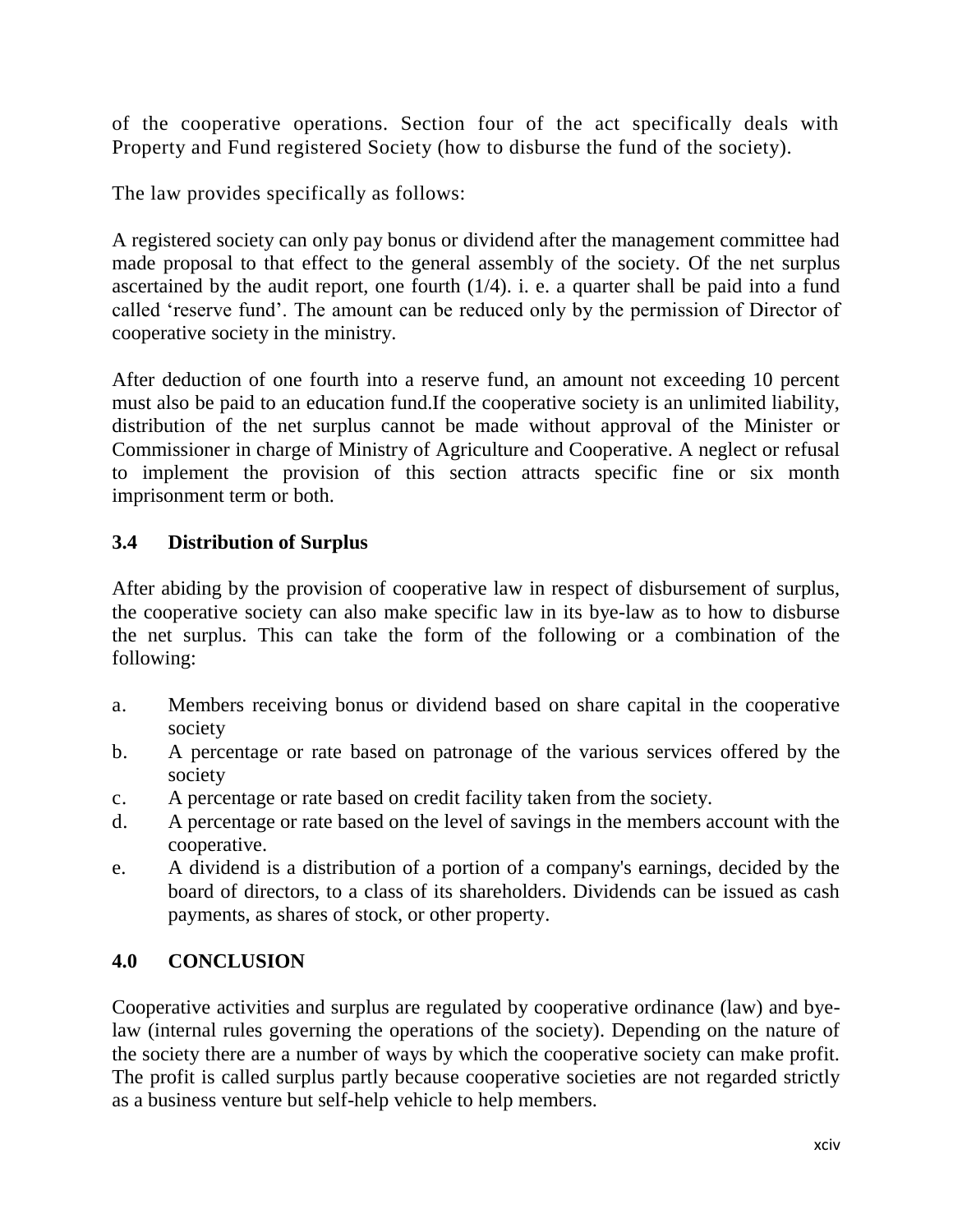### **5.0 SUMMARY**

In this unit, we discussed the meaning of surplus, the various ways by which cooperative society makes profit, the regulation guiding the distribution of the surplus and the various ways of distributing the surplus.

### **6.0 TUTOR MARKED ASSIGNMENT**

- 1. Explain what is called surplus and how is it different from profit?
- 2. Explain the regulations guiding distribution of surplus
- 3. How does cooperative societies make money?
- 4. Explain the various by which cooperative surplus are distributed

#### **7.0 REFERENCES/FURTHER READINGS**

Helms, F.C (1968). "*The Economic of cooperative enterprise'*" published by Cooperative College, Tanzania in association with University of London Press Ltd Pp.306.

Onuoha, E. (1978). *The History of the cooperative movement in Nigeria*. Enugu Nigeria.

Olesin, A. (2007) *The idea of cooperation*: Lagos, Grollins Publication.,

Oludimu, O. L. and Adedoyin, S.F (1996).*Running a more successful cooperative*, Ijebu Ode: Triumph Book Publishers.

#### **UNIT 5 PROBLEMS OF CO-OPERATIVE MARKETING**

#### **CONTENT**

- 1.0 Introduction
- 2.0 Objectives
- 3.0 Main Content
- 4.0 Conclusion
- 5.0 Summary
- 6.0 Tutor Marked Assignment
- 7.0 References/Further Readings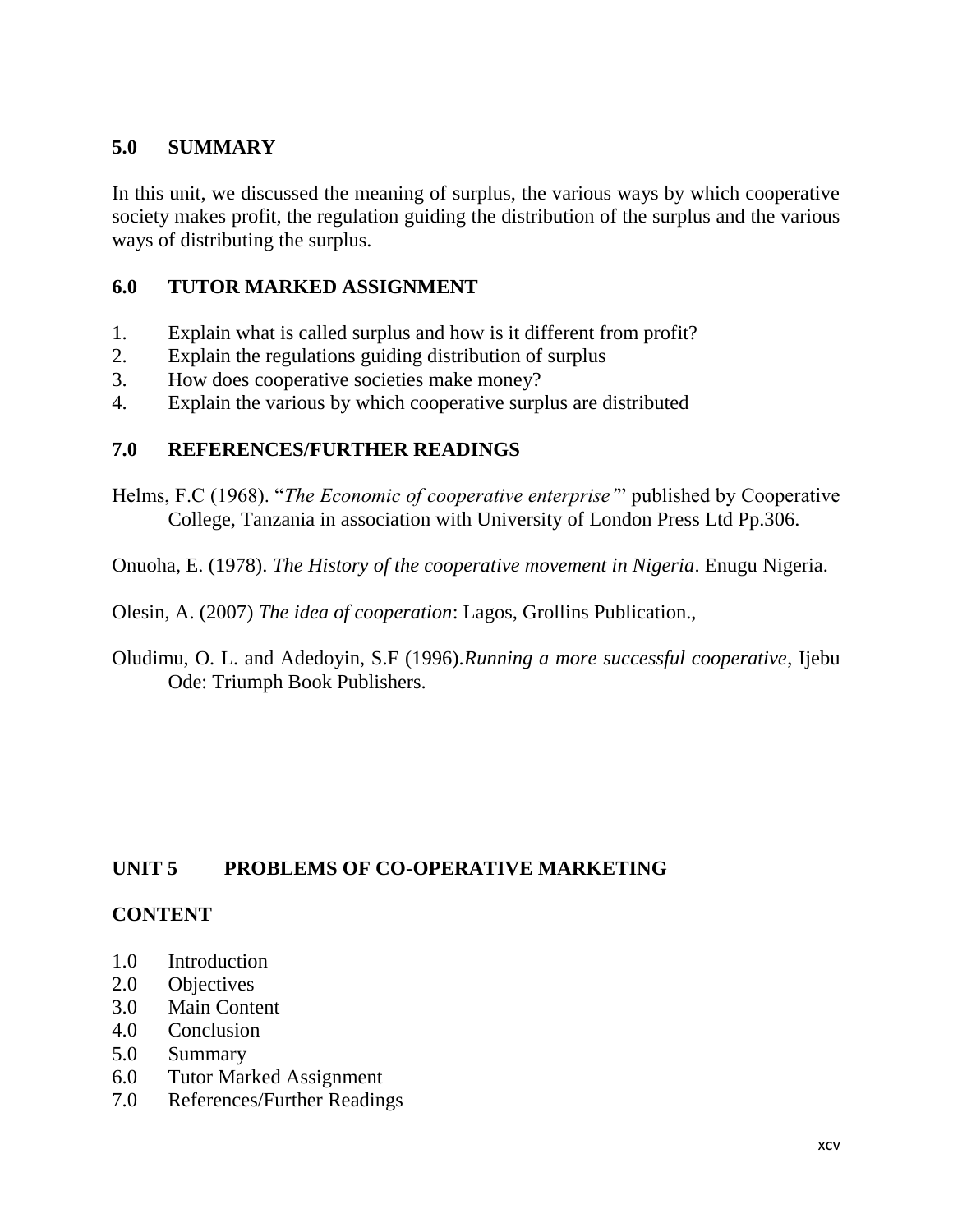# **1.0 INTRODUCTION**

In the previous units we discussed the various aspects of cooperative societies including formations, cooperative activities how to make and share surplus. In this unit, we will be discussing the problems of cooperative marketing in Nigeria.

## **2.0 OBJECTIVES**

At the end of this unit, you should be able to:

- the needs for cooperative marketing
- benefits of cooperative societies
- problems of cooperative societies

# **3.0 MAIN CONTENT**

### **3.1 Introduction**

Cooperative societies had been recognized as a veritable vehicle of help to poor and sometime illiterate farmers and other primary producers to solve their economic problems. Since industrial revolution of the  $18<sup>th</sup>$  and  $19<sup>th</sup>$  centuries in Britain, it has been noted that one of the prominent feature of an industrial nation is the serious level of poverty that workers are subjected to. Since Rochdale revolution of 1844 as the first successful cooperative in the world, cooperative society of whatever forms had been acknowledged by members and government as a way of self-help, alleviation of poverty among members, providing services through common pool to members that would have been difficult to access otherwise. It is estimated that over 20 million Nigerians belong to one cooperative society or the other, most of who are in the rural areas. Some of the specific benefits of cooperative society include:

#### **3.2 Benefits of Cooperative Societies**

- 1. Provision of Credit Facilities: A credit and thrift society by design is expected to encourage members to save into a common pool of fund, from there interested members are offered credit assistance or facilities are a rate usually less than the market rate. Added benefit to this is that regular financial institutions like banks that could otherwise offer credit assistance are usually not available in the rural areas.
- 2. Fulfills Various Needs of Members: Multi-purpose cooperative society provides several functions to members and helps to meet their various needs. For example, a multi-purpose society may supply inputs (farm equipment, fertilizer, improved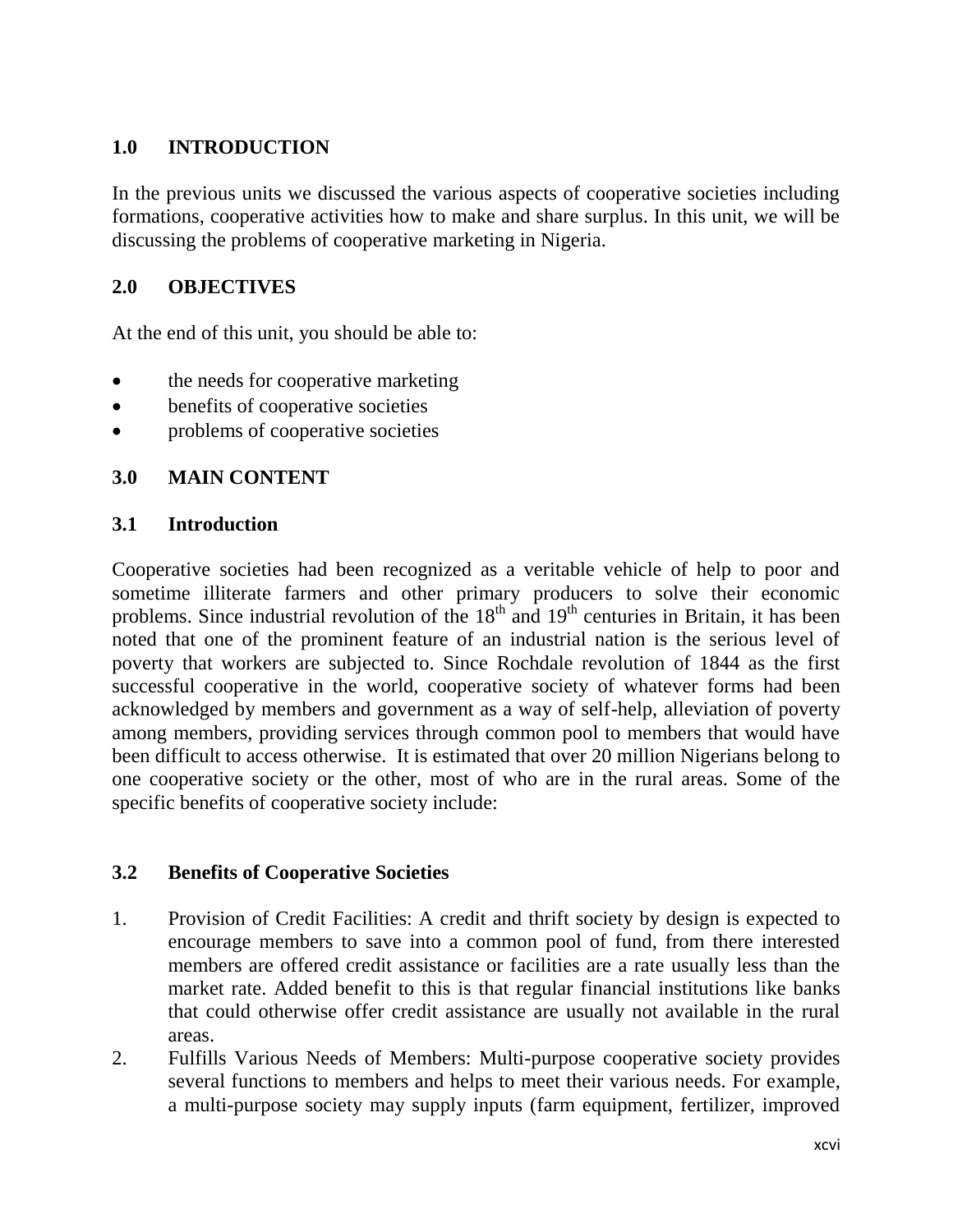seedling etc.), encourage members to save and provide credit facilities and consumer products to members at reduced rates.

- 3. Increase Saving Habit: In all types of cooperative societies one feature that is common to all of them is encouragement of members to save with it. This can be done inform of buying of share capital or regular saving to the cooperative common pool of fund. Such savings attract interest and also forced members to avoid unproductive expenditure.
- 4. Provision of Employment Opportunities: Cooperative provides credit facilities to members, which can be used by individual members to establish any productive activity of their choice. This generates employment opportunity to members and indirectly to non-members.
- 5. Improves the Level of Standard of Living: In most cases members of cooperative society are poor and sometimes illiterate. Cooperative society helps members to source and sell to them at reduced quality and sometimes scarce products. Some of these products sold by the society are otherwise not available in rural areas.
- 6. Social Role: Cooperative societies provide common platform for members to socialize as well as foster the spirit of mutual help among them. Cooperative education and provision of vital information to members are also part of this function.
- 7. Political Role: Cooperative has some political relevance to members. Cooperatives are based on the principle of equality of one man one vote irrespective of the amount contributed. This is similar to the principle of universal sovereignty of voter in general election. Cooperative is based on the principle of democratic norms and value and they encourage freedom expression among members. This is a form of training for larger community.
- 8. Marketing of Agricultural Products: In rural areas and in most developing economy where primary products are the stay of the economy, cooperative society has play tremendous role to help farmers to market their produce. This is done in several ways: by helping farmers to procure farm inputs, providing of necessary information to farmers, buying the produce from the farmers and dealing with the marketing boards on behave of individual farmers.
- 9. Poverty Reduction: The vehicle of Cooperative society has been used effectively to reduce poverty among its members. This is done directly by providing credit facilities, improved seedling for productive activities and providing quality consumers" products to members. These provisions are done at a price that is lesser than the prevailing market rate or price.

# **3.3 Problems of Cooperative Societies**

Despite all these lofty benefits and functions of the cooperative societies, these are still bedeviled by several challenges that partly hamper their growth of reduced the benefits accruing to members. Some of these challenges are as result of internal structure or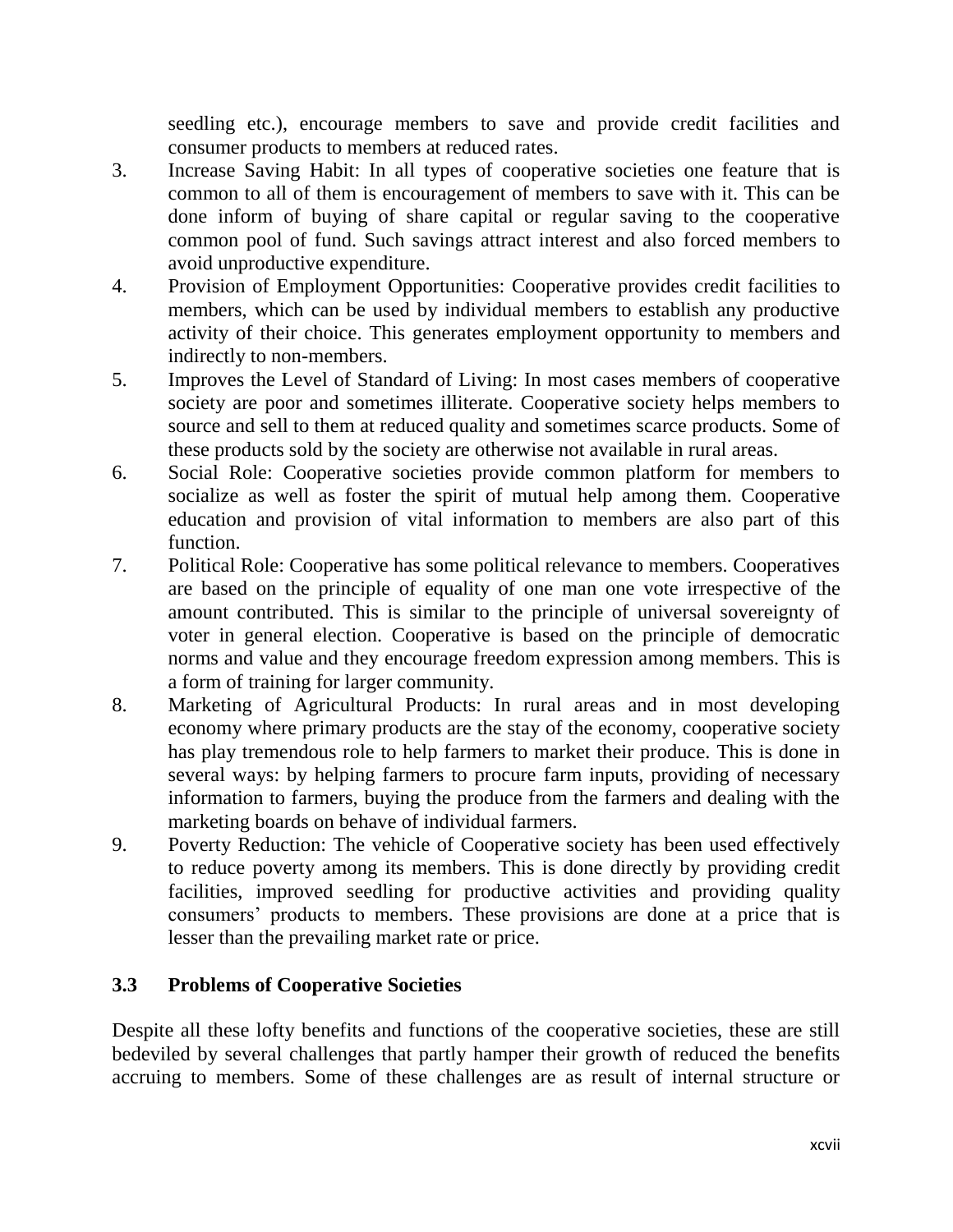composition of the society others are caused by forces outside the control of the society. Some of these problems include:

- a. Poor Management: In most cases, members of the society that are elected as managers lack the necessary skill, experience, training and knowledge to run the society successfully. A number of them have never undertaken any managerial responsibility, or expose challenges of experience or may essential lack the competence and skills for such duties. This can lead to unsound decision making and delay in decision making.
- 1. Insufficient Capital: Cooperative societies have access to limited capital either as investable fund or operating capital. This is partly as a result of the fact that members are generally poor, so amount subscribe to as share capital of contributed as savings are always low; and partly because return on capital is also limited members are not encouraged to contribute much. As such cooperative societies do not have enough capital for its operations.
- 2. Lack of Total Commitment or Apathy among members: Most members are not interested in the day to day running of the business or how the business is managed by the management committee. The moment the able to access the services of the society is always assumed that the society is financially health.
- 3. Dishonesty of Cooperative Leaders and Committee Members: Arising from members' apathy towards the society, a large number of the management committee members take advantage of the situation and become dishonest, selfish and gets involve in unethical business practices with the fund of the society.
- 4. Illiteracy: There is poor member education and high level of illiteracy among members. Members lack experience. Most do not know the principles and rules of the cooperative, as such find it difficult to participate actively in the operations of the society.
- 5. Unplanned and Highly Unprofitable Investment: At times management members may commit the capital of the society into nosiness ventures or investment on which the society and its managers lack capacity to handle. In some other instance, the investment is not properly thought of or it's a bad investment from the beginning.
- 6. Absence of Cooperation: In most cases, the cooperative society lacks internal coercion and harmony among members due to rivalry, quarrels, disagreements, and possibly personality clash. These internal issues if not well managed or settled managed on time could lead to the failure of the society.
- 7. Wrong Conception of What Cooperatives Are: Politics or political activities may be mixed with the cooperative activity. This is so particularly when the society is seem among few that are politicians or are eyeing political office, as a veritable platform of practicing politics or to gather votes.
- 8. Inadequate External and Internal Funding: Cooperative statute and law specify stringent conditions and procedures by which the society can raise loan from outside the society. The financial strength of most business organization rests on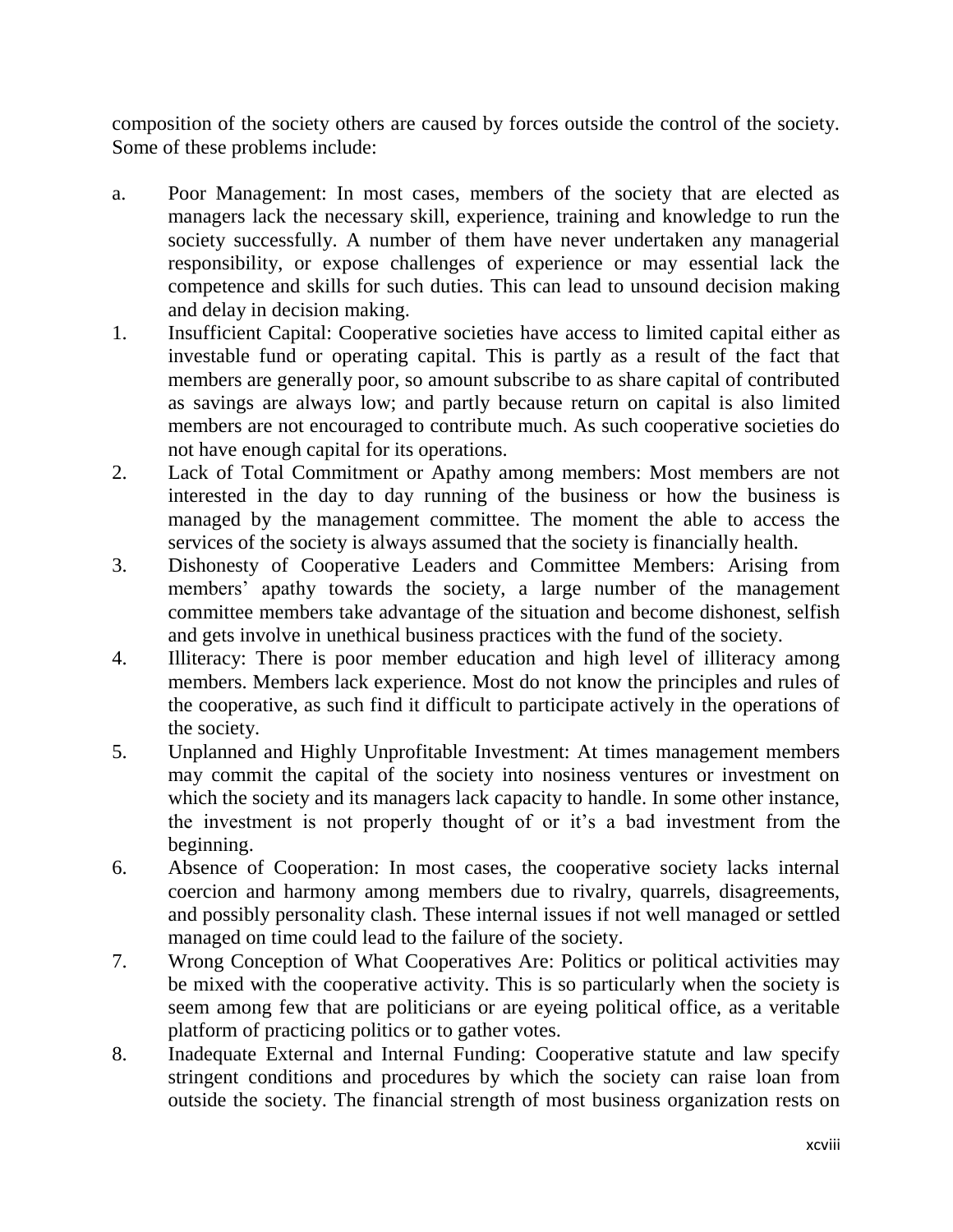its ability to raise and borrow capital from outside source. This is lacking in cooperative society. This limitation reduces cooperative capacity to engage in large production or large scale business.

- 9. Overdue Loans: One of the benefits of the society to members is granting of loan facilities. Some members may take loan are unable or unwilling to pay back the loan as at when due. Some members particularly, the management committee members may have taken loan above their official limits and their inability to pay restricts other members from having access to the same facility.
- 10. Personality and Community Clashes: Internal quarrels and rivalries among members is serious problem of cooperatives. As a result of these internal quarrels, personality clashes and tensions, where it is not checked, members cease to have interest in the society and could lead to the decline of the society.
- 11. Dishonesty of Employees: Employees employed by the society as support staff may be dishonest or fraudulent. This is common among cooperative with large illiterate members, which now employ someone to help them keep records. Or when members of management committee that fraudulent use them as allay in their bid to defraud the society.
- 12. Dilapidated Infrastructure: One of the major problems for cooperative societies in developing countries like Nigeria is the state of available infrastructure. Lack of or inadequate infrastructural facilities affect most the agricultural cooperative. Most farm lands are not accessible by road or the roads are in the most terrible state ever imagined.
- 13. Government Intervention: Despite its seemingly lack of interest in the existence of cooperative society, government actions have great impact on cooperative society. By law cooperative actions and operations are under government ministry supervision. Cooperative account must be scrutinized by the ministry.
- 14. Absence of Qualified/Trained Cooperative Officer and Inspector: Generally, cooperatives lack qualified and trained officers. This tends to be a setback to them as even the available ones do not have in-depth knowledge of the operations of cooperative society.
- 15. Cash Trading: One of the oldest principles of cooperative society is cash sales. However, most businesses strife on credit sales, more importantly, is the fact that majority of cooperative members are poor.
- 16. Limited Scope and Lack of Large Economics of Scale: Cooperative activities are not suitable for types of economics activities. The principles governing cooperative cannot be applied to large industrial set-up and it is not suitable for business speculation is as important variable to contend with. The scale of operation of most cooperative is small, usually limited to specific sector of the economy.
- 17. Lack of Motivation Denial of Individual Interest: Cooperatives are formed to render services to members to make profit; this policy may not attract best of intention and commitment from members. Cooperative operations also deny individual entrepreneurship intention and development.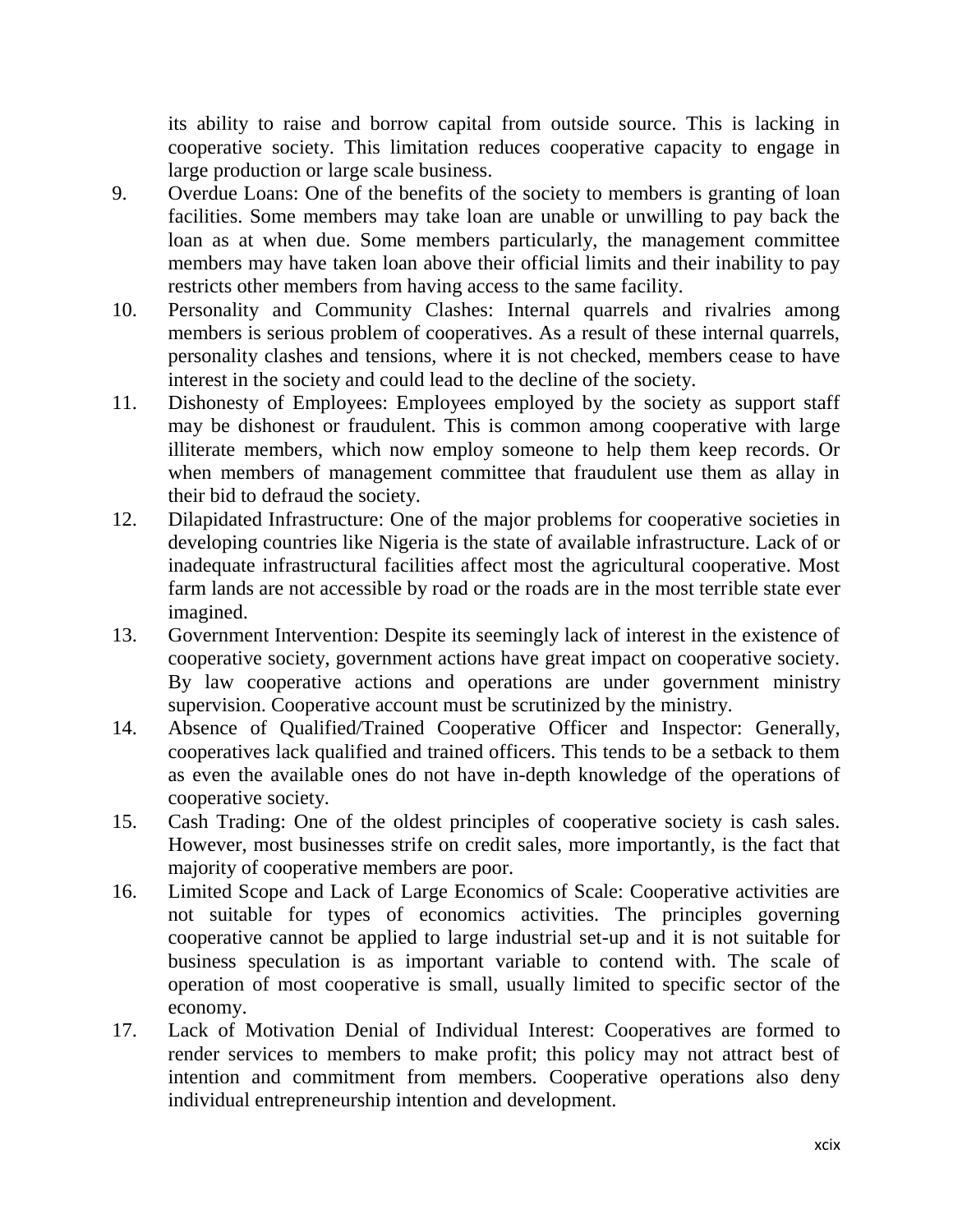- 18. Inadequate Storage and Warehouse Facilities: For agricultural cooperative societies and others producing primary products storage and warehouse facilities are indispensable. N developing countries these facilities are not available or inadequate. As a result the produce from the farm are lost to deterioration and spoilage.
- 19. Lack of Information and Knowledge about Production and Marketing: Production and marketing functions are technical functions that require special skills. This is lacking in most cooperative and this is affecting both the quality of production and product and the methods of marketing of the final products.
- 20. Lack of public Confidence: The antecedents of most cooperative societies in the past, in terms of high mortality rate and mind bogging level of internal abuse perpetrated by the cooperative officers, has led to very high level of apathy and indifference on the part of the general public. This lack of confidence did not allow cooperative to attract quality members.

# **4.0 CONCLUSION**

Cooperative societies offer members several benefits despite its many challenges. In the rural areas cooperative societies performed economic, social and political roles as a good means of mobilizing capital, goods and people in the rural areas.

# **5.0 SUMMARY**

In this unit, we discussed the needs, problems and benefits of cooperative societies, particularly in the rural areas.

# **6.0 TUTOR MARKED ASSIGNMENT**

- 1. What the benefits of a cooperative society to members?
- 2. Explain the main problems of cooperative societies.

# **7.0 REFERENCES/FURTHER READINGS**

Adeyeye and Ditto (1980).Essential Information on Cooperative Credit Societies (CTCS/CICS). Ibadan: Dac-print Publishers

Epetimehin, F.M,(2006). *Understanding the Dynamics of Cooperatives,* ICReTI Publishing House, Ibadan, Nigeria.

Fred, E (2006), *Introduction to Cooperatives,* Course Material on COP 101, National Open University of Nigeria, pp1-6.